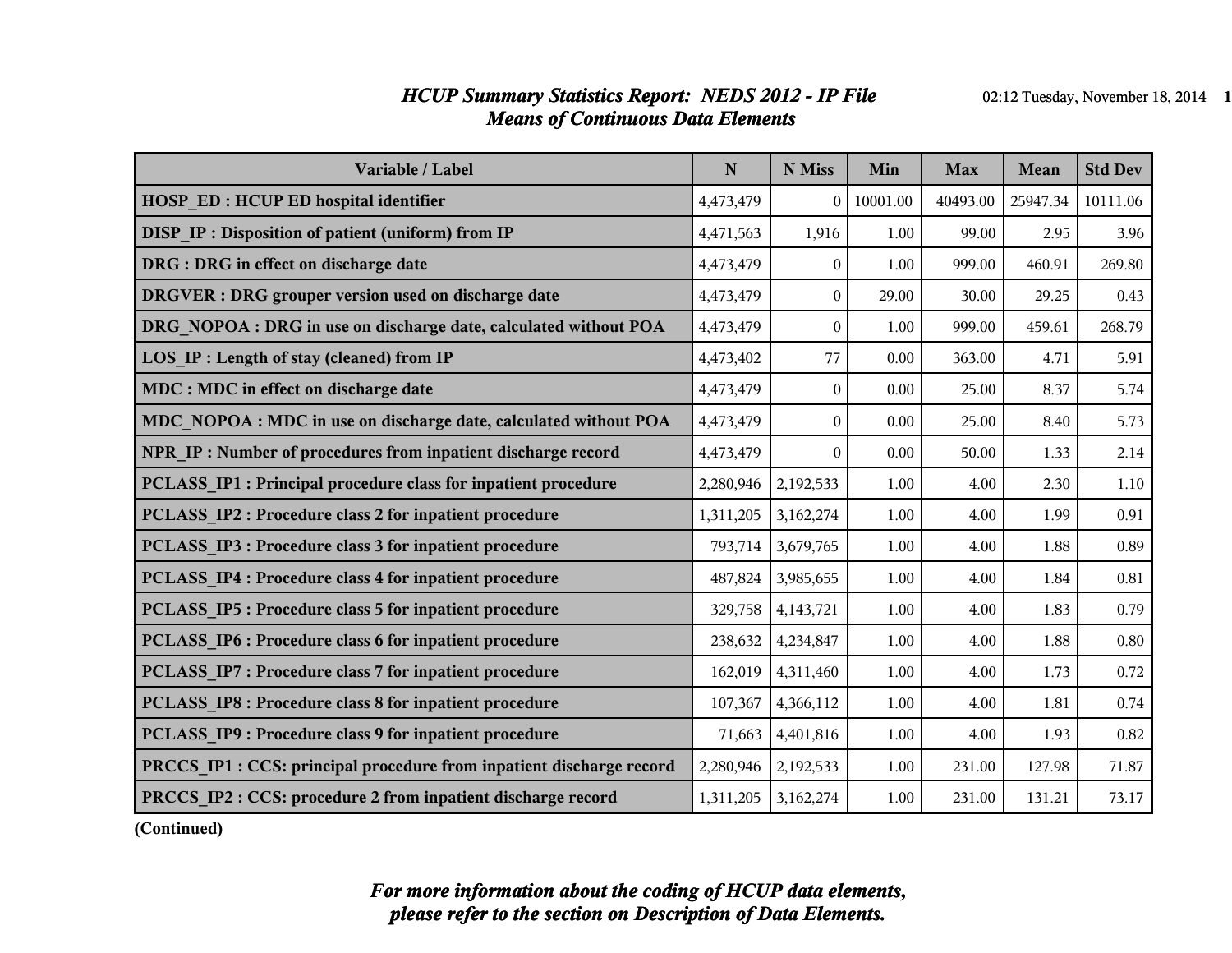#### *HCUP Summary Statistics Report: NEDS 2012 - IP File* 02:12 Tuesday, November 18, 2014 2 *Means of Continuous Data Elements*

| Variable / Label                                             | N         | N Miss    | Min    | <b>Max</b> | Mean     | <b>Std Dev</b> |
|--------------------------------------------------------------|-----------|-----------|--------|------------|----------|----------------|
| PRCCS IP3 : CCS: procedure 3 from inpatient discharge record | 793.714   | 3,679,765 | 1.00   | 231.00     | 127.54   | 75.62          |
| PRCCS IP4 : CCS: procedure 4 from inpatient discharge record | 487.824   | 3,985,655 | 1.00   | 231.00     | 130.95   | 76.24          |
| PRCCS IP5 : CCS: procedure 5 from inpatient discharge record | 329,758   | 4,143,721 | 1.00   | 231.00     | 125.38   | 76.45          |
| PRCCS IP6 : CCS: procedure 6 from inpatient discharge record | 238,632   | 4,234,847 | 1.00   | 231.00     | 120.10   | 76.06          |
| PRCCS IP7 : CCS: procedure 7 from inpatient discharge record | 162,019   | 4,311,460 | 1.00   | 231.00     | 120.12   | 77.34          |
| PRCCS IP8 : CCS: procedure 8 from inpatient discharge record | 107,367   | 4,366,112 | 1.00   | 231.00     | 133.63   | 78.38          |
| PRCCS IP9 : CCS: procedure 9 from inpatient discharge record | 71,663    | 4,401,816 | 1.00   | 231.00     | 135.74   | 77.93          |
| TOTCHG IP: Total charge for ED and inpatient services        | 4,411,447 | 62,032    | 101.00 | 4951712.0  | 39536.00 | 64703.04       |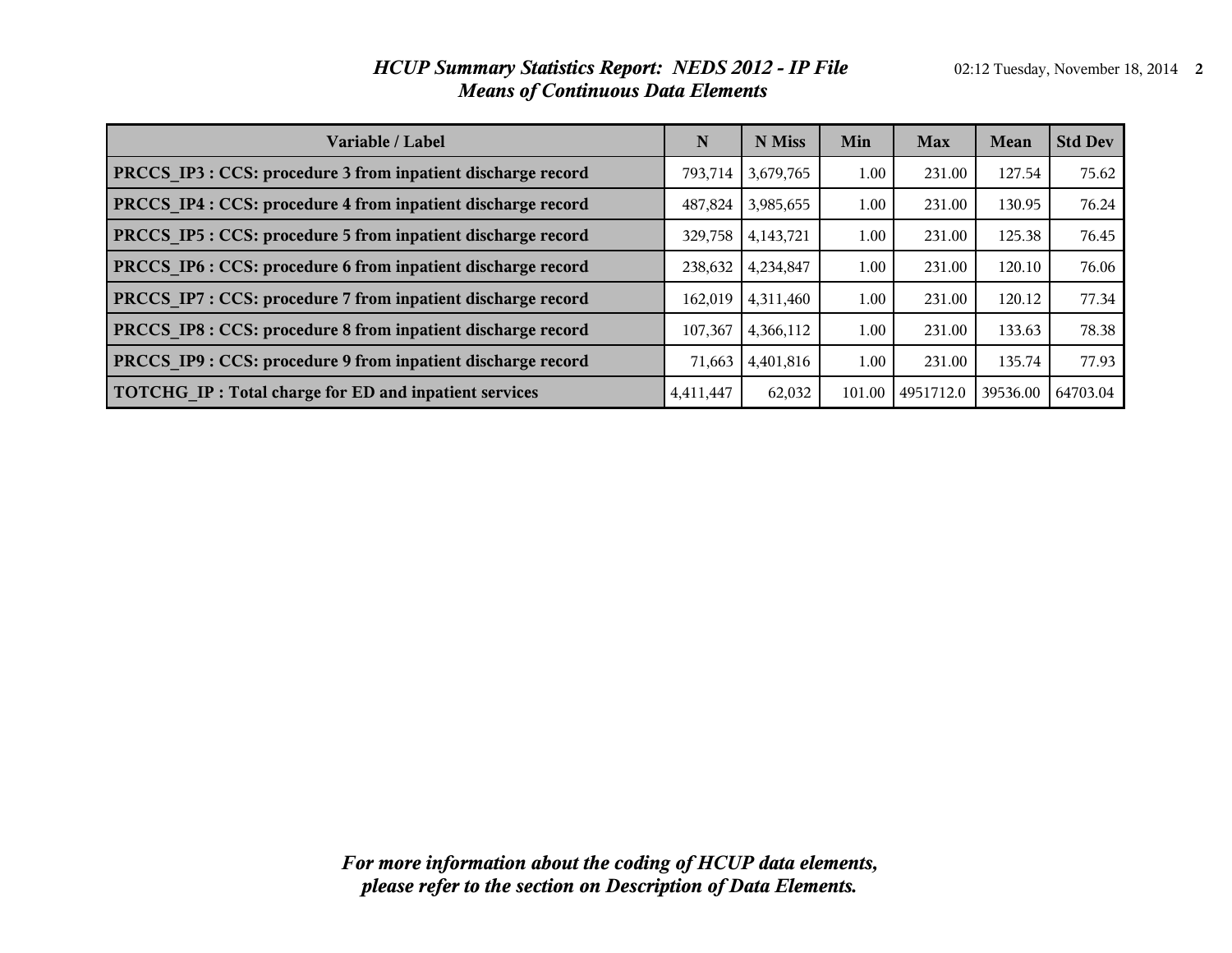| <b>HCUP Summary Statistics Report: NEDS 2012 - IP File</b> |  |  |
|------------------------------------------------------------|--|--|
| <b>Frequency Distribution for DISP IP</b>                  |  |  |

| <b>DISP IP</b>                            | Frequency | Percent |
|-------------------------------------------|-----------|---------|
| $\therefore$ Missing                      | 1,696     | 0.04    |
| .A: Invalid                               | 220       | 0.00    |
| 1: Discharged to home or self care        | 2,844,820 | 63.59   |
| 2: Transfer: short-term hospital          | 111,295   | 2.49    |
| 5: Transfer: other type of facility       | 799,503   | 17.87   |
| 6: Home health care                       | 525,674   | 11.75   |
| 7: Against medical advice                 | 77,047    | 1.72    |
| 20: Died in hospital                      | 111,340   | 2.49    |
| 99: Discharged alive, destination unknown | 1,884     | 0.04    |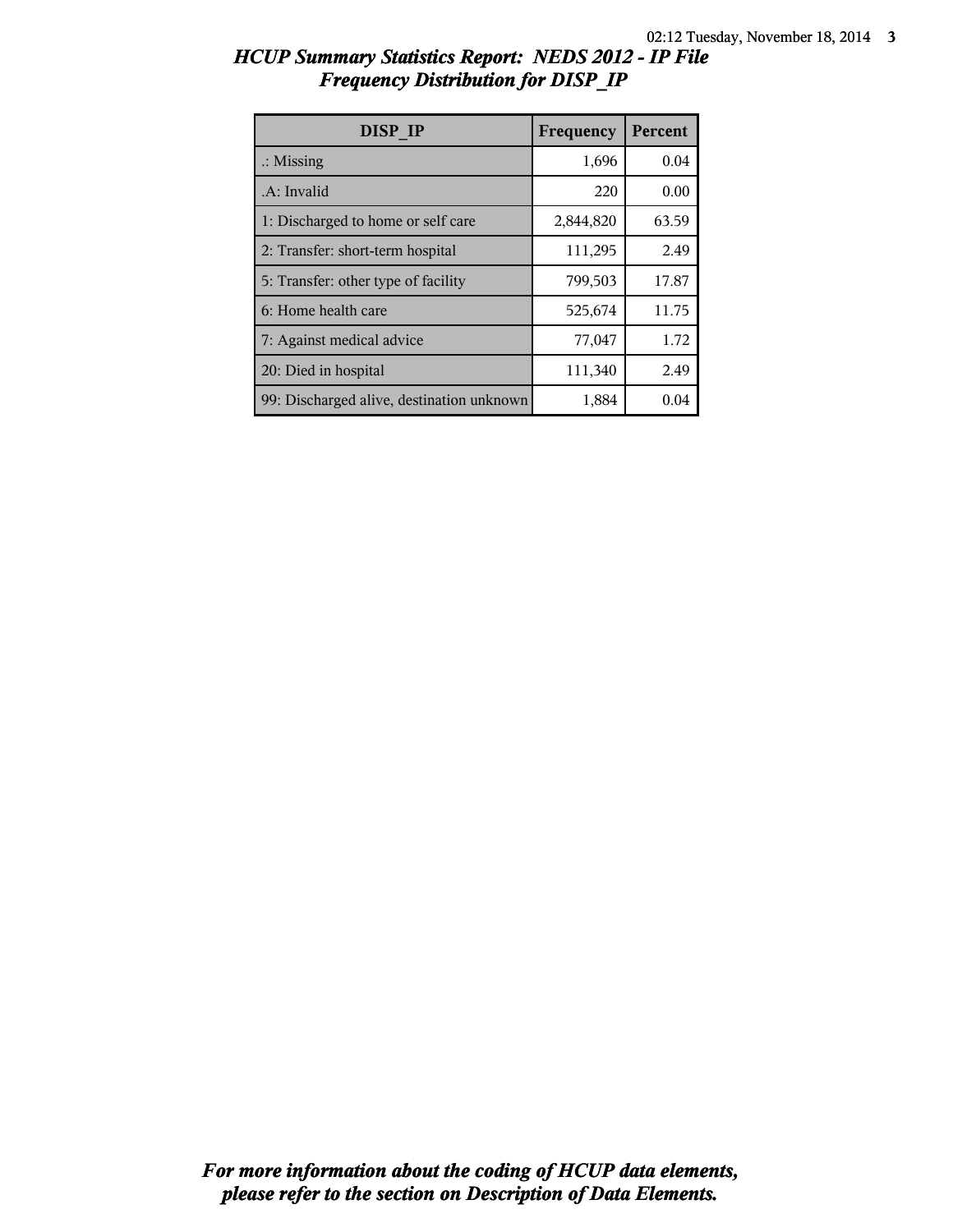| <b>DRG</b>                                                               | Frequency | Percent |
|--------------------------------------------------------------------------|-----------|---------|
| 1: HEART TRANSPLANT OR IMPLANT OF HEART ASSIST SYSTEM W MCC              | 95        | 0.00    |
| 2: HEART TRANSPLANT OR IMPLANT OF HEART ASSIST SYSTEM W/O MCC            | 12        | 0.00    |
| 3: ECMO OR TRACH W MV 96+ HRS OR PDX EXC FACE, MOUTH & NECK W MAJ O.R.   | 5,409     | 0.16    |
| 4: TRACH W MV 96+ HRS OR PDX EXC FACE, MOUTH & NECK W/O MAJ O.R.         | 5,843     | 0.17    |
| 5: LIVER TRANSPLANT W MCC OR INTESTINAL TRANSPLANT                       | 83        | 0.00    |
| 6: LIVER TRANSPLANT W/O MCC                                              | $\leq 10$ | $***$   |
| 7: LUNG TRANSPLANT                                                       | $\leq 10$ | $***$   |
| 8: SIMULTANEOUS PANCREAS/KIDNEY TRANSPLANT                               | $\leq 10$ | $* * *$ |
| 10: PANCREAS TRANSPLANT                                                  | $\leq 10$ | $***$   |
| 11: TRACHEOSTOMY FOR FACE, MOUTH & NECK DIAGNOSES W MCC                  | 295       | 0.01    |
| 12: TRACHEOSTOMY FOR FACE, MOUTH & NECK DIAGNOSES W CC                   | 223       | 0.01    |
| 13: TRACHEOSTOMY FOR FACE, MOUTH & NECK DIAGNOSES W/O CC/MCC             | 93        | 0.00    |
| 14: ALLOGENEIC BONE MARROW TRANSPLANT                                    | 15        | 0.00    |
| 16: AUTOLOGOUS BONE MARROW TRANSPLANT W CC/MCC                           | 21        | 0.00    |
| 20: INTRACRANIAL VASCULAR PROCEDURES W PDX HEMORRHAGE W MCC              | 455       | 0.01    |
| 21: INTRACRANIAL VASCULAR PROCEDURES W PDX HEMORRHAGE W CC               | 221       | 0.01    |
| 22: INTRACRANIAL VASCULAR PROCEDURES W PDX HEMORRHAGE W/O CC/MCC         | 77        | 0.00    |
| 23: CRANIO W MAJOR DEV IMPL/ACUTE COMPLEX CNS PDX W MCC OR CHEMO IMPLANT | 1,698     | 0.05    |
| 24: CRANIO W MAJOR DEV IMPL/ACUTE COMPLEX CNS PDX W/O MCC                | 521       | 0.02    |
| 25: CRANIOTOMY & ENDOVASCULAR INTRACRANIAL PROCEDURES W MCC              | 3,603     | 0.11    |
| 26: CRANIOTOMY & ENDOVASCULAR INTRACRANIAL PROCEDURES W CC               | 1,790     | 0.05    |
| 27: CRANIOTOMY & ENDOVASCULAR INTRACRANIAL PROCEDURES W/O CC/MCC         | 1,440     | 0.04    |
| 28: SPINAL PROCEDURES W MCC                                              | 543       | 0.02    |
| 29: SPINAL PROCEDURES W CC OR SPINAL NEUROSTIMULATORS                    | 792       | 0.02    |
| 30: SPINAL PROCEDURES W/O CC/MCC                                         | 316       | 0.01    |
| 31: VENTRICULAR SHUNT PROCEDURES W MCC                                   | 304       | 0.01    |
| 32: VENTRICULAR SHUNT PROCEDURES W CC                                    | 760       | 0.02    |
| 33: VENTRICULAR SHUNT PROCEDURES W/O CC/MCC                              | 289       | 0.01    |
| 34: CAROTID ARTERY STENT PROCEDURE W MCC                                 | 91        | 0.00    |
| 35: CAROTID ARTERY STENT PROCEDURE W CC                                  | 116       | 0.00    |
| 36: CAROTID ARTERY STENT PROCEDURE W/O CC/MCC                            | 77        | 0.00    |
| 37: EXTRACRANIAL PROCEDURES W MCC                                        | 552       | 0.02    |
| 38: EXTRACRANIAL PROCEDURES W CC                                         | 1,017     | 0.03    |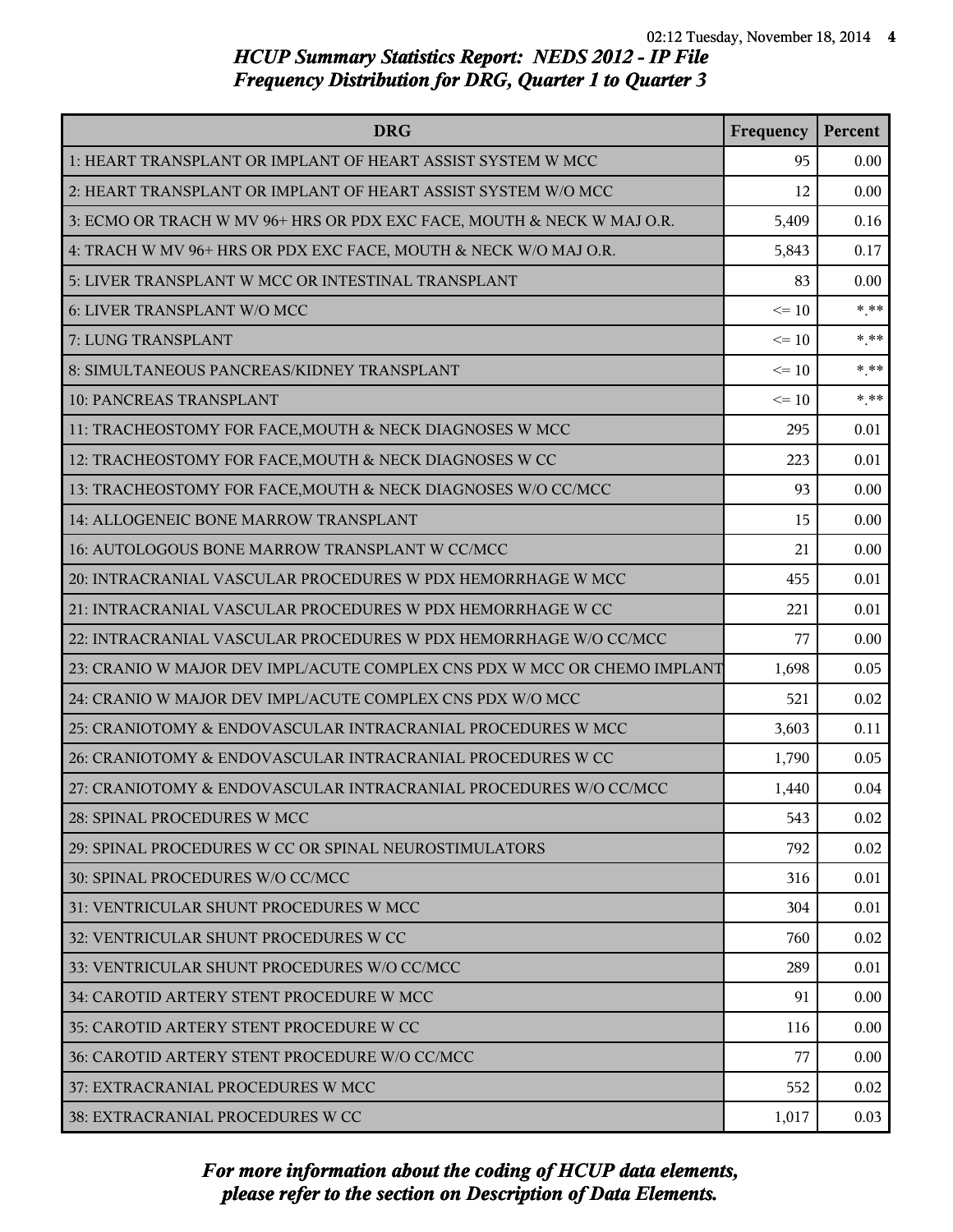| <b>DRG</b>                                                               | Frequency | Percent |
|--------------------------------------------------------------------------|-----------|---------|
| 39: EXTRACRANIAL PROCEDURES W/O CC/MCC                                   | 737       | 0.02    |
| 40: PERIPH/CRANIAL NERVE & OTHER NERV SYST PROC W MCC                    | 1,162     | 0.03    |
| 41: PERIPH/CRANIAL NERVE & OTHER NERV SYST PROC W CC OR PERIPH NEUROSTIM | 1,948     | 0.06    |
| 42: PERIPH/CRANIAL NERVE & OTHER NERV SYST PROC W/O CC/MCC               | 512       | 0.02    |
| 52: SPINAL DISORDERS & INJURIES W CC/MCC                                 | 402       | 0.01    |
| 53: SPINAL DISORDERS & INJURIES W/O CC/MCC                               | 284       | 0.01    |
| 54: NERVOUS SYSTEM NEOPLASMS W MCC                                       | 3,313     | 0.10    |
| 55: NERVOUS SYSTEM NEOPLASMS W/O MCC                                     | 3,069     | 0.09    |
| 56: DEGENERATIVE NERVOUS SYSTEM DISORDERS W MCC                          | 2,295     | 0.07    |
| 57: DEGENERATIVE NERVOUS SYSTEM DISORDERS W/O MCC                        | 11,141    | 0.33    |
| 58: MULTIPLE SCLEROSIS & CEREBELLAR ATAXIA W MCC                         | 314       | 0.01    |
| 59: MULTIPLE SCLEROSIS & CEREBELLAR ATAXIA W CC                          | 1,315     | 0.04    |
| 60: MULTIPLE SCLEROSIS & CEREBELLAR ATAXIA W/O CC/MCC                    | 2,034     | 0.06    |
| 61: ACUTE ISCHEMIC STROKE W USE OF THROMBOLYTIC AGENT W MCC              | 1,068     | 0.03    |
| 62: ACUTE ISCHEMIC STROKE W USE OF THROMBOLYTIC AGENT W CC               | 2,040     | 0.06    |
| 63: ACUTE ISCHEMIC STROKE W USE OF THROMBOLYTIC AGENT W/O CC/MCC         | 790       | 0.02    |
| 64: INTRACRANIAL HEMORRHAGE OR CEREBRAL INFARCTION W MCC                 | 16,872    | 0.50    |
| 65: INTRACRANIAL HEMORRHAGE OR CEREBRAL INFARCTION W CC                  | 31,134    | 0.93    |
| 66: INTRACRANIAL HEMORRHAGE OR CEREBRAL INFARCTION W/O CC/MCC            | 20,747    | 0.62    |
| 67: NONSPECIFIC CVA & PRECEREBRAL OCCLUSION W/O INFARCT W MCC            | 253       | 0.01    |
| 68: NONSPECIFIC CVA & PRECEREBRAL OCCLUSION W/O INFARCT W/O MCC          | 1,924     | 0.06    |
| 69: TRANSIENT ISCHEMIA                                                   | 27,743    | 0.83    |
| 70: NONSPECIFIC CEREBROVASCULAR DISORDERS W MCC                          | 2,973     | 0.09    |
| 71: NONSPECIFIC CEREBROVASCULAR DISORDERS W CC                           | 3,744     | 0.11    |
| 72: NONSPECIFIC CEREBROVASCULAR DISORDERS W/O CC/MCC                     | 1,870     | 0.06    |
| 73: CRANIAL & PERIPHERAL NERVE DISORDERS W MCC                           | 2,456     | 0.07    |
| 74: CRANIAL & PERIPHERAL NERVE DISORDERS W/O MCC                         | 12,959    | 0.39    |
| 75: VIRAL MENINGITIS W CC/MCC                                            | 1,335     | 0.04    |
| 76: VIRAL MENINGITIS W/O CC/MCC                                          | 2,598     | 0.08    |
| 77: HYPERTENSIVE ENCEPHALOPATHY W MCC                                    | 442       | 0.01    |
| 78: HYPERTENSIVE ENCEPHALOPATHY W CC                                     | 915       | 0.03    |
| 79: HYPERTENSIVE ENCEPHALOPATHY W/O CC/MCC                               | 318       | 0.01    |
| 80: NONTRAUMATIC STUPOR & COMA W MCC                                     | 473       | 0.01    |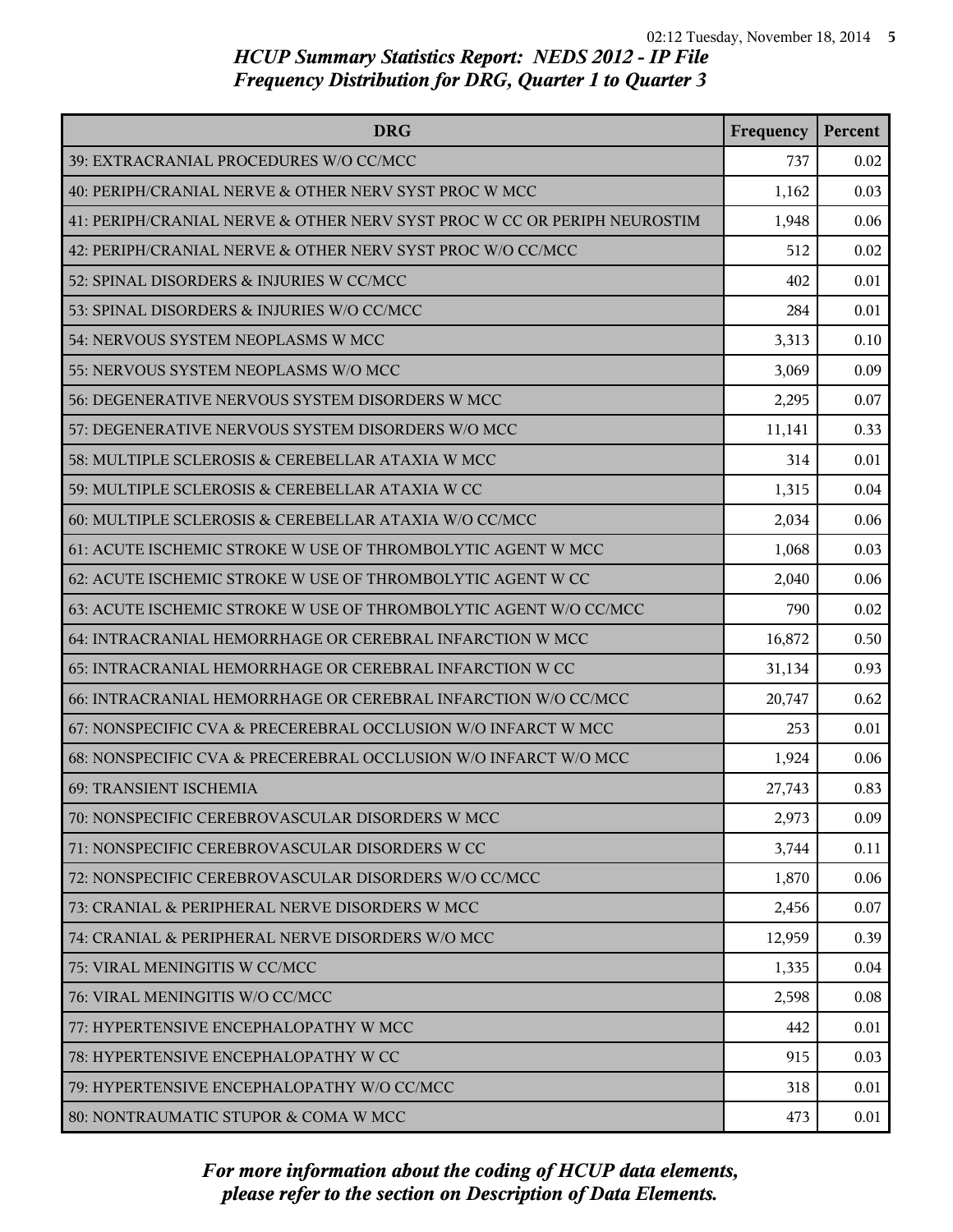| <b>DRG</b>                                                              | Frequency | Percent |
|-------------------------------------------------------------------------|-----------|---------|
| 81: NONTRAUMATIC STUPOR & COMA W/O MCC                                  | 1,892     | 0.06    |
| 82: TRAUMATIC STUPOR & COMA, COMA >1 HR W MCC                           | 1,170     | 0.03    |
| 83: TRAUMATIC STUPOR & COMA, COMA >1 HR W CC                            | 1,149     | 0.03    |
| 84: TRAUMATIC STUPOR & COMA, COMA >1 HR W/O CC/MCC                      | 1,758     | 0.05    |
| 85: TRAUMATIC STUPOR & COMA, COMA <1 HR W MCC                           | 2,540     | 0.08    |
| 86: TRAUMATIC STUPOR & COMA, COMA <1 HR W CC                            | 4,704     | 0.14    |
| 87: TRAUMATIC STUPOR & COMA, COMA <1 HR W/O CC/MCC                      | 6,676     | 0.20    |
| 88: CONCUSSION W MCC                                                    | 430       | 0.01    |
| 89: CONCUSSION W CC                                                     | 1,672     | 0.05    |
| 90: CONCUSSION W/O CC/MCC                                               | 2,559     | 0.08    |
| 91: OTHER DISORDERS OF NERVOUS SYSTEM W MCC                             | 2,978     | 0.09    |
| 92: OTHER DISORDERS OF NERVOUS SYSTEM W CC                              | 6,455     | 0.19    |
| 93: OTHER DISORDERS OF NERVOUS SYSTEM W/O CC/MCC                        | 5,610     | 0.17    |
| 94: BACTERIAL & TUBERCULOUS INFECTIONS OF NERVOUS SYSTEM W MCC          | 516       | 0.02    |
| 95: BACTERIAL & TUBERCULOUS INFECTIONS OF NERVOUS SYSTEM W CC           | 579       | 0.02    |
| 96: BACTERIAL & TUBERCULOUS INFECTIONS OF NERVOUS SYSTEM W/O CC/MCC     | 551       | 0.02    |
| 97: NON-BACTERIAL INFECT OF NERVOUS SYS EXC VIRAL MENINGITIS W MCC      | 508       | 0.02    |
| 98: NON-BACTERIAL INFECT OF NERVOUS SYS EXC VIRAL MENINGITIS W CC       | 536       | 0.02    |
| 99: NON-BACTERIAL INFECT OF NERVOUS SYS EXC VIRAL MENINGITIS W/O CC/MCC | 562       | 0.02    |
| 100: SEIZURES W MCC                                                     | 7,986     | 0.24    |
| 101: SEIZURES W/O MCC                                                   | 27,945    | 0.83    |
| 102: HEADACHES W MCC                                                    | 763       | 0.02    |
| 103: HEADACHES W/O MCC                                                  | 11,715    | 0.35    |
| 113: ORBITAL PROCEDURES W CC/MCC                                        | 335       | 0.01    |
| 114: ORBITAL PROCEDURES W/O CC/MCC                                      | 278       | 0.01    |
| 115: EXTRAOCULAR PROCEDURES EXCEPT ORBIT                                | 271       | 0.01    |
| 116: INTRAOCULAR PROCEDURES W CC/MCC                                    | 110       | 0.00    |
| 117: INTRAOCULAR PROCEDURES W/O CC/MCC                                  | 208       | 0.01    |
| 121: ACUTE MAJOR EYE INFECTIONS W CC/MCC                                | 355       | 0.01    |
| 122: ACUTE MAJOR EYE INFECTIONS W/O CC/MCC                              | 530       | 0.02    |
| 123: NEUROLOGICAL EYE DISORDERS                                         | 1,487     | 0.04    |
| 124: OTHER DISORDERS OF THE EYE W MCC                                   | 238       | 0.01    |
| 125: OTHER DISORDERS OF THE EYE W/O MCC                                 | 2,567     | 0.08    |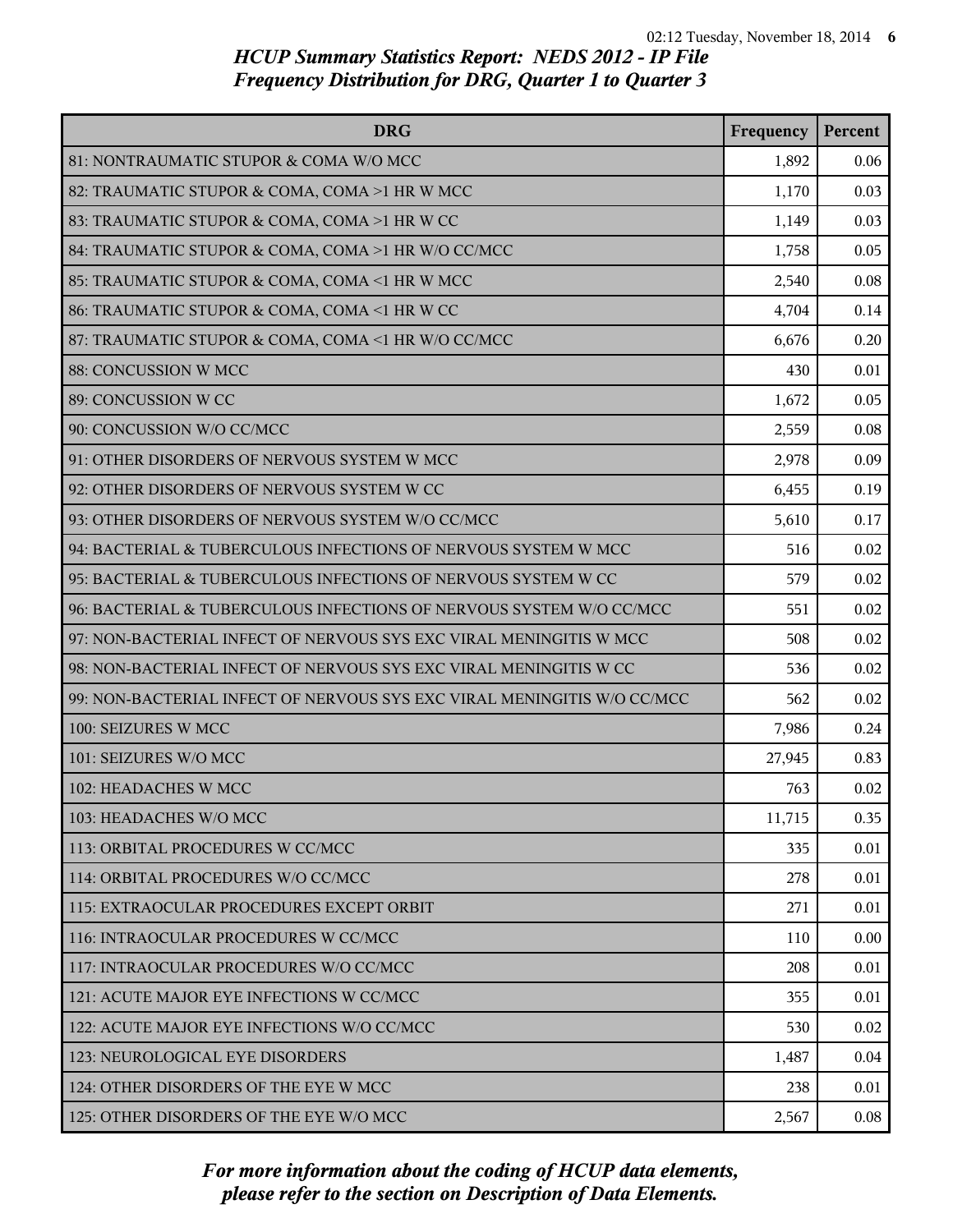| <b>DRG</b>                                                      | Frequency | Percent |
|-----------------------------------------------------------------|-----------|---------|
| 129: MAJOR HEAD & NECK PROCEDURES W CC/MCC OR MAJOR DEVICE      | 21        | 0.00    |
| 130: MAJOR HEAD & NECK PROCEDURES W/O CC/MCC                    | $\leq$ 10 | $***$   |
| 131: CRANIAL/FACIAL PROCEDURES W CC/MCC                         | 941       | 0.03    |
| 132: CRANIAL/FACIAL PROCEDURES W/O CC/MCC                       | 1,198     | 0.04    |
| 133: OTHER EAR, NOSE, MOUTH & THROAT O.R. PROCEDURES W CC/MCC   | 846       | 0.03    |
| 134: OTHER EAR, NOSE, MOUTH & THROAT O.R. PROCEDURES W/O CC/MCC | 1,410     | 0.04    |
| 135: SINUS & MASTOID PROCEDURES W CC/MCC                        | 98        | 0.00    |
| 136: SINUS & MASTOID PROCEDURES W/O CC/MCC                      | 60        | 0.00    |
| 137: MOUTH PROCEDURES W CC/MCC                                  | 589       | 0.02    |
| 138: MOUTH PROCEDURES W/O CC/MCC                                | 375       | 0.01    |
| 139: SALIVARY GLAND PROCEDURES                                  | 33        | 0.00    |
| 146: EAR, NOSE, MOUTH & THROAT MALIGNANCY W MCC                 | 197       | 0.01    |
| 147: EAR, NOSE, MOUTH & THROAT MALIGNANCY W CC                  | 433       | 0.01    |
| 148: EAR, NOSE, MOUTH & THROAT MALIGNANCY W/O CC/MCC            | 135       | 0.00    |
| 149: DYSEQUILIBRIUM                                             | 10,895    | 0.32    |
| 150: EPISTAXIS W MCC                                            | 341       | 0.01    |
| 151: EPISTAXIS W/O MCC                                          | 1,662     | 0.05    |
| 152: OTITIS MEDIA & URI W MCC                                   | 1,036     | 0.03    |
| 153: OTITIS MEDIA & URI W/O MCC                                 | 10,930    | 0.33    |
| 154: OTHER EAR, NOSE, MOUTH & THROAT DIAGNOSES W MCC            | 774       | 0.02    |
| 155: OTHER EAR, NOSE, MOUTH & THROAT DIAGNOSES W CC             | 2,293     | 0.07    |
| 156: OTHER EAR, NOSE, MOUTH & THROAT DIAGNOSES W/O CC/MCC       | 2,093     | 0.06    |
| 157: DENTAL & ORAL DISEASES W MCC                               | 544       | 0.02    |
| 158: DENTAL & ORAL DISEASES W CC                                | 2,141     | 0.06    |
| 159: DENTAL & ORAL DISEASES W/O CC/MCC                          | 1,816     | 0.05    |
| 163: MAJOR CHEST PROCEDURES W MCC                               | 2,366     | 0.07    |
| 164: MAJOR CHEST PROCEDURES W CC                                | 1,089     | 0.03    |
| 165: MAJOR CHEST PROCEDURES W/O CC/MCC                          | 614       | 0.02    |
| 166: OTHER RESP SYSTEM O.R. PROCEDURES W MCC                    | 5,308     | 0.16    |
| 167: OTHER RESP SYSTEM O.R. PROCEDURES W CC                     | 3,996     | 0.12    |
| 168: OTHER RESP SYSTEM O.R. PROCEDURES W/O CC/MCC               | 853       | 0.03    |
| 175: PULMONARY EMBOLISM W MCC                                   | 5,550     | 0.17    |
| 176: PULMONARY EMBOLISM W/O MCC                                 | 17,380    | 0.52    |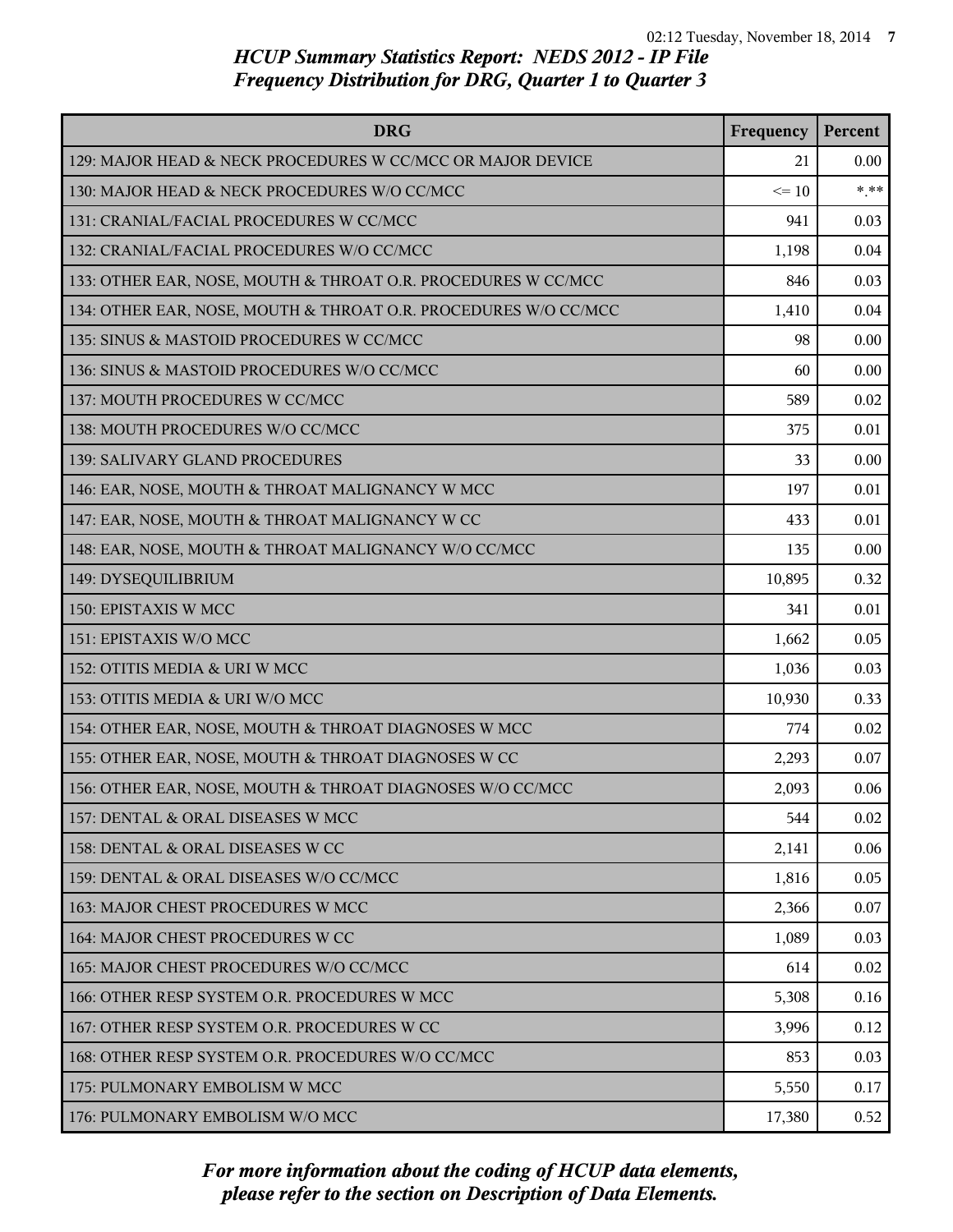| <b>DRG</b>                                                        | Frequency | Percent |
|-------------------------------------------------------------------|-----------|---------|
| 177: RESPIRATORY INFECTIONS & INFLAMMATIONS W MCC                 | 16,089    | 0.48    |
| 178: RESPIRATORY INFECTIONS & INFLAMMATIONS W CC                  | 13,930    | 0.41    |
| 179: RESPIRATORY INFECTIONS & INFLAMMATIONS W/O CC/MCC            | 3,912     | 0.12    |
| 180: RESPIRATORY NEOPLASMS W MCC                                  | 5,691     | 0.17    |
| 181: RESPIRATORY NEOPLASMS W CC                                   | 5,879     | 0.18    |
| 182: RESPIRATORY NEOPLASMS W/O CC/MCC                             | 652       | 0.02    |
| 183: MAJOR CHEST TRAUMA W MCC                                     | 1,092     | 0.03    |
| 184: MAJOR CHEST TRAUMA W CC                                      | 2,950     | 0.09    |
| 185: MAJOR CHEST TRAUMA W/O CC/MCC                                | 1,052     | 0.03    |
| 186: PLEURAL EFFUSION W MCC                                       | 2,511     | 0.07    |
| 187: PLEURAL EFFUSION W CC                                        | 2,550     | 0.08    |
| 188: PLEURAL EFFUSION W/O CC/MCC                                  | 746       | 0.02    |
| 189: PULMONARY EDEMA & RESPIRATORY FAILURE                        | 28,647    | 0.85    |
| 190: CHRONIC OBSTRUCTIVE PULMONARY DISEASE W MCC                  | 38,490    | 1.15    |
| 191: CHRONIC OBSTRUCTIVE PULMONARY DISEASE W CC                   | 40,324    | 1.20    |
| 192: CHRONIC OBSTRUCTIVE PULMONARY DISEASE W/O CC/MCC             | 34,196    | 1.02    |
| 193: SIMPLE PNEUMONIA & PLEURISY W MCC                            | 33,062    | 0.98    |
| 194: SIMPLE PNEUMONIA & PLEURISY W CC                             | 58,824    | 1.75    |
| 195: SIMPLE PNEUMONIA & PLEURISY W/O CC/MCC                       | 32,229    | 0.96    |
| 196: INTERSTITIAL LUNG DISEASE W MCC                              | 1,922     | 0.06    |
| 197: INTERSTITIAL LUNG DISEASE W CC                               | 1,664     | 0.05    |
| 198: INTERSTITIAL LUNG DISEASE W/O CC/MCC                         | 854       | 0.03    |
| 199: PNEUMOTHORAX W MCC                                           | 1,282     | 0.04    |
| 200: PNEUMOTHORAX W CC                                            | 3,115     | 0.09    |
| 201: PNEUMOTHORAX W/O CC/MCC                                      | 2,556     | 0.08    |
| 202: BRONCHITIS & ASTHMA W CC/MCC                                 | 21,402    | 0.64    |
| 203: BRONCHITIS & ASTHMA W/O CC/MCC                               | 33,618    | 1.00    |
| 204: RESPIRATORY SIGNS & SYMPTOMS                                 | 7,578     | 0.23    |
| 205: OTHER RESPIRATORY SYSTEM DIAGNOSES W MCC                     | 2,210     | 0.07    |
| 206: OTHER RESPIRATORY SYSTEM DIAGNOSES W/O MCC                   | 7,696     | 0.23    |
| 207: RESPIRATORY SYSTEM DIAGNOSIS W VENTILATOR SUPPORT 96+ HOURS  | 9,405     | 0.28    |
| 208: RESPIRATORY SYSTEM DIAGNOSIS W VENTILATOR SUPPORT < 96 HOURS | 21,030    | 0.63    |
| 215: OTHER HEART ASSIST SYSTEM IMPLANT                            | 28        | 0.00    |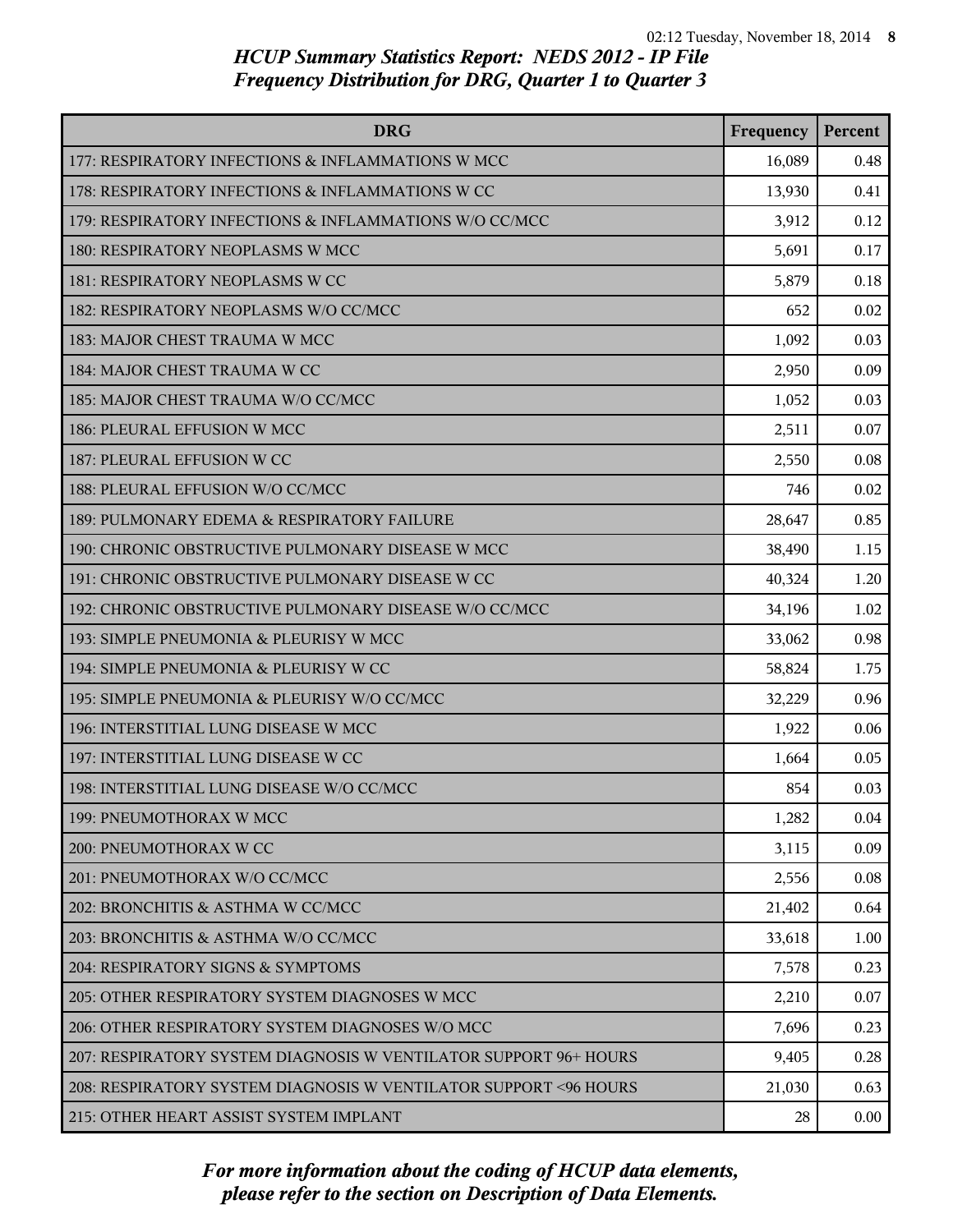| <b>DRG</b>                                                                | Frequency | Percent |
|---------------------------------------------------------------------------|-----------|---------|
| 216: CARDIAC VALVE & OTH MAJ CARDIOTHORACIC PROC W CARD CATH W MCC        | 1,428     | 0.04    |
| 217: CARDIAC VALVE & OTH MAJ CARDIOTHORACIC PROC W CARD CATH W CC         | 517       | 0.02    |
| 218: CARDIAC VALVE & OTH MAJ CARDIOTHORACIC PROC W CARD CATH W/O CC/MCC   | 68        | 0.00    |
| 219: CARDIAC VALVE & OTH MAJ CARDIOTHORACIC PROC W/O CARD CATH W MCC      | 710       | 0.02    |
| 220: CARDIAC VALVE & OTH MAJ CARDIOTHORACIC PROC W/O CARD CATH W CC       | 347       | 0.01    |
| 221: CARDIAC VALVE & OTH MAJ CARDIOTHORACIC PROC W/O CARD CATH W/O CC/MCQ | 55        | 0.00    |
| 222: CARDIAC DEFIB IMPLANT W CARDIAC CATH W AMI/HF/SHOCK W MCC            | 412       | 0.01    |
| 223: CARDIAC DEFIB IMPLANT W CARDIAC CATH W AMI/HF/SHOCK W/O MCC          | 347       | 0.01    |
| 224: CARDIAC DEFIB IMPLANT W CARDIAC CATH W/O AMI/HF/SHOCK W MCC          | 516       | 0.02    |
| 225: CARDIAC DEFIB IMPLANT W CARDIAC CATH W/O AMI/HF/SHOCK W/O MCC        | 598       | 0.02    |
| 226: CARDIAC DEFIBRILLATOR IMPLANT W/O CARDIAC CATH W MCC                 | 746       | 0.02    |
| 227: CARDIAC DEFIBRILLATOR IMPLANT W/O CARDIAC CATH W/O MCC               | 1,593     | 0.05    |
| 228: OTHER CARDIOTHORACIC PROCEDURES W MCC                                | 195       | 0.01    |
| 229: OTHER CARDIOTHORACIC PROCEDURES W CC                                 | 167       | 0.00    |
| 230: OTHER CARDIOTHORACIC PROCEDURES W/O CC/MCC                           | 29        | 0.00    |
| 231: CORONARY BYPASS W PTCA W MCC                                         | 271       | 0.01    |
| 232: CORONARY BYPASS W PTCA W/O MCC                                       | 295       | 0.01    |
| 233: CORONARY BYPASS W CARDIAC CATH W MCC                                 | 2,337     | 0.07    |
| 234: CORONARY BYPASS W CARDIAC CATH W/O MCC                               | 3,735     | 0.11    |
| 235: CORONARY BYPASS W/O CARDIAC CATH W MCC                               | 178       | 0.01    |
| 236: CORONARY BYPASS W/O CARDIAC CATH W/O MCC                             | 381       | 0.01    |
| 237: MAJOR CARDIOVASC PROCEDURES W MCC                                    | 3,844     | 0.11    |
| 238: MAJOR CARDIOVASC PROCEDURES W/O MCC                                  | 3,180     | 0.09    |
| 239: AMPUTATION FOR CIRC SYS DISORDERS EXC UPPER LIMB & TOE W MCC         | 1,309     | 0.04    |
| 240: AMPUTATION FOR CIRC SYS DISORDERS EXC UPPER LIMB & TOE W CC          | 1,302     | 0.04    |
| 241: AMPUTATION FOR CIRC SYS DISORDERS EXC UPPER LIMB & TOE W/O CC/MCC    | 106       | 0.00    |
| 242: PERMANENT CARDIAC PACEMAKER IMPLANT W MCC                            | 3,355     | 0.10    |
| 243: PERMANENT CARDIAC PACEMAKER IMPLANT W CC                             | 5,899     | 0.18    |
| 244: PERMANENT CARDIAC PACEMAKER IMPLANT W/O CC/MCC                       | 5,100     | 0.15    |
| 245: AICD GENERATOR PROCEDURES                                            | 312       | 0.01    |
| 246: PERC CARDIOVASC PROC W DRUG-ELUTING STENT W MCC OR 4+ VESSELS/STENTS | 6,504     | 0.19    |
| 247: PERC CARDIOVASC PROC W DRUG-ELUTING STENT W/O MCC                    | 28,292    | 0.84    |
| 248: PERC CARDIOVASC PROC W NON-DRUG-ELUTING STENT W MCC OR 4+ VES/STENTS | 2,802     | 0.08    |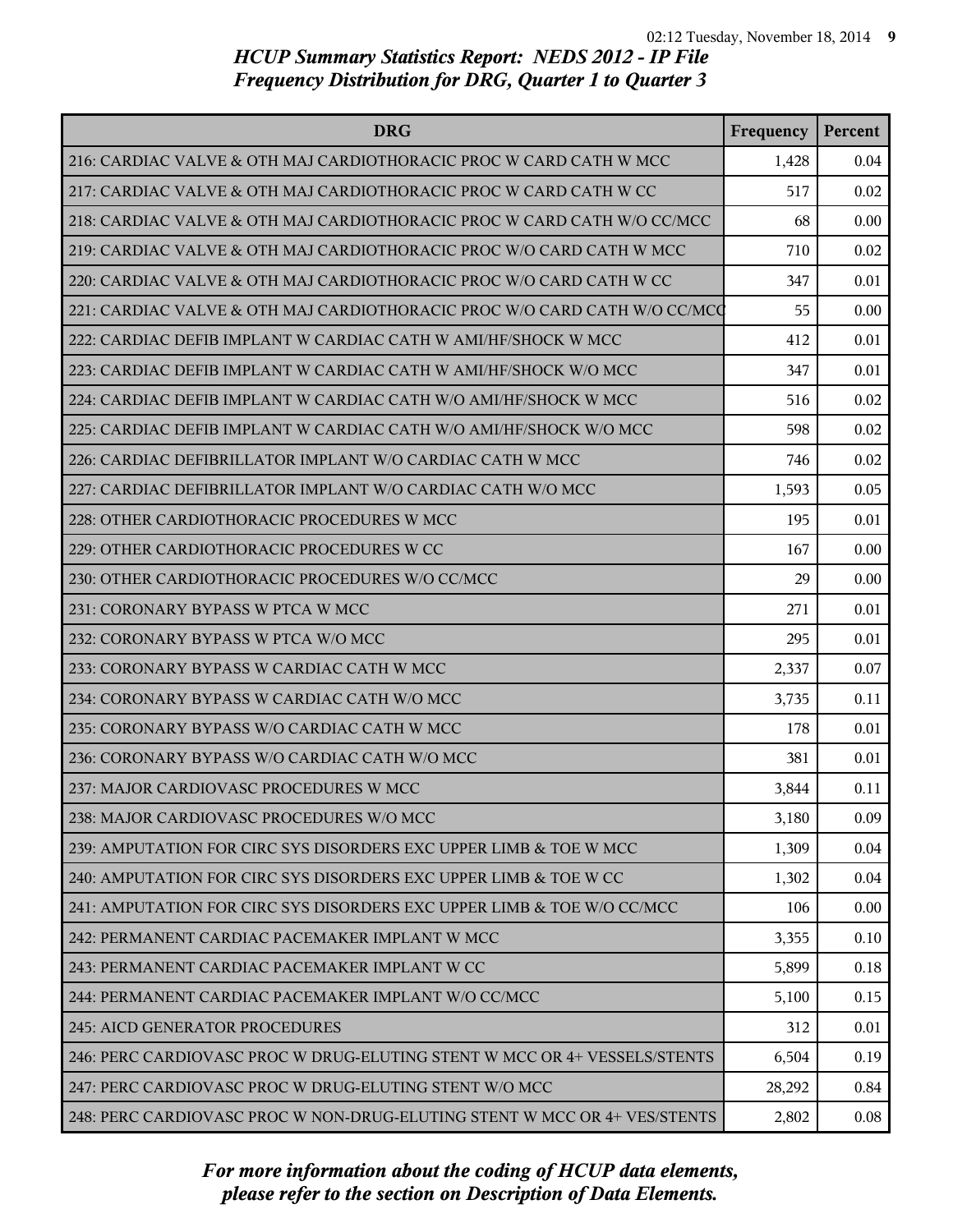| <b>DRG</b>                                                            | Frequency | Percent  |
|-----------------------------------------------------------------------|-----------|----------|
| 249: PERC CARDIOVASC PROC W NON-DRUG-ELUTING STENT W/O MCC            | 7,965     | 0.24     |
| 250: PERC CARDIOVASC PROC W/O CORONARY ARTERY STENT W MCC             | 1,569     | 0.05     |
| 251: PERC CARDIOVASC PROC W/O CORONARY ARTERY STENT W/O MCC           | 4,858     | 0.14     |
| 252: OTHER VASCULAR PROCEDURES W MCC                                  | 5,652     | 0.17     |
| 253: OTHER VASCULAR PROCEDURES W CC                                   | 5,276     | 0.16     |
| 254: OTHER VASCULAR PROCEDURES W/O CC/MCC                             | 1,874     | 0.06     |
| 255: UPPER LIMB & TOE AMPUTATION FOR CIRC SYSTEM DISORDERS W MCC      | 337       | 0.01     |
| 256: UPPER LIMB & TOE AMPUTATION FOR CIRC SYSTEM DISORDERS W CC       | 732       | 0.02     |
| 257: UPPER LIMB & TOE AMPUTATION FOR CIRC SYSTEM DISORDERS W/O CC/MCC | 52        | 0.00     |
| 258: CARDIAC PACEMAKER DEVICE REPLACEMENT W MCC                       | 108       | 0.00     |
| 259: CARDIAC PACEMAKER DEVICE REPLACEMENT W/O MCC                     | 428       | 0.01     |
| 260: CARDIAC PACEMAKER REVISION EXCEPT DEVICE REPLACEMENT W MCC       | 241       | 0.01     |
| 261: CARDIAC PACEMAKER REVISION EXCEPT DEVICE REPLACEMENT W CC        | 436       | 0.01     |
| 262: CARDIAC PACEMAKER REVISION EXCEPT DEVICE REPLACEMENT W/O CC/MCC  | 261       | 0.01     |
| 263: VEIN LIGATION & STRIPPING                                        | 79        | 0.00     |
| 264: OTHER CIRCULATORY SYSTEM O.R. PROCEDURES                         | 3,383     | 0.10     |
| 265: AICD LEAD PROCEDURES                                             | 110       | 0.00     |
| 280: ACUTE MYOCARDIAL INFARCTION, DISCHARGED ALIVE W MCC              | 15,030    | 0.45     |
| 281: ACUTE MYOCARDIAL INFARCTION, DISCHARGED ALIVE W CC               | 12,802    | 0.38     |
| 282: ACUTE MYOCARDIAL INFARCTION, DISCHARGED ALIVE W/O CC/MCC         | 10,316    | 0.31     |
| 283: ACUTE MYOCARDIAL INFARCTION, EXPIRED W MCC                       | 2,245     | 0.07     |
| 284: ACUTE MYOCARDIAL INFARCTION, EXPIRED W CC                        | 574       | 0.02     |
| 285: ACUTE MYOCARDIAL INFARCTION, EXPIRED W/O CC/MCC                  | 222       | 0.01     |
| 286: CIRCULATORY DISORDERS EXCEPT AMI, W CARD CATH W MCC              | 6,234     | 0.19     |
| 287: CIRCULATORY DISORDERS EXCEPT AMI, W CARD CATH W/O MCC            | 37,265    | 1.11     |
| 288: ACUTE & SUBACUTE ENDOCARDITIS W MCC                              | 572       | 0.02     |
| 289: ACUTE & SUBACUTE ENDOCARDITIS W CC                               | 366       | 0.01     |
| 290: ACUTE & SUBACUTE ENDOCARDITIS W/O CC/MCC                         | 100       | 0.00     |
| 291: HEART FAILURE & SHOCK W MCC                                      | 43,648    | 1.30     |
| 292: HEART FAILURE & SHOCK W CC                                       | 53,039    | 1.58     |
| 293: HEART FAILURE & SHOCK W/O CC/MCC                                 | 21,040    | 0.63     |
| 294: DEEP VEIN THROMBOPHLEBITIS W CC/MCC                              | 235       | 0.01     |
| 295: DEEP VEIN THROMBOPHLEBITIS W/O CC/MCC                            | 65        | $0.00\,$ |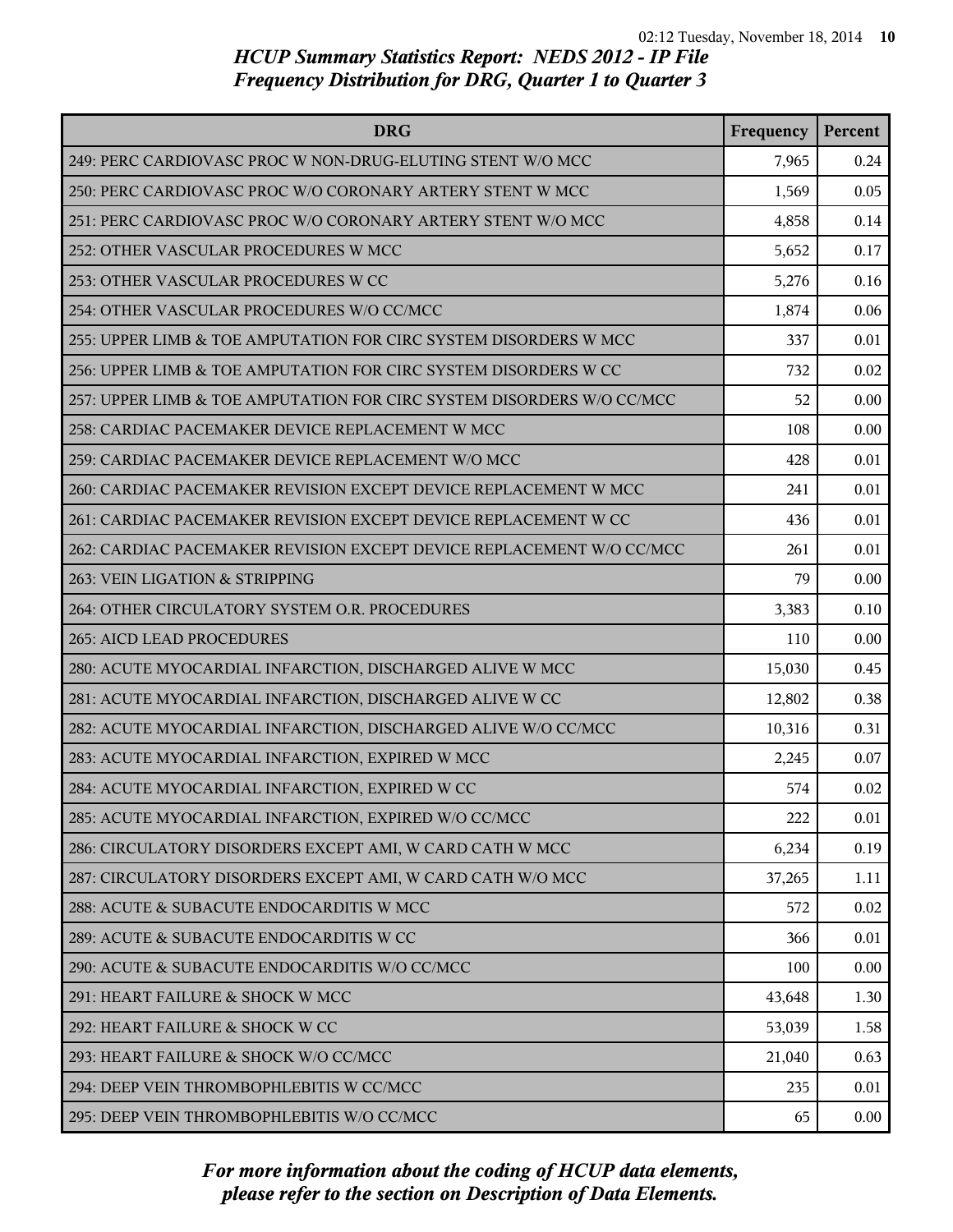| <b>DRG</b>                                                | Frequency | Percent |
|-----------------------------------------------------------|-----------|---------|
| 296: CARDIAC ARREST, UNEXPLAINED W MCC                    | 664       | 0.02    |
| 297: CARDIAC ARREST, UNEXPLAINED W CC                     | 179       | 0.01    |
| 298: CARDIAC ARREST, UNEXPLAINED W/O CC/MCC               | 72        | 0.00    |
| 299: PERIPHERAL VASCULAR DISORDERS W MCC                  | 6,004     | 0.18    |
| 300: PERIPHERAL VASCULAR DISORDERS W CC                   | 12,321    | 0.37    |
| 301: PERIPHERAL VASCULAR DISORDERS W/O CC/MCC             | 7,709     | 0.23    |
| 302: ATHEROSCLEROSIS W MCC                                | 1,364     | 0.04    |
| 303: ATHEROSCLEROSIS W/O MCC                              | 10,678    | 0.32    |
| 304: HYPERTENSION W MCC                                   | 1,015     | 0.03    |
| 305: HYPERTENSION W/O MCC                                 | 16,331    | 0.49    |
| 306: CARDIAC CONGENITAL & VALVULAR DISORDERS W MCC        | 661       | 0.02    |
| 307: CARDIAC CONGENITAL & VALVULAR DISORDERS W/O MCC      | 1,447     | 0.04    |
| 308: CARDIAC ARRHYTHMIA & CONDUCTION DISORDERS W MCC      | 15,722    | 0.47    |
| 309: CARDIAC ARRHYTHMIA & CONDUCTION DISORDERS W CC       | 28,935    | 0.86    |
| 310: CARDIAC ARRHYTHMIA & CONDUCTION DISORDERS W/O CC/MCC | 36,675    | 1.09    |
| 311: ANGINA PECTORIS                                      | 4,465     | 0.13    |
| 312: SYNCOPE & COLLAPSE                                   | 44,954    | 1.34    |
| 313: CHEST PAIN                                           | 68,340    | 2.04    |
| 314: OTHER CIRCULATORY SYSTEM DIAGNOSES W MCC             | 13,321    | 0.40    |
| 315: OTHER CIRCULATORY SYSTEM DIAGNOSES W CC              | 8,243     | 0.25    |
| 316: OTHER CIRCULATORY SYSTEM DIAGNOSES W/O CC/MCC        | 3,398     | 0.10    |
| 326: STOMACH, ESOPHAGEAL & DUODENAL PROC W MCC            | 2,635     | 0.08    |
| 327: STOMACH, ESOPHAGEAL & DUODENAL PROC W CC             | 1,553     | 0.05    |
| 328: STOMACH, ESOPHAGEAL & DUODENAL PROC W/O CC/MCC       | 1,432     | 0.04    |
| 329: MAJOR SMALL & LARGE BOWEL PROCEDURES W MCC           | 10,278    | 0.31    |
| 330: MAJOR SMALL & LARGE BOWEL PROCEDURES W CC            | 8,868     | 0.26    |
| 331: MAJOR SMALL & LARGE BOWEL PROCEDURES W/O CC/MCC      | 2,550     | 0.08    |
| 332: RECTAL RESECTION W MCC                               | 118       | 0.00    |
| 333: RECTAL RESECTION W CC                                | 227       | 0.01    |
| 334: RECTAL RESECTION W/O CC/MCC                          | 42        | 0.00    |
| 335: PERITONEAL ADHESIOLYSIS W MCC                        | 1,610     | 0.05    |
| 336: PERITONEAL ADHESIOLYSIS W CC                         | 3,527     | 0.11    |
| 337: PERITONEAL ADHESIOLYSIS W/O CC/MCC                   | 2,652     | 0.08    |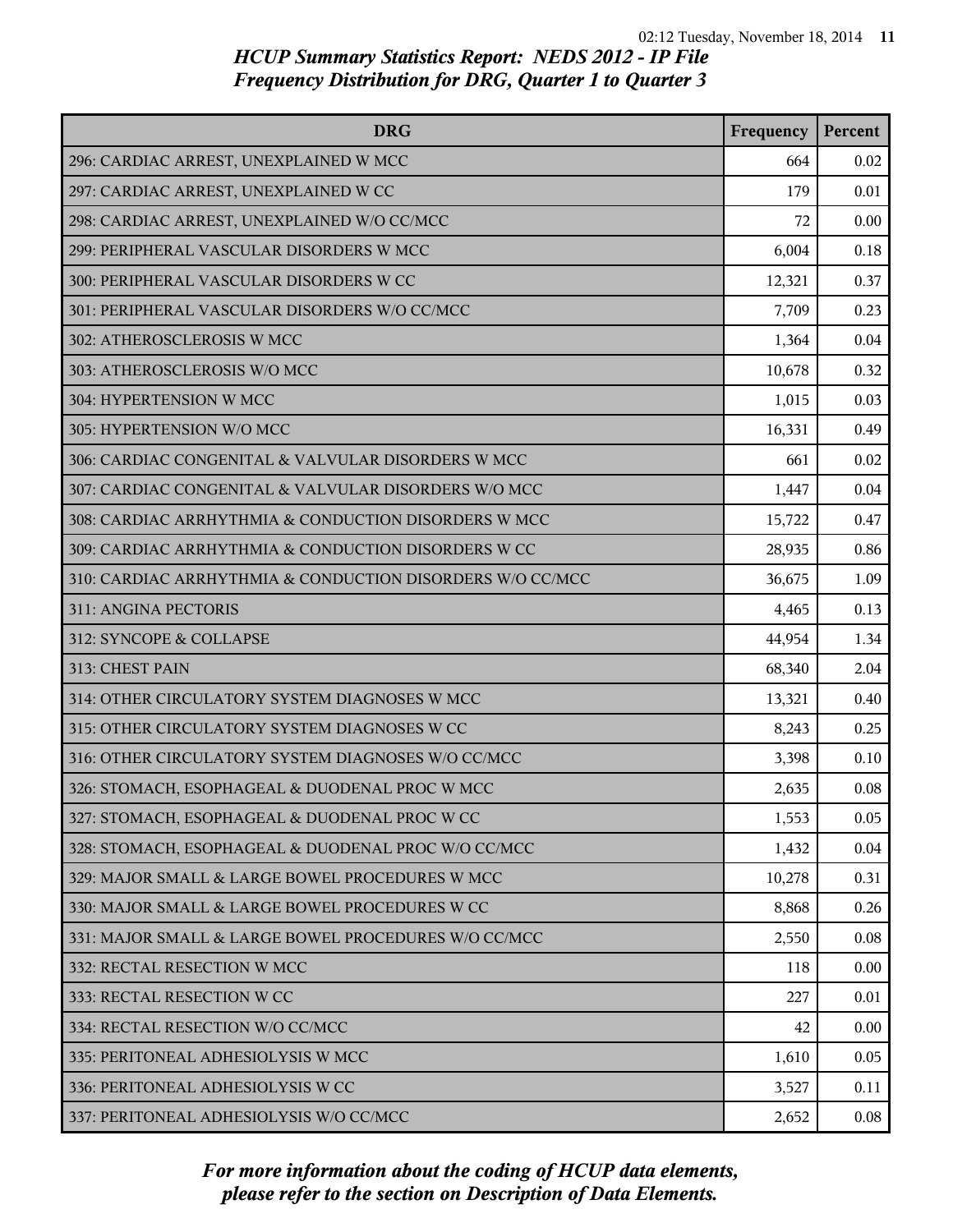| <b>DRG</b>                                                               | Frequency | Percent |
|--------------------------------------------------------------------------|-----------|---------|
| 338: APPENDECTOMY W COMPLICATED PRINCIPAL DIAG W MCC                     | 613       | 0.02    |
| 339: APPENDECTOMY W COMPLICATED PRINCIPAL DIAG W CC                      | 2,802     | 0.08    |
| 340: APPENDECTOMY W COMPLICATED PRINCIPAL DIAG W/O CC/MCC                | 6,376     | 0.19    |
| 341: APPENDECTOMY W/O COMPLICATED PRINCIPAL DIAG W MCC                   | 586       | 0.02    |
| 342: APPENDECTOMY W/O COMPLICATED PRINCIPAL DIAG W CC                    | 3,162     | 0.09    |
| 343: APPENDECTOMY W/O COMPLICATED PRINCIPAL DIAG W/O CC/MCC              | 24,140    | 0.72    |
| 344: MINOR SMALL & LARGE BOWEL PROCEDURES W MCC                          | 111       | 0.00    |
| 345: MINOR SMALL & LARGE BOWEL PROCEDURES W CC                           | 270       | 0.01    |
| 346: MINOR SMALL & LARGE BOWEL PROCEDURES W/O CC/MCC                     | 158       | 0.00    |
| 347: ANAL & STOMAL PROCEDURES W MCC                                      | 449       | 0.01    |
| 348: ANAL & STOMAL PROCEDURES W CC                                       | 1,657     | 0.05    |
| 349: ANAL & STOMAL PROCEDURES W/O CC/MCC                                 | 2,222     | 0.07    |
| 350: INGUINAL & FEMORAL HERNIA PROCEDURES W MCC                          | 351       | 0.01    |
| 351: INGUINAL & FEMORAL HERNIA PROCEDURES W CC                           | 1,017     | 0.03    |
| 352: INGUINAL & FEMORAL HERNIA PROCEDURES W/O CC/MCC                     | 1,738     | 0.05    |
| 353: HERNIA PROCEDURES EXCEPT INGUINAL & FEMORAL W MCC                   | 584       | 0.02    |
| 354: HERNIA PROCEDURES EXCEPT INGUINAL & FEMORAL W CC                    | 1,776     | 0.05    |
| 355: HERNIA PROCEDURES EXCEPT INGUINAL & FEMORAL W/O CC/MCC              | 1,986     | 0.06    |
| 356: OTHER DIGESTIVE SYSTEM O.R. PROCEDURES W MCC                        | 1,938     | 0.06    |
| 357: OTHER DIGESTIVE SYSTEM O.R. PROCEDURES W CC                         | 1,981     | 0.06    |
| 358: OTHER DIGESTIVE SYSTEM O.R. PROCEDURES W/O CC/MCC                   | 871       | 0.03    |
| 368: MAJOR ESOPHAGEAL DISORDERS W MCC                                    | 1,208     | 0.04    |
| 369: MAJOR ESOPHAGEAL DISORDERS W CC                                     | 2,247     | 0.07    |
| 370: MAJOR ESOPHAGEAL DISORDERS W/O CC/MCC                               | 917       | 0.03    |
| 371: MAJOR GASTROINTESTINAL DISORDERS & PERITONEAL INFECTIONS W MCC      | 6,478     | 0.19    |
| 372: MAJOR GASTROINTESTINAL DISORDERS & PERITONEAL INFECTIONS W CC       | 12,317    | 0.37    |
| 373: MAJOR GASTROINTESTINAL DISORDERS & PERITONEAL INFECTIONS W/O CC/MCC | 6,058     | 0.18    |
| 374: DIGESTIVE MALIGNANCY W MCC                                          | 2,428     | 0.07    |
| 375: DIGESTIVE MALIGNANCY W CC                                           | 5,058     | 0.15    |
| 376: DIGESTIVE MALIGNANCY W/O CC/MCC                                     | 588       | 0.02    |
| 377: G.I. HEMORRHAGE W MCC                                               | 13,718    | 0.41    |
| 378: G.I. HEMORRHAGE W CC                                                | 41,399    | 1.23    |
| 379: G.I. HEMORRHAGE W/O CC/MCC                                          | 14,446    | 0.43    |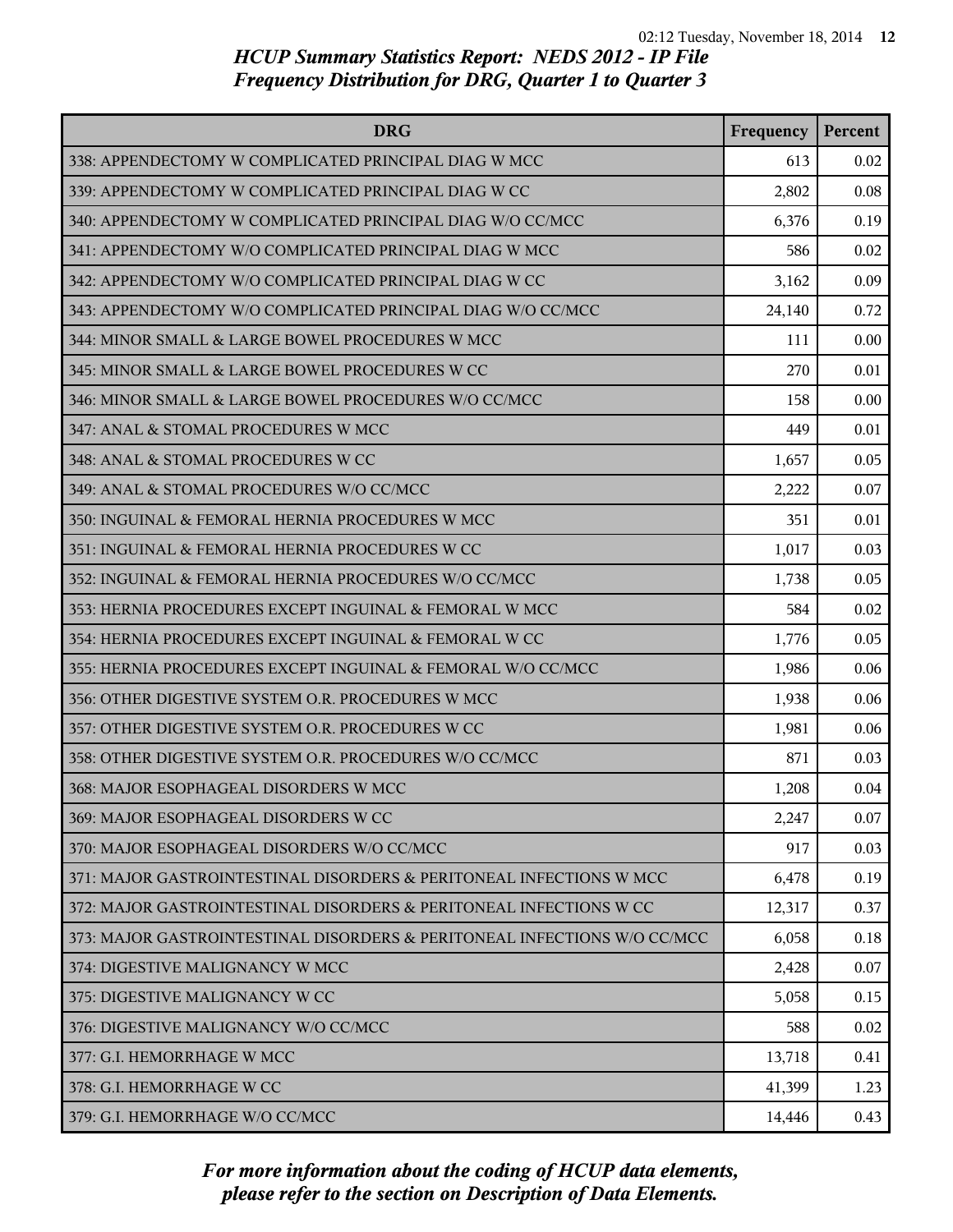| <b>DRG</b>                                                               | Frequency | Percent |
|--------------------------------------------------------------------------|-----------|---------|
| 380: COMPLICATED PEPTIC ULCER W MCC                                      | 900       | 0.03    |
| 381: COMPLICATED PEPTIC ULCER W CC                                       | 1,960     | 0.06    |
| 382: COMPLICATED PEPTIC ULCER W/O CC/MCC                                 | 1,018     | 0.03    |
| 383: UNCOMPLICATED PEPTIC ULCER W MCC                                    | 383       | 0.01    |
| 384: UNCOMPLICATED PEPTIC ULCER W/O MCC                                  | 3,146     | 0.09    |
| 385: INFLAMMATORY BOWEL DISEASE W MCC                                    | 1,063     | 0.03    |
| 386: INFLAMMATORY BOWEL DISEASE W CC                                     | 5,948     | 0.18    |
| 387: INFLAMMATORY BOWEL DISEASE W/O CC/MCC                               | 4,867     | 0.14    |
| 388: G.I. OBSTRUCTION W MCC                                              | 4,763     | 0.14    |
| 389: G.I. OBSTRUCTION W CC                                               | 17,255    | 0.51    |
| 390: G.I. OBSTRUCTION W/O CC/MCC                                         | 17,596    | 0.52    |
| 391: ESOPHAGITIS, GASTROENT & MISC DIGEST DISORDERS W MCC                | 15,472    | 0.46    |
| 392: ESOPHAGITIS, GASTROENT & MISC DIGEST DISORDERS W/O MCC              | 123,932   | 3.69    |
| 393: OTHER DIGESTIVE SYSTEM DIAGNOSES W MCC                              | 6,450     | 0.19    |
| 394: OTHER DIGESTIVE SYSTEM DIAGNOSES W CC                               | 16,757    | 0.50    |
| 395: OTHER DIGESTIVE SYSTEM DIAGNOSES W/O CC/MCC                         | 9,427     | 0.28    |
| 405: PANCREAS, LIVER & SHUNT PROCEDURES W MCC                            | 744       | 0.02    |
| 406: PANCREAS, LIVER & SHUNT PROCEDURES W CC                             | 359       | 0.01    |
| 407: PANCREAS, LIVER & SHUNT PROCEDURES W/O CC/MCC                       | 112       | 0.00    |
| 408: BILIARY TRACT PROC EXCEPT ONLY CHOLECYST W OR W/O C.D.E. W MCC      | 200       | 0.01    |
| 409: BILIARY TRACT PROC EXCEPT ONLY CHOLECYST W OR W/O C.D.E. W CC       | 194       | 0.01    |
| 410: BILIARY TRACT PROC EXCEPT ONLY CHOLECYST W OR W/O C.D.E. W/O CC/MCC | 65        | 0.00    |
| 411: CHOLECYSTECTOMY W C.D.E. W MCC                                      | 132       | 0.00    |
| 412: CHOLECYSTECTOMY W C.D.E. W CC                                       | 181       | 0.01    |
| 413: CHOLECYSTECTOMY W C.D.E. W/O CC/MCC                                 | 135       | 0.00    |
| 414: CHOLECYSTECTOMY EXCEPT BY LAPAROSCOPE W/O C.D.E. W MCC              | 948       | 0.03    |
| 415: CHOLECYSTECTOMY EXCEPT BY LAPAROSCOPE W/O C.D.E. W CC               | 1,219     | 0.04    |
| 416: CHOLECYSTECTOMY EXCEPT BY LAPAROSCOPE W/O C.D.E. W/O CC/MCC         | 931       | 0.03    |
| 417: LAPAROSCOPIC CHOLECYSTECTOMY W/O C.D.E. W MCC                       | 6,785     | 0.20    |
| 418: LAPAROSCOPIC CHOLECYSTECTOMY W/O C.D.E. W CC                        | 13,381    | 0.40    |
| 419: LAPAROSCOPIC CHOLECYSTECTOMY W/O C.D.E. W/O CC/MCC                  | 24,015    | 0.72    |
| 420: HEPATOBILIARY DIAGNOSTIC PROCEDURES W MCC                           | 165       | 0.00    |
| 421: HEPATOBILIARY DIAGNOSTIC PROCEDURES W CC                            | 124       | 0.00    |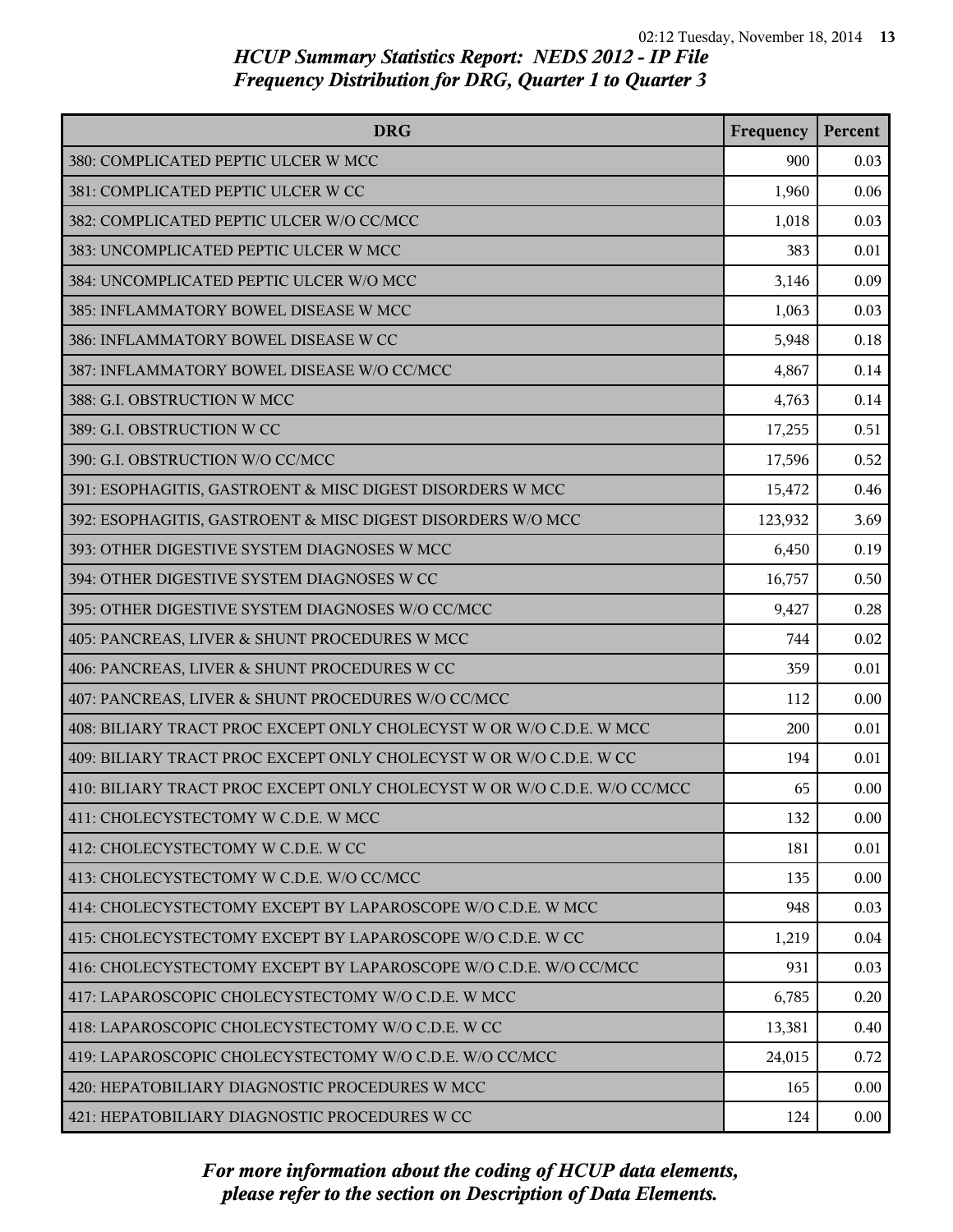| <b>DRG</b>                                                                | Frequency | Percent |
|---------------------------------------------------------------------------|-----------|---------|
| 422: HEPATOBILIARY DIAGNOSTIC PROCEDURES W/O CC/MCC                       | 58        | 0.00    |
| 423: OTHER HEPATOBILIARY OR PANCREAS O.R. PROCEDURES W MCC                | 373       | 0.01    |
| 424: OTHER HEPATOBILIARY OR PANCREAS O.R. PROCEDURES W CC                 | 209       | 0.01    |
| 425: OTHER HEPATOBILIARY OR PANCREAS O.R. PROCEDURES W/O CC/MCC           | 20        | 0.00    |
| 432: CIRRHOSIS & ALCOHOLIC HEPATITIS W MCC                                | 6,514     | 0.19    |
| 433: CIRRHOSIS & ALCOHOLIC HEPATITIS W CC                                 | 5,265     | 0.16    |
| 434: CIRRHOSIS & ALCOHOLIC HEPATITIS W/O CC/MCC                           | 327       | 0.01    |
| 435: MALIGNANCY OF HEPATOBILIARY SYSTEM OR PANCREAS W MCC                 | 3,242     | 0.10    |
| 436: MALIGNANCY OF HEPATOBILIARY SYSTEM OR PANCREAS W CC                  | 3,455     | 0.10    |
| 437: MALIGNANCY OF HEPATOBILIARY SYSTEM OR PANCREAS W/O CC/MCC            | 506       | 0.02    |
| 438: DISORDERS OF PANCREAS EXCEPT MALIGNANCY W MCC                        | 5,871     | 0.17    |
| 439: DISORDERS OF PANCREAS EXCEPT MALIGNANCY W CC                         | 17,302    | 0.52    |
| 440: DISORDERS OF PANCREAS EXCEPT MALIGNANCY W/O CC/MCC                   | 16,792    | 0.50    |
| 441: DISORDERS OF LIVER EXCEPT MALIG, CIRR, ALC HEPA W MCC                | 7,151     | 0.21    |
| 442: DISORDERS OF LIVER EXCEPT MALIG, CIRR, ALC HEPA W CC                 | 9,285     | 0.28    |
| 443: DISORDERS OF LIVER EXCEPT MALIG, CIRR, ALC HEPA W/O CC/MCC           | 2,861     | 0.09    |
| 444: DISORDERS OF THE BILIARY TRACT W MCC                                 | 3,739     | 0.11    |
| 445: DISORDERS OF THE BILIARY TRACT W CC                                  | 6,072     | 0.18    |
| 446: DISORDERS OF THE BILIARY TRACT W/O CC/MCC                            | 6,241     | 0.19    |
| 453: COMBINED ANTERIOR/POSTERIOR SPINAL FUSION W MCC                      | 97        | 0.00    |
| 454: COMBINED ANTERIOR/POSTERIOR SPINAL FUSION W CC                       | 123       | 0.00    |
| 455: COMBINED ANTERIOR/POSTERIOR SPINAL FUSION W/O CC/MCC                 | 58        | 0.00    |
| 456: SPINAL FUS EXC CERV W SPINAL CURV/MALIG/INFEC OR 9+ FUS W MCC        | 111       | 0.00    |
| 457: SPINAL FUS EXC CERV W SPINAL CURV/MALIG/INFEC OR 9+ FUS W CC         | 166       | 0.00    |
| 458: SPINAL FUS EXC CERV W SPINAL CURV/MALIG/INFEC OR 9+ FUS W/O CC/MCC   | 16        | 0.00    |
| 459: SPINAL FUSION EXCEPT CERVICAL W MCC                                  | 252       | 0.01    |
| 460: SPINAL FUSION EXCEPT CERVICAL W/O MCC                                | 1,411     | 0.04    |
| 461: BILATERAL OR MULTIPLE MAJOR JOINT PROCS OF LOWER EXTREMITY W MCC     | 14        | 0.00    |
| 462: BILATERAL OR MULTIPLE MAJOR JOINT PROCS OF LOWER EXTREMITY W/O MCC   | 51        | 0.00    |
| 463: WND DEBRID & SKN GRFT EXC HAND, FOR MUSCULO-CONN TISS DIS W MCC      | 847       | 0.03    |
| 464: WND DEBRID & SKN GRFT EXC HAND, FOR MUSCULO-CONN TISS DIS W CC       | 1,607     | 0.05    |
| 465: WND DEBRID & SKN GRFT EXC HAND, FOR MUSCULO-CONN TISS DIS W/O CC/MCC | 460       | 0.01    |
| 466: REVISION OF HIP OR KNEE REPLACEMENT W MCC                            | 353       | 0.01    |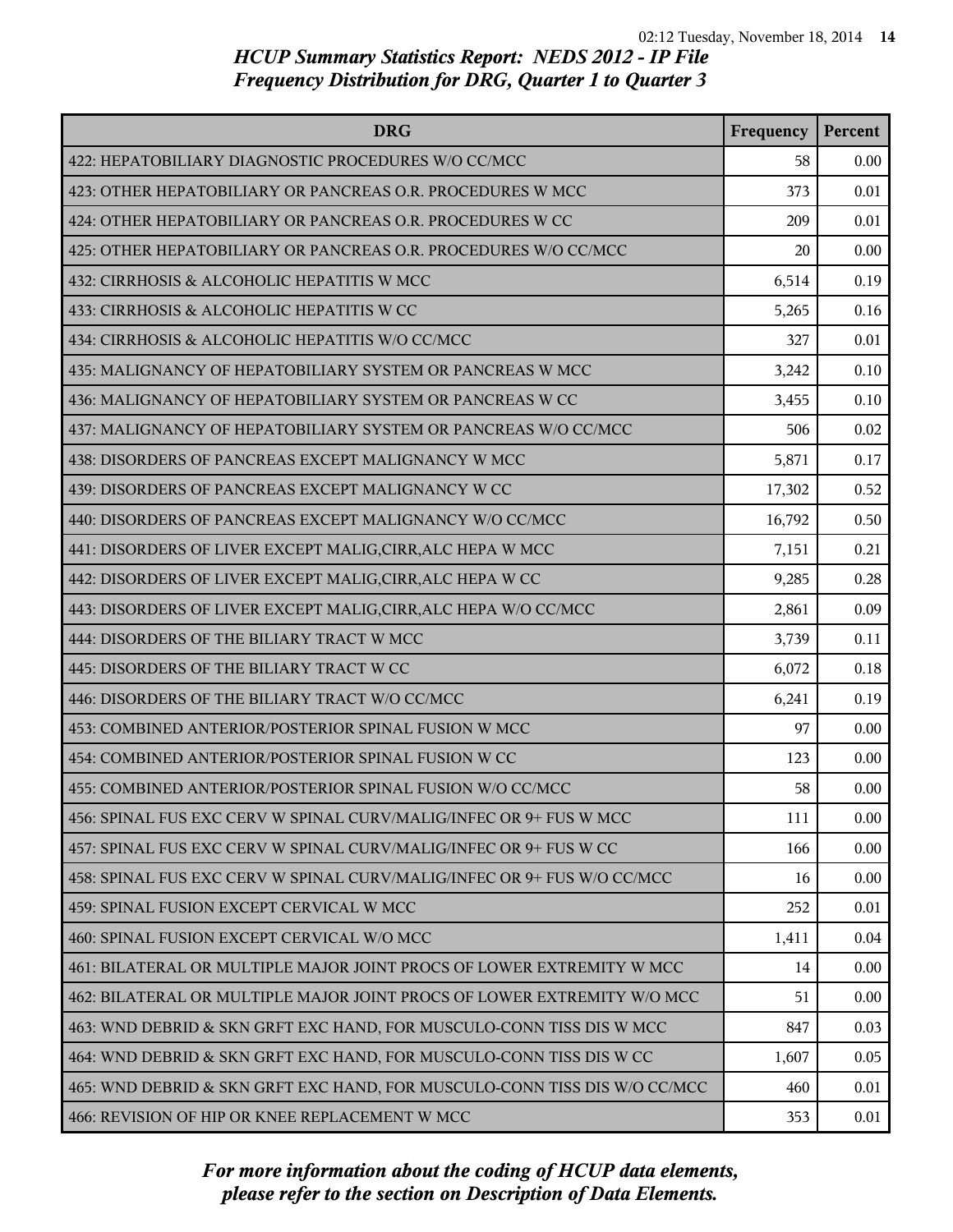| <b>DRG</b>                                                                | Frequency | Percent |
|---------------------------------------------------------------------------|-----------|---------|
| 467: REVISION OF HIP OR KNEE REPLACEMENT W CC                             | 850       | 0.03    |
| 468: REVISION OF HIP OR KNEE REPLACEMENT W/O CC/MCC                       | 297       | 0.01    |
| 469: MAJOR JOINT REPLACEMENT OR REATTACHMENT OF LOWER EXTREMITY W MCC     | 3,151     | 0.09    |
| 470: MAJOR JOINT REPLACEMENT OR REATTACHMENT OF LOWER EXTREMITY W/O MCC   | 12,737    | 0.38    |
| 471: CERVICAL SPINAL FUSION W MCC                                         | 418       | 0.01    |
| 472: CERVICAL SPINAL FUSION W CC                                          | 642       | 0.02    |
| 473: CERVICAL SPINAL FUSION W/O CC/MCC                                    | 773       | 0.02    |
| 474: AMPUTATION FOR MUSCULOSKELETAL SYS & CONN TISSUE DIS W MCC           | 381       | 0.01    |
| 475: AMPUTATION FOR MUSCULOSKELETAL SYS & CONN TISSUE DIS W CC            | 487       | 0.01    |
| 476: AMPUTATION FOR MUSCULOSKELETAL SYS & CONN TISSUE DIS W/O CC/MCC      | 68        | 0.00    |
| 477: BIOPSIES OF MUSCULOSKELETAL SYSTEM & CONNECTIVE TISSUE W MCC         | 596       | 0.02    |
| 478: BIOPSIES OF MUSCULOSKELETAL SYSTEM & CONNECTIVE TISSUE W CC          | 1,720     | 0.05    |
| 479: BIOPSIES OF MUSCULOSKELETAL SYSTEM & CONNECTIVE TISSUE W/O CC/MCC    | 684       | 0.02    |
| 480: HIP & FEMUR PROCEDURES EXCEPT MAJOR JOINT W MCC                      | 5,565     | 0.17    |
| 481: HIP & FEMUR PROCEDURES EXCEPT MAJOR JOINT W CC                       | 18,504    | 0.55    |
| 482: HIP & FEMUR PROCEDURES EXCEPT MAJOR JOINT W/O CC/MCC                 | 8,359     | 0.25    |
| 483: MAJOR JOINT & LIMB REATTACHMENT PROC OF UPPER EXTREMITY W CC/MCC     | 478       | 0.01    |
| 484: MAJOR JOINT & LIMB REATTACHMENT PROC OF UPPER EXTREMITY W/O CC/MCC   | 292       | 0.01    |
| 485: KNEE PROCEDURES W PDX OF INFECTION W MCC                             | 239       | 0.01    |
| 486: KNEE PROCEDURES W PDX OF INFECTION W CC                              | 568       | 0.02    |
| 487: KNEE PROCEDURES W PDX OF INFECTION W/O CC/MCC                        | 293       | 0.01    |
| 488: KNEE PROCEDURES W/O PDX OF INFECTION W CC/MCC                        | 460       | 0.01    |
| 489: KNEE PROCEDURES W/O PDX OF INFECTION W/O CC/MCC                      | 454       | 0.01    |
| 490: BACK & NECK PROC EXC SPINAL FUSION W CC/MCC OR DISC DEVICE/NEUROSTIM | 1,398     | 0.04    |
| 491: BACK & NECK PROC EXC SPINAL FUSION W/O CC/MCC                        | 1,455     | 0.04    |
| 492: LOWER EXTREM & HUMER PROC EXCEPT HIP, FOOT, FEMUR W MCC              | 1,488     | 0.04    |
| 493: LOWER EXTREM & HUMER PROC EXCEPT HIP, FOOT, FEMUR W CC               | 6,337     | 0.19    |
| 494: LOWER EXTREM & HUMER PROC EXCEPT HIP, FOOT, FEMUR W/O CC/MCC         | 12,597    | 0.38    |
| 495: LOCAL EXCISION & REMOVAL INT FIX DEVICES EXC HIP & FEMUR W MCC       | 291       | 0.01    |
| 496: LOCAL EXCISION & REMOVAL INT FIX DEVICES EXC HIP & FEMUR W CC        | 852       | 0.03    |
| 497: LOCAL EXCISION & REMOVAL INT FIX DEVICES EXC HIP & FEMUR W/O CC/MCC  | 416       | 0.01    |
| 498: LOCAL EXCISION & REMOVAL INT FIX DEVICES OF HIP & FEMUR W CC/MCC     | 149       | 0.00    |
| 499: LOCAL EXCISION & REMOVAL INT FIX DEVICES OF HIP & FEMUR W/O CC/MCC   | 35        | 0.00    |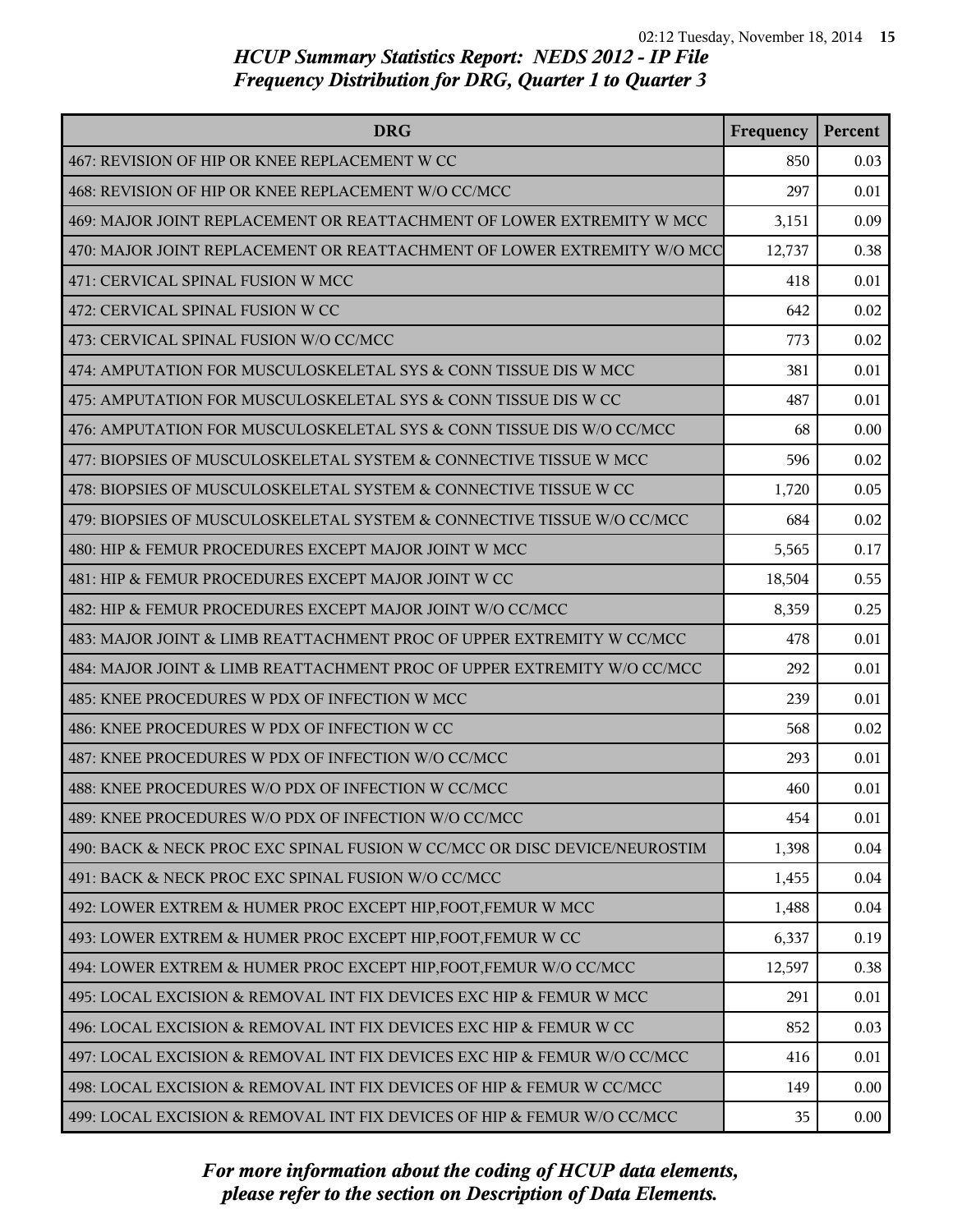| <b>DRG</b>                                                               | Frequency | Percent |
|--------------------------------------------------------------------------|-----------|---------|
| 500: SOFT TISSUE PROCEDURES W MCC                                        | 514       | 0.02    |
| 501: SOFT TISSUE PROCEDURES W CC                                         | 1,746     | 0.05    |
| 502: SOFT TISSUE PROCEDURES W/O CC/MCC                                   | 1,133     | 0.03    |
| 503: FOOT PROCEDURES W MCC                                               | 199       | 0.01    |
| 504: FOOT PROCEDURES W CC                                                | 782       | 0.02    |
| 505: FOOT PROCEDURES W/O CC/MCC                                          | 773       | 0.02    |
| 506: MAJOR THUMB OR JOINT PROCEDURES                                     | 309       | 0.01    |
| 507: MAJOR SHOULDER OR ELBOW JOINT PROCEDURES W CC/MCC                   | 150       | 0.00    |
| 508: MAJOR SHOULDER OR ELBOW JOINT PROCEDURES W/O CC/MCC                 | 120       | 0.00    |
| 509: ARTHROSCOPY                                                         | 31        | 0.00    |
| 510: SHOULDER, ELBOW OR FOREARM PROC, EXC MAJOR JOINT PROC W MCC         | 285       | 0.01    |
| 511: SHOULDER, ELBOW OR FOREARM PROC, EXC MAJOR JOINT PROC W CC          | 1,326     | 0.04    |
| 512: SHOULDER, ELBOW OR FOREARM PROC, EXC MAJOR JOINT PROC W/O CC/MCC    | 3,096     | 0.09    |
| 513: HAND OR WRIST PROC, EXCEPT MAJOR THUMB OR JOINT PROC W CC/MCC       | 996       | 0.03    |
| 514: HAND OR WRIST PROC, EXCEPT MAJOR THUMB OR JOINT PROC W/O CC/MCC     | 1,203     | 0.04    |
| 515: OTHER MUSCULOSKELET SYS & CONN TISS O.R. PROC W MCC                 | 870       | 0.03    |
| 516: OTHER MUSCULOSKELET SYS & CONN TISS O.R. PROC W CC                  | 2,191     | 0.07    |
| 517: OTHER MUSCULOSKELET SYS & CONN TISS O.R. PROC W/O CC/MCC            | 1,302     | 0.04    |
| 533: FRACTURES OF FEMUR W MCC                                            | 179       | 0.01    |
| 534: FRACTURES OF FEMUR W/O MCC                                          | 1,210     | 0.04    |
| 535: FRACTURES OF HIP & PELVIS W MCC                                     | 1,700     | 0.05    |
| 536: FRACTURES OF HIP & PELVIS W/O MCC                                   | 7,624     | 0.23    |
| 537: SPRAINS, STRAINS, & DISLOCATIONS OF HIP, PELVIS & THIGH W CC/MCC    | 226       | 0.01    |
| 538: SPRAINS, STRAINS, & DISLOCATIONS OF HIP, PELVIS & THIGH W/O CC/MCC  | 234       | 0.01    |
| 539: OSTEOMYELITIS W MCC                                                 | 672       | 0.02    |
| 540: OSTEOMYELITIS W CC                                                  | 1,262     | 0.04    |
| 541: OSTEOMYELITIS W/O CC/MCC                                            | 510       | 0.02    |
| 542: PATHOLOGICAL FRACTURES & MUSCULOSKELET & CONN TISS MALIG W MCC      | 1,203     | 0.04    |
| 543: PATHOLOGICAL FRACTURES & MUSCULOSKELET & CONN TISS MALIG W CC       | 3,691     | 0.11    |
| 544: PATHOLOGICAL FRACTURES & MUSCULOSKELET & CONN TISS MALIG W/O CC/MCC | 1,085     | 0.03    |
| 545: CONNECTIVE TISSUE DISORDERS W MCC                                   | 1,282     | 0.04    |
| 546: CONNECTIVE TISSUE DISORDERS W CC                                    | 2,501     | 0.07    |
| 547: CONNECTIVE TISSUE DISORDERS W/O CC/MCC                              | 1,682     | 0.05    |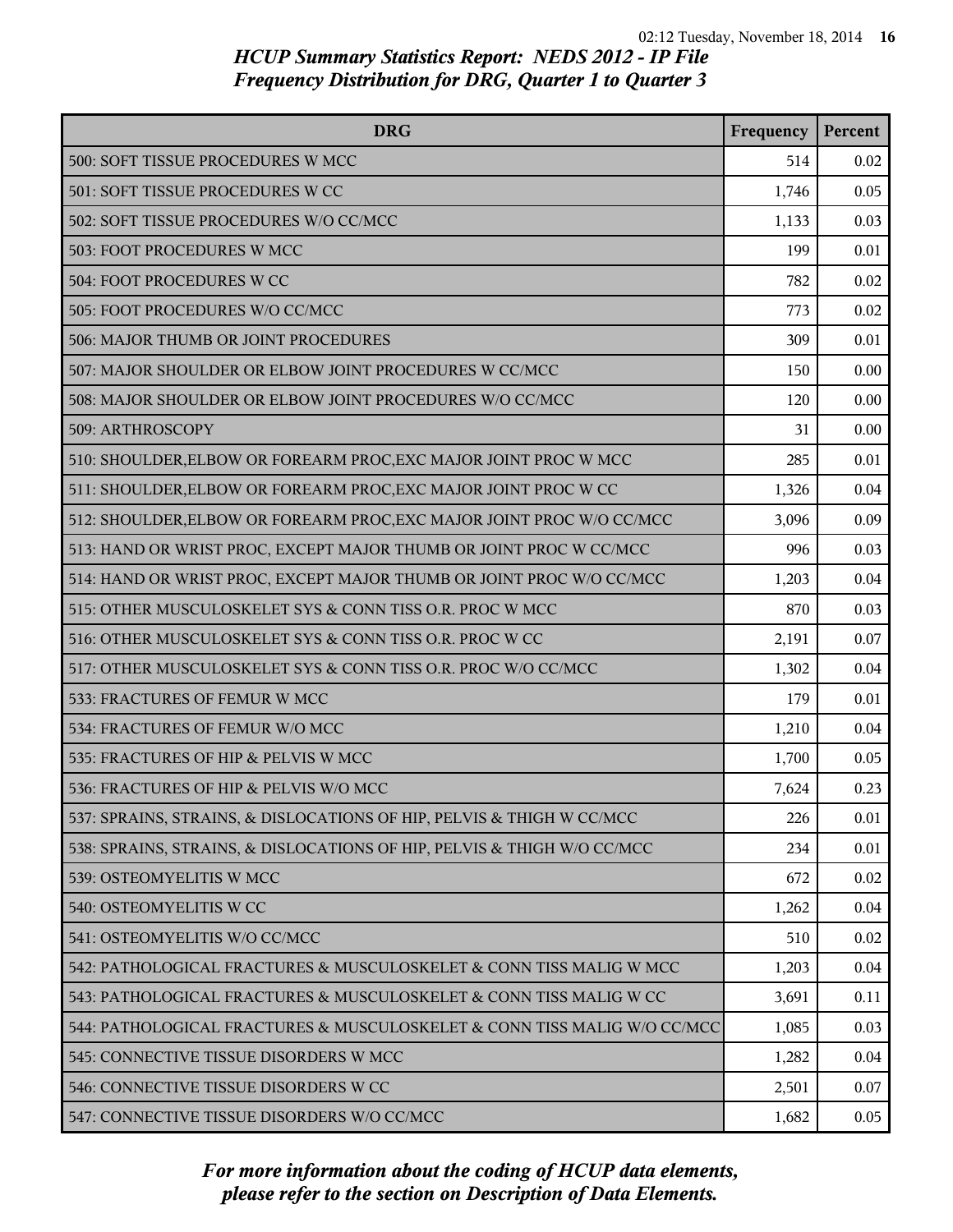| <b>DRG</b>                                                              | Frequency | Percent |
|-------------------------------------------------------------------------|-----------|---------|
| 548: SEPTIC ARTHRITIS W MCC                                             | 123       | 0.00    |
| 549: SEPTIC ARTHRITIS W CC                                              | 420       | 0.01    |
| 550: SEPTIC ARTHRITIS W/O CC/MCC                                        | 254       | 0.01    |
| 551: MEDICAL BACK PROBLEMS W MCC                                        | 3,066     | 0.09    |
| 552: MEDICAL BACK PROBLEMS W/O MCC                                      | 23,618    | 0.70    |
| 553: BONE DISEASES & ARTHROPATHIES W MCC                                | 616       | 0.02    |
| 554: BONE DISEASES & ARTHROPATHIES W/O MCC                              | 4,526     | 0.13    |
| 555: SIGNS & SYMPTOMS OF MUSCULOSKELETAL SYSTEM & CONN TISSUE W MCC     | 926       | 0.03    |
| 556: SIGNS & SYMPTOMS OF MUSCULOSKELETAL SYSTEM & CONN TISSUE W/O MCC   | 6,277     | 0.19    |
| 557: TENDONITIS, MYOSITIS & BURSITIS W MCC                              | 1,238     | 0.04    |
| 558: TENDONITIS, MYOSITIS & BURSITIS W/O MCC                            | 7,635     | 0.23    |
| 559: AFTERCARE, MUSCULOSKELETAL SYSTEM & CONNECTIVE TISSUE W MCC        | 416       | 0.01    |
| 560: AFTERCARE, MUSCULOSKELETAL SYSTEM & CONNECTIVE TISSUE W CC         | 1,198     | 0.04    |
| 561: AFTERCARE, MUSCULOSKELETAL SYSTEM & CONNECTIVE TISSUE W/O CC/MCC   | 956       | 0.03    |
| 562: FX, SPRN, STRN & DISL EXCEPT FEMUR, HIP, PELVIS & THIGH W MCC      | 1,508     | 0.04    |
| 563: FX, SPRN, STRN & DISL EXCEPT FEMUR, HIP, PELVIS & THIGH W/O MCC    | 11,243    | 0.33    |
| 564: OTHER MUSCULOSKELETAL SYS & CONNECTIVE TISSUE DIAGNOSES W MCC      | 494       | 0.01    |
| 565: OTHER MUSCULOSKELETAL SYS & CONNECTIVE TISSUE DIAGNOSES W CC       | 1,472     | 0.04    |
| 566: OTHER MUSCULOSKELETAL SYS & CONNECTIVE TISSUE DIAGNOSES W/O CC/MCC | 724       | 0.02    |
| 570: SKIN DEBRIDEMENT W MCC                                             | 866       | 0.03    |
| 571: SKIN DEBRIDEMENT W CC                                              | 1,680     | 0.05    |
| 572: SKIN DEBRIDEMENT W/O CC/MCC                                        | 1,350     | 0.04    |
| 573: SKIN GRAFT FOR SKIN ULCER OR CELLULITIS W MCC                      | 178       | 0.01    |
| 574: SKIN GRAFT FOR SKIN ULCER OR CELLULITIS W CC                       | 217       | 0.01    |
| 575: SKIN GRAFT FOR SKIN ULCER OR CELLULITIS W/O CC/MCC                 | 74        | 0.00    |
| 576: SKIN GRAFT EXC FOR SKIN ULCER OR CELLULITIS W MCC                  | 54        | 0.00    |
| 577: SKIN GRAFT EXC FOR SKIN ULCER OR CELLULITIS W CC                   | 137       | 0.00    |
| 578: SKIN GRAFT EXC FOR SKIN ULCER OR CELLULITIS W/O CC/MCC             | 109       | 0.00    |
| 579: OTHER SKIN, SUBCUT TISS & BREAST PROC W MCC                        | 1,230     | 0.04    |
| 580: OTHER SKIN, SUBCUT TISS & BREAST PROC W CC                         | 2,826     | 0.08    |
| 581: OTHER SKIN, SUBCUT TISS & BREAST PROC W/O CC/MCC                   | 2,461     | 0.07    |
| 582: MASTECTOMY FOR MALIGNANCY W CC/MCC                                 | 54        | 0.00    |
| 583: MASTECTOMY FOR MALIGNANCY W/O CC/MCC                               | 23        | 0.00    |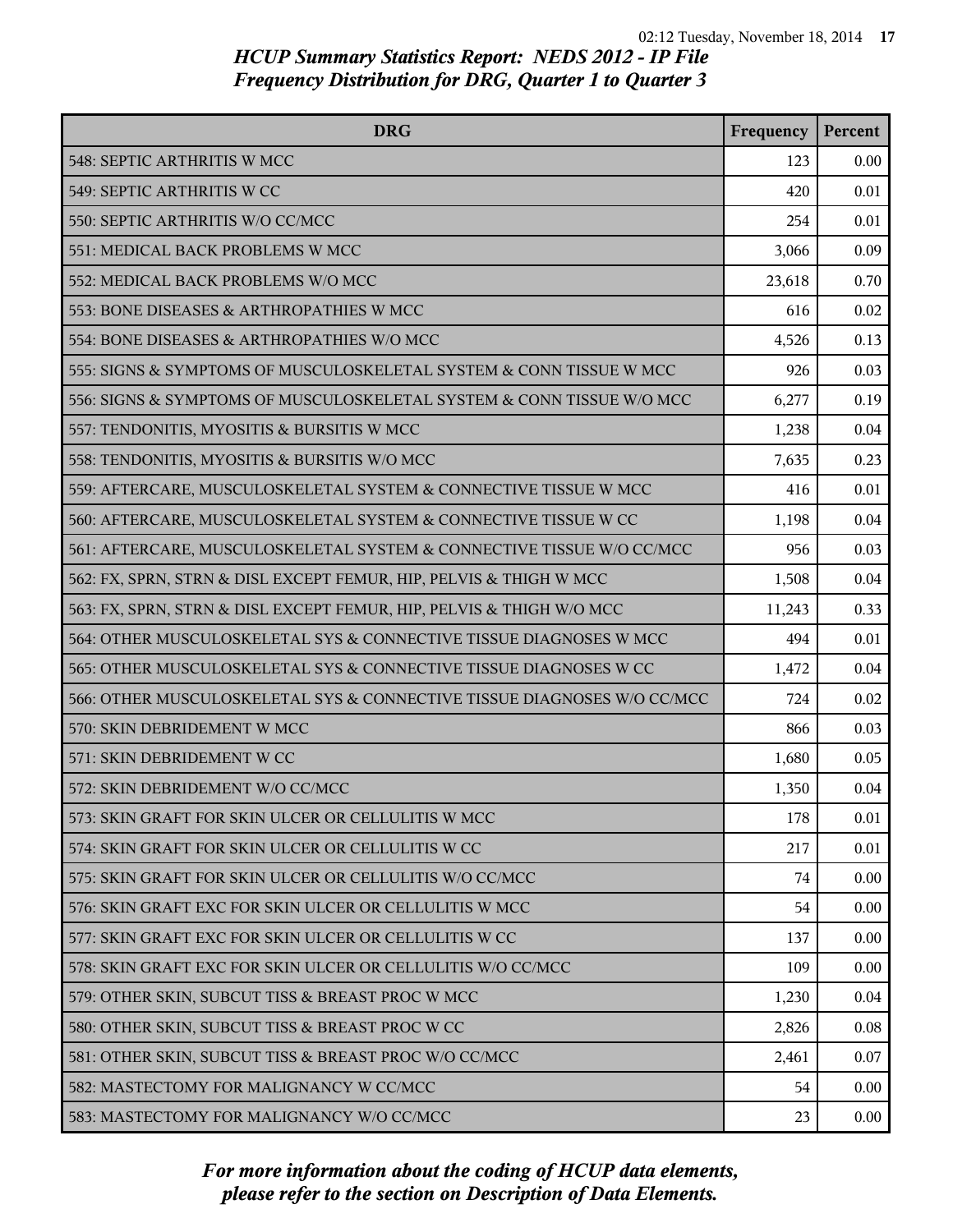| <b>DRG</b>                                                                 | Frequency | Percent |
|----------------------------------------------------------------------------|-----------|---------|
| 584: BREAST BIOPSY, LOCAL EXCISION & OTHER BREAST PROCEDURES W CC/MCC      | 134       | 0.00    |
| 585: BREAST BIOPSY, LOCAL EXCISION & OTHER BREAST PROCEDURES W/O CC/MCC    | 214       | 0.01    |
| 592: SKIN ULCERS W MCC                                                     | 1,432     | 0.04    |
| 593: SKIN ULCERS W CC                                                      | 1,676     | 0.05    |
| 594: SKIN ULCERS W/O CC/MCC                                                | 240       | 0.01    |
| 595: MAJOR SKIN DISORDERS W MCC                                            | 330       | 0.01    |
| 596: MAJOR SKIN DISORDERS W/O MCC                                          | 1,744     | 0.05    |
| 597: MALIGNANT BREAST DISORDERS W MCC                                      | 259       | 0.01    |
| 598: MALIGNANT BREAST DISORDERS W CC                                       | 591       | 0.02    |
| 599: MALIGNANT BREAST DISORDERS W/O CC/MCC                                 | 54        | 0.00    |
| 600: NON-MALIGNANT BREAST DISORDERS W CC/MCC                               | 562       | 0.02    |
| 601: NON-MALIGNANT BREAST DISORDERS W/O CC/MCC                             | 935       | 0.03    |
| 602: CELLULITIS W MCC                                                      | 6,973     | 0.21    |
| 603: CELLULITIS W/O MCC                                                    | 71,624    | 2.13    |
| 604: TRAUMA TO THE SKIN, SUBCUT TISS & BREAST W MCC                        | 904       | 0.03    |
| 605: TRAUMA TO THE SKIN, SUBCUT TISS & BREAST W/O MCC                      | 7,781     | 0.23    |
| 606: MINOR SKIN DISORDERS W MCC                                            | 525       | 0.02    |
| 607: MINOR SKIN DISORDERS W/O MCC                                          | 4,085     | 0.12    |
| 614: ADRENAL & PITUITARY PROCEDURES W CC/MCC                               | 108       | 0.00    |
| 615: ADRENAL & PITUITARY PROCEDURES W/O CC/MCC                             | 34        | 0.00    |
| 616: AMPUTAT OF LOWER LIMB FOR ENDOCRINE, NUTRIT, & METABOL DIS W MCC      | 497       | 0.01    |
| 617: AMPUTAT OF LOWER LIMB FOR ENDOCRINE, NUTRIT, & METABOL DIS W CC       | 2,420     | 0.07    |
| 618: AMPUTAT OF LOWER LIMB FOR ENDOCRINE, NUTRIT, & METABOL DIS W/O CC/MCC | 52        | 0.00    |
| 619: O.R. PROCEDURES FOR OBESITY W MCC                                     | 12        | 0.00    |
| 620: O.R. PROCEDURES FOR OBESITY W CC                                      | 38        | 0.00    |
| 621: O.R. PROCEDURES FOR OBESITY W/O CC/MCC                                | 58        | 0.00    |
| 622: SKIN GRAFTS & WOUND DEBRID FOR ENDOC, NUTRIT & METAB DIS W MCC        | 270       | 0.01    |
| 623: SKIN GRAFTS & WOUND DEBRID FOR ENDOC, NUTRIT & METAB DIS W CC         | 910       | 0.03    |
| 624: SKIN GRAFTS & WOUND DEBRID FOR ENDOC, NUTRIT & METAB DIS W/O CC/MCC   | 75        | 0.00    |
| 625: THYROID, PARATHYROID & THYROGLOSSAL PROCEDURES W MCC                  | 61        | 0.00    |
| 626: THYROID, PARATHYROID & THYROGLOSSAL PROCEDURES W CC                   | 88        | 0.00    |
| 627: THYROID, PARATHYROID & THYROGLOSSAL PROCEDURES W/O CC/MCC             | 110       | 0.00    |
| 628: OTHER ENDOCRINE, NUTRIT & METAB O.R. PROC W MCC                       | 785       | 0.02    |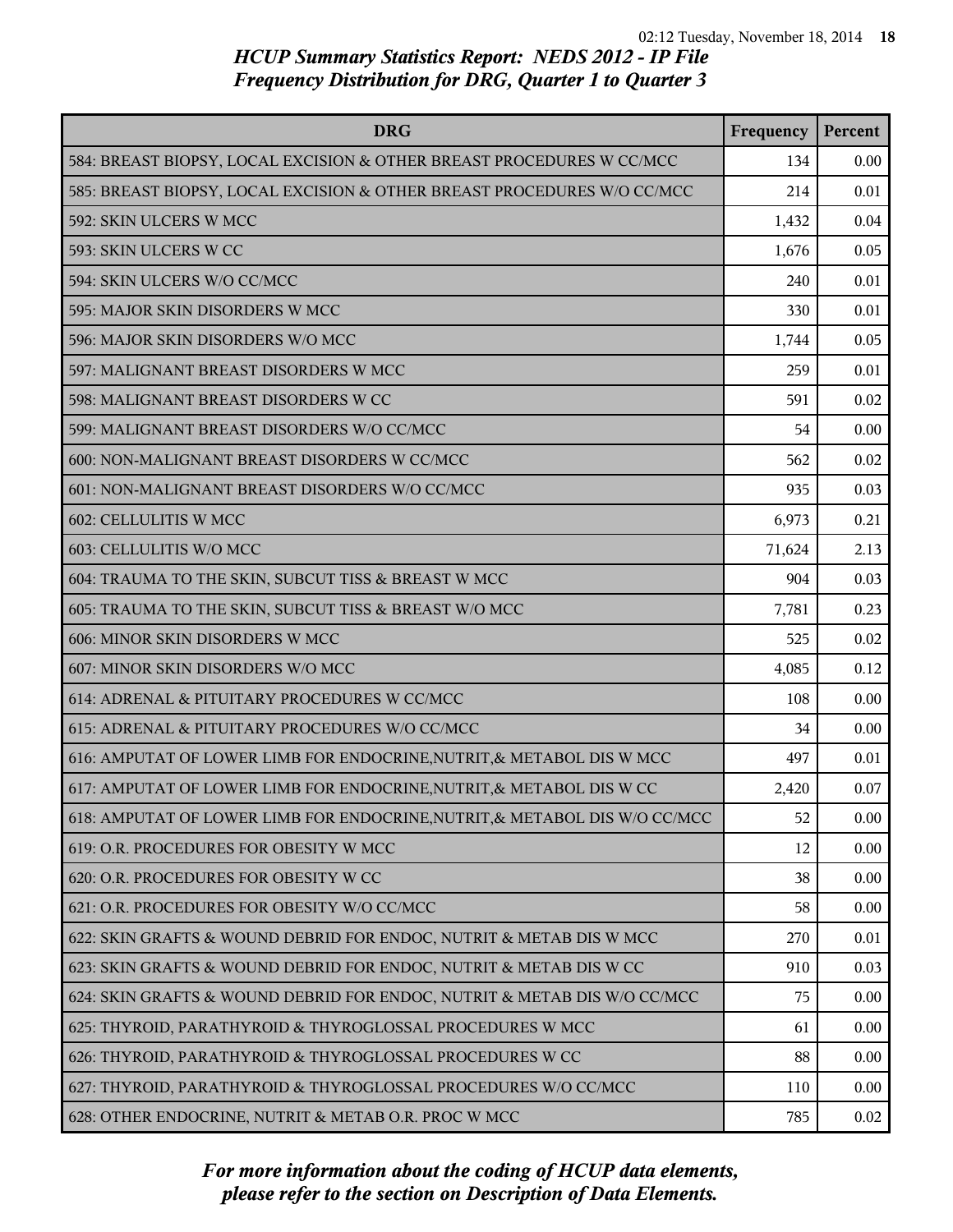| <b>DRG</b>                                                                | Frequency | Percent |
|---------------------------------------------------------------------------|-----------|---------|
| 629: OTHER ENDOCRINE, NUTRIT & METAB O.R. PROC W CC                       | 1,437     | 0.04    |
| 630: OTHER ENDOCRINE, NUTRIT & METAB O.R. PROC W/O CC/MCC                 | 83        | 0.00    |
| 637: DIABETES W MCC                                                       | 7,937     | 0.24    |
| 638: DIABETES W CC                                                        | 27,403    | 0.82    |
| 639: DIABETES W/O CC/MCC                                                  | 18,705    | 0.56    |
| 640: MISC DISORDERS OF NUTRITION, METABOLISM, FLUIDS/ELECTROLYTES W MCC   | 15,499    | 0.46    |
| 641: MISC DISORDERS OF NUTRITION, METABOLISM, FLUIDS/ELECTROLYTES W/O MCC | 47,223    | 1.41    |
| 642: INBORN AND OTHER DISORDERS OF METABOLISM                             | 891       | 0.03    |
| 643: ENDOCRINE DISORDERS W MCC                                            | 1,966     | 0.06    |
| 644: ENDOCRINE DISORDERS W CC                                             | 4,317     | 0.13    |
| 645: ENDOCRINE DISORDERS W/O CC/MCC                                       | 2,523     | 0.08    |
| <b>652: KIDNEY TRANSPLANT</b>                                             | 66        | 0.00    |
| 653: MAJOR BLADDER PROCEDURES W MCC                                       | 87        | 0.00    |
| 654: MAJOR BLADDER PROCEDURES W CC                                        | 107       | 0.00    |
| 655: MAJOR BLADDER PROCEDURES W/O CC/MCC                                  | $\leq 10$ | $* * *$ |
| 656: KIDNEY & URETER PROCEDURES FOR NEOPLASM W MCC                        | 147       | 0.00    |
| 657: KIDNEY & URETER PROCEDURES FOR NEOPLASM W CC                         | 295       | 0.01    |
| 658: KIDNEY & URETER PROCEDURES FOR NEOPLASM W/O CC/MCC                   | 59        | 0.00    |
| 659: KIDNEY & URETER PROCEDURES FOR NON-NEOPLASM W MCC                    | 616       | 0.02    |
| 660: KIDNEY & URETER PROCEDURES FOR NON-NEOPLASM W CC                     | 1,584     | 0.05    |
| 661: KIDNEY & URETER PROCEDURES FOR NON-NEOPLASM W/O CC/MCC               | 198       | 0.01    |
| 662: MINOR BLADDER PROCEDURES W MCC                                       | 131       | 0.00    |
| 663: MINOR BLADDER PROCEDURES W CC                                        | 227       | 0.01    |
| 664: MINOR BLADDER PROCEDURES W/O CC/MCC                                  | 106       | 0.00    |
| <b>665: PROSTATECTOMY W MCC</b>                                           | 111       | 0.00    |
| <b>666: PROSTATECTOMY W CC</b>                                            | 322       | 0.01    |
| 667: PROSTATECTOMY W/O CC/MCC                                             | 104       | 0.00    |
| 668: TRANSURETHRAL PROCEDURES W MCC                                       | 740       | 0.02    |
| 669: TRANSURETHRAL PROCEDURES W CC                                        | 6,937     | 0.21    |
| 670: TRANSURETHRAL PROCEDURES W/O CC/MCC                                  | 1,824     | 0.05    |
| 671: URETHRAL PROCEDURES W CC/MCC                                         | 131       | 0.00    |
| 672: URETHRAL PROCEDURES W/O CC/MCC                                       | 59        | 0.00    |
| 673: OTHER KIDNEY & URINARY TRACT PROCEDURES W MCC                        | 2,198     | 0.07    |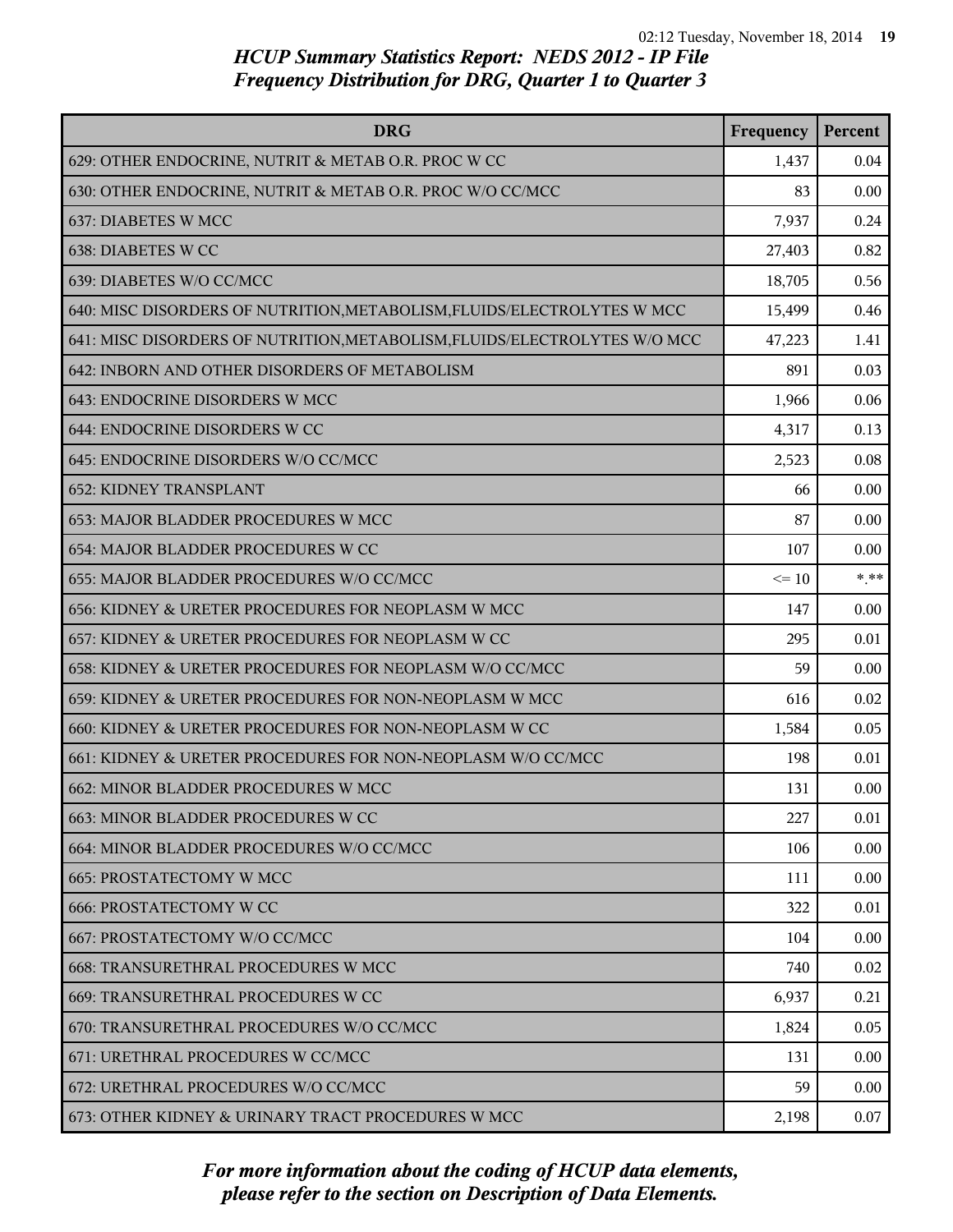| <b>DRG</b>                                                              | Frequency | Percent  |
|-------------------------------------------------------------------------|-----------|----------|
| 674: OTHER KIDNEY & URINARY TRACT PROCEDURES W CC                       | 1,598     | 0.05     |
| 675: OTHER KIDNEY & URINARY TRACT PROCEDURES W/O CC/MCC                 | 176       | 0.01     |
| <b>682: RENAL FAILURE W MCC</b>                                         | 27,100    | 0.81     |
| <b>683: RENAL FAILURE W CC</b>                                          | 44,645    | 1.33     |
| 684: RENAL FAILURE W/O CC/MCC                                           | 9,947     | 0.30     |
| <b>685: ADMIT FOR RENAL DIALYSIS</b>                                    | 1,103     | 0.03     |
| 686: KIDNEY & URINARY TRACT NEOPLASMS W MCC                             | 278       | 0.01     |
| 687: KIDNEY & URINARY TRACT NEOPLASMS W CC                              | 855       | 0.03     |
| 688: KIDNEY & URINARY TRACT NEOPLASMS W/O CC/MCC                        | 141       | 0.00     |
| 689: KIDNEY & URINARY TRACT INFECTIONS W MCC                            | 18,173    | 0.54     |
| 690: KIDNEY & URINARY TRACT INFECTIONS W/O MCC                          | 66,688    | 1.99     |
| 691: URINARY STONES W ESW LITHOTRIPSY W CC/MCC                          | 669       | 0.02     |
| 692: URINARY STONES W ESW LITHOTRIPSY W/O CC/MCC                        | 188       | 0.01     |
| 693: URINARY STONES W/O ESW LITHOTRIPSY W MCC                           | 762       | 0.02     |
| 694: URINARY STONES W/O ESW LITHOTRIPSY W/O MCC                         | 12,905    | 0.38     |
| 695: KIDNEY & URINARY TRACT SIGNS & SYMPTOMS W MCC                      | 369       | 0.01     |
| 696: KIDNEY & URINARY TRACT SIGNS & SYMPTOMS W/O MCC                    | 3,105     | 0.09     |
| 697: URETHRAL STRICTURE                                                 | 159       | 0.00     |
| 698: OTHER KIDNEY & URINARY TRACT DIAGNOSES W MCC                       | 7,417     | 0.22     |
| 699: OTHER KIDNEY & URINARY TRACT DIAGNOSES W CC                        | 8,652     | 0.26     |
| 700: OTHER KIDNEY & URINARY TRACT DIAGNOSES W/O CC/MCC                  | 2,586     | 0.08     |
| 707: MAJOR MALE PELVIC PROCEDURES W CC/MCC                              | 45        | 0.00     |
| 708: MAJOR MALE PELVIC PROCEDURES W/O CC/MCC                            | 26        | 0.00     |
| 709: PENIS PROCEDURES W CC/MCC                                          | 164       | 0.00     |
| 710: PENIS PROCEDURES W/O CC/MCC                                        | 161       | 0.00     |
| 711: TESTES PROCEDURES W CC/MCC                                         | 253       | 0.01     |
| 712: TESTES PROCEDURES W/O CC/MCC                                       | 421       | 0.01     |
| 713: TRANSURETHRAL PROSTATECTOMY W CC/MCC                               | 558       | 0.02     |
| 714: TRANSURETHRAL PROSTATECTOMY W/O CC/MCC                             | 183       | 0.01     |
| 715: OTHER MALE REPRODUCTIVE SYSTEM O.R. PROC FOR MALIGNANCY W CC/MCC   | 82        | 0.00     |
| 716: OTHER MALE REPRODUCTIVE SYSTEM O.R. PROC FOR MALIGNANCY W/O CC/MCC | $\leq$ 10 | * **     |
| 717: OTHER MALE REPRODUCTIVE SYSTEM O.R. PROC EXC MALIGNANCY W CC/MCC   | 223       | 0.01     |
| 718: OTHER MALE REPRODUCTIVE SYSTEM O.R. PROC EXC MALIGNANCY W/O CC/MCC | 64        | $0.00\,$ |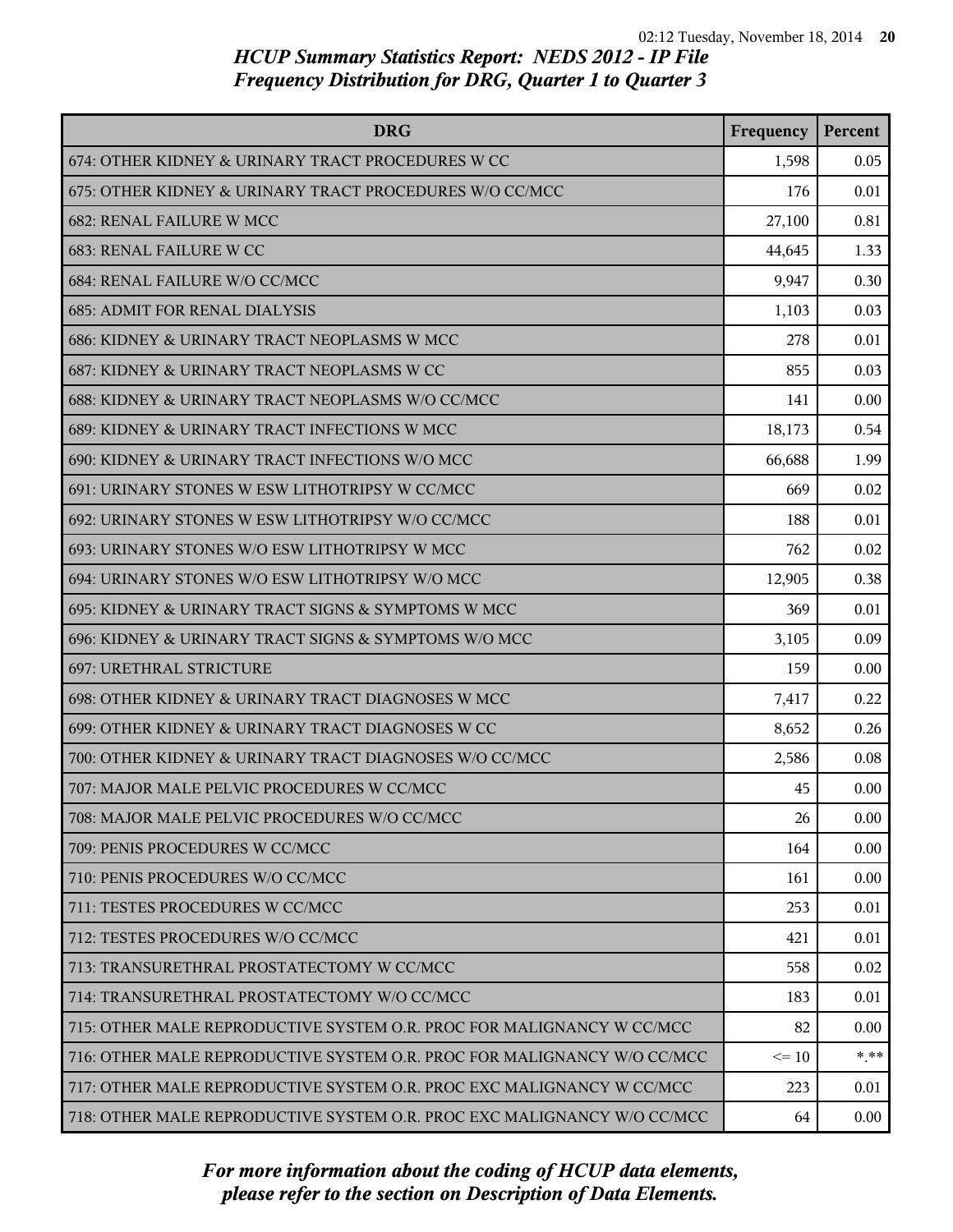| <b>DRG</b>                                                              | Frequency | Percent |
|-------------------------------------------------------------------------|-----------|---------|
| 722: MALIGNANCY, MALE REPRODUCTIVE SYSTEM W MCC                         | 121       | 0.00    |
| 723: MALIGNANCY, MALE REPRODUCTIVE SYSTEM W CC                          | 423       | 0.01    |
| 724: MALIGNANCY, MALE REPRODUCTIVE SYSTEM W/O CC/MCC                    | 37        | 0.00    |
| 725: BENIGN PROSTATIC HYPERTROPHY W MCC                                 | 144       | 0.00    |
| 726: BENIGN PROSTATIC HYPERTROPHY W/O MCC                               | 1,109     | 0.03    |
| 727: INFLAMMATION OF THE MALE REPRODUCTIVE SYSTEM W MCC                 | 494       | 0.01    |
| 728: INFLAMMATION OF THE MALE REPRODUCTIVE SYSTEM W/O MCC               | 3,163     | 0.09    |
| 729: OTHER MALE REPRODUCTIVE SYSTEM DIAGNOSES W CC/MCC                  | 309       | 0.01    |
| 730: OTHER MALE REPRODUCTIVE SYSTEM DIAGNOSES W/O CC/MCC                | 256       | 0.01    |
| 734: PELVIC EVISCERATION, RAD HYSTERECTOMY & RAD VULVECTOMY W CC/MCC    | 52        | 0.00    |
| 735: PELVIC EVISCERATION, RAD HYSTERECTOMY & RAD VULVECTOMY W/O CC/MCC  | 12        | 0.00    |
| 736: UTERINE & ADNEXA PROC FOR OVARIAN OR ADNEXAL MALIGNANCY W MCC      | 75        | 0.00    |
| 737: UTERINE & ADNEXA PROC FOR OVARIAN OR ADNEXAL MALIGNANCY W CC       | 182       | 0.01    |
| 738: UTERINE & ADNEXA PROC FOR OVARIAN OR ADNEXAL MALIGNANCY W/O CC/MCC | 31        | 0.00    |
| 739: UTERINE, ADNEXA PROC FOR NON-OVARIAN/ADNEXAL MALIG W MCC           | 41        | 0.00    |
| 740: UTERINE, ADNEXA PROC FOR NON-OVARIAN/ADNEXAL MALIG W CC            | 79        | 0.00    |
| 741: UTERINE, ADNEXA PROC FOR NON-OVARIAN/ADNEXAL MALIG W/O CC/MCC      | 44        | 0.00    |
| 742: UTERINE & ADNEXA PROC FOR NON-MALIGNANCY W CC/MCC                  | 1,833     | 0.05    |
| 743: UTERINE & ADNEXA PROC FOR NON-MALIGNANCY W/O CC/MCC                | 2,285     | 0.07    |
| 744: D&C, CONIZATION, LAPAROSCOPY & TUBAL INTERRUPTION W CC/MCC         | 785       | 0.02    |
| 745: D&C, CONIZATION, LAPAROSCOPY & TUBAL INTERRUPTION W/O CC/MCC       | 649       | 0.02    |
| 746: VAGINA, CERVIX & VULVA PROCEDURES W CC/MCC                         | 390       | 0.01    |
| 747: VAGINA, CERVIX & VULVA PROCEDURES W/O CC/MCC                       | 481       | 0.01    |
| 748: FEMALE REPRODUCTIVE SYSTEM RECONSTRUCTIVE PROCEDURES               | 20        | 0.00    |
| 749: OTHER FEMALE REPRODUCTIVE SYSTEM O.R. PROCEDURES W CC/MCC          | 253       | 0.01    |
| 750: OTHER FEMALE REPRODUCTIVE SYSTEM O.R. PROCEDURES W/O CC/MCC        | 123       | 0.00    |
| 754: MALIGNANCY, FEMALE REPRODUCTIVE SYSTEM W MCC                       | 400       | 0.01    |
| 755: MALIGNANCY, FEMALE REPRODUCTIVE SYSTEM W CC                        | 1,049     | 0.03    |
| 756: MALIGNANCY, FEMALE REPRODUCTIVE SYSTEM W/O CC/MCC                  | 111       | 0.00    |
| 757: INFECTIONS, FEMALE REPRODUCTIVE SYSTEM W MCC                       | 402       | 0.01    |
| 758: INFECTIONS, FEMALE REPRODUCTIVE SYSTEM W CC                        | 1,302     | 0.04    |
| 759: INFECTIONS, FEMALE REPRODUCTIVE SYSTEM W/O CC/MCC                  | 1,837     | 0.05    |
| 760: MENSTRUAL & OTHER FEMALE REPRODUCTIVE SYSTEM DISORDERS W CC/MCC    | 1,736     | 0.05    |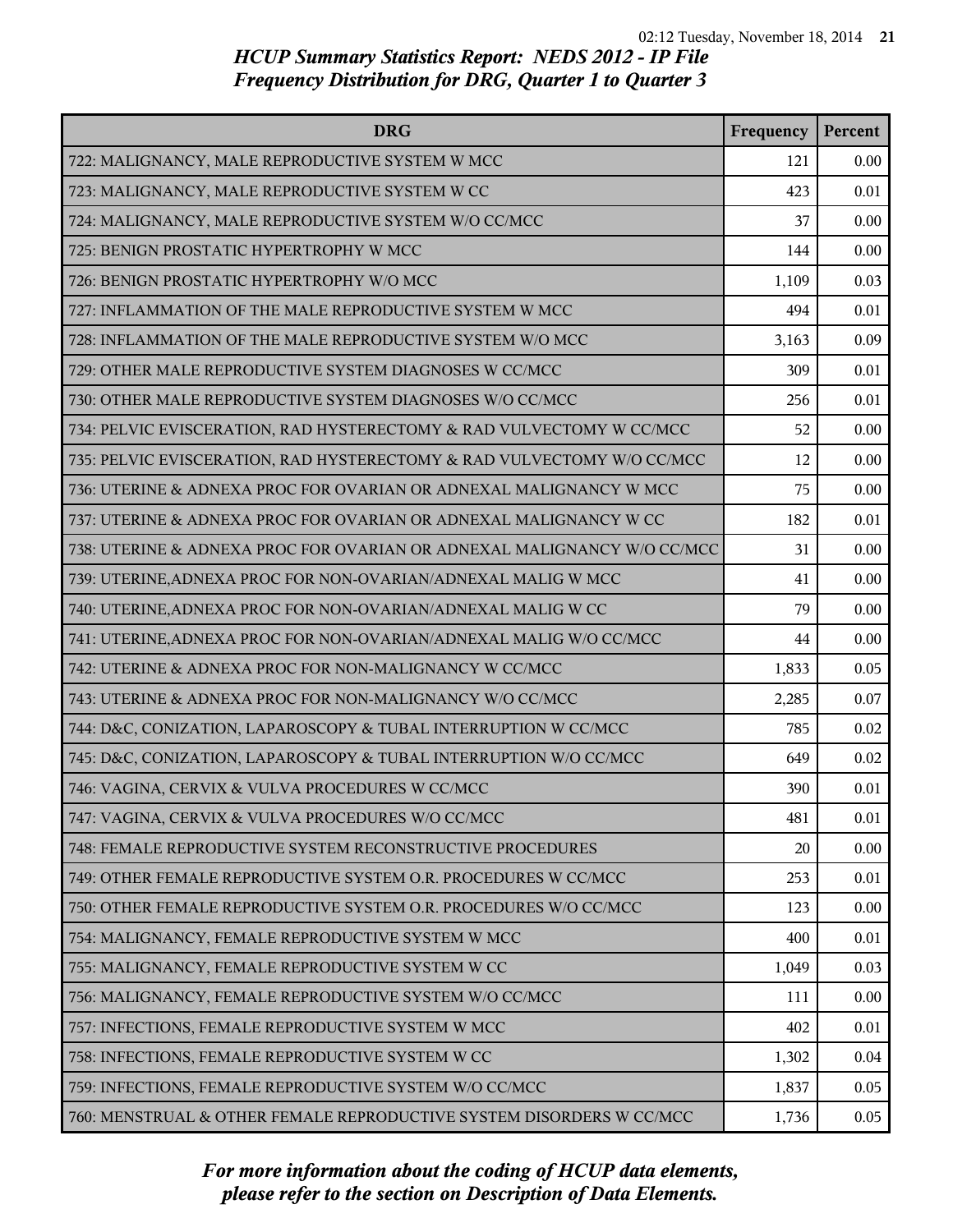| <b>DRG</b>                                                               | Frequency | Percent |
|--------------------------------------------------------------------------|-----------|---------|
| 761: MENSTRUAL & OTHER FEMALE REPRODUCTIVE SYSTEM DISORDERS W/O CC/MCC   | 2,282     | 0.07    |
| 765: CESAREAN SECTION W CC/MCC                                           | 5,223     | 0.16    |
| 766: CESAREAN SECTION W/O CC/MCC                                         | 6,680     | 0.20    |
| 767: VAGINAL DELIVERY W STERILIZATION &/OR D&C                           | 904       | 0.03    |
| 768: VAGINAL DELIVERY W O.R. PROC EXCEPT STERIL &/OR D&C                 | 20        | 0.00    |
| 769: POSTPARTUM & POST ABORTION DIAGNOSES W O.R. PROCEDURE               | 1,474     | 0.04    |
| 770: ABORTION W D&C, ASPIRATION CURETTAGE OR HYSTEROTOMY                 | 1,456     | 0.04    |
| 774: VAGINAL DELIVERY W COMPLICATING DIAGNOSES                           | 4,468     | 0.13    |
| 775: VAGINAL DELIVERY W/O COMPLICATING DIAGNOSES                         | 27,338    | 0.81    |
| 776: POSTPARTUM & POST ABORTION DIAGNOSES W/O O.R. PROCEDURE             | 5,657     | 0.17    |
| 777: ECTOPIC PREGNANCY                                                   | 2,850     | 0.08    |
| 778: THREATENED ABORTION                                                 | 1,203     | 0.04    |
| 779: ABORTION W/O D&C                                                    | 935       | 0.03    |
| 780: FALSE LABOR                                                         | 137       | 0.00    |
| 781: OTHER ANTEPARTUM DIAGNOSES W MEDICAL COMPLICATIONS                  | 13,458    | 0.40    |
| 782: OTHER ANTEPARTUM DIAGNOSES W/O MEDICAL COMPLICATIONS                | 962       | 0.03    |
| 789: NEONATES, DIED OR TRANSFERRED TO ANOTHER ACUTE CARE FACILITY        | 230       | 0.01    |
| 790: EXTREME IMMATURITY OR RESPIRATORY DISTRESS SYNDROME, NEONATE        | 131       | 0.00    |
| 791: PREMATURITY W MAJOR PROBLEMS                                        | 152       | 0.00    |
| 792: PREMATURITY W/O MAJOR PROBLEMS                                      | 174       | 0.01    |
| 793: FULL TERM NEONATE W MAJOR PROBLEMS                                  | 2,375     | 0.07    |
| 794: NEONATE W OTHER SIGNIFICANT PROBLEMS                                | 2,303     | 0.07    |
| 795: NORMAL NEWBORN                                                      | 1,011     | 0.03    |
| 799: SPLENECTOMY W MCC                                                   | 185       | 0.01    |
| 800: SPLENECTOMY W CC                                                    | 136       | 0.00    |
| 801: SPLENECTOMY W/O CC/MCC                                              | 80        | 0.00    |
| 802: OTHER O.R. PROC OF THE BLOOD & BLOOD FORMING ORGANS W MCC           | 197       | 0.01    |
| 803: OTHER O.R. PROC OF THE BLOOD & BLOOD FORMING ORGANS W CC            | 288       | 0.01    |
| 804: OTHER O.R. PROC OF THE BLOOD & BLOOD FORMING ORGANS W/O CC/MCC      | 172       | 0.01    |
| 808: MAJOR HEMATOL/IMMUN DIAG EXC SICKLE CELL CRISIS & COAGUL W MCC      | 2,237     | 0.07    |
| 809: MAJOR HEMATOL/IMMUN DIAG EXC SICKLE CELL CRISIS & COAGUL W CC       | 6,726     | 0.20    |
| 810: MAJOR HEMATOL/IMMUN DIAG EXC SICKLE CELL CRISIS & COAGUL W/O CC/MCC | 1,653     | 0.05    |
| 811: RED BLOOD CELL DISORDERS W MCC                                      | 8,794     | 0.26    |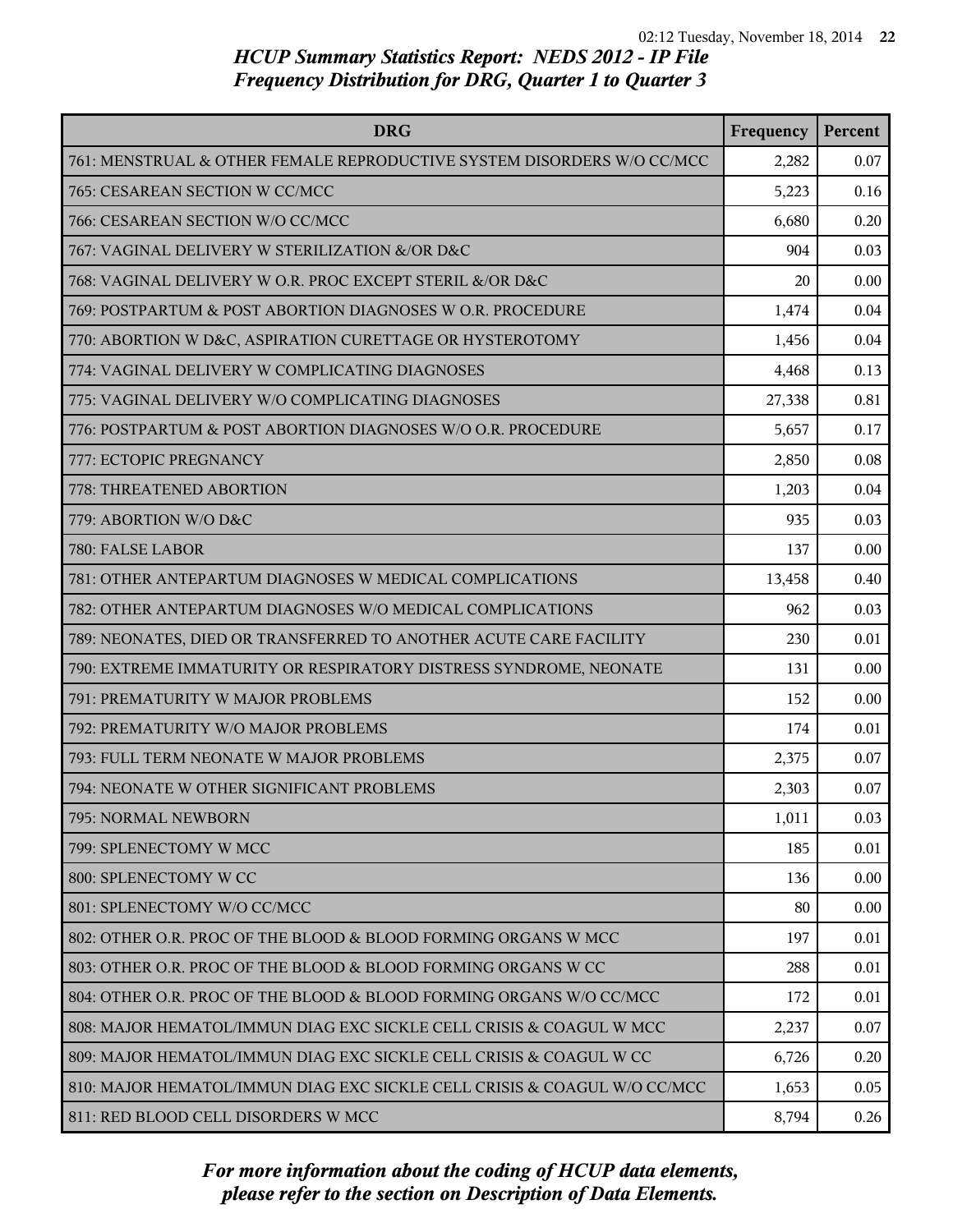| <b>DRG</b>                                                                | Frequency | Percent |
|---------------------------------------------------------------------------|-----------|---------|
| 812: RED BLOOD CELL DISORDERS W/O MCC                                     | 37,709    | 1.12    |
| 813: COAGULATION DISORDERS                                                | 3,604     | 0.11    |
| 814: RETICULOENDOTHELIAL & IMMUNITY DISORDERS W MCC                       | 492       | 0.01    |
| 815: RETICULOENDOTHELIAL & IMMUNITY DISORDERS W CC                        | 1,485     | 0.04    |
| 816: RETICULOENDOTHELIAL & IMMUNITY DISORDERS W/O CC/MCC                  | 1,361     | 0.04    |
| 820: LYMPHOMA & LEUKEMIA W MAJOR O.R. PROCEDURE W MCC                     | 206       | 0.01    |
| 821: LYMPHOMA & LEUKEMIA W MAJOR O.R. PROCEDURE W CC                      | 205       | 0.01    |
| 822: LYMPHOMA & LEUKEMIA W MAJOR O.R. PROCEDURE W/O CC/MCC                | 47        | 0.00    |
| 823: LYMPHOMA & NON-ACUTE LEUKEMIA W OTHER O.R. PROC W MCC                | 457       | 0.01    |
| 824: LYMPHOMA & NON-ACUTE LEUKEMIA W OTHER O.R. PROC W CC                 | 701       | 0.02    |
| 825: LYMPHOMA & NON-ACUTE LEUKEMIA W OTHER O.R. PROC W/O CC/MCC           | 247       | 0.01    |
| 826: MYELOPROLIF DISORD OR POORLY DIFF NEOPL W MAJ O.R. PROC W MCC        | 84        | 0.00    |
| 827: MYELOPROLIF DISORD OR POORLY DIFF NEOPL W MAJ O.R. PROC W CC         | 73        | 0.00    |
| 828: MYELOPROLIF DISORD OR POORLY DIFF NEOPL W MAJ O.R. PROC W/O CC/MCC   | 15        | 0.00    |
| 829: MYELOPROLIF DISORD OR POORLY DIFF NEOPL W OTHER O.R. PROC W CC/MCC   | 195       | 0.01    |
| 830: MYELOPROLIF DISORD OR POORLY DIFF NEOPL W OTHER O.R. PROC W/O CC/MCC | 24        | 0.00    |
| 834: ACUTE LEUKEMIA W/O MAJOR O.R. PROCEDURE W MCC                        | 985       | 0.03    |
| 835: ACUTE LEUKEMIA W/O MAJOR O.R. PROCEDURE W CC                         | 808       | 0.02    |
| 836: ACUTE LEUKEMIA W/O MAJOR O.R. PROCEDURE W/O CC/MCC                   | 373       | 0.01    |
| 837: CHEMO W ACUTE LEUKEMIA AS SDX OR W HIGH DOSE CHEMO AGENT W MCC       | 30        | 0.00    |
| 838: CHEMO W ACUTE LEUKEMIA AS SDX W CC OR HIGH DOSE CHEMO AGENT          | 27        | 0.00    |
| 839: CHEMO W ACUTE LEUKEMIA AS SDX W/O CC/MCC                             | 19        | 0.00    |
| 840: LYMPHOMA & NON-ACUTE LEUKEMIA W MCC                                  | 1,764     | 0.05    |
| 841: LYMPHOMA & NON-ACUTE LEUKEMIA W CC                                   | 2,425     | 0.07    |
| 842: LYMPHOMA & NON-ACUTE LEUKEMIA W/O CC/MCC                             | 812       | 0.02    |
| 843: OTHER MYELOPROLIF DIS OR POORLY DIFF NEOPL DIAG W MCC                | 483       | 0.01    |
| 844: OTHER MYELOPROLIF DIS OR POORLY DIFF NEOPL DIAG W CC                 | 817       | 0.02    |
| 845: OTHER MYELOPROLIF DIS OR POORLY DIFF NEOPL DIAG W/O CC/MCC           | 186       | 0.01    |
| 846: CHEMOTHERAPY W/O ACUTE LEUKEMIA AS SECONDARY DIAGNOSIS W MCC         | 43        | 0.00    |
| 847: CHEMOTHERAPY W/O ACUTE LEUKEMIA AS SECONDARY DIAGNOSIS W CC          | 198       | 0.01    |
| 848: CHEMOTHERAPY W/O ACUTE LEUKEMIA AS SECONDARY DIAGNOSIS W/O CC/MCC    | 12        | 0.00    |
| 849: RADIOTHERAPY                                                         | 23        | 0.00    |
| 853: INFECTIOUS & PARASITIC DISEASES W O.R. PROCEDURE W MCC               | 14,011    | 0.42    |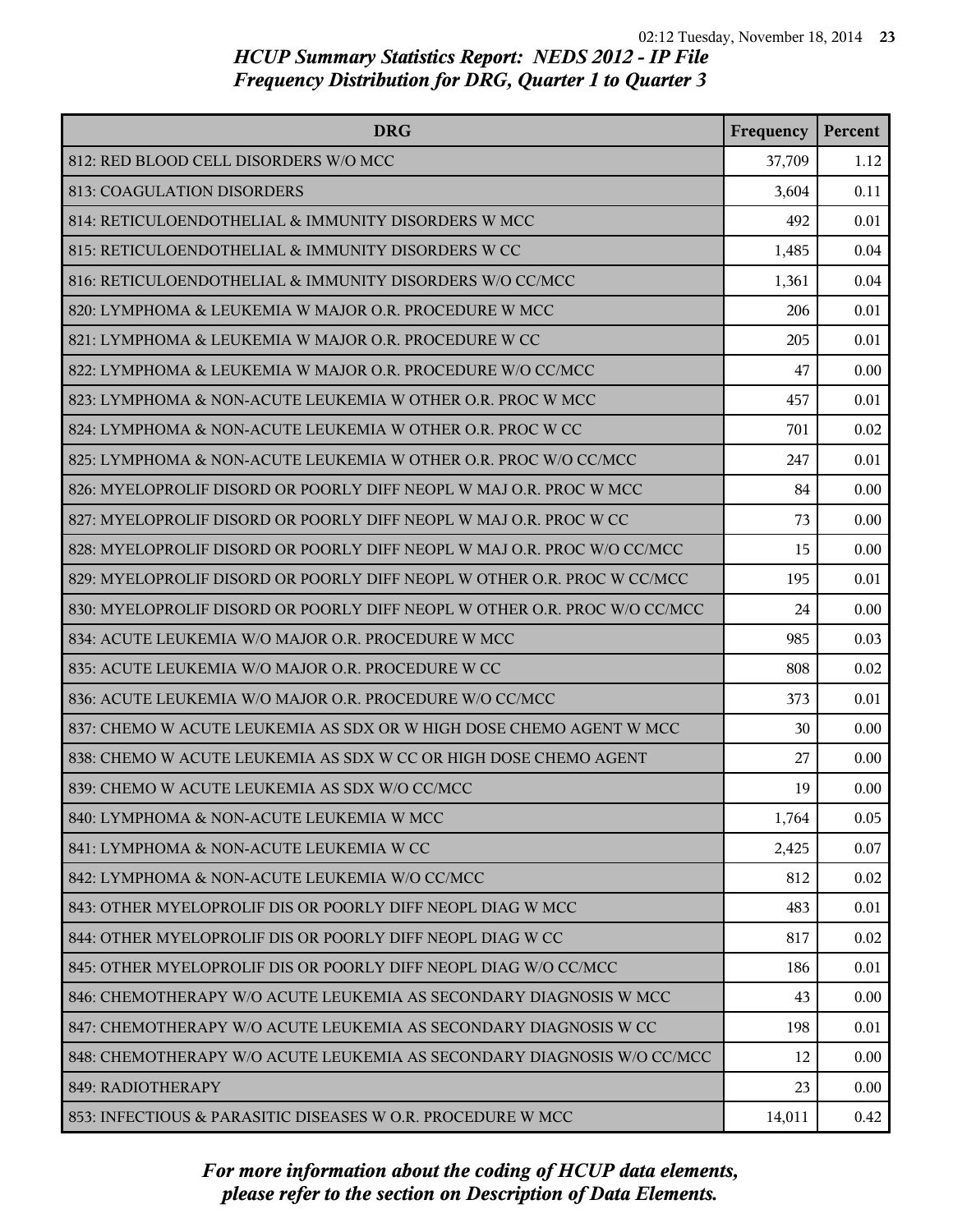| <b>DRG</b>                                                               | Frequency | Percent |
|--------------------------------------------------------------------------|-----------|---------|
| 854: INFECTIOUS & PARASITIC DISEASES W O.R. PROCEDURE W CC               | 4,055     | 0.12    |
| 855: INFECTIOUS & PARASITIC DISEASES W O.R. PROCEDURE W/O CC/MCC         | 153       | 0.00    |
| 856: POSTOPERATIVE OR POST-TRAUMATIC INFECTIONS W O.R. PROC W MCC        | 1,439     | 0.04    |
| 857: POSTOPERATIVE OR POST-TRAUMATIC INFECTIONS W O.R. PROC W CC         | 2,118     | 0.06    |
| 858: POSTOPERATIVE OR POST-TRAUMATIC INFECTIONS W O.R. PROC W/O CC/MCC   | 406       | 0.01    |
| 862: POSTOPERATIVE & POST-TRAUMATIC INFECTIONS W MCC                     | 3,539     | 0.11    |
| 863: POSTOPERATIVE & POST-TRAUMATIC INFECTIONS W/O MCC                   | 7,251     | 0.22    |
| <b>864: FEVER</b>                                                        | 8,871     | 0.26    |
| 865: VIRAL ILLNESS W MCC                                                 | 867       | 0.03    |
| 866: VIRAL ILLNESS W/O MCC                                               | 6,276     | 0.19    |
| 867: OTHER INFECTIOUS & PARASITIC DISEASES DIAGNOSES W MCC               | 1,587     | 0.05    |
| 868: OTHER INFECTIOUS & PARASITIC DISEASES DIAGNOSES W CC                | 1,170     | 0.03    |
| 869: OTHER INFECTIOUS & PARASITIC DISEASES DIAGNOSES W/O CC/MCC          | 664       | 0.02    |
| 870: SEPTICEMIA OR SEVERE SEPSIS W MV 96+ HOURS                          | 8,883     | 0.26    |
| 871: SEPTICEMIA OR SEVERE SEPSIS W/O MV 96+ HOURS W MCC                  | 93,227    | 2.78    |
| 872: SEPTICEMIA OR SEVERE SEPSIS W/O MV 96+ HOURS W/O MCC                | 41,658    | 1.24    |
| 876: O.R. PROCEDURE W PRINCIPAL DIAGNOSES OF MENTAL ILLNESS              | 265       | 0.01    |
| 880: ACUTE ADJUSTMENT REACTION & PSYCHOSOCIAL DYSFUNCTION                | 5,476     | 0.16    |
| 881: DEPRESSIVE NEUROSES                                                 | 11,631    | 0.35    |
| 882: NEUROSES EXCEPT DEPRESSIVE                                          | 4,586     | 0.14    |
| 883: DISORDERS OF PERSONALITY & IMPULSE CONTROL                          | 1,041     | 0.03    |
| 884: ORGANIC DISTURBANCES & MENTAL RETARDATION                           | 6,595     | 0.20    |
| 885: PSYCHOSES                                                           | 113,637   | 3.38    |
| 886: BEHAVIORAL & DEVELOPMENTAL DISORDERS                                | 1,551     | 0.05    |
| 887: OTHER MENTAL DISORDER DIAGNOSES                                     | 229       | 0.01    |
| 894: ALCOHOL/DRUG ABUSE OR DEPENDENCE, LEFT AMA                          | 5,140     | 0.15    |
| 895: ALCOHOL/DRUG ABUSE OR DEPENDENCE W REHABILITATION THERAPY           | 550       | 0.02    |
| 896: ALCOHOL/DRUG ABUSE OR DEPENDENCE W/O REHABILITATION THERAPY W MCC   | 5,166     | 0.15    |
| 897: ALCOHOL/DRUG ABUSE OR DEPENDENCE W/O REHABILITATION THERAPY W/O MCC | 40,598    | 1.21    |
| 901: WOUND DEBRIDEMENTS FOR INJURIES W MCC                               | 156       | 0.00    |
| 902: WOUND DEBRIDEMENTS FOR INJURIES W CC                                | 434       | 0.01    |
| 903: WOUND DEBRIDEMENTS FOR INJURIES W/O CC/MCC                          | 203       | 0.01    |
| 904: SKIN GRAFTS FOR INJURIES W CC/MCC                                   | 381       | 0.01    |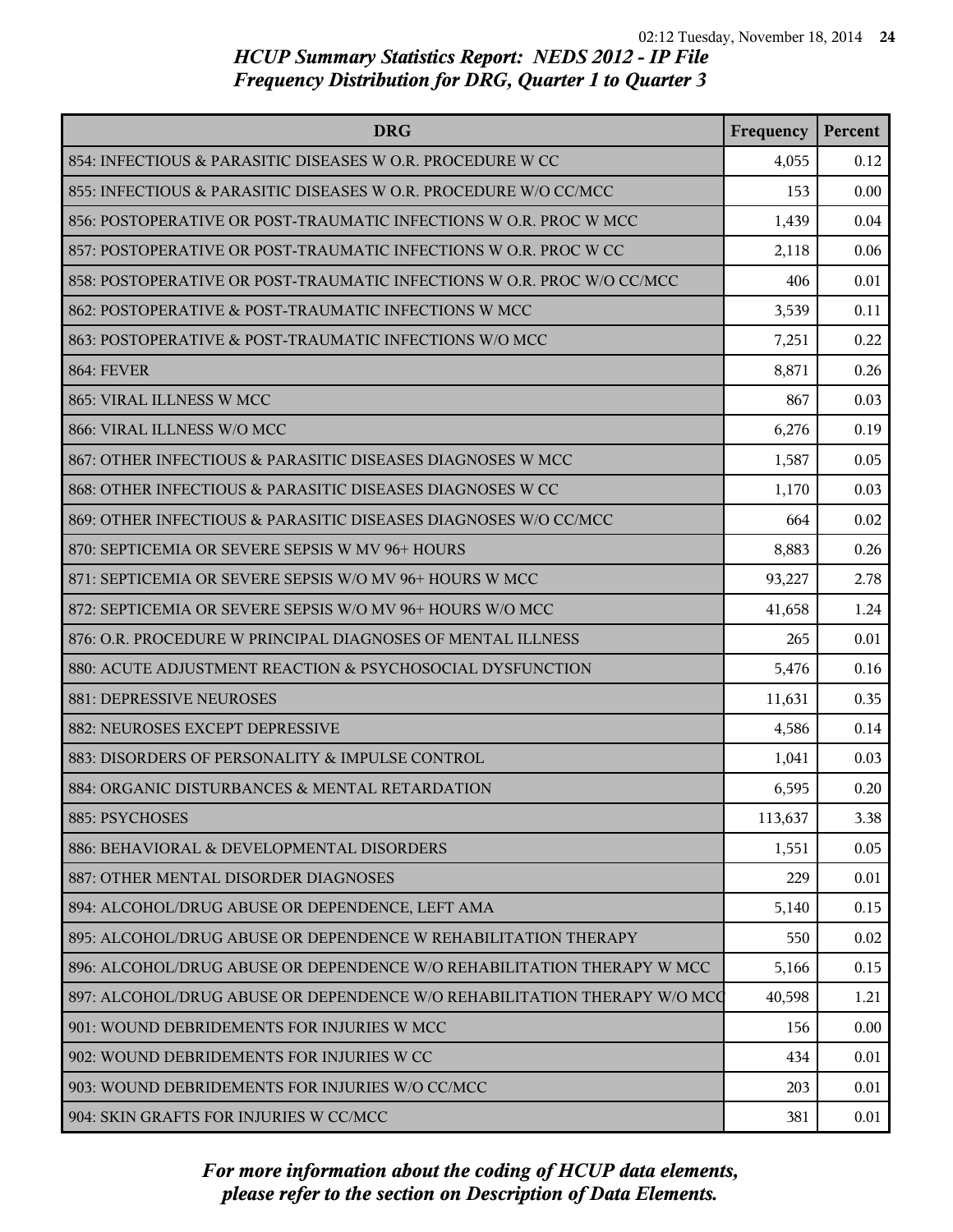| <b>DRG</b>                                                               | Frequency | Percent |
|--------------------------------------------------------------------------|-----------|---------|
| 905: SKIN GRAFTS FOR INJURIES W/O CC/MCC                                 | 92        | 0.00    |
| 906: HAND PROCEDURES FOR INJURIES                                        | 979       | 0.03    |
| 907: OTHER O.R. PROCEDURES FOR INJURIES W MCC                            | 2,193     | 0.07    |
| 908: OTHER O.R. PROCEDURES FOR INJURIES W CC                             | 2,536     | 0.08    |
| 909: OTHER O.R. PROCEDURES FOR INJURIES W/O CC/MCC                       | 1,933     | 0.06    |
| 913: TRAUMATIC INJURY W MCC                                              | 304       | 0.01    |
| 914: TRAUMATIC INJURY W/O MCC                                            | 3,052     | 0.09    |
| 915: ALLERGIC REACTIONS W MCC                                            | 763       | 0.02    |
| 916: ALLERGIC REACTIONS W/O MCC                                          | 3,780     | 0.11    |
| 917: POISONING & TOXIC EFFECTS OF DRUGS W MCC                            | 15,732    | 0.47    |
| 918: POISONING & TOXIC EFFECTS OF DRUGS W/O MCC                          | 31,082    | 0.93    |
| 919: COMPLICATIONS OF TREATMENT W MCC                                    | 2,887     | 0.09    |
| 920: COMPLICATIONS OF TREATMENT W CC                                     | 4,839     | 0.14    |
| 921: COMPLICATIONS OF TREATMENT W/O CC/MCC                               | 2,614     | 0.08    |
| 922: OTHER INJURY, POISONING & TOXIC EFFECT DIAG W MCC                   | 781       | 0.02    |
| 923: OTHER INJURY, POISONING & TOXIC EFFECT DIAG W/O MCC                 | 2,103     | 0.06    |
| 927: EXTENSIVE BURNS OR FULL THICKNESS BURNS W MV 96+ HRS W SKIN GRAFT   | 110       | 0.00    |
| 928: FULL THICKNESS BURN W SKIN GRAFT OR INHAL INJ W CC/MCC              | 342       | 0.01    |
| 929: FULL THICKNESS BURN W SKIN GRAFT OR INHAL INJ W/O CC/MCC            | 195       | 0.01    |
| 933: EXTENSIVE BURNS OR FULL THICKNESS BURNS W MV 96+ HRS W/O SKIN GRAFT | 50        | 0.00    |
| 934: FULL THICKNESS BURN W/O SKIN GRFT OR INHAL INJ                      | 357       | 0.01    |
| 935: NON-EXTENSIVE BURNS                                                 | 1,840     | 0.05    |
| 939: O.R. PROC W DIAGNOSES OF OTHER CONTACT W HEALTH SERVICES W MCC      | 118       | 0.00    |
| 940: O.R. PROC W DIAGNOSES OF OTHER CONTACT W HEALTH SERVICES W CC       | 214       | 0.01    |
| 941: O.R. PROC W DIAGNOSES OF OTHER CONTACT W HEALTH SERVICES W/O CC/MCC | 84        | 0.00    |
| 945: REHABILITATION W CC/MCC                                             | 361       | 0.01    |
| 946: REHABILITATION W/O CC/MCC                                           | 100       | 0.00    |
| 947: SIGNS & SYMPTOMS W MCC                                              | 3,651     | 0.11    |
| 948: SIGNS & SYMPTOMS W/O MCC                                            | 18,396    | 0.55    |
| 949: AFTERCARE W CC/MCC                                                  | 88        | 0.00    |
| 950: AFTERCARE W/O CC/MCC                                                | 31        | 0.00    |
| 951: OTHER FACTORS INFLUENCING HEALTH STATUS                             | 1,287     | 0.04    |
| 955: CRANIOTOMY FOR MULTIPLE SIGNIFICANT TRAUMA                          | 462       | 0.01    |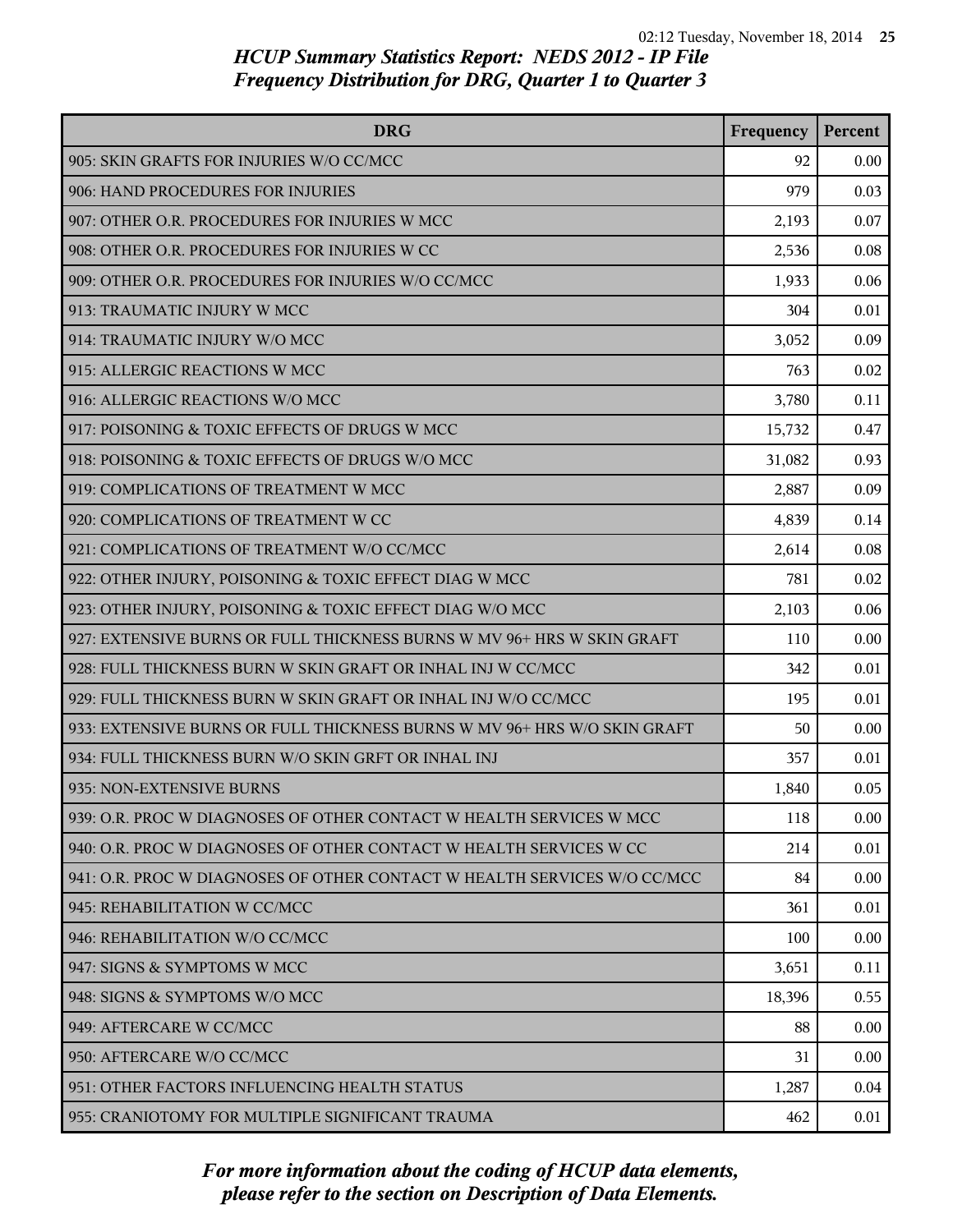| <b>DRG</b>                                                                | Frequency | Percent |
|---------------------------------------------------------------------------|-----------|---------|
| 956: LIMB REATTACHMENT, HIP & FEMUR PROC FOR MULTIPLE SIGNIFICANT TRAUMA  | 2,074     | 0.06    |
| 957: OTHER O.R. PROCEDURES FOR MULTIPLE SIGNIFICANT TRAUMA W MCC          | 1,872     | 0.06    |
| 958: OTHER O.R. PROCEDURES FOR MULTIPLE SIGNIFICANT TRAUMA W CC           | 1,979     | 0.06    |
| 959: OTHER O.R. PROCEDURES FOR MULTIPLE SIGNIFICANT TRAUMA W/O CC/MCC     | 508       | 0.02    |
| 963: OTHER MULTIPLE SIGNIFICANT TRAUMA W MCC                              | 1,018     | 0.03    |
| 964: OTHER MULTIPLE SIGNIFICANT TRAUMA W CC                               | 2,152     | 0.06    |
| 965: OTHER MULTIPLE SIGNIFICANT TRAUMA W/O CC/MCC                         | 841       | 0.03    |
| 969: HIV W EXTENSIVE O.R. PROCEDURE W MCC                                 | 247       | 0.01    |
| 970: HIV W EXTENSIVE O.R. PROCEDURE W/O MCC                               | 39        | 0.00    |
| 974: HIV W MAJOR RELATED CONDITION W MCC                                  | 2,714     | 0.08    |
| 975: HIV W MAJOR RELATED CONDITION W CC                                   | 2,510     | 0.07    |
| 976: HIV W MAJOR RELATED CONDITION W/O CC/MCC                             | 1,009     | 0.03    |
| 977: HIV W OR W/O OTHER RELATED CONDITION                                 | 1,504     | 0.04    |
| 981: EXTENSIVE O.R. PROCEDURE UNRELATED TO PRINCIPAL DIAGNOSIS W MCC      | 5,512     | 0.16    |
| 982: EXTENSIVE O.R. PROCEDURE UNRELATED TO PRINCIPAL DIAGNOSIS W CC       | 4,248     | 0.13    |
| 983: EXTENSIVE O.R. PROCEDURE UNRELATED TO PRINCIPAL DIAGNOSIS W/O CC/MCC | 974       | 0.03    |
| 984: PROSTATIC O.R. PROCEDURE UNRELATED TO PRINCIPAL DIAGNOSIS W MCC      | 87        | 0.00    |
| 985: PROSTATIC O.R. PROCEDURE UNRELATED TO PRINCIPAL DIAGNOSIS W CC       | 170       | 0.01    |
| 986: PROSTATIC O.R. PROCEDURE UNRELATED TO PRINCIPAL DIAGNOSIS W/O CC/MCC | 39        | 0.00    |
| 987: NON-EXTENSIVE O.R. PROC UNRELATED TO PRINCIPAL DIAGNOSIS W MCC       | 1,767     | 0.05    |
| 988: NON-EXTENSIVE O.R. PROC UNRELATED TO PRINCIPAL DIAGNOSIS W CC        | 2,377     | 0.07    |
| 989: NON-EXTENSIVE O.R. PROC UNRELATED TO PRINCIPAL DIAGNOSIS W/O CC/MCC  | 986       | 0.03    |
| 998: PRINCIPAL DIAGNOSIS INVALID AS DISCHARGE DIAGNOSIS                   | $\leq$ 10 | $* * *$ |
| 999: UNGROUPABLE                                                          | 9,853     | 0.29    |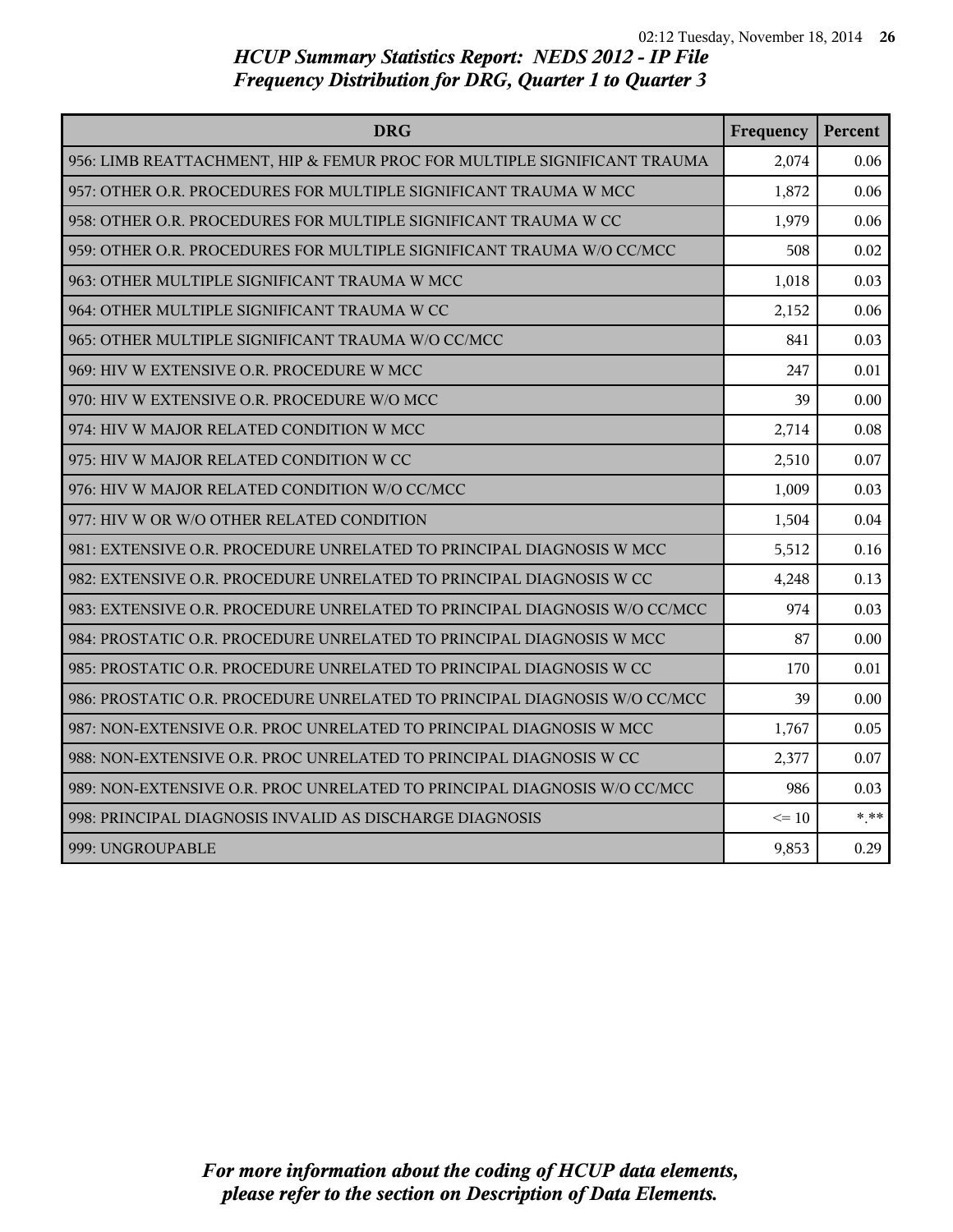| <b>DRG</b>                                                               | Frequency | Percent |
|--------------------------------------------------------------------------|-----------|---------|
| 1: HEART TRANSPLANT OR IMPLANT OF HEART ASSIST SYSTEM W MCC              | 34        | 0.00    |
| 2: HEART TRANSPLANT OR IMPLANT OF HEART ASSIST SYSTEM W/O MCC            | $\leq 10$ | $***$   |
| 3: ECMO OR TRACH W MV 96+ HRS OR PDX EXC FACE, MOUTH & NECK W MAJ O.R.   | 1,781     | 0.16    |
| 4: TRACH W MV 96+ HRS OR PDX EXC FACE, MOUTH & NECK W/O MAJ O.R.         | 1,921     | 0.17    |
| 5: LIVER TRANSPLANT W MCC OR INTESTINAL TRANSPLANT                       | 36        | 0.00    |
| 6: LIVER TRANSPLANT W/O MCC                                              | $\leq 10$ | $*$ **  |
| 7: LUNG TRANSPLANT                                                       | $\leq 10$ | $* * *$ |
| 8: SIMULTANEOUS PANCREAS/KIDNEY TRANSPLANT                               | $\leq 10$ | $***$   |
| 11: TRACHEOSTOMY FOR FACE, MOUTH & NECK DIAGNOSES W MCC                  | 103       | 0.01    |
| 12: TRACHEOSTOMY FOR FACE, MOUTH & NECK DIAGNOSES W CC                   | 64        | 0.01    |
| 13: TRACHEOSTOMY FOR FACE, MOUTH & NECK DIAGNOSES W/O CC/MCC             | 40        | 0.00    |
| 14: ALLOGENEIC BONE MARROW TRANSPLANT                                    | $\leq 10$ | $***$   |
| 16: AUTOLOGOUS BONE MARROW TRANSPLANT W CC/MCC                           | $\leq 10$ | $***$   |
| 20: INTRACRANIAL VASCULAR PROCEDURES W PDX HEMORRHAGE W MCC              | 148       | 0.01    |
| 21: INTRACRANIAL VASCULAR PROCEDURES W PDX HEMORRHAGE W CC               | 67        | 0.01    |
| 22: INTRACRANIAL VASCULAR PROCEDURES W PDX HEMORRHAGE W/O CC/MCC         | 34        | 0.00    |
| 23: CRANIO W MAJOR DEV IMPL/ACUTE COMPLEX CNS PDX W MCC OR CHEMO IMPLANT | 596       | 0.05    |
| 24: CRANIO W MAJOR DEV IMPL/ACUTE COMPLEX CNS PDX W/O MCC                | 218       | 0.02    |
| 25: CRANIOTOMY & ENDOVASCULAR INTRACRANIAL PROCEDURES W MCC              | 1,274     | 0.12    |
| 26: CRANIOTOMY & ENDOVASCULAR INTRACRANIAL PROCEDURES W CC               | 580       | 0.05    |
| 27: CRANIOTOMY & ENDOVASCULAR INTRACRANIAL PROCEDURES W/O CC/MCC         | 464       | 0.04    |
| 28: SPINAL PROCEDURES W MCC                                              | 193       | 0.02    |
| 29: SPINAL PROCEDURES W CC OR SPINAL NEUROSTIMULATORS                    | 288       | 0.03    |
| 30: SPINAL PROCEDURES W/O CC/MCC                                         | 130       | 0.01    |
| 31: VENTRICULAR SHUNT PROCEDURES W MCC                                   | 106       | 0.01    |
| 32: VENTRICULAR SHUNT PROCEDURES W CC                                    | 208       | 0.02    |
| 33: VENTRICULAR SHUNT PROCEDURES W/O CC/MCC                              | 95        | 0.01    |
| 34: CAROTID ARTERY STENT PROCEDURE W MCC                                 | 29        | 0.00    |
| 35: CAROTID ARTERY STENT PROCEDURE W CC                                  | 45        | 0.00    |
| 36: CAROTID ARTERY STENT PROCEDURE W/O CC/MCC                            | 31        | 0.00    |
| 37: EXTRACRANIAL PROCEDURES W MCC                                        | 166       | 0.01    |
| 38: EXTRACRANIAL PROCEDURES W CC                                         | 270       | 0.02    |
| 39: EXTRACRANIAL PROCEDURES W/O CC/MCC                                   | 200       | 0.02    |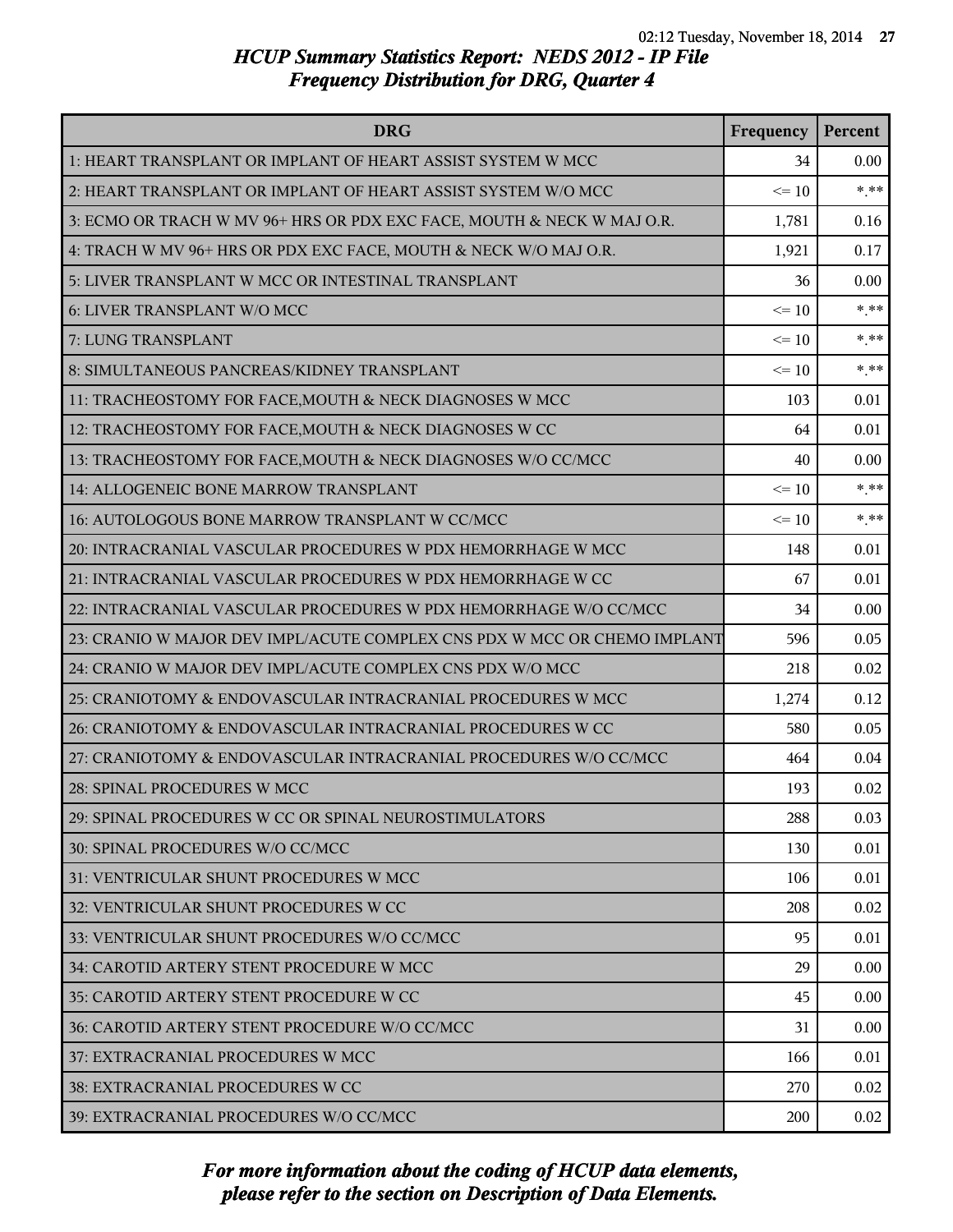| <b>DRG</b>                                                               | Frequency | Percent |
|--------------------------------------------------------------------------|-----------|---------|
| 40: PERIPH/CRANIAL NERVE & OTHER NERV SYST PROC W MCC                    | 363       | 0.03    |
| 41: PERIPH/CRANIAL NERVE & OTHER NERV SYST PROC W CC OR PERIPH NEUROSTIM | 616       | 0.06    |
| 42: PERIPH/CRANIAL NERVE & OTHER NERV SYST PROC W/O CC/MCC               | 167       | 0.02    |
| 52: SPINAL DISORDERS & INJURIES W CC/MCC                                 | 134       | 0.01    |
| 53: SPINAL DISORDERS & INJURIES W/O CC/MCC                               | 74        | 0.01    |
| 54: NERVOUS SYSTEM NEOPLASMS W MCC                                       | 1,125     | 0.10    |
| 55: NERVOUS SYSTEM NEOPLASMS W/O MCC                                     | 1,040     | 0.09    |
| 56: DEGENERATIVE NERVOUS SYSTEM DISORDERS W MCC                          | 801       | 0.07    |
| 57: DEGENERATIVE NERVOUS SYSTEM DISORDERS W/O MCC                        | 3,474     | 0.31    |
| 58: MULTIPLE SCLEROSIS & CEREBELLAR ATAXIA W MCC                         | 93        | 0.01    |
| 59: MULTIPLE SCLEROSIS & CEREBELLAR ATAXIA W CC                          | 400       | 0.04    |
| 60: MULTIPLE SCLEROSIS & CEREBELLAR ATAXIA W/O CC/MCC                    | 599       | 0.05    |
| 61: ACUTE ISCHEMIC STROKE W USE OF THROMBOLYTIC AGENT W MCC              | 347       | 0.03    |
| 62: ACUTE ISCHEMIC STROKE W USE OF THROMBOLYTIC AGENT W CC               | 675       | 0.06    |
| 63: ACUTE ISCHEMIC STROKE W USE OF THROMBOLYTIC AGENT W/O CC/MCC         | 298       | 0.03    |
| 64: INTRACRANIAL HEMORRHAGE OR CEREBRAL INFARCTION W MCC                 | 6,112     | 0.55    |
| 65: INTRACRANIAL HEMORRHAGE OR CEREBRAL INFARCTION W CC                  | 10,353    | 0.93    |
| 66: INTRACRANIAL HEMORRHAGE OR CEREBRAL INFARCTION W/O CC/MCC            | 6,919     | 0.62    |
| 67: NONSPECIFIC CVA & PRECEREBRAL OCCLUSION W/O INFARCT W MCC            | 77        | 0.01    |
| 68: NONSPECIFIC CVA & PRECEREBRAL OCCLUSION W/O INFARCT W/O MCC          | 579       | 0.05    |
| 69: TRANSIENT ISCHEMIA                                                   | 8,525     | 0.77    |
| 70: NONSPECIFIC CEREBROVASCULAR DISORDERS W MCC                          | 958       | 0.09    |
| 71: NONSPECIFIC CEREBROVASCULAR DISORDERS W CC                           | 1,147     | 0.10    |
| 72: NONSPECIFIC CEREBROVASCULAR DISORDERS W/O CC/MCC                     | 554       | 0.05    |
| 73: CRANIAL & PERIPHERAL NERVE DISORDERS W MCC                           | 804       | 0.07    |
| 74: CRANIAL & PERIPHERAL NERVE DISORDERS W/O MCC                         | 3,943     | 0.36    |
| 75: VIRAL MENINGITIS W CC/MCC                                            | 415       | 0.04    |
| 76: VIRAL MENINGITIS W/O CC/MCC                                          | 800       | 0.07    |
| 77: HYPERTENSIVE ENCEPHALOPATHY W MCC                                    | 177       | 0.02    |
| 78: HYPERTENSIVE ENCEPHALOPATHY W CC                                     | 307       | 0.03    |
| 79: HYPERTENSIVE ENCEPHALOPATHY W/O CC/MCC                               | 112       | 0.01    |
| 80: NONTRAUMATIC STUPOR & COMA W MCC                                     | 124       | 0.01    |
| 81: NONTRAUMATIC STUPOR & COMA W/O MCC                                   | 521       | 0.05    |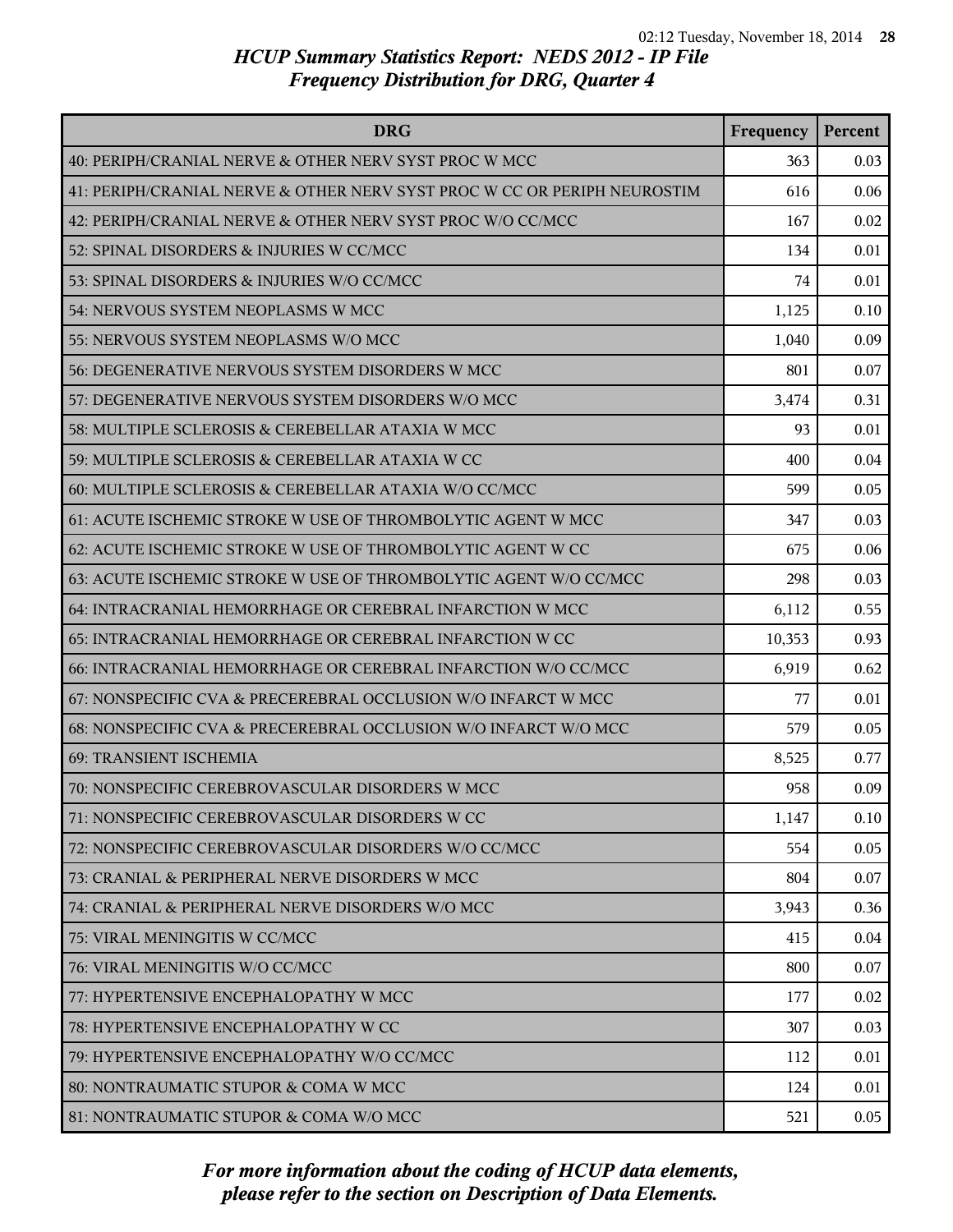| <b>DRG</b>                                                              | Frequency | Percent |
|-------------------------------------------------------------------------|-----------|---------|
| 82: TRAUMATIC STUPOR & COMA, COMA >1 HR W MCC                           | 415       | 0.04    |
| 83: TRAUMATIC STUPOR & COMA, COMA >1 HR W CC                            | 358       | 0.03    |
| 84: TRAUMATIC STUPOR & COMA, COMA >1 HR W/O CC/MCC                      | 537       | 0.05    |
| 85: TRAUMATIC STUPOR & COMA, COMA <1 HR W MCC                           | 949       | 0.09    |
| 86: TRAUMATIC STUPOR & COMA, COMA <1 HR W CC                            | 1,609     | 0.15    |
| 87: TRAUMATIC STUPOR & COMA, COMA <1 HR W/O CC/MCC                      | 2,174     | 0.20    |
| 88: CONCUSSION W MCC                                                    | 132       | 0.01    |
| 89: CONCUSSION W CC                                                     | 468       | 0.04    |
| 90: CONCUSSION W/O CC/MCC                                               | 683       | 0.06    |
| 91: OTHER DISORDERS OF NERVOUS SYSTEM W MCC                             | 1,013     | 0.09    |
| 92: OTHER DISORDERS OF NERVOUS SYSTEM W CC                              | 2,100     | 0.19    |
| 93: OTHER DISORDERS OF NERVOUS SYSTEM W/O CC/MCC                        | 1,740     | 0.16    |
| 94: BACTERIAL & TUBERCULOUS INFECTIONS OF NERVOUS SYSTEM W MCC          | 170       | 0.02    |
| 95: BACTERIAL & TUBERCULOUS INFECTIONS OF NERVOUS SYSTEM W CC           | 194       | 0.02    |
| 96: BACTERIAL & TUBERCULOUS INFECTIONS OF NERVOUS SYSTEM W/O CC/MCC     | 183       | 0.02    |
| 97: NON-BACTERIAL INFECT OF NERVOUS SYS EXC VIRAL MENINGITIS W MCC      | 158       | 0.01    |
| 98: NON-BACTERIAL INFECT OF NERVOUS SYS EXC VIRAL MENINGITIS W CC       | 153       | 0.01    |
| 99: NON-BACTERIAL INFECT OF NERVOUS SYS EXC VIRAL MENINGITIS W/O CC/MCC | 151       | 0.01    |
| 100: SEIZURES W MCC                                                     | 2,690     | 0.24    |
| 101: SEIZURES W/O MCC                                                   | 9,005     | 0.81    |
| 102: HEADACHES W MCC                                                    | 228       | 0.02    |
| 103: HEADACHES W/O MCC                                                  | 3,491     | 0.32    |
| 113: ORBITAL PROCEDURES W CC/MCC                                        | 100       | 0.01    |
| 114: ORBITAL PROCEDURES W/O CC/MCC                                      | 57        | 0.01    |
| 115: EXTRAOCULAR PROCEDURES EXCEPT ORBIT                                | 83        | 0.01    |
| 116: INTRAOCULAR PROCEDURES W CC/MCC                                    | 39        | 0.00    |
| 117: INTRAOCULAR PROCEDURES W/O CC/MCC                                  | 68        | 0.01    |
| 121: ACUTE MAJOR EYE INFECTIONS W CC/MCC                                | 114       | 0.01    |
| 122: ACUTE MAJOR EYE INFECTIONS W/O CC/MCC                              | 206       | 0.02    |
| 123: NEUROLOGICAL EYE DISORDERS                                         | 558       | 0.05    |
| 124: OTHER DISORDERS OF THE EYE W MCC                                   | 87        | 0.01    |
| 125: OTHER DISORDERS OF THE EYE W/O MCC                                 | 835       | 0.08    |
| 129: MAJOR HEAD & NECK PROCEDURES W CC/MCC OR MAJOR DEVICE              | $\leq 10$ | $* * *$ |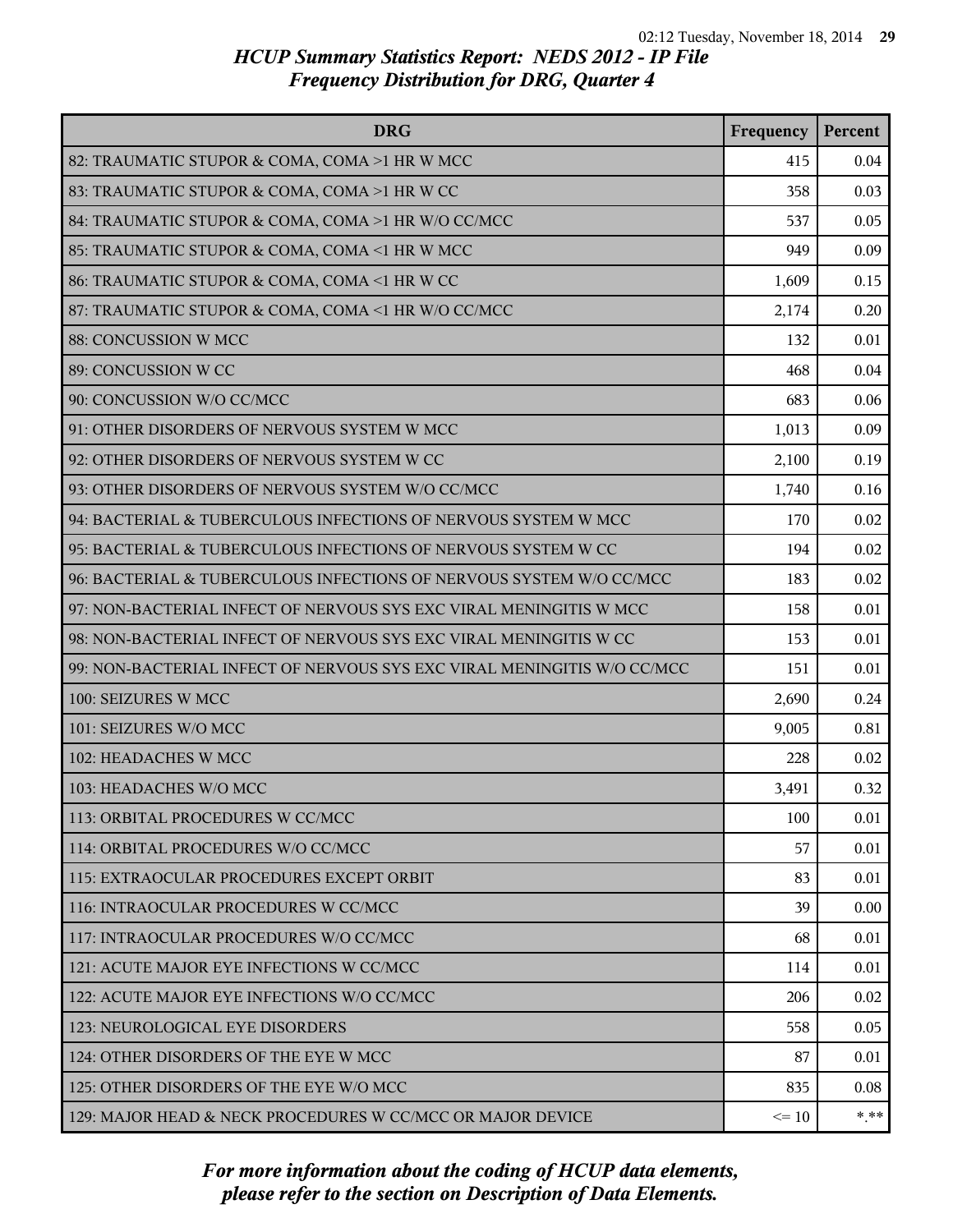| <b>DRG</b>                                                      | Frequency | Percent  |
|-----------------------------------------------------------------|-----------|----------|
| 130: MAJOR HEAD & NECK PROCEDURES W/O CC/MCC                    | $\leq 10$ | $*$ $**$ |
| 131: CRANIAL/FACIAL PROCEDURES W CC/MCC                         | 296       | 0.03     |
| 132: CRANIAL/FACIAL PROCEDURES W/O CC/MCC                       | 348       | 0.03     |
| 133: OTHER EAR, NOSE, MOUTH & THROAT O.R. PROCEDURES W CC/MCC   | 264       | 0.02     |
| 134: OTHER EAR, NOSE, MOUTH & THROAT O.R. PROCEDURES W/O CC/MCC | 472       | 0.04     |
| 135: SINUS & MASTOID PROCEDURES W CC/MCC                        | 37        | 0.00     |
| 136: SINUS & MASTOID PROCEDURES W/O CC/MCC                      | 15        | 0.00     |
| 137: MOUTH PROCEDURES W CC/MCC                                  | 204       | 0.02     |
| 138: MOUTH PROCEDURES W/O CC/MCC                                | 109       | 0.01     |
| 139: SALIVARY GLAND PROCEDURES                                  | $\leq$ 10 | $* * *$  |
| 146: EAR, NOSE, MOUTH & THROAT MALIGNANCY W MCC                 | 64        | 0.01     |
| 147: EAR, NOSE, MOUTH & THROAT MALIGNANCY W CC                  | 126       | 0.01     |
| 148: EAR, NOSE, MOUTH & THROAT MALIGNANCY W/O CC/MCC            | 36        | 0.00     |
| 149: DYSEQUILIBRIUM                                             | 3,217     | 0.29     |
| 150: EPISTAXIS W MCC                                            | 117       | 0.01     |
| 151: EPISTAXIS W/O MCC                                          | 544       | 0.05     |
| 152: OTITIS MEDIA & URI W MCC                                   | 698       | 0.06     |
| 153: OTITIS MEDIA & URI W/O MCC                                 | 5,633     | 0.51     |
| 154: OTHER EAR, NOSE, MOUTH & THROAT DIAGNOSES W MCC            | 251       | 0.02     |
| 155: OTHER EAR, NOSE, MOUTH & THROAT DIAGNOSES W CC             | 768       | 0.07     |
| 156: OTHER EAR, NOSE, MOUTH & THROAT DIAGNOSES W/O CC/MCC       | 665       | 0.06     |
| 157: DENTAL & ORAL DISEASES W MCC                               | 151       | 0.01     |
| 158: DENTAL & ORAL DISEASES W CC                                | 671       | 0.06     |
| 159: DENTAL & ORAL DISEASES W/O CC/MCC                          | 544       | 0.05     |
| 163: MAJOR CHEST PROCEDURES W MCC                               | 769       | 0.07     |
| 164: MAJOR CHEST PROCEDURES W CC                                | 354       | 0.03     |
| 165: MAJOR CHEST PROCEDURES W/O CC/MCC                          | 207       | 0.02     |
| 166: OTHER RESP SYSTEM O.R. PROCEDURES W MCC                    | 1,630     | 0.15     |
| 167: OTHER RESP SYSTEM O.R. PROCEDURES W CC                     | 1,321     | 0.12     |
| 168: OTHER RESP SYSTEM O.R. PROCEDURES W/O CC/MCC               | 259       | 0.02     |
| 175: PULMONARY EMBOLISM W MCC                                   | 1,977     | 0.18     |
| 176: PULMONARY EMBOLISM W/O MCC                                 | 5,737     | 0.52     |
| 177: RESPIRATORY INFECTIONS & INFLAMMATIONS W MCC               | 5,510     | 0.50     |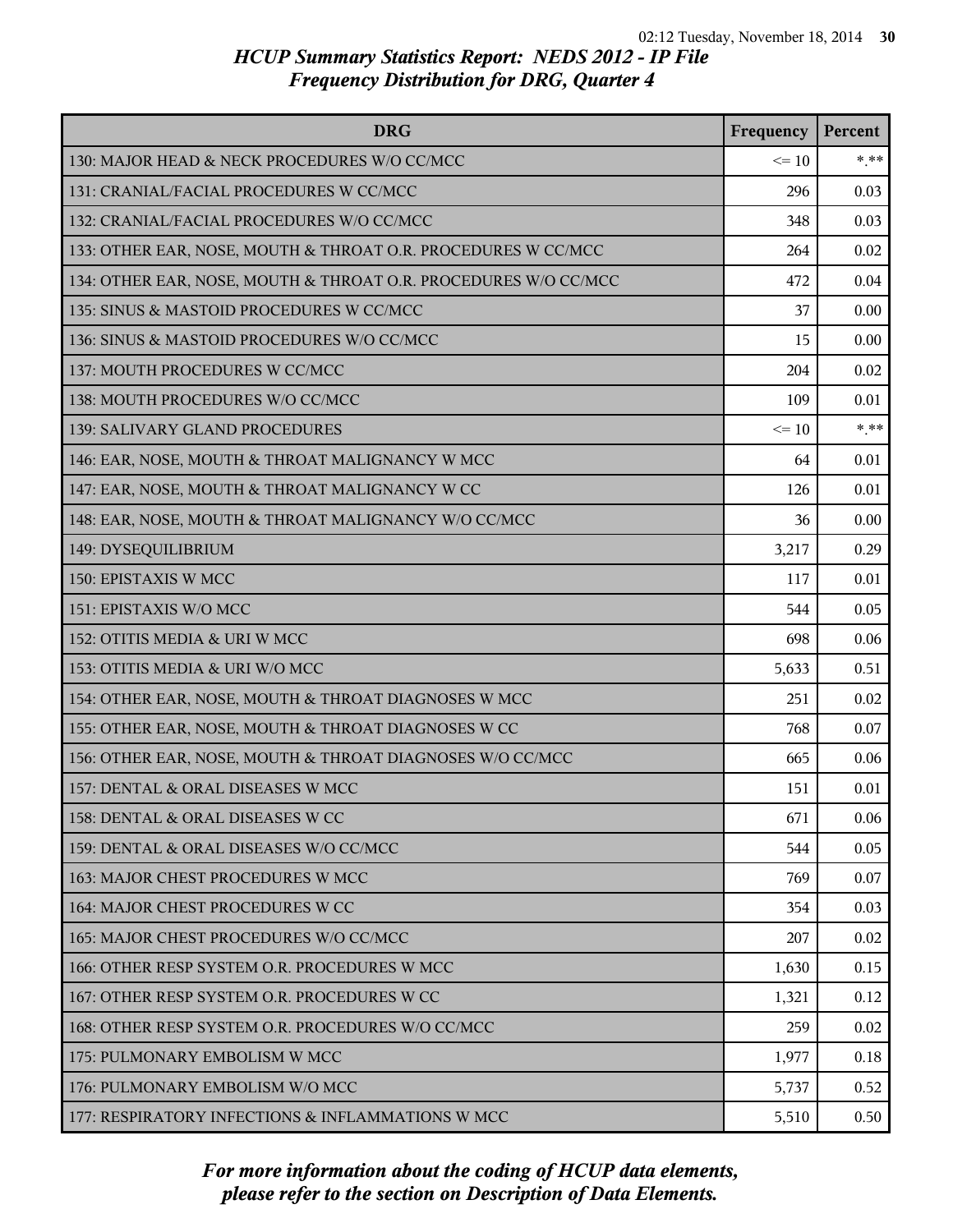| <b>DRG</b>                                                         | Frequency | Percent |
|--------------------------------------------------------------------|-----------|---------|
| 178: RESPIRATORY INFECTIONS & INFLAMMATIONS W CC                   | 4,370     | 0.39    |
| 179: RESPIRATORY INFECTIONS & INFLAMMATIONS W/O CC/MCC             | 1,271     | 0.11    |
| 180: RESPIRATORY NEOPLASMS W MCC                                   | 1,898     | 0.17    |
| 181: RESPIRATORY NEOPLASMS W CC                                    | 1,883     | 0.17    |
| 182: RESPIRATORY NEOPLASMS W/O CC/MCC                              | 212       | 0.02    |
| 183: MAJOR CHEST TRAUMA W MCC                                      | 347       | 0.03    |
| 184: MAJOR CHEST TRAUMA W CC                                       | 891       | 0.08    |
| 185: MAJOR CHEST TRAUMA W/O CC/MCC                                 | 348       | 0.03    |
| 186: PLEURAL EFFUSION W MCC                                        | 878       | 0.08    |
| 187: PLEURAL EFFUSION W CC                                         | 979       | 0.09    |
| 188: PLEURAL EFFUSION W/O CC/MCC                                   | 252       | 0.02    |
| 189: PULMONARY EDEMA & RESPIRATORY FAILURE                         | 10,666    | 0.96    |
| 190: CHRONIC OBSTRUCTIVE PULMONARY DISEASE W MCC                   | 14,387    | 1.30    |
| 191: CHRONIC OBSTRUCTIVE PULMONARY DISEASE W CC                    | 14,264    | 1.29    |
| 192: CHRONIC OBSTRUCTIVE PULMONARY DISEASE W/O CC/MCC              | 12,393    | 1.12    |
| 193: SIMPLE PNEUMONIA & PLEURISY W MCC                             | 12,385    | 1.12    |
| 194: SIMPLE PNEUMONIA & PLEURISY W CC                              | 21,291    | 1.92    |
| 195: SIMPLE PNEUMONIA & PLEURISY W/O CC/MCC                        | 11,695    | 1.06    |
| 196: INTERSTITIAL LUNG DISEASE W MCC                               | 639       | 0.06    |
| 197: INTERSTITIAL LUNG DISEASE W CC                                | 538       | 0.05    |
| 198: INTERSTITIAL LUNG DISEASE W/O CC/MCC                          | 268       | 0.02    |
| 199: PNEUMOTHORAX W MCC                                            | 418       | 0.04    |
| 200: PNEUMOTHORAX W CC                                             | 1,047     | 0.09    |
| 201: PNEUMOTHORAX W/O CC/MCC                                       | 822       | 0.07    |
| 202: BRONCHITIS & ASTHMA W CC/MCC                                  | 8,854     | 0.80    |
| 203: BRONCHITIS & ASTHMA W/O CC/MCC                                | 14,436    | 1.30    |
| 204: RESPIRATORY SIGNS & SYMPTOMS                                  | 2,355     | 0.21    |
| 205: OTHER RESPIRATORY SYSTEM DIAGNOSES W MCC                      | 706       | 0.06    |
| 206: OTHER RESPIRATORY SYSTEM DIAGNOSES W/O MCC                    | 2,275     | 0.21    |
| 207: RESPIRATORY SYSTEM DIAGNOSIS W VENTILATOR SUPPORT 96+ HOURS   | 3,244     | 0.29    |
| 208: RESPIRATORY SYSTEM DIAGNOSIS W VENTILATOR SUPPORT < 96 HOURS  | 7,139     | 0.64    |
| 215: OTHER HEART ASSIST SYSTEM IMPLANT                             | 11        | 0.00    |
| 216: CARDIAC VALVE & OTH MAJ CARDIOTHORACIC PROC W CARD CATH W MCC | 516       | 0.05    |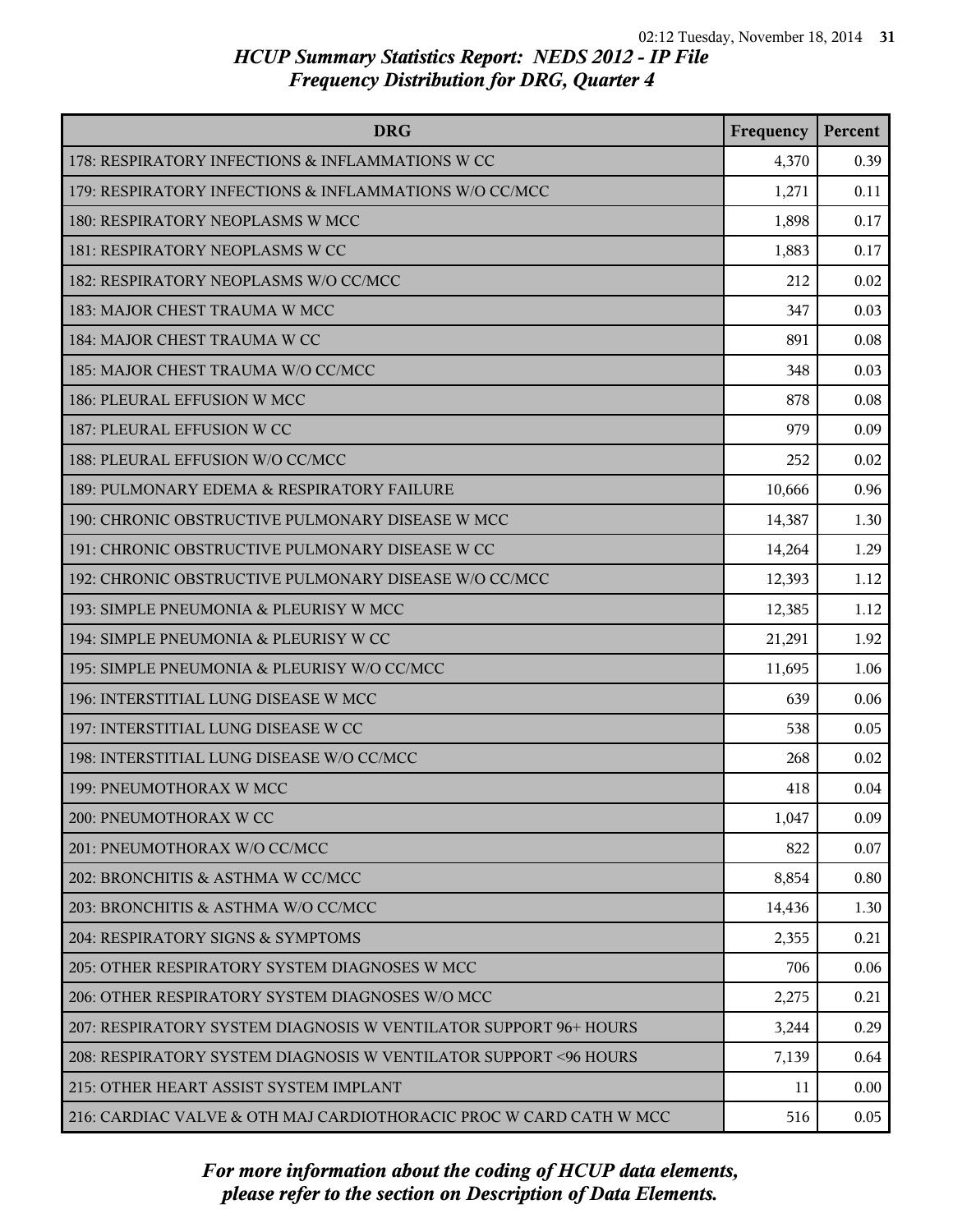| <b>DRG</b>                                                                | Frequency | Percent |
|---------------------------------------------------------------------------|-----------|---------|
| 217: CARDIAC VALVE & OTH MAJ CARDIOTHORACIC PROC W CARD CATH W CC         | 164       | 0.01    |
| 218: CARDIAC VALVE & OTH MAJ CARDIOTHORACIC PROC W CARD CATH W/O CC/MCC   | 26        | 0.00    |
| 219: CARDIAC VALVE & OTH MAJ CARDIOTHORACIC PROC W/O CARD CATH W MCC      | 261       | 0.02    |
| 220: CARDIAC VALVE & OTH MAJ CARDIOTHORACIC PROC W/O CARD CATH W CC       | 139       | 0.01    |
| 221: CARDIAC VALVE & OTH MAJ CARDIOTHORACIC PROC W/O CARD CATH W/O CC/MCC | 19        | 0.00    |
| 222: CARDIAC DEFIB IMPLANT W CARDIAC CATH W AMI/HF/SHOCK W MCC            | 142       | 0.01    |
| 223: CARDIAC DEFIB IMPLANT W CARDIAC CATH W AMI/HF/SHOCK W/O MCC          | 91        | 0.01    |
| 224: CARDIAC DEFIB IMPLANT W CARDIAC CATH W/O AMI/HF/SHOCK W MCC          | 169       | 0.02    |
| 225: CARDIAC DEFIB IMPLANT W CARDIAC CATH W/O AMI/HF/SHOCK W/O MCC        | 180       | 0.02    |
| 226: CARDIAC DEFIBRILLATOR IMPLANT W/O CARDIAC CATH W MCC                 | 260       | 0.02    |
| 227: CARDIAC DEFIBRILLATOR IMPLANT W/O CARDIAC CATH W/O MCC               | 510       | 0.05    |
| 228: OTHER CARDIOTHORACIC PROCEDURES W MCC                                | 57        | 0.01    |
| 229: OTHER CARDIOTHORACIC PROCEDURES W CC                                 | 40        | 0.00    |
| 230: OTHER CARDIOTHORACIC PROCEDURES W/O CC/MCC                           | $\leq 10$ | * **    |
| 231: CORONARY BYPASS W PTCA W MCC                                         | 86        | 0.01    |
| 232: CORONARY BYPASS W PTCA W/O MCC                                       | 98        | 0.01    |
| 233: CORONARY BYPASS W CARDIAC CATH W MCC                                 | 775       | 0.07    |
| 234: CORONARY BYPASS W CARDIAC CATH W/O MCC                               | 1,161     | 0.10    |
| 235: CORONARY BYPASS W/O CARDIAC CATH W MCC                               | 63        | 0.01    |
| 236: CORONARY BYPASS W/O CARDIAC CATH W/O MCC                             | 124       | 0.01    |
| 237: MAJOR CARDIOVASC PROCEDURES W MCC                                    | 1,282     | 0.12    |
| 238: MAJOR CARDIOVASC PROCEDURES W/O MCC                                  | 1,065     | 0.10    |
| 239: AMPUTATION FOR CIRC SYS DISORDERS EXC UPPER LIMB & TOE W MCC         | 380       | 0.03    |
| 240: AMPUTATION FOR CIRC SYS DISORDERS EXC UPPER LIMB & TOE W CC          | 418       | 0.04    |
| 241: AMPUTATION FOR CIRC SYS DISORDERS EXC UPPER LIMB & TOE W/O CC/MCC    | 28        | 0.00    |
| 242: PERMANENT CARDIAC PACEMAKER IMPLANT W MCC                            | 1,024     | 0.09    |
| 243: PERMANENT CARDIAC PACEMAKER IMPLANT W CC                             | 1,802     | 0.16    |
| 244: PERMANENT CARDIAC PACEMAKER IMPLANT W/O CC/MCC                       | 1,539     | 0.14    |
| 245: AICD GENERATOR PROCEDURES                                            | 80        | 0.01    |
| 246: PERC CARDIOVASC PROC W DRUG-ELUTING STENT W MCC OR 4+ VESSELS/STENTS | 2,260     | 0.20    |
| 247: PERC CARDIOVASC PROC W DRUG-ELUTING STENT W/O MCC                    | 8,986     | 0.81    |
| 248: PERC CARDIOVASC PROC W NON-DRUG-ELUTING STENT W MCC OR 4+ VES/STENTS | 885       | 0.08    |
| 249: PERC CARDIOVASC PROC W NON-DRUG-ELUTING STENT W/O MCC                | 2,363     | 0.21    |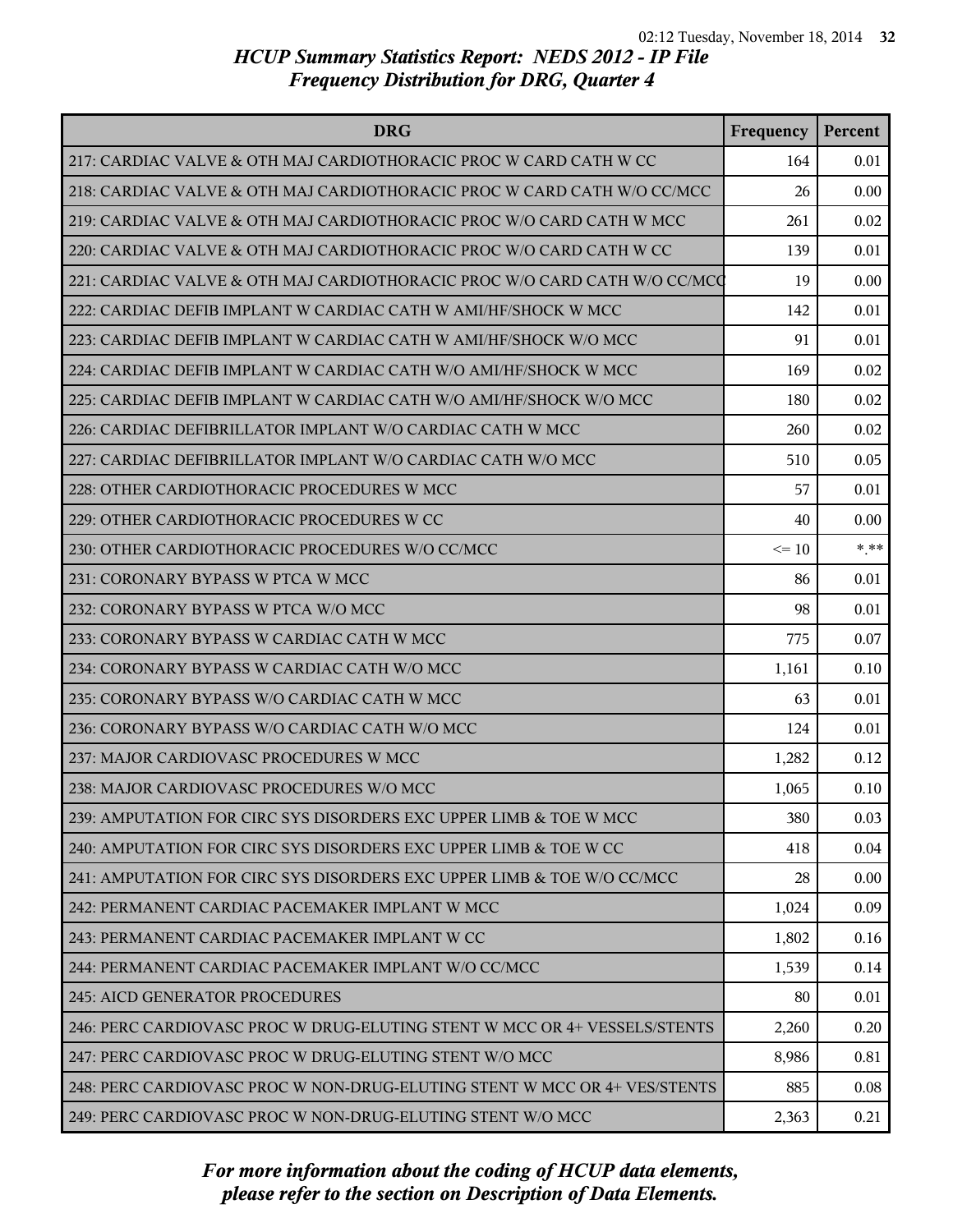| <b>DRG</b>                                                            | Frequency | Percent |
|-----------------------------------------------------------------------|-----------|---------|
| 250: PERC CARDIOVASC PROC W/O CORONARY ARTERY STENT W MCC             | 511       | 0.05    |
| 251: PERC CARDIOVASC PROC W/O CORONARY ARTERY STENT W/O MCC           | 1,608     | 0.15    |
| 252: OTHER VASCULAR PROCEDURES W MCC                                  | 1,876     | 0.17    |
| 253: OTHER VASCULAR PROCEDURES W CC                                   | 1,796     | 0.16    |
| 254: OTHER VASCULAR PROCEDURES W/O CC/MCC                             | 611       | 0.06    |
| 255: UPPER LIMB & TOE AMPUTATION FOR CIRC SYSTEM DISORDERS W MCC      | 120       | 0.01    |
| 256: UPPER LIMB & TOE AMPUTATION FOR CIRC SYSTEM DISORDERS W CC       | 208       | 0.02    |
| 257: UPPER LIMB & TOE AMPUTATION FOR CIRC SYSTEM DISORDERS W/O CC/MCC | 12        | 0.00    |
| 258: CARDIAC PACEMAKER DEVICE REPLACEMENT W MCC                       | 30        | 0.00    |
| 259: CARDIAC PACEMAKER DEVICE REPLACEMENT W/O MCC                     | 123       | 0.01    |
| 260: CARDIAC PACEMAKER REVISION EXCEPT DEVICE REPLACEMENT W MCC       | 80        | 0.01    |
| 261: CARDIAC PACEMAKER REVISION EXCEPT DEVICE REPLACEMENT W CC        | 108       | 0.01    |
| 262: CARDIAC PACEMAKER REVISION EXCEPT DEVICE REPLACEMENT W/O CC/MCC  | 76        | 0.01    |
| 263: VEIN LIGATION & STRIPPING                                        | 29        | 0.00    |
| 264: OTHER CIRCULATORY SYSTEM O.R. PROCEDURES                         | 1,142     | 0.10    |
| 265: AICD LEAD PROCEDURES                                             | 21        | 0.00    |
| 280: ACUTE MYOCARDIAL INFARCTION, DISCHARGED ALIVE W MCC              | 5,353     | 0.48    |
| 281: ACUTE MYOCARDIAL INFARCTION, DISCHARGED ALIVE W CC               | 4,409     | 0.40    |
| 282: ACUTE MYOCARDIAL INFARCTION, DISCHARGED ALIVE W/O CC/MCC         | 3,500     | 0.32    |
| 283: ACUTE MYOCARDIAL INFARCTION, EXPIRED W MCC                       | 864       | 0.08    |
| 284: ACUTE MYOCARDIAL INFARCTION, EXPIRED W CC                        | 204       | 0.02    |
| 285: ACUTE MYOCARDIAL INFARCTION, EXPIRED W/O CC/MCC                  | 78        | 0.01    |
| 286: CIRCULATORY DISORDERS EXCEPT AMI, W CARD CATH W MCC              | 2,048     | 0.18    |
| 287: CIRCULATORY DISORDERS EXCEPT AMI, W CARD CATH W/O MCC            | 10,972    | 0.99    |
| 288: ACUTE & SUBACUTE ENDOCARDITIS W MCC                              | 188       | 0.02    |
| 289: ACUTE & SUBACUTE ENDOCARDITIS W CC                               | 115       | 0.01    |
| 290: ACUTE & SUBACUTE ENDOCARDITIS W/O CC/MCC                         | 18        | 0.00    |
| 291: HEART FAILURE & SHOCK W MCC                                      | 15,464    | 1.40    |
| 292: HEART FAILURE & SHOCK W CC                                       | 18,188    | 1.64    |
| 293: HEART FAILURE & SHOCK W/O CC/MCC                                 | 7,199     | 0.65    |
| 294: DEEP VEIN THROMBOPHLEBITIS W CC/MCC                              | 87        | 0.01    |
| 295: DEEP VEIN THROMBOPHLEBITIS W/O CC/MCC                            | 12        | 0.00    |
| 296: CARDIAC ARREST, UNEXPLAINED W MCC                                | 243       | 0.02    |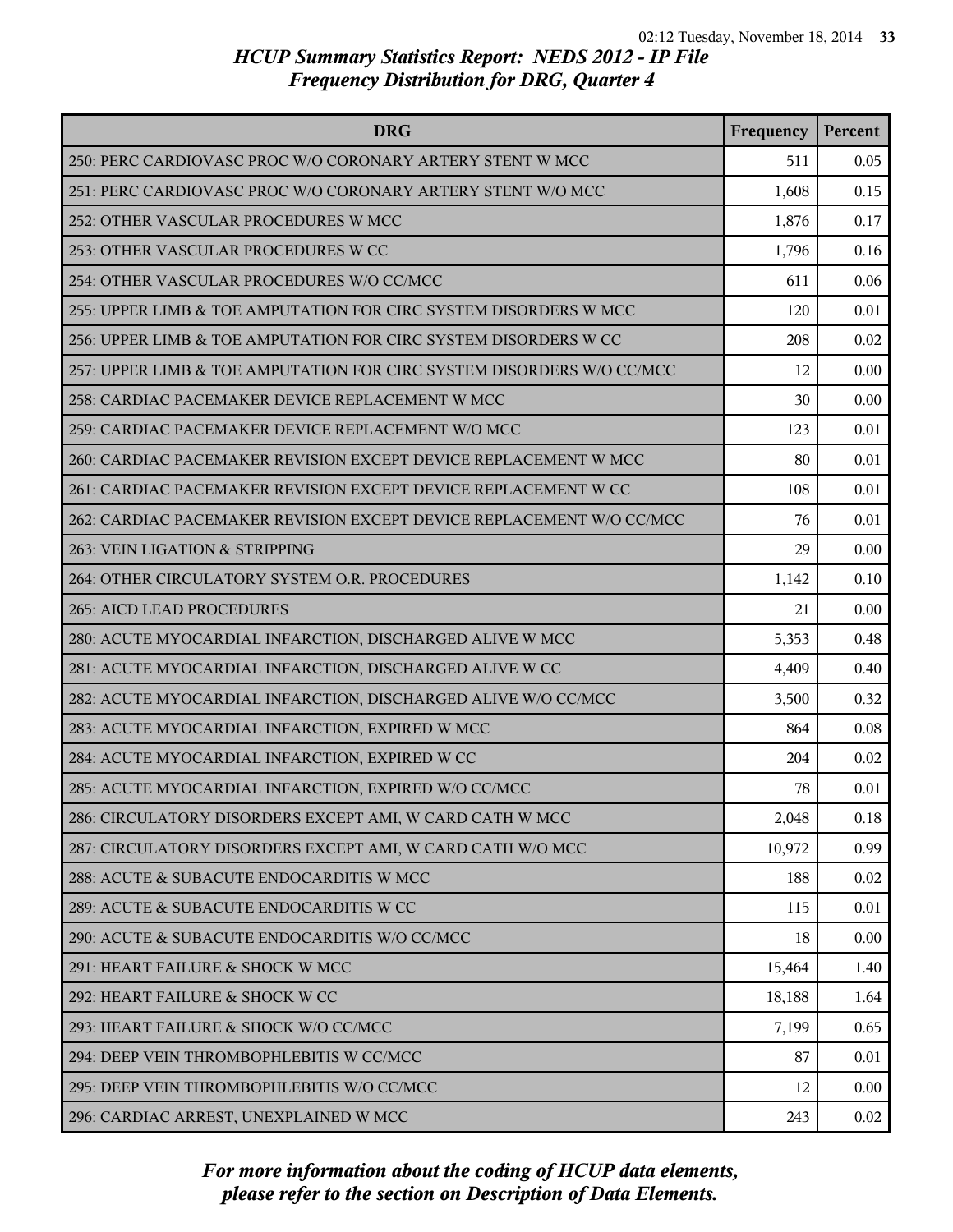| <b>DRG</b>                                                | Frequency | Percent |
|-----------------------------------------------------------|-----------|---------|
| 297: CARDIAC ARREST, UNEXPLAINED W CC                     | 58        | 0.01    |
| 298: CARDIAC ARREST, UNEXPLAINED W/O CC/MCC               | 26        | 0.00    |
| 299: PERIPHERAL VASCULAR DISORDERS W MCC                  | 2,065     | 0.19    |
| 300: PERIPHERAL VASCULAR DISORDERS W CC                   | 3,857     | 0.35    |
| 301: PERIPHERAL VASCULAR DISORDERS W/O CC/MCC             | 2,482     | 0.22    |
| 302: ATHEROSCLEROSIS W MCC                                | 440       | 0.04    |
| 303: ATHEROSCLEROSIS W/O MCC                              | 3,072     | 0.28    |
| 304: HYPERTENSION W MCC                                   | 421       | 0.04    |
| 305: HYPERTENSION W/O MCC                                 | 4,923     | 0.44    |
| 306: CARDIAC CONGENITAL & VALVULAR DISORDERS W MCC        | 204       | 0.02    |
| 307: CARDIAC CONGENITAL & VALVULAR DISORDERS W/O MCC      | 462       | 0.04    |
| 308: CARDIAC ARRHYTHMIA & CONDUCTION DISORDERS W MCC      | 5,497     | 0.50    |
| 309: CARDIAC ARRHYTHMIA & CONDUCTION DISORDERS W CC       | 9,669     | 0.87    |
| 310: CARDIAC ARRHYTHMIA & CONDUCTION DISORDERS W/O CC/MCC | 11,615    | 1.05    |
| 311: ANGINA PECTORIS                                      | 1,394     | 0.13    |
| 312: SYNCOPE & COLLAPSE                                   | 13,634    | 1.23    |
| 313: CHEST PAIN                                           | 19,037    | 1.72    |
| 314: OTHER CIRCULATORY SYSTEM DIAGNOSES W MCC             | 4,299     | 0.39    |
| 315: OTHER CIRCULATORY SYSTEM DIAGNOSES W CC              | 2,593     | 0.23    |
| 316: OTHER CIRCULATORY SYSTEM DIAGNOSES W/O CC/MCC        | 1,020     | 0.09    |
| 326: STOMACH, ESOPHAGEAL & DUODENAL PROC W MCC            | 889       | 0.08    |
| 327: STOMACH, ESOPHAGEAL & DUODENAL PROC W CC             | 534       | 0.05    |
| 328: STOMACH, ESOPHAGEAL & DUODENAL PROC W/O CC/MCC       | 438       | 0.04    |
| 329: MAJOR SMALL & LARGE BOWEL PROCEDURES W MCC           | 3,361     | 0.30    |
| 330: MAJOR SMALL & LARGE BOWEL PROCEDURES W CC            | 2,965     | 0.27    |
| 331: MAJOR SMALL & LARGE BOWEL PROCEDURES W/O CC/MCC      | 827       | 0.07    |
| 332: RECTAL RESECTION W MCC                               | 39        | 0.00    |
| 333: RECTAL RESECTION W CC                                | 68        | 0.01    |
| 334: RECTAL RESECTION W/O CC/MCC                          | 14        | 0.00    |
| 335: PERITONEAL ADHESIOLYSIS W MCC                        | 574       | 0.05    |
| 336: PERITONEAL ADHESIOLYSIS W CC                         | 1,116     | 0.10    |
| 337: PERITONEAL ADHESIOLYSIS W/O CC/MCC                   | 813       | 0.07    |
| 338: APPENDECTOMY W COMPLICATED PRINCIPAL DIAG W MCC      | 211       | 0.02    |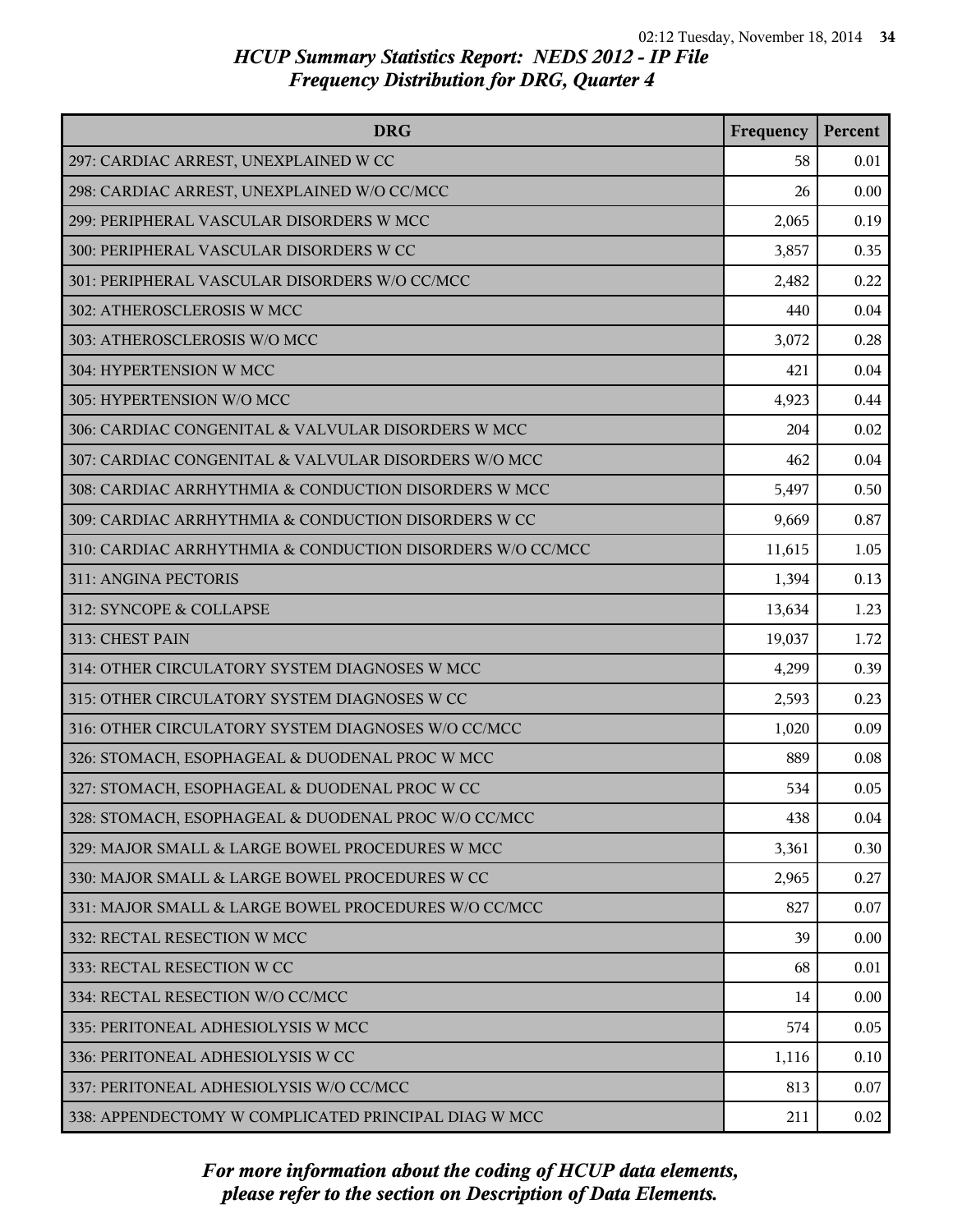| <b>DRG</b>                                                               | Frequency | Percent |
|--------------------------------------------------------------------------|-----------|---------|
| 339: APPENDECTOMY W COMPLICATED PRINCIPAL DIAG W CC                      | 870       | 0.08    |
| 340: APPENDECTOMY W COMPLICATED PRINCIPAL DIAG W/O CC/MCC                | 1,998     | 0.18    |
| 341: APPENDECTOMY W/O COMPLICATED PRINCIPAL DIAG W MCC                   | 181       | 0.02    |
| 342: APPENDECTOMY W/O COMPLICATED PRINCIPAL DIAG W CC                    | 933       | 0.08    |
| 343: APPENDECTOMY W/O COMPLICATED PRINCIPAL DIAG W/O CC/MCC              | 6,918     | 0.62    |
| 344: MINOR SMALL & LARGE BOWEL PROCEDURES W MCC                          | 47        | 0.00    |
| 345: MINOR SMALL & LARGE BOWEL PROCEDURES W CC                           | 112       | 0.01    |
| 346: MINOR SMALL & LARGE BOWEL PROCEDURES W/O CC/MCC                     | 75        | 0.01    |
| 347: ANAL & STOMAL PROCEDURES W MCC                                      | 136       | 0.01    |
| 348: ANAL & STOMAL PROCEDURES W CC                                       | 565       | 0.05    |
| 349: ANAL & STOMAL PROCEDURES W/O CC/MCC                                 | 726       | 0.07    |
| 350: INGUINAL & FEMORAL HERNIA PROCEDURES W MCC                          | 104       | 0.01    |
| 351: INGUINAL & FEMORAL HERNIA PROCEDURES W CC                           | 296       | 0.03    |
| 352: INGUINAL & FEMORAL HERNIA PROCEDURES W/O CC/MCC                     | 606       | 0.05    |
| 353: HERNIA PROCEDURES EXCEPT INGUINAL & FEMORAL W MCC                   | 208       | 0.02    |
| 354: HERNIA PROCEDURES EXCEPT INGUINAL & FEMORAL W CC                    | 624       | 0.06    |
| 355: HERNIA PROCEDURES EXCEPT INGUINAL & FEMORAL W/O CC/MCC              | 614       | 0.06    |
| 356: OTHER DIGESTIVE SYSTEM O.R. PROCEDURES W MCC                        | 630       | 0.06    |
| 357: OTHER DIGESTIVE SYSTEM O.R. PROCEDURES W CC                         | 632       | 0.06    |
| 358: OTHER DIGESTIVE SYSTEM O.R. PROCEDURES W/O CC/MCC                   | 256       | 0.02    |
| 368: MAJOR ESOPHAGEAL DISORDERS W MCC                                    | 381       | 0.03    |
| 369: MAJOR ESOPHAGEAL DISORDERS W CC                                     | 797       | 0.07    |
| 370: MAJOR ESOPHAGEAL DISORDERS W/O CC/MCC                               | 310       | 0.03    |
| 371: MAJOR GASTROINTESTINAL DISORDERS & PERITONEAL INFECTIONS W MCC      | 1,983     | 0.18    |
| 372: MAJOR GASTROINTESTINAL DISORDERS & PERITONEAL INFECTIONS W CC       | 3,967     | 0.36    |
| 373: MAJOR GASTROINTESTINAL DISORDERS & PERITONEAL INFECTIONS W/O CC/MCC | 1,868     | 0.17    |
| 374: DIGESTIVE MALIGNANCY W MCC                                          | 847       | 0.08    |
| 375: DIGESTIVE MALIGNANCY W CC                                           | 1,732     | 0.16    |
| 376: DIGESTIVE MALIGNANCY W/O CC/MCC                                     | 182       | 0.02    |
| 377: G.I. HEMORRHAGE W MCC                                               | 4,617     | 0.42    |
| 378: G.I. HEMORRHAGE W CC                                                | 13,676    | 1.23    |
| 379: G.I. HEMORRHAGE W/O CC/MCC                                          | 4,670     | 0.42    |
| 380: COMPLICATED PEPTIC ULCER W MCC                                      | 300       | 0.03    |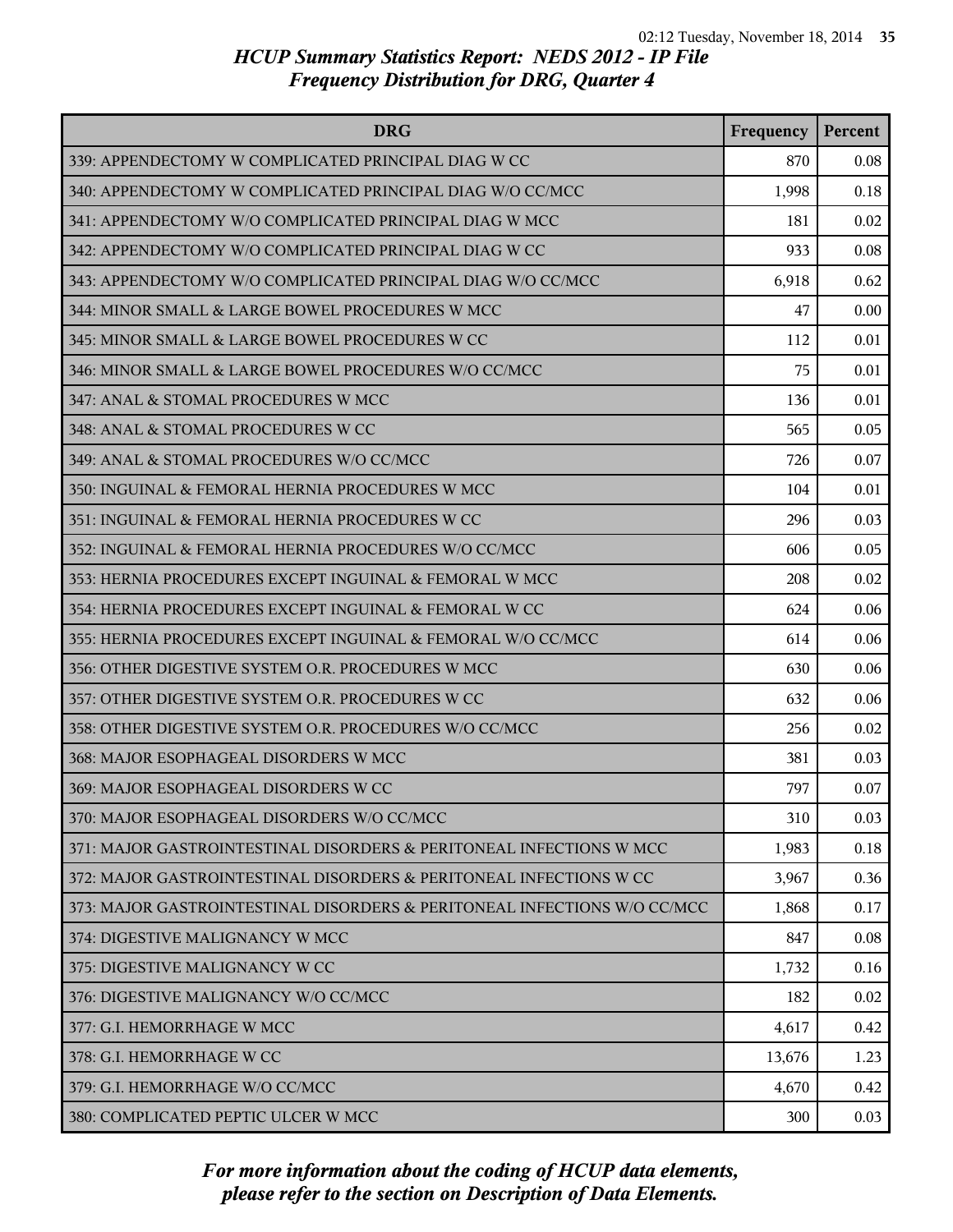| <b>DRG</b>                                                               | Frequency | Percent |
|--------------------------------------------------------------------------|-----------|---------|
| 381: COMPLICATED PEPTIC ULCER W CC                                       | 621       | 0.06    |
| 382: COMPLICATED PEPTIC ULCER W/O CC/MCC                                 | 298       | 0.03    |
| 383: UNCOMPLICATED PEPTIC ULCER W MCC                                    | 110       | 0.01    |
| 384: UNCOMPLICATED PEPTIC ULCER W/O MCC                                  | 985       | 0.09    |
| 385: INFLAMMATORY BOWEL DISEASE W MCC                                    | 334       | 0.03    |
| 386: INFLAMMATORY BOWEL DISEASE W CC                                     | 1,905     | 0.17    |
| 387: INFLAMMATORY BOWEL DISEASE W/O CC/MCC                               | 1,568     | 0.14    |
| 388: G.I. OBSTRUCTION W MCC                                              | 1,577     | 0.14    |
| 389: G.I. OBSTRUCTION W CC                                               | 5,731     | 0.52    |
| 390: G.I. OBSTRUCTION W/O CC/MCC                                         | 5,735     | 0.52    |
| 391: ESOPHAGITIS, GASTROENT & MISC DIGEST DISORDERS W MCC                | 4,859     | 0.44    |
| 392: ESOPHAGITIS, GASTROENT & MISC DIGEST DISORDERS W/O MCC              | 37,862    | 3.42    |
| 393: OTHER DIGESTIVE SYSTEM DIAGNOSES W MCC                              | 2,103     | 0.19    |
| 394: OTHER DIGESTIVE SYSTEM DIAGNOSES W CC                               | 5,511     | 0.50    |
| 395: OTHER DIGESTIVE SYSTEM DIAGNOSES W/O CC/MCC                         | 3,001     | 0.27    |
| 405: PANCREAS, LIVER & SHUNT PROCEDURES W MCC                            | 246       | 0.02    |
| 406: PANCREAS, LIVER & SHUNT PROCEDURES W CC                             | 110       | 0.01    |
| 407: PANCREAS, LIVER & SHUNT PROCEDURES W/O CC/MCC                       | 30        | 0.00    |
| 408: BILIARY TRACT PROC EXCEPT ONLY CHOLECYST W OR W/O C.D.E. W MCC      | 59        | 0.01    |
| 409: BILIARY TRACT PROC EXCEPT ONLY CHOLECYST W OR W/O C.D.E. W CC       | 76        | 0.01    |
| 410: BILIARY TRACT PROC EXCEPT ONLY CHOLECYST W OR W/O C.D.E. W/O CC/MCC | 21        | 0.00    |
| 411: CHOLECYSTECTOMY W C.D.E. W MCC                                      | 39        | 0.00    |
| 412: CHOLECYSTECTOMY W C.D.E. W CC                                       | 52        | 0.00    |
| 413: CHOLECYSTECTOMY W C.D.E. W/O CC/MCC                                 | 46        | 0.00    |
| 414: CHOLECYSTECTOMY EXCEPT BY LAPAROSCOPE W/O C.D.E. W MCC              | 279       | 0.03    |
| 415: CHOLECYSTECTOMY EXCEPT BY LAPAROSCOPE W/O C.D.E. W CC               | 418       | 0.04    |
| 416: CHOLECYSTECTOMY EXCEPT BY LAPAROSCOPE W/O C.D.E. W/O CC/MCC         | 280       | 0.03    |
| 417: LAPAROSCOPIC CHOLECYSTECTOMY W/O C.D.E. W MCC                       | 2,219     | 0.20    |
| 418: LAPAROSCOPIC CHOLECYSTECTOMY W/O C.D.E. W CC                        | 4,442     | 0.40    |
| 419: LAPAROSCOPIC CHOLECYSTECTOMY W/O C.D.E. W/O CC/MCC                  | 7,679     | 0.69    |
| 420: HEPATOBILIARY DIAGNOSTIC PROCEDURES W MCC                           | 38        | 0.00    |
| 421: HEPATOBILIARY DIAGNOSTIC PROCEDURES W CC                            | 45        | 0.00    |
| 422: HEPATOBILIARY DIAGNOSTIC PROCEDURES W/O CC/MCC                      | 19        | 0.00    |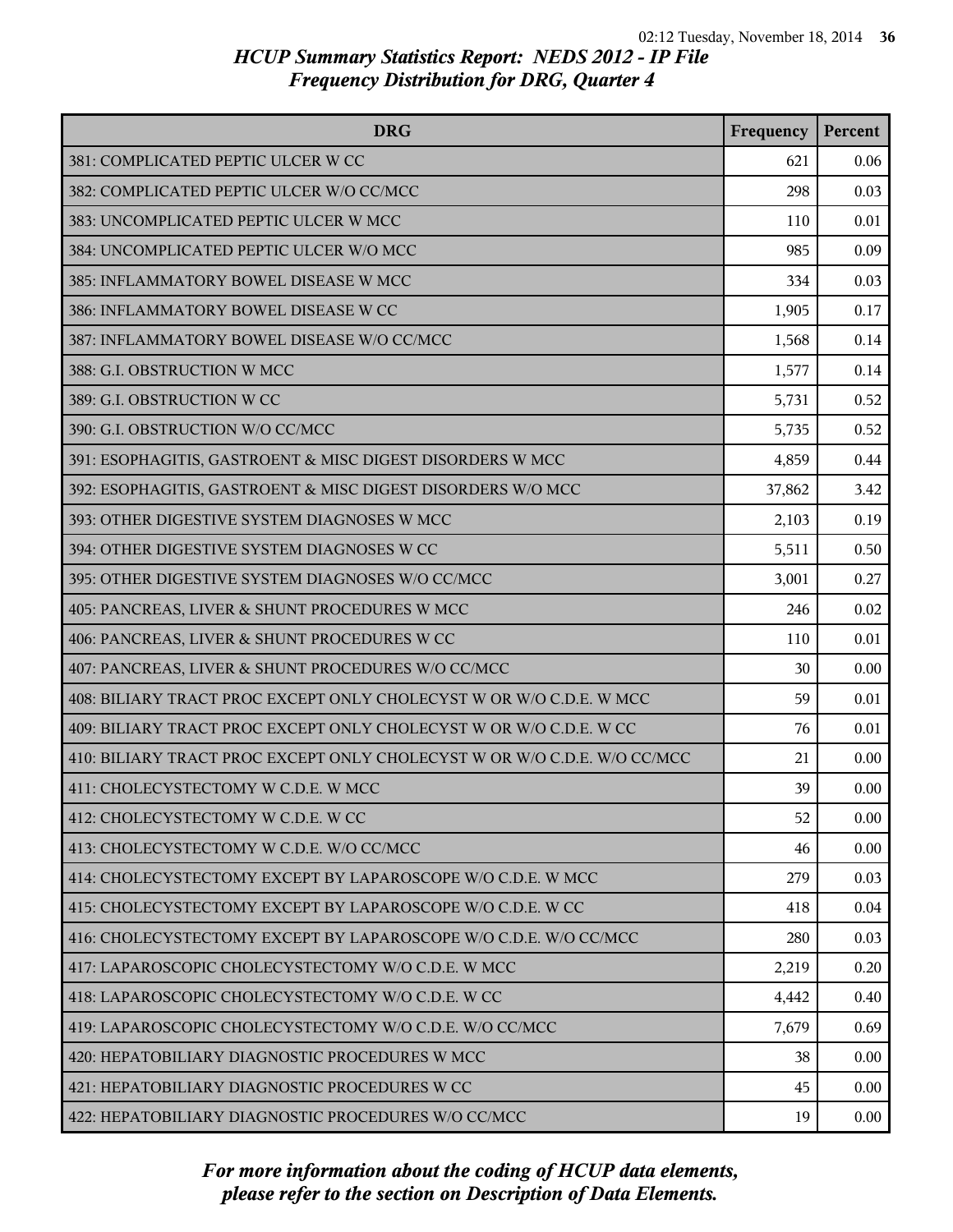| <b>DRG</b>                                                                | Frequency | Percent |
|---------------------------------------------------------------------------|-----------|---------|
| 423: OTHER HEPATOBILIARY OR PANCREAS O.R. PROCEDURES W MCC                | 132       | 0.01    |
| 424: OTHER HEPATOBILIARY OR PANCREAS O.R. PROCEDURES W CC                 | 82        | 0.01    |
| 425: OTHER HEPATOBILIARY OR PANCREAS O.R. PROCEDURES W/O CC/MCC           | 11        | 0.00    |
| 432: CIRRHOSIS & ALCOHOLIC HEPATITIS W MCC                                | 2,234     | 0.20    |
| 433: CIRRHOSIS & ALCOHOLIC HEPATITIS W CC                                 | 1,702     | 0.15    |
| 434: CIRRHOSIS & ALCOHOLIC HEPATITIS W/O CC/MCC                           | 133       | 0.01    |
| 435: MALIGNANCY OF HEPATOBILIARY SYSTEM OR PANCREAS W MCC                 | 1,107     | 0.10    |
| 436: MALIGNANCY OF HEPATOBILIARY SYSTEM OR PANCREAS W CC                  | 1,130     | 0.10    |
| 437: MALIGNANCY OF HEPATOBILIARY SYSTEM OR PANCREAS W/O CC/MCC            | 199       | 0.02    |
| 438: DISORDERS OF PANCREAS EXCEPT MALIGNANCY W MCC                        | 1,951     | 0.18    |
| 439: DISORDERS OF PANCREAS EXCEPT MALIGNANCY W CC                         | 5,707     | 0.52    |
| 440: DISORDERS OF PANCREAS EXCEPT MALIGNANCY W/O CC/MCC                   | 5,470     | 0.49    |
| 441: DISORDERS OF LIVER EXCEPT MALIG, CIRR, ALC HEPA W MCC                | 2,444     | 0.22    |
| 442: DISORDERS OF LIVER EXCEPT MALIG, CIRR, ALC HEPA W CC                 | 2,993     | 0.27    |
| 443: DISORDERS OF LIVER EXCEPT MALIG, CIRR, ALC HEPA W/O CC/MCC           | 974       | 0.09    |
| 444: DISORDERS OF THE BILIARY TRACT W MCC                                 | 1,253     | 0.11    |
| 445: DISORDERS OF THE BILIARY TRACT W CC                                  | 2,044     | 0.18    |
| 446: DISORDERS OF THE BILIARY TRACT W/O CC/MCC                            | 2,100     | 0.19    |
| 453: COMBINED ANTERIOR/POSTERIOR SPINAL FUSION W MCC                      | 40        | 0.00    |
| 454: COMBINED ANTERIOR/POSTERIOR SPINAL FUSION W CC                       | 37        | 0.00    |
| 455: COMBINED ANTERIOR/POSTERIOR SPINAL FUSION W/O CC/MCC                 | 16        | 0.00    |
| 456: SPINAL FUS EXC CERV W SPINAL CURV/MALIG/INFEC OR 9+ FUS W MCC        | 47        | 0.00    |
| 457: SPINAL FUS EXC CERV W SPINAL CURV/MALIG/INFEC OR 9+ FUS W CC         | 75        | 0.01    |
| 458: SPINAL FUS EXC CERV W SPINAL CURV/MALIG/INFEC OR 9+ FUS W/O CC/MCC   | $\leq 10$ | $* * *$ |
| 459: SPINAL FUSION EXCEPT CERVICAL W MCC                                  | 105       | 0.01    |
| 460: SPINAL FUSION EXCEPT CERVICAL W/O MCC                                | 464       | 0.04    |
| 461: BILATERAL OR MULTIPLE MAJOR JOINT PROCS OF LOWER EXTREMITY W MCC     | $\leq 10$ | $* * *$ |
| 462: BILATERAL OR MULTIPLE MAJOR JOINT PROCS OF LOWER EXTREMITY W/O MCC   | 12        | 0.00    |
| 463: WND DEBRID & SKN GRFT EXC HAND, FOR MUSCULO-CONN TISS DIS W MCC      | 320       | 0.03    |
| 464: WND DEBRID & SKN GRFT EXC HAND, FOR MUSCULO-CONN TISS DIS W CC       | 532       | 0.05    |
| 465: WND DEBRID & SKN GRFT EXC HAND, FOR MUSCULO-CONN TISS DIS W/O CC/MCC | 141       | 0.01    |
| 466: REVISION OF HIP OR KNEE REPLACEMENT W MCC                            | 140       | 0.01    |
| 467: REVISION OF HIP OR KNEE REPLACEMENT W CC                             | 275       | 0.02    |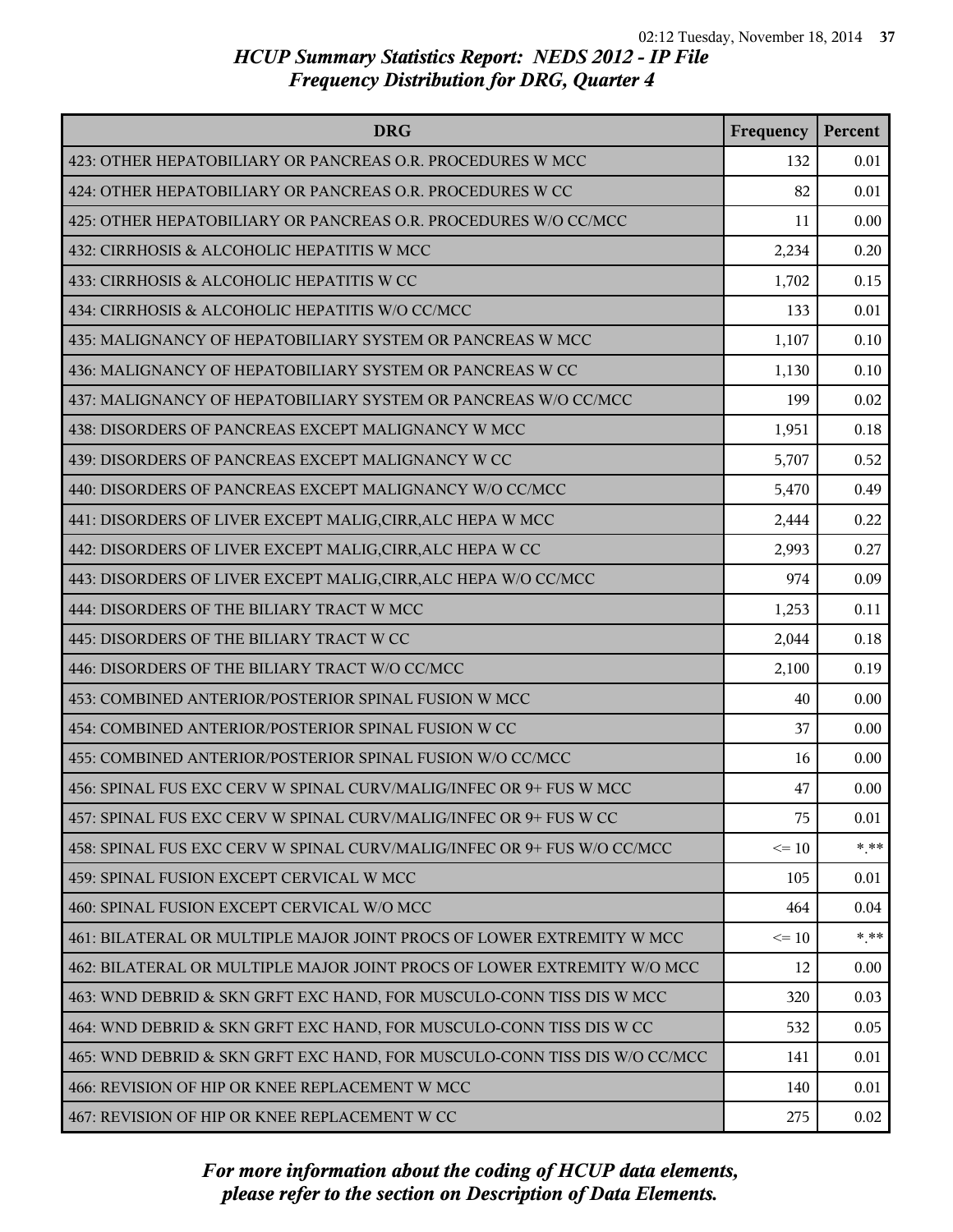| <b>DRG</b>                                                                | Frequency | Percent |
|---------------------------------------------------------------------------|-----------|---------|
| 468: REVISION OF HIP OR KNEE REPLACEMENT W/O CC/MCC                       | 100       | 0.01    |
| 469: MAJOR JOINT REPLACEMENT OR REATTACHMENT OF LOWER EXTREMITY W MCC     | 1,139     | 0.10    |
| 470: MAJOR JOINT REPLACEMENT OR REATTACHMENT OF LOWER EXTREMITY W/O MCC   | 4,561     | 0.41    |
| 471: CERVICAL SPINAL FUSION W MCC                                         | 131       | 0.01    |
| 472: CERVICAL SPINAL FUSION W CC                                          | 196       | 0.02    |
| 473: CERVICAL SPINAL FUSION W/O CC/MCC                                    | 254       | 0.02    |
| 474: AMPUTATION FOR MUSCULOSKELETAL SYS & CONN TISSUE DIS W MCC           | 123       | 0.01    |
| 475: AMPUTATION FOR MUSCULOSKELETAL SYS & CONN TISSUE DIS W CC            | 175       | 0.02    |
| 476: AMPUTATION FOR MUSCULOSKELETAL SYS & CONN TISSUE DIS W/O CC/MCC      | 19        | 0.00    |
| 477: BIOPSIES OF MUSCULOSKELETAL SYSTEM & CONNECTIVE TISSUE W MCC         | 192       | 0.02    |
| 478: BIOPSIES OF MUSCULOSKELETAL SYSTEM & CONNECTIVE TISSUE W CC          | 547       | 0.05    |
| 479: BIOPSIES OF MUSCULOSKELETAL SYSTEM & CONNECTIVE TISSUE W/O CC/MCC    | 221       | 0.02    |
| 480: HIP & FEMUR PROCEDURES EXCEPT MAJOR JOINT W MCC                      | 1,904     | 0.17    |
| 481: HIP & FEMUR PROCEDURES EXCEPT MAJOR JOINT W CC                       | 6,517     | 0.59    |
| 482: HIP & FEMUR PROCEDURES EXCEPT MAJOR JOINT W/O CC/MCC                 | 2,810     | 0.25    |
| 483: MAJOR JOINT & LIMB REATTACHMENT PROC OF UPPER EXTREMITY W CC/MCC     | 166       | 0.01    |
| 484: MAJOR JOINT & LIMB REATTACHMENT PROC OF UPPER EXTREMITY W/O CC/MCC   | 102       | 0.01    |
| 485: KNEE PROCEDURES W PDX OF INFECTION W MCC                             | 55        | 0.00    |
| 486: KNEE PROCEDURES W PDX OF INFECTION W CC                              | 176       | 0.02    |
| 487: KNEE PROCEDURES W PDX OF INFECTION W/O CC/MCC                        | 85        | 0.01    |
| 488: KNEE PROCEDURES W/O PDX OF INFECTION W CC/MCC                        | 169       | 0.02    |
| 489: KNEE PROCEDURES W/O PDX OF INFECTION W/O CC/MCC                      | 131       | 0.01    |
| 490: BACK & NECK PROC EXC SPINAL FUSION W CC/MCC OR DISC DEVICE/NEUROSTIM | 480       | 0.04    |
| 491: BACK & NECK PROC EXC SPINAL FUSION W/O CC/MCC                        | 501       | 0.05    |
| 492: LOWER EXTREM & HUMER PROC EXCEPT HIP, FOOT, FEMUR W MCC              | 496       | 0.04    |
| 493: LOWER EXTREM & HUMER PROC EXCEPT HIP, FOOT, FEMUR W CC               | 2,130     | 0.19    |
| 494: LOWER EXTREM & HUMER PROC EXCEPT HIP, FOOT, FEMUR W/O CC/MCC         | 3,980     | 0.36    |
| 495: LOCAL EXCISION & REMOVAL INT FIX DEVICES EXC HIP & FEMUR W MCC       | 90        | 0.01    |
| 496: LOCAL EXCISION & REMOVAL INT FIX DEVICES EXC HIP & FEMUR W CC        | 257       | 0.02    |
| 497: LOCAL EXCISION & REMOVAL INT FIX DEVICES EXC HIP & FEMUR W/O CC/MCC  | 137       | 0.01    |
| 498: LOCAL EXCISION & REMOVAL INT FIX DEVICES OF HIP & FEMUR W CC/MCC     | 58        | 0.01    |
| 499: LOCAL EXCISION & REMOVAL INT FIX DEVICES OF HIP & FEMUR W/O CC/MCC   | 13        | 0.00    |
| 500: SOFT TISSUE PROCEDURES W MCC                                         | 164       | 0.01    |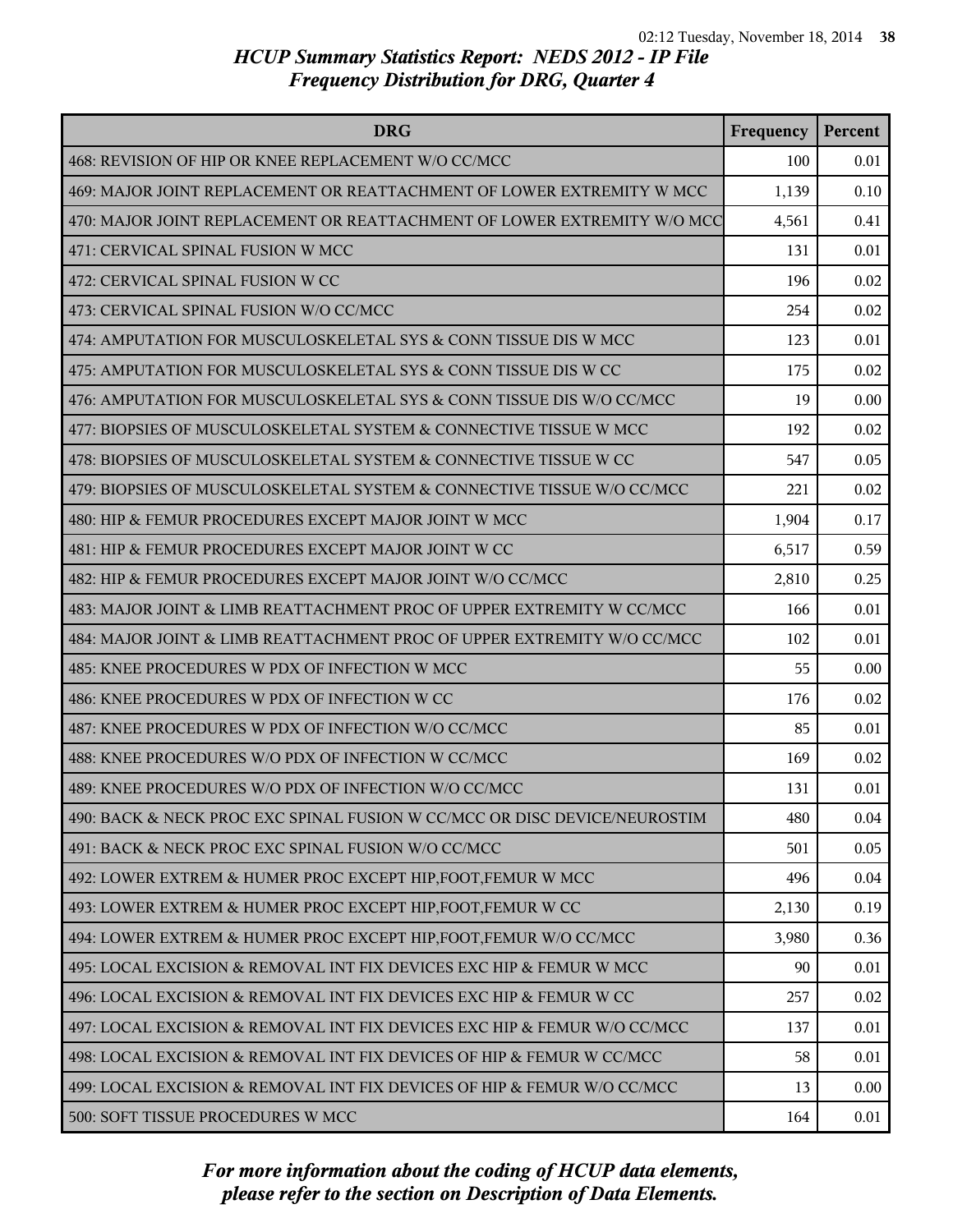| <b>DRG</b>                                                               | Frequency | Percent  |
|--------------------------------------------------------------------------|-----------|----------|
| 501: SOFT TISSUE PROCEDURES W CC                                         | 555       | 0.05     |
| 502: SOFT TISSUE PROCEDURES W/O CC/MCC                                   | 373       | 0.03     |
| 503: FOOT PROCEDURES W MCC                                               | 60        | 0.01     |
| 504: FOOT PROCEDURES W CC                                                | 240       | 0.02     |
| 505: FOOT PROCEDURES W/O CC/MCC                                          | 241       | 0.02     |
| 506: MAJOR THUMB OR JOINT PROCEDURES                                     | 105       | 0.01     |
| 507: MAJOR SHOULDER OR ELBOW JOINT PROCEDURES W CC/MCC                   | 47        | 0.00     |
| 508: MAJOR SHOULDER OR ELBOW JOINT PROCEDURES W/O CC/MCC                 | 26        | 0.00     |
| 509: ARTHROSCOPY                                                         | 11        | 0.00     |
| 510: SHOULDER, ELBOW OR FOREARM PROC, EXC MAJOR JOINT PROC W MCC         | 98        | 0.01     |
| 511: SHOULDER, ELBOW OR FOREARM PROC, EXC MAJOR JOINT PROC W CC          | 417       | 0.04     |
| 512: SHOULDER, ELBOW OR FOREARM PROC, EXC MAJOR JOINT PROC W/O CC/MCC    | 992       | 0.09     |
| 513: HAND OR WRIST PROC, EXCEPT MAJOR THUMB OR JOINT PROC W CC/MCC       | 336       | 0.03     |
| 514: HAND OR WRIST PROC, EXCEPT MAJOR THUMB OR JOINT PROC W/O CC/MCC     | 370       | 0.03     |
| 515: OTHER MUSCULOSKELET SYS & CONN TISS O.R. PROC W MCC                 | 277       | 0.03     |
| 516: OTHER MUSCULOSKELET SYS & CONN TISS O.R. PROC W CC                  | 704       | 0.06     |
| 517: OTHER MUSCULOSKELET SYS & CONN TISS O.R. PROC W/O CC/MCC            | 406       | 0.04     |
| 533: FRACTURES OF FEMUR W MCC                                            | 63        | 0.01     |
| 534: FRACTURES OF FEMUR W/O MCC                                          | 396       | 0.04     |
| 535: FRACTURES OF HIP & PELVIS W MCC                                     | 559       | 0.05     |
| 536: FRACTURES OF HIP & PELVIS W/O MCC                                   | 2,589     | 0.23     |
| 537: SPRAINS, STRAINS, & DISLOCATIONS OF HIP, PELVIS & THIGH W CC/MCC    | 69        | 0.01     |
| 538: SPRAINS, STRAINS, & DISLOCATIONS OF HIP, PELVIS & THIGH W/O CC/MCC  | 58        | 0.01     |
| 539: OSTEOMYELITIS W MCC                                                 | 229       | 0.02     |
| 540: OSTEOMYELITIS W CC                                                  | 414       | 0.04     |
| 541: OSTEOMYELITIS W/O CC/MCC                                            | 191       | 0.02     |
| 542: PATHOLOGICAL FRACTURES & MUSCULOSKELET & CONN TISS MALIG W MCC      | 464       | 0.04     |
| 543: PATHOLOGICAL FRACTURES & MUSCULOSKELET & CONN TISS MALIG W CC       | 1,206     | 0.11     |
| 544: PATHOLOGICAL FRACTURES & MUSCULOSKELET & CONN TISS MALIG W/O CC/MCC | 328       | 0.03     |
| 545: CONNECTIVE TISSUE DISORDERS W MCC                                   | 406       | 0.04     |
| 546: CONNECTIVE TISSUE DISORDERS W CC                                    | 782       | 0.07     |
| 547: CONNECTIVE TISSUE DISORDERS W/O CC/MCC                              | 465       | 0.04     |
| 548: SEPTIC ARTHRITIS W MCC                                              | 45        | $0.00\,$ |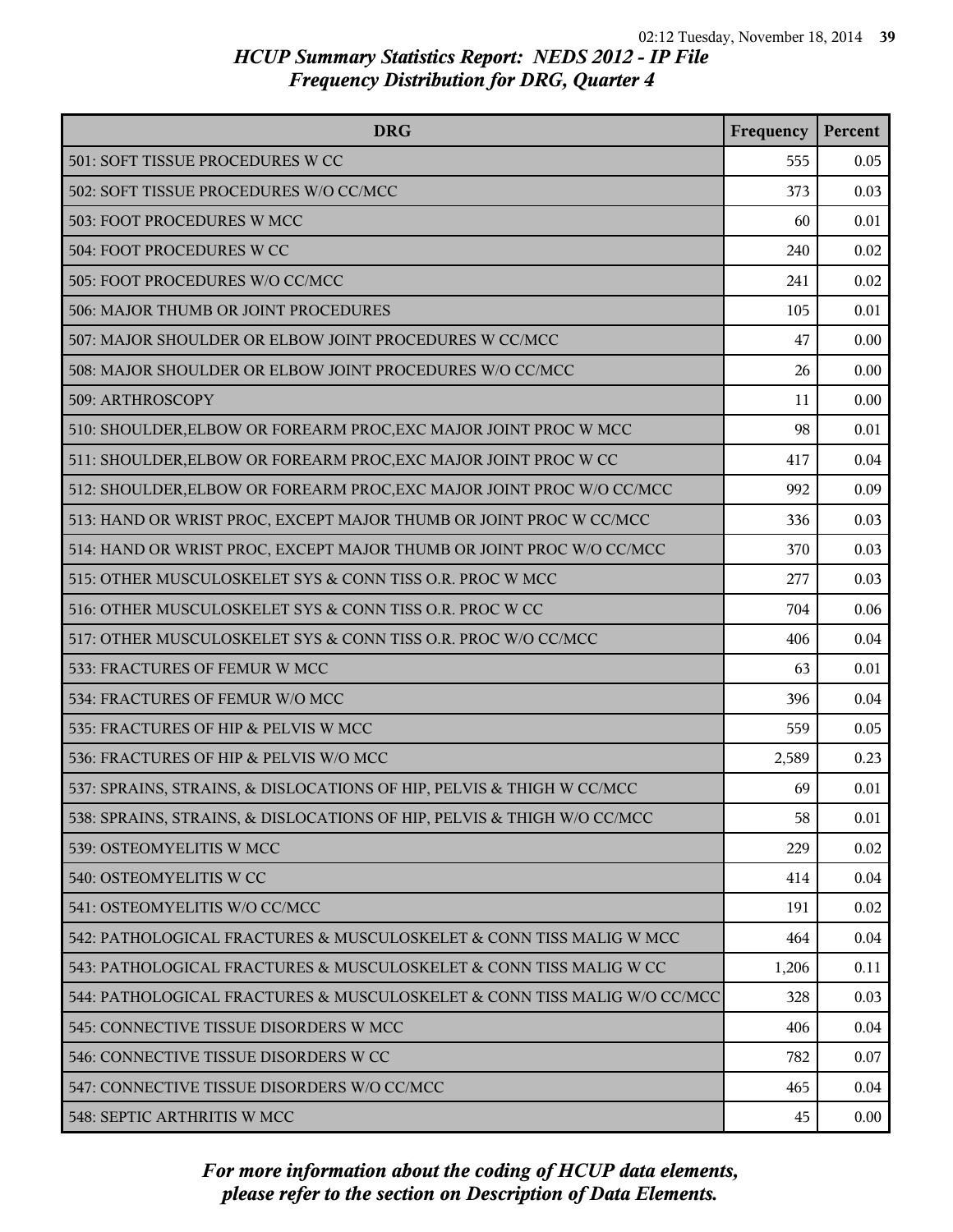| <b>DRG</b>                                                              | Frequency | Percent  |
|-------------------------------------------------------------------------|-----------|----------|
| 549: SEPTIC ARTHRITIS W CC                                              | 164       | 0.01     |
| 550: SEPTIC ARTHRITIS W/O CC/MCC                                        | 89        | 0.01     |
| 551: MEDICAL BACK PROBLEMS W MCC                                        | 1,034     | 0.09     |
| 552: MEDICAL BACK PROBLEMS W/O MCC                                      | 7,482     | 0.68     |
| 553: BONE DISEASES & ARTHROPATHIES W MCC                                | 197       | 0.02     |
| 554: BONE DISEASES & ARTHROPATHIES W/O MCC                              | 1,440     | 0.13     |
| 555: SIGNS & SYMPTOMS OF MUSCULOSKELETAL SYSTEM & CONN TISSUE W MCC     | 292       | 0.03     |
| 556: SIGNS & SYMPTOMS OF MUSCULOSKELETAL SYSTEM & CONN TISSUE W/O MCC   | 2,180     | 0.20     |
| 557: TENDONITIS, MYOSITIS & BURSITIS W MCC                              | 429       | 0.04     |
| 558: TENDONITIS, MYOSITIS & BURSITIS W/O MCC                            | 2,388     | 0.22     |
| 559: AFTERCARE, MUSCULOSKELETAL SYSTEM & CONNECTIVE TISSUE W MCC        | 153       | 0.01     |
| 560: AFTERCARE, MUSCULOSKELETAL SYSTEM & CONNECTIVE TISSUE W CC         | 407       | 0.04     |
| 561: AFTERCARE, MUSCULOSKELETAL SYSTEM & CONNECTIVE TISSUE W/O CC/MCC   | 341       | 0.03     |
| 562: FX, SPRN, STRN & DISL EXCEPT FEMUR, HIP, PELVIS & THIGH W MCC      | 516       | 0.05     |
| 563: FX, SPRN, STRN & DISL EXCEPT FEMUR, HIP, PELVIS & THIGH W/O MCC    | 3,463     | 0.31     |
| 564: OTHER MUSCULOSKELETAL SYS & CONNECTIVE TISSUE DIAGNOSES W MCC      | 166       | 0.01     |
| 565: OTHER MUSCULOSKELETAL SYS & CONNECTIVE TISSUE DIAGNOSES W CC       | 446       | 0.04     |
| 566: OTHER MUSCULOSKELETAL SYS & CONNECTIVE TISSUE DIAGNOSES W/O CC/MCC | 228       | 0.02     |
| 570: SKIN DEBRIDEMENT W MCC                                             | 277       | 0.03     |
| 571: SKIN DEBRIDEMENT W CC                                              | 574       | 0.05     |
| 572: SKIN DEBRIDEMENT W/O CC/MCC                                        | 434       | 0.04     |
| 573: SKIN GRAFT FOR SKIN ULCER OR CELLULITIS W MCC                      | 54        | 0.00     |
| 574: SKIN GRAFT FOR SKIN ULCER OR CELLULITIS W CC                       | 64        | 0.01     |
| 575: SKIN GRAFT FOR SKIN ULCER OR CELLULITIS W/O CC/MCC                 | 28        | 0.00     |
| 576: SKIN GRAFT EXC FOR SKIN ULCER OR CELLULITIS W MCC                  | 20        | 0.00     |
| 577: SKIN GRAFT EXC FOR SKIN ULCER OR CELLULITIS W CC                   | 53        | 0.00     |
| 578: SKIN GRAFT EXC FOR SKIN ULCER OR CELLULITIS W/O CC/MCC             | 32        | 0.00     |
| 579: OTHER SKIN, SUBCUT TISS & BREAST PROC W MCC                        | 378       | 0.03     |
| 580: OTHER SKIN, SUBCUT TISS & BREAST PROC W CC                         | 925       | 0.08     |
| 581: OTHER SKIN, SUBCUT TISS & BREAST PROC W/O CC/MCC                   | 765       | 0.07     |
| 582: MASTECTOMY FOR MALIGNANCY W CC/MCC                                 | 18        | 0.00     |
| 583: MASTECTOMY FOR MALIGNANCY W/O CC/MCC                               | 11        | 0.00     |
| 584: BREAST BIOPSY, LOCAL EXCISION & OTHER BREAST PROCEDURES W CC/MCC   | 38        | $0.00\,$ |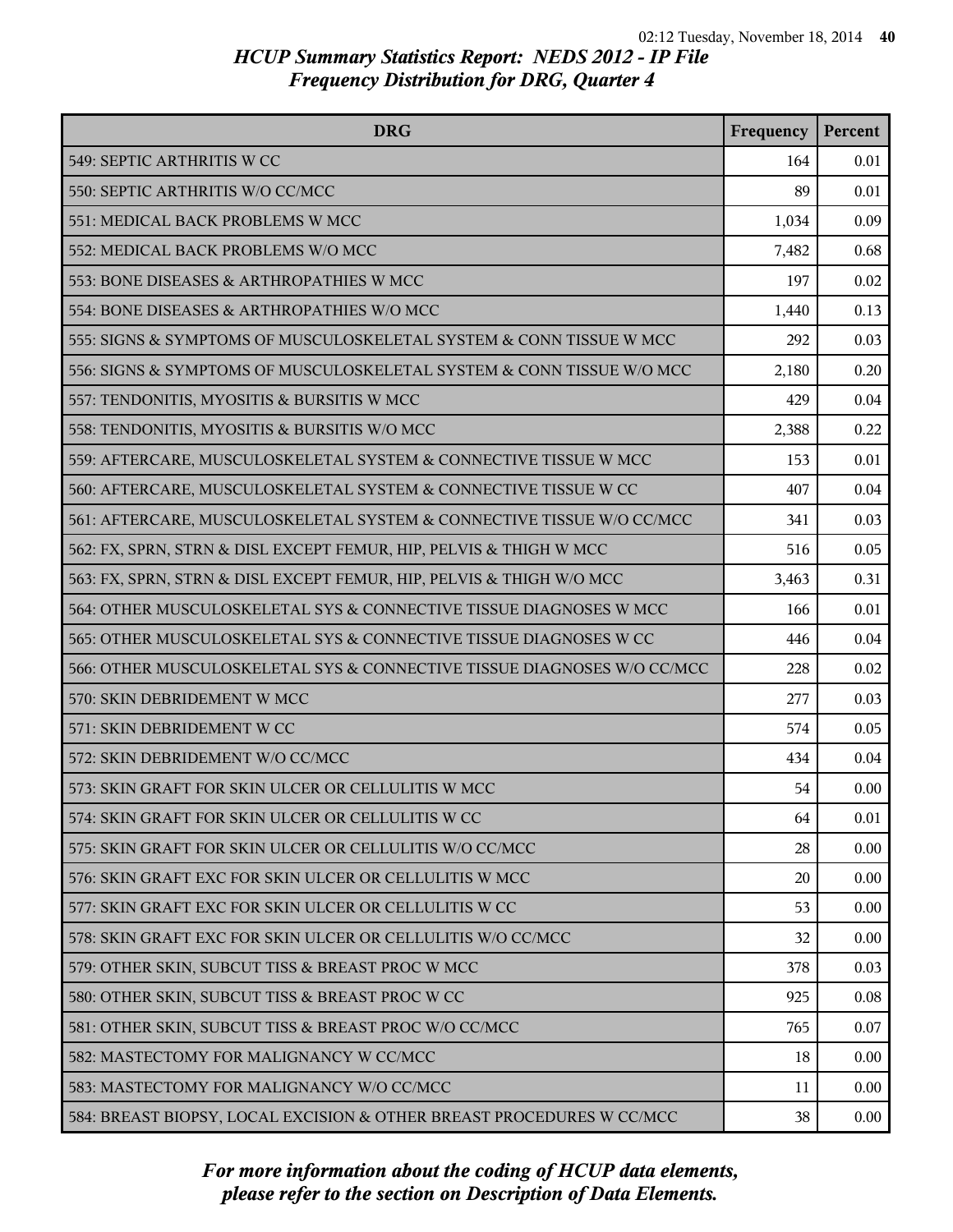| <b>DRG</b>                                                                 | Frequency | Percent |
|----------------------------------------------------------------------------|-----------|---------|
| 585: BREAST BIOPSY, LOCAL EXCISION & OTHER BREAST PROCEDURES W/O CC/MCC    | 55        | 0.00    |
| 592: SKIN ULCERS W MCC                                                     | 418       | 0.04    |
| 593: SKIN ULCERS W CC                                                      | 526       | 0.05    |
| 594: SKIN ULCERS W/O CC/MCC                                                | 86        | 0.01    |
| 595: MAJOR SKIN DISORDERS W MCC                                            | 105       | 0.01    |
| 596: MAJOR SKIN DISORDERS W/O MCC                                          | 592       | 0.05    |
| 597: MALIGNANT BREAST DISORDERS W MCC                                      | 99        | 0.01    |
| 598: MALIGNANT BREAST DISORDERS W CC                                       | 200       | 0.02    |
| 599: MALIGNANT BREAST DISORDERS W/O CC/MCC                                 | 23        | 0.00    |
| 600: NON-MALIGNANT BREAST DISORDERS W CC/MCC                               | 188       | 0.02    |
| 601: NON-MALIGNANT BREAST DISORDERS W/O CC/MCC                             | 328       | 0.03    |
| 602: CELLULITIS W MCC                                                      | 2,370     | 0.21    |
| 603: CELLULITIS W/O MCC                                                    | 21,895    | 1.98    |
| 604: TRAUMA TO THE SKIN, SUBCUT TISS & BREAST W MCC                        | 270       | 0.02    |
| 605: TRAUMA TO THE SKIN, SUBCUT TISS & BREAST W/O MCC                      | 2,384     | 0.22    |
| 606: MINOR SKIN DISORDERS W MCC                                            | 169       | 0.02    |
| 607: MINOR SKIN DISORDERS W/O MCC                                          | 1,241     | 0.11    |
| 614: ADRENAL & PITUITARY PROCEDURES W CC/MCC                               | 33        | 0.00    |
| 615: ADRENAL & PITUITARY PROCEDURES W/O CC/MCC                             | 12        | 0.00    |
| 616: AMPUTAT OF LOWER LIMB FOR ENDOCRINE, NUTRIT, & METABOL DIS W MCC      | 175       | 0.02    |
| 617: AMPUTAT OF LOWER LIMB FOR ENDOCRINE, NUTRIT, & METABOL DIS W CC       | 887       | 0.08    |
| 618: AMPUTAT OF LOWER LIMB FOR ENDOCRINE, NUTRIT, & METABOL DIS W/O CC/MCC | 21        | 0.00    |
| 619: O.R. PROCEDURES FOR OBESITY W MCC                                     | $\leq 10$ | * **    |
| 620: O.R. PROCEDURES FOR OBESITY W CC                                      | 15        | 0.00    |
| 621: O.R. PROCEDURES FOR OBESITY W/O CC/MCC                                | 17        | 0.00    |
| 622: SKIN GRAFTS & WOUND DEBRID FOR ENDOC, NUTRIT & METAB DIS W MCC        | 66        | 0.01    |
| 623: SKIN GRAFTS & WOUND DEBRID FOR ENDOC, NUTRIT & METAB DIS W CC         | 276       | 0.02    |
| 624: SKIN GRAFTS & WOUND DEBRID FOR ENDOC, NUTRIT & METAB DIS W/O CC/MCC   | 25        | 0.00    |
| 625: THYROID, PARATHYROID & THYROGLOSSAL PROCEDURES W MCC                  | 25        | 0.00    |
| 626: THYROID, PARATHYROID & THYROGLOSSAL PROCEDURES W CC                   | 29        | 0.00    |
| 627: THYROID, PARATHYROID & THYROGLOSSAL PROCEDURES W/O CC/MCC             | 25        | 0.00    |
| 628: OTHER ENDOCRINE, NUTRIT & METAB O.R. PROC W MCC                       | 257       | 0.02    |
| 629: OTHER ENDOCRINE, NUTRIT & METAB O.R. PROC W CC                        | 443       | 0.04    |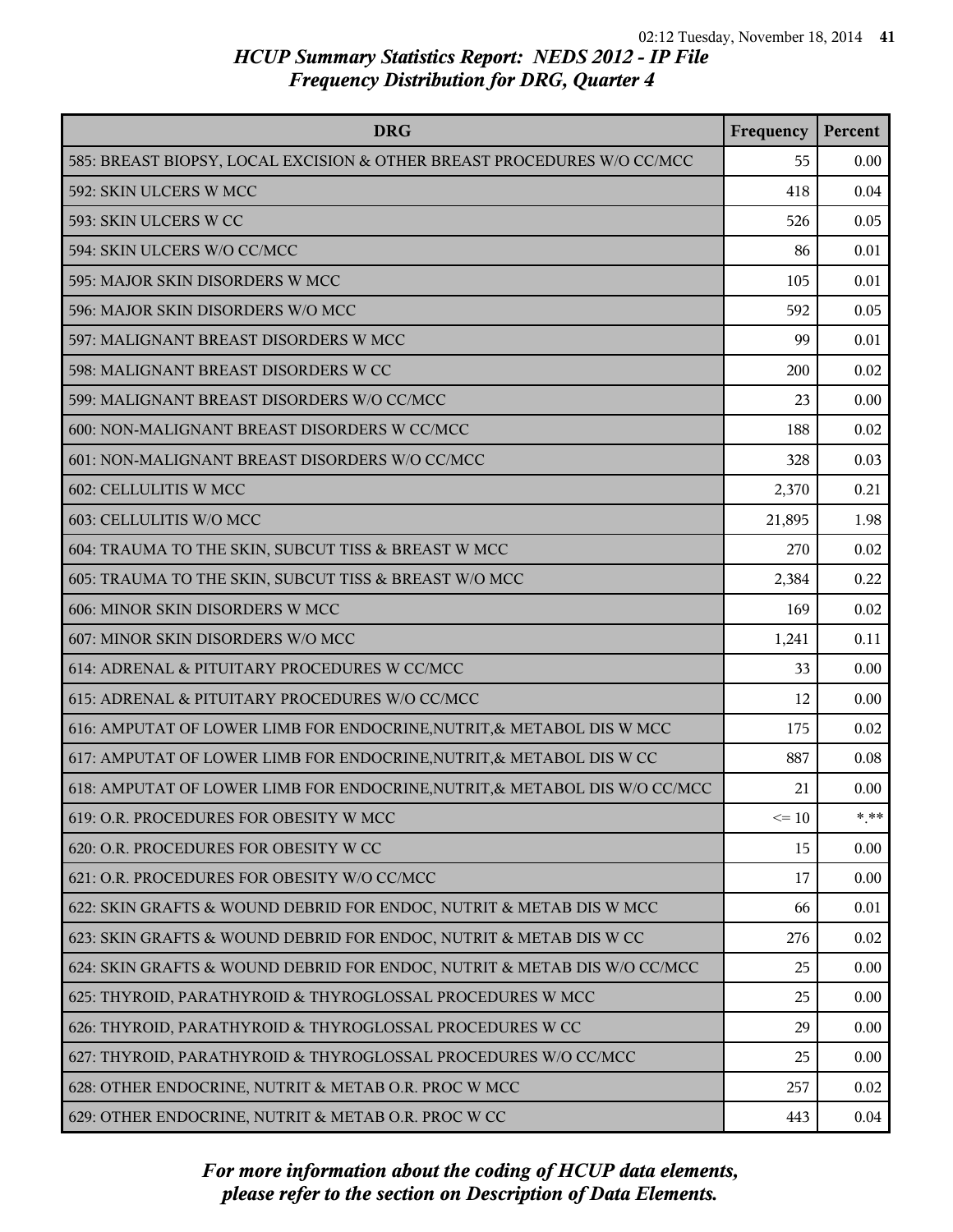| <b>DRG</b>                                                                | Frequency | Percent |
|---------------------------------------------------------------------------|-----------|---------|
| 630: OTHER ENDOCRINE, NUTRIT & METAB O.R. PROC W/O CC/MCC                 | 25        | 0.00    |
| 637: DIABETES W MCC                                                       | 2,724     | 0.25    |
| 638: DIABETES W CC                                                        | 9,331     | 0.84    |
| 639: DIABETES W/O CC/MCC                                                  | 6,213     | 0.56    |
| 640: MISC DISORDERS OF NUTRITION, METABOLISM, FLUIDS/ELECTROLYTES W MCC   | 5,177     | 0.47    |
| 641: MISC DISORDERS OF NUTRITION, METABOLISM, FLUIDS/ELECTROLYTES W/O MCC | 14,078    | 1.27    |
| 642: INBORN AND OTHER DISORDERS OF METABOLISM                             | 340       | 0.03    |
| 643: ENDOCRINE DISORDERS W MCC                                            | 631       | 0.06    |
| 644: ENDOCRINE DISORDERS W CC                                             | 1,397     | 0.13    |
| 645: ENDOCRINE DISORDERS W/O CC/MCC                                       | 876       | 0.08    |
| <b>652: KIDNEY TRANSPLANT</b>                                             | 20        | 0.00    |
| 653: MAJOR BLADDER PROCEDURES W MCC                                       | 35        | 0.00    |
| 654: MAJOR BLADDER PROCEDURES W CC                                        | 36        | 0.00    |
| 655: MAJOR BLADDER PROCEDURES W/O CC/MCC                                  | $\leq 10$ | $***$   |
| 656: KIDNEY & URETER PROCEDURES FOR NEOPLASM W MCC                        | 53        | 0.00    |
| 657: KIDNEY & URETER PROCEDURES FOR NEOPLASM W CC                         | 97        | 0.01    |
| 658: KIDNEY & URETER PROCEDURES FOR NEOPLASM W/O CC/MCC                   | 13        | 0.00    |
| 659: KIDNEY & URETER PROCEDURES FOR NON-NEOPLASM W MCC                    | 228       | 0.02    |
| 660: KIDNEY & URETER PROCEDURES FOR NON-NEOPLASM W CC                     | 484       | 0.04    |
| 661: KIDNEY & URETER PROCEDURES FOR NON-NEOPLASM W/O CC/MCC               | 69        | 0.01    |
| 662: MINOR BLADDER PROCEDURES W MCC                                       | 54        | 0.00    |
| 663: MINOR BLADDER PROCEDURES W CC                                        | 78        | 0.01    |
| 664: MINOR BLADDER PROCEDURES W/O CC/MCC                                  | 34        | 0.00    |
| <b>665: PROSTATECTOMY W MCC</b>                                           | 38        | 0.00    |
| <b>666: PROSTATECTOMY W CC</b>                                            | 101       | 0.01    |
| 667: PROSTATECTOMY W/O CC/MCC                                             | 36        | 0.00    |
| <b>668: TRANSURETHRAL PROCEDURES W MCC</b>                                | 249       | 0.02    |
| 669: TRANSURETHRAL PROCEDURES W CC                                        | 2,191     | 0.20    |
| 670: TRANSURETHRAL PROCEDURES W/O CC/MCC                                  | 527       | 0.05    |
| 671: URETHRAL PROCEDURES W CC/MCC                                         | 43        | 0.00    |
| 672: URETHRAL PROCEDURES W/O CC/MCC                                       | 16        | 0.00    |
| 673: OTHER KIDNEY & URINARY TRACT PROCEDURES W MCC                        | 742       | 0.07    |
| 674: OTHER KIDNEY & URINARY TRACT PROCEDURES W CC                         | 525       | 0.05    |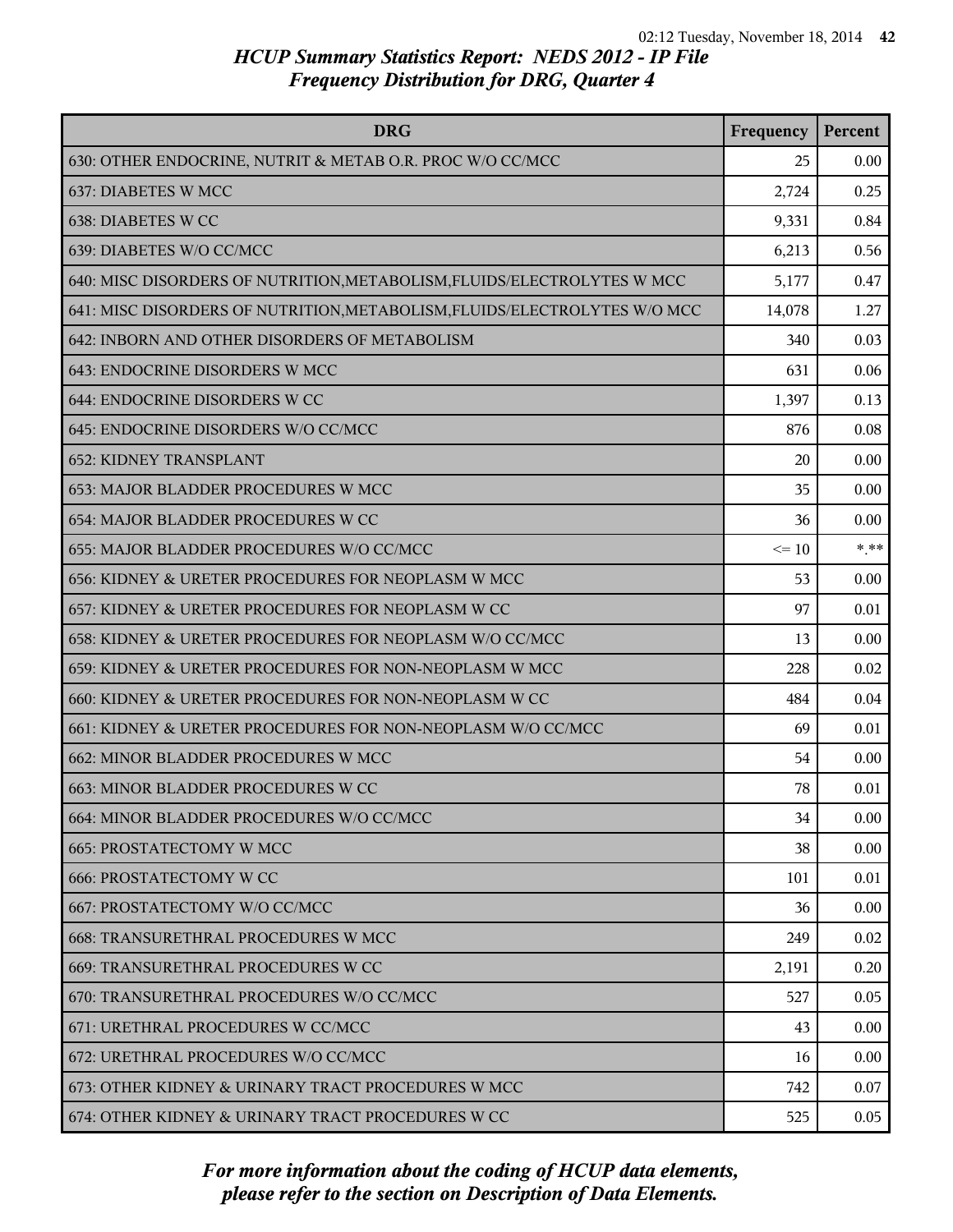| <b>DRG</b>                                                              | Frequency | Percent |
|-------------------------------------------------------------------------|-----------|---------|
| 675: OTHER KIDNEY & URINARY TRACT PROCEDURES W/O CC/MCC                 | 62        | 0.01    |
| <b>682: RENAL FAILURE W MCC</b>                                         | 9,176     | 0.83    |
| 683: RENAL FAILURE W CC                                                 | 13,913    | 1.26    |
| 684: RENAL FAILURE W/O CC/MCC                                           | 2,990     | 0.27    |
| <b>685: ADMIT FOR RENAL DIALYSIS</b>                                    | 296       | 0.03    |
| 686: KIDNEY & URINARY TRACT NEOPLASMS W MCC                             | 116       | 0.01    |
| 687: KIDNEY & URINARY TRACT NEOPLASMS W CC                              | 292       | 0.03    |
| 688: KIDNEY & URINARY TRACT NEOPLASMS W/O CC/MCC                        | 53        | 0.00    |
| 689: KIDNEY & URINARY TRACT INFECTIONS W MCC                            | 6,021     | 0.54    |
| 690: KIDNEY & URINARY TRACT INFECTIONS W/O MCC                          | 21,077    | 1.90    |
| 691: URINARY STONES W ESW LITHOTRIPSY W CC/MCC                          | 189       | 0.02    |
| 692: URINARY STONES W ESW LITHOTRIPSY W/O CC/MCC                        | 69        | 0.01    |
| 693: URINARY STONES W/O ESW LITHOTRIPSY W MCC                           | 245       | 0.02    |
| 694: URINARY STONES W/O ESW LITHOTRIPSY W/O MCC                         | 3,849     | 0.35    |
| 695: KIDNEY & URINARY TRACT SIGNS & SYMPTOMS W MCC                      | 119       | 0.01    |
| 696: KIDNEY & URINARY TRACT SIGNS & SYMPTOMS W/O MCC                    | 1,011     | 0.09    |
| <b>697: URETHRAL STRICTURE</b>                                          | 58        | 0.01    |
| 698: OTHER KIDNEY & URINARY TRACT DIAGNOSES W MCC                       | 2,493     | 0.23    |
| 699: OTHER KIDNEY & URINARY TRACT DIAGNOSES W CC                        | 2,990     | 0.27    |
| 700: OTHER KIDNEY & URINARY TRACT DIAGNOSES W/O CC/MCC                  | 801       | 0.07    |
| 707: MAJOR MALE PELVIC PROCEDURES W CC/MCC                              | 13        | 0.00    |
| 708: MAJOR MALE PELVIC PROCEDURES W/O CC/MCC                            | $\leq 10$ | $* * *$ |
| 709: PENIS PROCEDURES W CC/MCC                                          | 33        | 0.00    |
| 710: PENIS PROCEDURES W/O CC/MCC                                        | 51        | 0.00    |
| 711: TESTES PROCEDURES W CC/MCC                                         | 83        | 0.01    |
| 712: TESTES PROCEDURES W/O CC/MCC                                       | 136       | 0.01    |
| 713: TRANSURETHRAL PROSTATECTOMY W CC/MCC                               | 188       | 0.02    |
| 714: TRANSURETHRAL PROSTATECTOMY W/O CC/MCC                             | 66        | 0.01    |
| 715: OTHER MALE REPRODUCTIVE SYSTEM O.R. PROC FOR MALIGNANCY W CC/MCC   | 25        | 0.00    |
| 716: OTHER MALE REPRODUCTIVE SYSTEM O.R. PROC FOR MALIGNANCY W/O CC/MCC | $\leq 10$ | * **    |
| 717: OTHER MALE REPRODUCTIVE SYSTEM O.R. PROC EXC MALIGNANCY W CC/MCC   | 85        | 0.01    |
| 718: OTHER MALE REPRODUCTIVE SYSTEM O.R. PROC EXC MALIGNANCY W/O CC/MCC | 24        | 0.00    |
| 722: MALIGNANCY, MALE REPRODUCTIVE SYSTEM W MCC                         | 48        | 0.00    |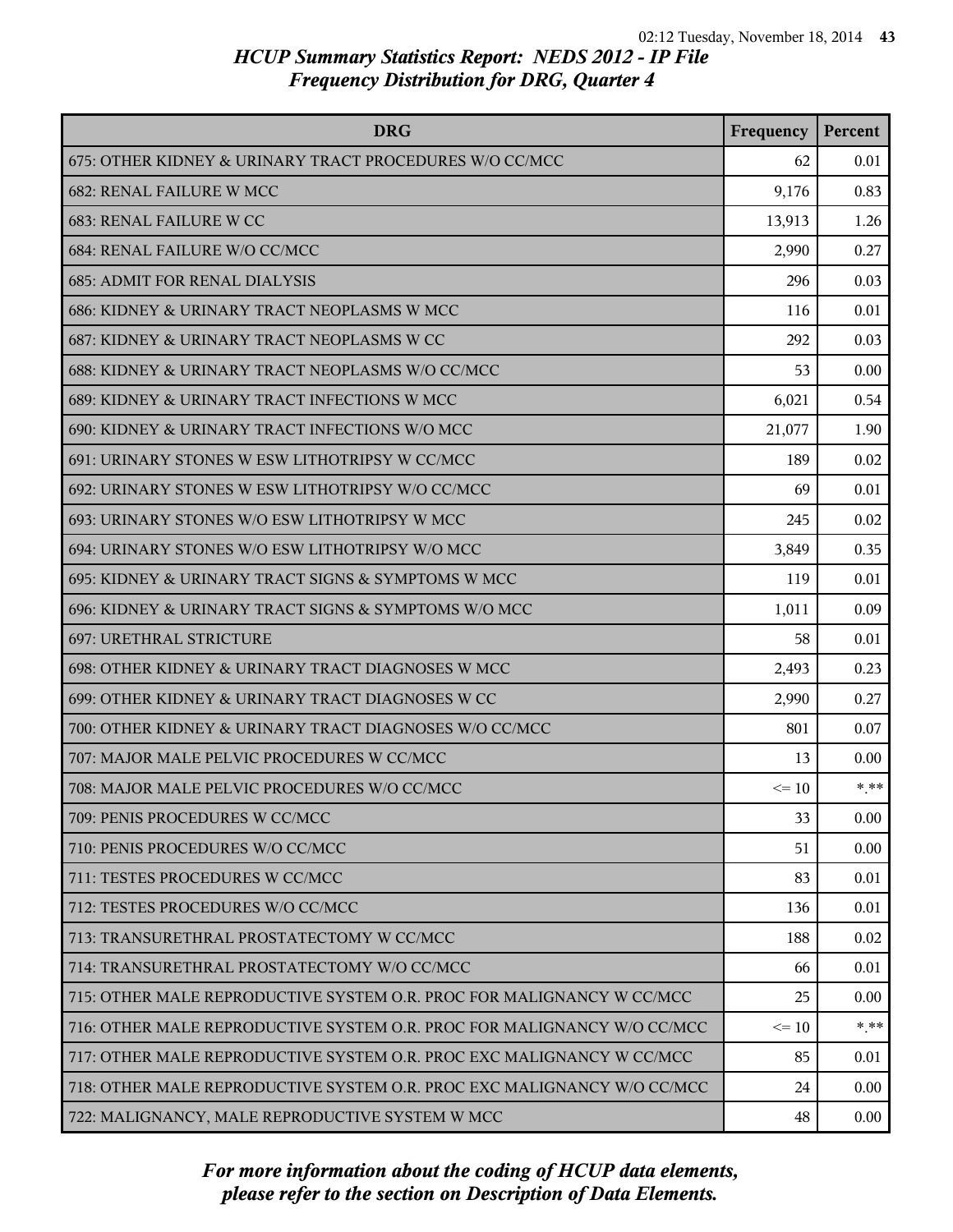| <b>DRG</b>                                                              | Frequency | Percent |
|-------------------------------------------------------------------------|-----------|---------|
| 723: MALIGNANCY, MALE REPRODUCTIVE SYSTEM W CC                          | 146       | 0.01    |
| 724: MALIGNANCY, MALE REPRODUCTIVE SYSTEM W/O CC/MCC                    | 12        | 0.00    |
| 725: BENIGN PROSTATIC HYPERTROPHY W MCC                                 | 53        | 0.00    |
| 726: BENIGN PROSTATIC HYPERTROPHY W/O MCC                               | 367       | 0.03    |
| 727: INFLAMMATION OF THE MALE REPRODUCTIVE SYSTEM W MCC                 | 168       | 0.02    |
| 728: INFLAMMATION OF THE MALE REPRODUCTIVE SYSTEM W/O MCC               | 1,043     | 0.09    |
| 729: OTHER MALE REPRODUCTIVE SYSTEM DIAGNOSES W CC/MCC                  | 101       | 0.01    |
| 730: OTHER MALE REPRODUCTIVE SYSTEM DIAGNOSES W/O CC/MCC                | 63        | 0.01    |
| 734: PELVIC EVISCERATION, RAD HYSTERECTOMY & RAD VULVECTOMY W CC/MCC    | 21        | 0.00    |
| 735: PELVIC EVISCERATION, RAD HYSTERECTOMY & RAD VULVECTOMY W/O CC/MCC  | $\leq 10$ | $***$   |
| 736: UTERINE & ADNEXA PROC FOR OVARIAN OR ADNEXAL MALIGNANCY W MCC      | 28        | 0.00    |
| 737: UTERINE & ADNEXA PROC FOR OVARIAN OR ADNEXAL MALIGNANCY W CC       | 55        | 0.00    |
| 738: UTERINE & ADNEXA PROC FOR OVARIAN OR ADNEXAL MALIGNANCY W/O CC/MCC | $\leq 10$ | $* * *$ |
| 739: UTERINE, ADNEXA PROC FOR NON-OVARIAN/ADNEXAL MALIG W MCC           | 12        | 0.00    |
| 740: UTERINE, ADNEXA PROC FOR NON-OVARIAN/ADNEXAL MALIG W CC            | 29        | 0.00    |
| 741: UTERINE, ADNEXA PROC FOR NON-OVARIAN/ADNEXAL MALIG W/O CC/MCC      | $\leq 10$ | $* * *$ |
| 742: UTERINE & ADNEXA PROC FOR NON-MALIGNANCY W CC/MCC                  | 551       | 0.05    |
| 743: UTERINE & ADNEXA PROC FOR NON-MALIGNANCY W/O CC/MCC                | 639       | 0.06    |
| 744: D&C, CONIZATION, LAPAROSCOPY & TUBAL INTERRUPTION W CC/MCC         | 248       | 0.02    |
| 745: D&C, CONIZATION, LAPAROSCOPY & TUBAL INTERRUPTION W/O CC/MCC       | 178       | 0.02    |
| 746: VAGINA, CERVIX & VULVA PROCEDURES W CC/MCC                         | 130       | 0.01    |
| 747: VAGINA, CERVIX & VULVA PROCEDURES W/O CC/MCC                       | 141       | 0.01    |
| 748: FEMALE REPRODUCTIVE SYSTEM RECONSTRUCTIVE PROCEDURES               | $\leq 10$ | * **    |
| 749: OTHER FEMALE REPRODUCTIVE SYSTEM O.R. PROCEDURES W CC/MCC          | 95        | 0.01    |
| 750: OTHER FEMALE REPRODUCTIVE SYSTEM O.R. PROCEDURES W/O CC/MCC        | 37        | 0.00    |
| 754: MALIGNANCY, FEMALE REPRODUCTIVE SYSTEM W MCC                       | 122       | 0.01    |
| 755: MALIGNANCY, FEMALE REPRODUCTIVE SYSTEM W CC                        | 364       | 0.03    |
| 756: MALIGNANCY, FEMALE REPRODUCTIVE SYSTEM W/O CC/MCC                  | 44        | 0.00    |
| 757: INFECTIONS, FEMALE REPRODUCTIVE SYSTEM W MCC                       | 133       | 0.01    |
| 758: INFECTIONS, FEMALE REPRODUCTIVE SYSTEM W CC                        | 403       | 0.04    |
| 759: INFECTIONS, FEMALE REPRODUCTIVE SYSTEM W/O CC/MCC                  | 560       | 0.05    |
| 760: MENSTRUAL & OTHER FEMALE REPRODUCTIVE SYSTEM DISORDERS W CC/MCC    | 574       | 0.05    |
| 761: MENSTRUAL & OTHER FEMALE REPRODUCTIVE SYSTEM DISORDERS W/O CC/MCC  | 598       | 0.05    |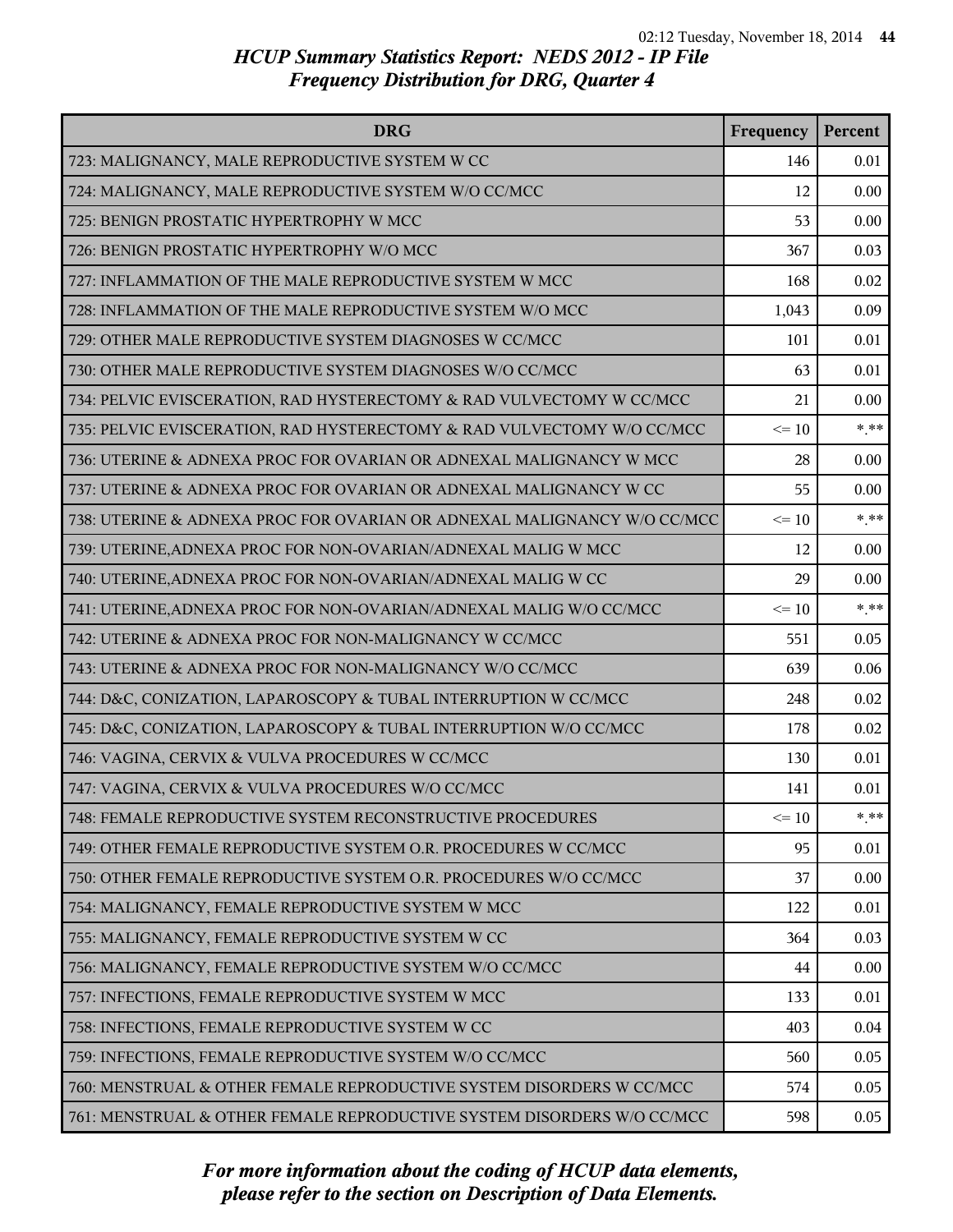| <b>DRG</b>                                                               | Frequency | Percent |
|--------------------------------------------------------------------------|-----------|---------|
| 765: CESAREAN SECTION W CC/MCC                                           | 2,027     | 0.18    |
| 766: CESAREAN SECTION W/O CC/MCC                                         | 2,512     | 0.23    |
| 767: VAGINAL DELIVERY W STERILIZATION &/OR D&C                           | 287       | 0.03    |
| 768: VAGINAL DELIVERY W O.R. PROC EXCEPT STERIL &/OR D&C                 | $\leq$ 10 | $***$   |
| 769: POSTPARTUM & POST ABORTION DIAGNOSES W O.R. PROCEDURE               | 479       | 0.04    |
| 770: ABORTION W D&C, ASPIRATION CURETTAGE OR HYSTEROTOMY                 | 444       | 0.04    |
| 774: VAGINAL DELIVERY W COMPLICATING DIAGNOSES                           | 1,745     | 0.16    |
| 775: VAGINAL DELIVERY W/O COMPLICATING DIAGNOSES                         | 10,182    | 0.92    |
| 776: POSTPARTUM & POST ABORTION DIAGNOSES W/O O.R. PROCEDURE             | 1,811     | 0.16    |
| 777: ECTOPIC PREGNANCY                                                   | 838       | 0.08    |
| 778: THREATENED ABORTION                                                 | 424       | 0.04    |
| 779: ABORTION W/O D&C                                                    | 311       | 0.03    |
| 780: FALSE LABOR                                                         | 54        | 0.00    |
| 781: OTHER ANTEPARTUM DIAGNOSES W MEDICAL COMPLICATIONS                  | 4,086     | 0.37    |
| 782: OTHER ANTEPARTUM DIAGNOSES W/O MEDICAL COMPLICATIONS                | 323       | 0.03    |
| 789: NEONATES, DIED OR TRANSFERRED TO ANOTHER ACUTE CARE FACILITY        | 82        | 0.01    |
| 790: EXTREME IMMATURITY OR RESPIRATORY DISTRESS SYNDROME, NEONATE        | 45        | 0.00    |
| 791: PREMATURITY W MAJOR PROBLEMS                                        | 39        | 0.00    |
| 792: PREMATURITY W/O MAJOR PROBLEMS                                      | 61        | 0.01    |
| 793: FULL TERM NEONATE W MAJOR PROBLEMS                                  | 864       | 0.08    |
| 794: NEONATE W OTHER SIGNIFICANT PROBLEMS                                | 873       | 0.08    |
| 795: NORMAL NEWBORN                                                      | 359       | 0.03    |
| 799: SPLENECTOMY W MCC                                                   | 52        | 0.00    |
| 800: SPLENECTOMY W CC                                                    | 54        | 0.00    |
| 801: SPLENECTOMY W/O CC/MCC                                              | 24        | 0.00    |
| 802: OTHER O.R. PROC OF THE BLOOD & BLOOD FORMING ORGANS W MCC           | 71        | 0.01    |
| 803: OTHER O.R. PROC OF THE BLOOD & BLOOD FORMING ORGANS W CC            | 104       | 0.01    |
| 804: OTHER O.R. PROC OF THE BLOOD & BLOOD FORMING ORGANS W/O CC/MCC      | 63        | 0.01    |
| 808: MAJOR HEMATOL/IMMUN DIAG EXC SICKLE CELL CRISIS & COAGUL W MCC      | 738       | 0.07    |
| 809: MAJOR HEMATOL/IMMUN DIAG EXC SICKLE CELL CRISIS & COAGUL W CC       | 2,179     | 0.20    |
| 810: MAJOR HEMATOL/IMMUN DIAG EXC SICKLE CELL CRISIS & COAGUL W/O CC/MCC | 551       | 0.05    |
| 811: RED BLOOD CELL DISORDERS W MCC                                      | 3,051     | 0.28    |
| 812: RED BLOOD CELL DISORDERS W/O MCC                                    | 11,989    | 1.08    |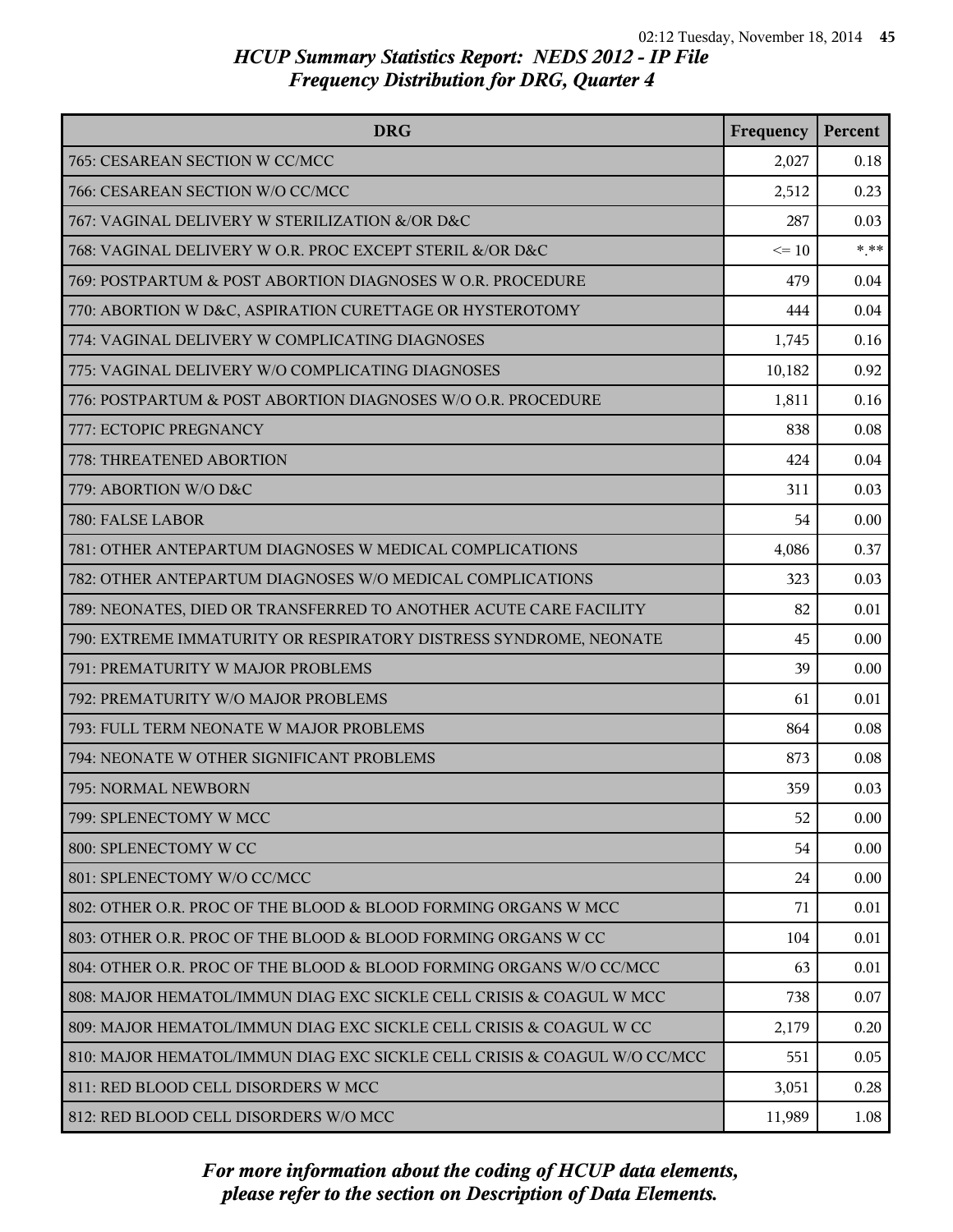| <b>DRG</b>                                                                | Frequency | Percent  |
|---------------------------------------------------------------------------|-----------|----------|
| 813: COAGULATION DISORDERS                                                | 1,279     | 0.12     |
| 814: RETICULOENDOTHELIAL & IMMUNITY DISORDERS W MCC                       | 150       | 0.01     |
| 815: RETICULOENDOTHELIAL & IMMUNITY DISORDERS W CC                        | 484       | 0.04     |
| 816: RETICULOENDOTHELIAL & IMMUNITY DISORDERS W/O CC/MCC                  | 413       | 0.04     |
| 820: LYMPHOMA & LEUKEMIA W MAJOR O.R. PROCEDURE W MCC                     | 72        | 0.01     |
| 821: LYMPHOMA & LEUKEMIA W MAJOR O.R. PROCEDURE W CC                      | 67        | 0.01     |
| 822: LYMPHOMA & LEUKEMIA W MAJOR O.R. PROCEDURE W/O CC/MCC                | 20        | 0.00     |
| 823: LYMPHOMA & NON-ACUTE LEUKEMIA W OTHER O.R. PROC W MCC                | 150       | 0.01     |
| 824: LYMPHOMA & NON-ACUTE LEUKEMIA W OTHER O.R. PROC W CC                 | 222       | 0.02     |
| 825: LYMPHOMA & NON-ACUTE LEUKEMIA W OTHER O.R. PROC W/O CC/MCC           | 76        | 0.01     |
| 826: MYELOPROLIF DISORD OR POORLY DIFF NEOPL W MAJ O.R. PROC W MCC        | 30        | 0.00     |
| 827: MYELOPROLIF DISORD OR POORLY DIFF NEOPL W MAJ O.R. PROC W CC         | 21        | 0.00     |
| 828: MYELOPROLIF DISORD OR POORLY DIFF NEOPL W MAJ O.R. PROC W/O CC/MCC   | $\leq 10$ | $***$    |
| 829: MYELOPROLIF DISORD OR POORLY DIFF NEOPL W OTHER O.R. PROC W CC/MCC   | 54        | 0.00     |
| 830: MYELOPROLIF DISORD OR POORLY DIFF NEOPL W OTHER O.R. PROC W/O CC/MCC | 13        | 0.00     |
| 834: ACUTE LEUKEMIA W/O MAJOR O.R. PROCEDURE W MCC                        | 329       | 0.03     |
| 835: ACUTE LEUKEMIA W/O MAJOR O.R. PROCEDURE W CC                         | 277       | 0.03     |
| 836: ACUTE LEUKEMIA W/O MAJOR O.R. PROCEDURE W/O CC/MCC                   | 118       | 0.01     |
| 837: CHEMO W ACUTE LEUKEMIA AS SDX OR W HIGH DOSE CHEMO AGENT W MCC       | 12        | 0.00     |
| 838: CHEMO W ACUTE LEUKEMIA AS SDX W CC OR HIGH DOSE CHEMO AGENT          | $\leq 10$ | $* * *$  |
| 839: CHEMO W ACUTE LEUKEMIA AS SDX W/O CC/MCC                             | $\leq 10$ | * **     |
| 840: LYMPHOMA & NON-ACUTE LEUKEMIA W MCC                                  | 610       | 0.06     |
| 841: LYMPHOMA & NON-ACUTE LEUKEMIA W CC                                   | 798       | 0.07     |
| 842: LYMPHOMA & NON-ACUTE LEUKEMIA W/O CC/MCC                             | 280       | 0.03     |
| 843: OTHER MYELOPROLIF DIS OR POORLY DIFF NEOPL DIAG W MCC                | 175       | 0.02     |
| 844: OTHER MYELOPROLIF DIS OR POORLY DIFF NEOPL DIAG W CC                 | 288       | 0.03     |
| 845: OTHER MYELOPROLIF DIS OR POORLY DIFF NEOPL DIAG W/O CC/MCC           | 61        | $0.01\,$ |
| 846: CHEMOTHERAPY W/O ACUTE LEUKEMIA AS SECONDARY DIAGNOSIS W MCC         | 22        | 0.00     |
| 847: CHEMOTHERAPY W/O ACUTE LEUKEMIA AS SECONDARY DIAGNOSIS W CC          | 76        | 0.01     |
| 848: CHEMOTHERAPY W/O ACUTE LEUKEMIA AS SECONDARY DIAGNOSIS W/O CC/MCC    | $\leq$ 10 | * **     |
| 849: RADIOTHERAPY                                                         | $\leq$ 10 | * **     |
| 853: INFECTIOUS & PARASITIC DISEASES W O.R. PROCEDURE W MCC               | 4,873     | 0.44     |
| 854: INFECTIOUS & PARASITIC DISEASES W O.R. PROCEDURE W CC                | 1,396     | 0.13     |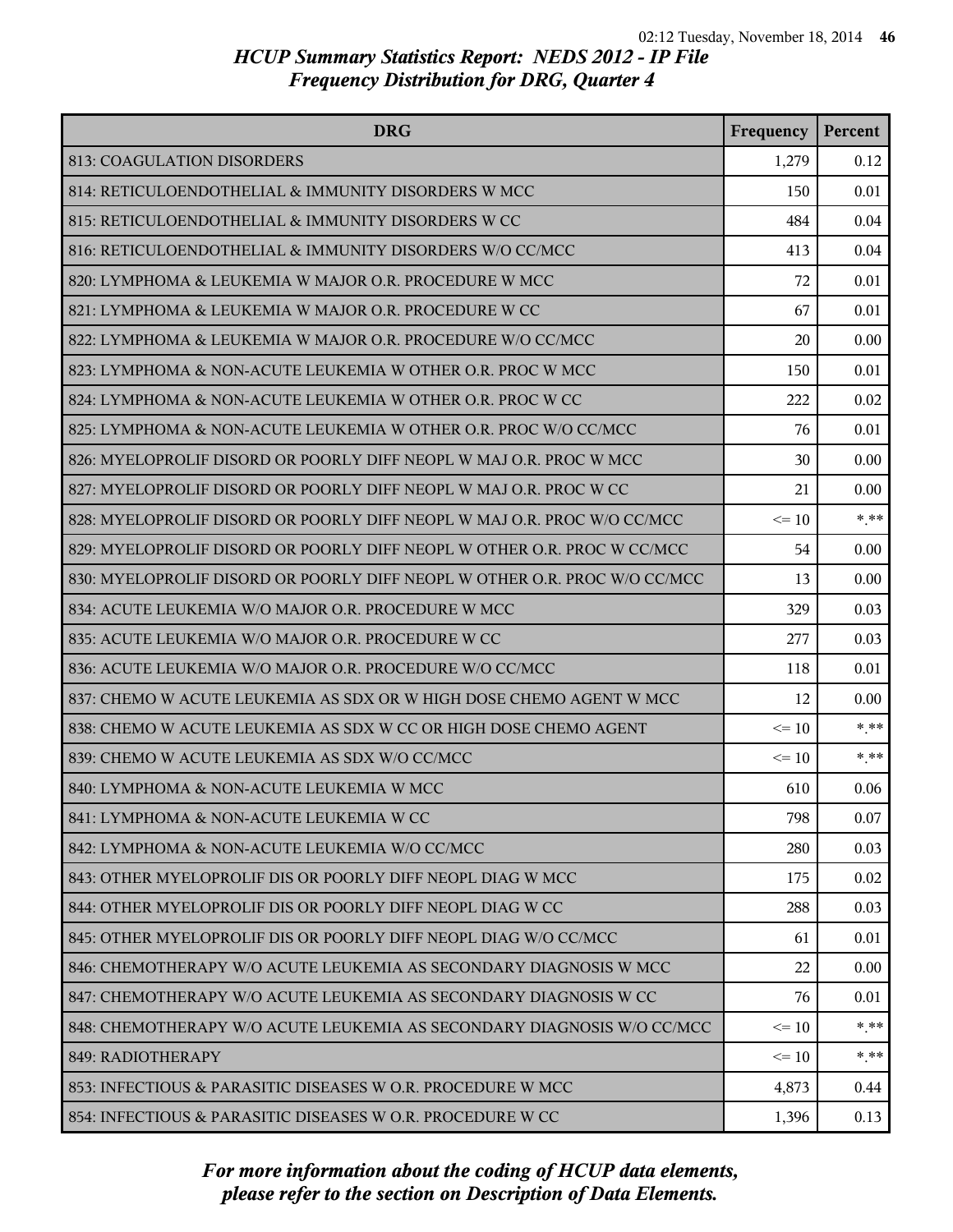| <b>DRG</b>                                                               | Frequency | Percent  |
|--------------------------------------------------------------------------|-----------|----------|
| 855: INFECTIOUS & PARASITIC DISEASES W O.R. PROCEDURE W/O CC/MCC         | 57        | 0.01     |
| 856: POSTOPERATIVE OR POST-TRAUMATIC INFECTIONS W O.R. PROC W MCC        | 475       | 0.04     |
| 857: POSTOPERATIVE OR POST-TRAUMATIC INFECTIONS W O.R. PROC W CC         | 701       | 0.06     |
| 858: POSTOPERATIVE OR POST-TRAUMATIC INFECTIONS W O.R. PROC W/O CC/MCC   | 148       | 0.01     |
| 862: POSTOPERATIVE & POST-TRAUMATIC INFECTIONS W MCC                     | 1,154     | 0.10     |
| 863: POSTOPERATIVE & POST-TRAUMATIC INFECTIONS W/O MCC                   | 2,403     | 0.22     |
| <b>864: FEVER</b>                                                        | 2,655     | 0.24     |
| 865: VIRAL ILLNESS W MCC                                                 | 376       | 0.03     |
| 866: VIRAL ILLNESS W/O MCC                                               | 2,104     | 0.19     |
| 867: OTHER INFECTIOUS & PARASITIC DISEASES DIAGNOSES W MCC               | 544       | 0.05     |
| 868: OTHER INFECTIOUS & PARASITIC DISEASES DIAGNOSES W CC                | 311       | 0.03     |
| 869: OTHER INFECTIOUS & PARASITIC DISEASES DIAGNOSES W/O CC/MCC          | 131       | 0.01     |
| 870: SEPTICEMIA OR SEVERE SEPSIS W MV 96+ HOURS                          | 3,112     | 0.28     |
| 871: SEPTICEMIA OR SEVERE SEPSIS W/O MV 96+ HOURS W MCC                  | 33,893    | 3.06     |
| 872: SEPTICEMIA OR SEVERE SEPSIS W/O MV 96+ HOURS W/O MCC                | 14,337    | 1.29     |
| 876: O.R. PROCEDURE W PRINCIPAL DIAGNOSES OF MENTAL ILLNESS              | 91        | 0.01     |
| 880: ACUTE ADJUSTMENT REACTION & PSYCHOSOCIAL DYSFUNCTION                | 1,810     | 0.16     |
| 881: DEPRESSIVE NEUROSES                                                 | 3,742     | 0.34     |
| 882: NEUROSES EXCEPT DEPRESSIVE                                          | 1,473     | 0.13     |
| 883: DISORDERS OF PERSONALITY & IMPULSE CONTROL                          | 351       | 0.03     |
| 884: ORGANIC DISTURBANCES & MENTAL RETARDATION                           | 2,283     | 0.21     |
| 885: PSYCHOSES                                                           | 36,680    | 3.31     |
| 886: BEHAVIORAL & DEVELOPMENTAL DISORDERS                                | 586       | 0.05     |
| 887: OTHER MENTAL DISORDER DIAGNOSES                                     | 80        | 0.01     |
| 894: ALCOHOL/DRUG ABUSE OR DEPENDENCE, LEFT AMA                          | 1,563     | 0.14     |
| 895: ALCOHOL/DRUG ABUSE OR DEPENDENCE W REHABILITATION THERAPY           | 225       | 0.02     |
| 896: ALCOHOL/DRUG ABUSE OR DEPENDENCE W/O REHABILITATION THERAPY W MCC   | 1,780     | 0.16     |
| 897: ALCOHOL/DRUG ABUSE OR DEPENDENCE W/O REHABILITATION THERAPY W/O MCC | 12,446    | 1.12     |
| 901: WOUND DEBRIDEMENTS FOR INJURIES W MCC                               | 63        | 0.01     |
| 902: WOUND DEBRIDEMENTS FOR INJURIES W CC                                | 123       | 0.01     |
| 903: WOUND DEBRIDEMENTS FOR INJURIES W/O CC/MCC                          | 67        | 0.01     |
| 904: SKIN GRAFTS FOR INJURIES W CC/MCC                                   | 104       | 0.01     |
| 905: SKIN GRAFTS FOR INJURIES W/O CC/MCC                                 | 27        | $0.00\,$ |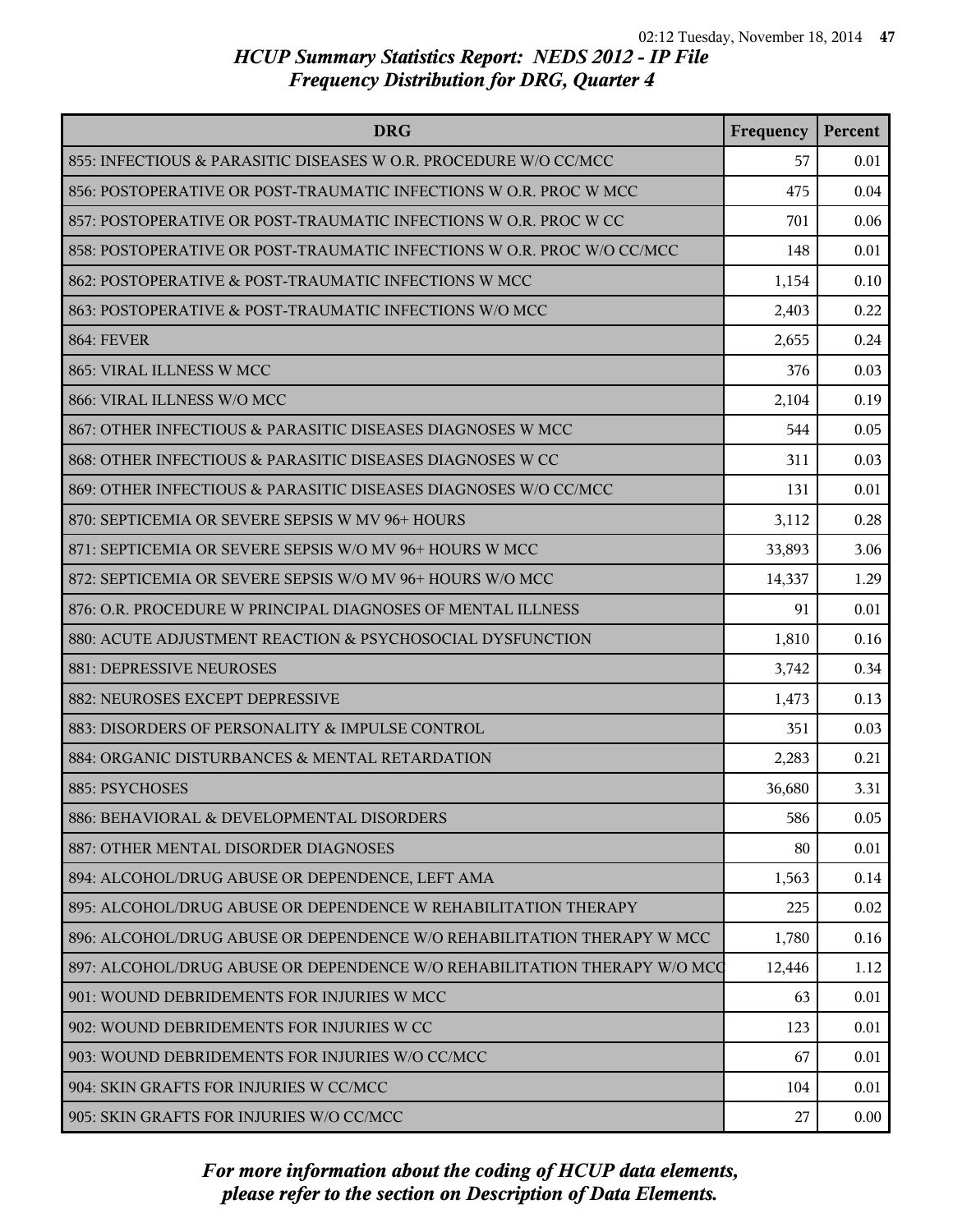| <b>DRG</b>                                                               | Frequency | Percent |
|--------------------------------------------------------------------------|-----------|---------|
| 906: HAND PROCEDURES FOR INJURIES                                        | 288       | 0.03    |
| 907: OTHER O.R. PROCEDURES FOR INJURIES W MCC                            | 653       | 0.06    |
| 908: OTHER O.R. PROCEDURES FOR INJURIES W CC                             | 783       | 0.07    |
| 909: OTHER O.R. PROCEDURES FOR INJURIES W/O CC/MCC                       | 544       | 0.05    |
| 913: TRAUMATIC INJURY W MCC                                              | 109       | 0.01    |
| 914: TRAUMATIC INJURY W/O MCC                                            | 875       | 0.08    |
| 915: ALLERGIC REACTIONS W MCC                                            | 261       | 0.02    |
| 916: ALLERGIC REACTIONS W/O MCC                                          | 1,122     | 0.10    |
| 917: POISONING & TOXIC EFFECTS OF DRUGS W MCC                            | 5,011     | 0.45    |
| 918: POISONING & TOXIC EFFECTS OF DRUGS W/O MCC                          | 9,383     | 0.85    |
| 919: COMPLICATIONS OF TREATMENT W MCC                                    | 1,008     | 0.09    |
| 920: COMPLICATIONS OF TREATMENT W CC                                     | 1,634     | 0.15    |
| 921: COMPLICATIONS OF TREATMENT W/O CC/MCC                               | 807       | 0.07    |
| 922: OTHER INJURY, POISONING & TOXIC EFFECT DIAG W MCC                   | 190       | 0.02    |
| 923: OTHER INJURY, POISONING & TOXIC EFFECT DIAG W/O MCC                 | 424       | 0.04    |
| 927: EXTENSIVE BURNS OR FULL THICKNESS BURNS W MV 96+ HRS W SKIN GRAFT   | 39        | 0.00    |
| 928: FULL THICKNESS BURN W SKIN GRAFT OR INHAL INJ W CC/MCC              | 121       | 0.01    |
| 929: FULL THICKNESS BURN W SKIN GRAFT OR INHAL INJ W/O CC/MCC            | 56        | 0.01    |
| 933: EXTENSIVE BURNS OR FULL THICKNESS BURNS W MV 96+ HRS W/O SKIN GRAFT | 19        | 0.00    |
| 934: FULL THICKNESS BURN W/O SKIN GRFT OR INHAL INJ                      | 112       | 0.01    |
| 935: NON-EXTENSIVE BURNS                                                 | 542       | 0.05    |
| 939: O.R. PROC W DIAGNOSES OF OTHER CONTACT W HEALTH SERVICES W MCC      | 40        | 0.00    |
| 940: O.R. PROC W DIAGNOSES OF OTHER CONTACT W HEALTH SERVICES W CC       | 69        | 0.01    |
| 941: O.R. PROC W DIAGNOSES OF OTHER CONTACT W HEALTH SERVICES W/O CC/MCC | 22        | 0.00    |
| 945: REHABILITATION W CC/MCC                                             | 132       | 0.01    |
| 946: REHABILITATION W/O CC/MCC                                           | 46        | 0.00    |
| 947: SIGNS & SYMPTOMS W MCC                                              | 1,178     | 0.11    |
| 948: SIGNS & SYMPTOMS W/O MCC                                            | 5,916     | 0.53    |
| 949: AFTERCARE W CC/MCC                                                  | 24        | 0.00    |
| 950: AFTERCARE W/O CC/MCC                                                | $\leq$ 10 | $* * *$ |
| 951: OTHER FACTORS INFLUENCING HEALTH STATUS                             | 452       | 0.04    |
| 955: CRANIOTOMY FOR MULTIPLE SIGNIFICANT TRAUMA                          | 177       | 0.02    |
| 956: LIMB REATTACHMENT, HIP & FEMUR PROC FOR MULTIPLE SIGNIFICANT TRAUMA | 683       | 0.06    |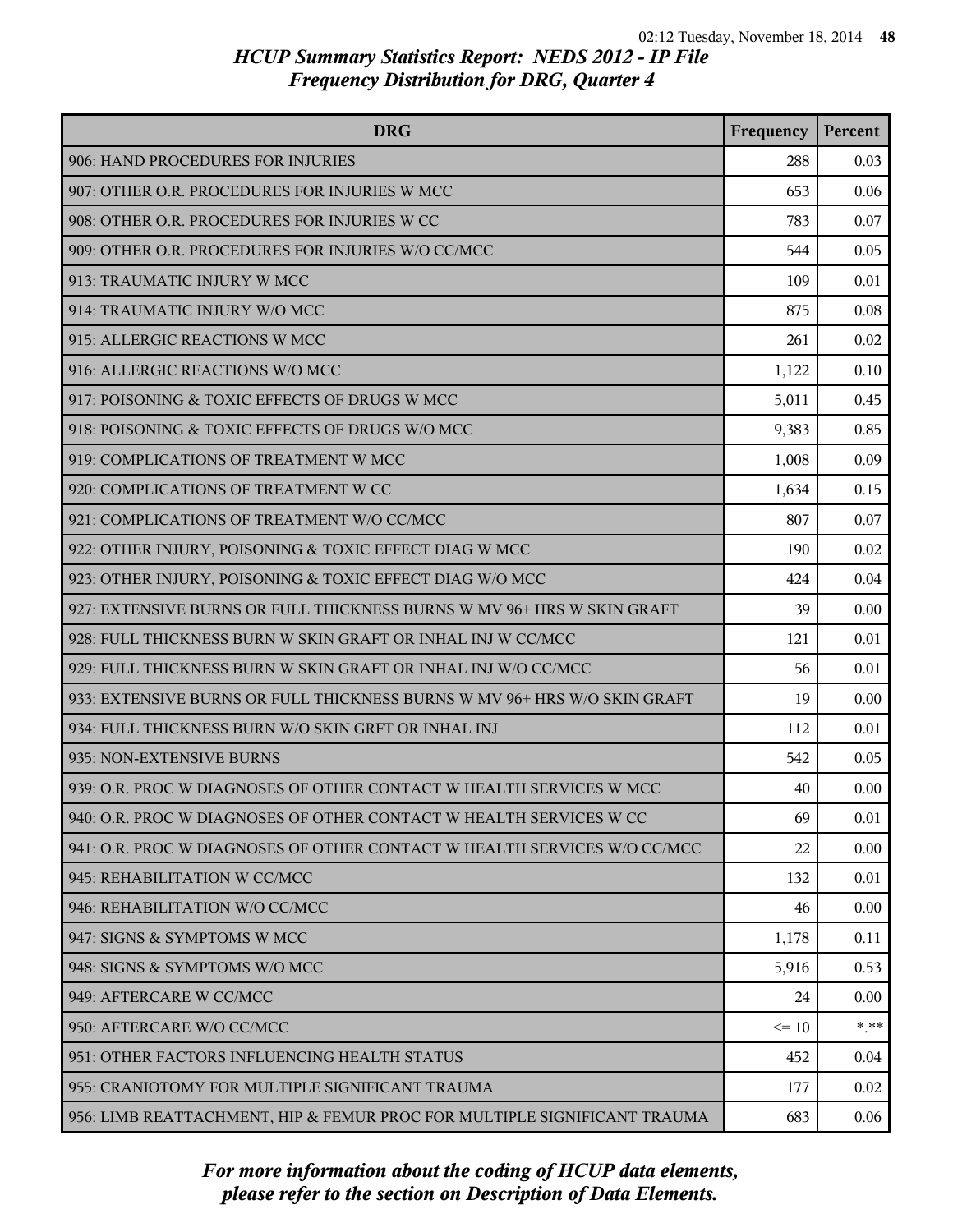| <b>DRG</b>                                                                | Frequency | Percent |
|---------------------------------------------------------------------------|-----------|---------|
| 957: OTHER O.R. PROCEDURES FOR MULTIPLE SIGNIFICANT TRAUMA W MCC          | 643       | 0.06    |
| 958: OTHER O.R. PROCEDURES FOR MULTIPLE SIGNIFICANT TRAUMA W CC           | 668       | 0.06    |
| 959: OTHER O.R. PROCEDURES FOR MULTIPLE SIGNIFICANT TRAUMA W/O CC/MCC     | 171       | 0.02    |
| 963: OTHER MULTIPLE SIGNIFICANT TRAUMA W MCC                              | 355       | 0.03    |
| 964: OTHER MULTIPLE SIGNIFICANT TRAUMA W CC                               | 715       | 0.06    |
| 965: OTHER MULTIPLE SIGNIFICANT TRAUMA W/O CC/MCC                         | 262       | 0.02    |
| 969: HIV W EXTENSIVE O.R. PROCEDURE W MCC                                 | 84        | 0.01    |
| 970: HIV W EXTENSIVE O.R. PROCEDURE W/O MCC                               | $\leq$ 10 | $* * *$ |
| 974: HIV W MAJOR RELATED CONDITION W MCC                                  | 884       | 0.08    |
| 975: HIV W MAJOR RELATED CONDITION W CC                                   | 822       | 0.07    |
| 976: HIV W MAJOR RELATED CONDITION W/O CC/MCC                             | 309       | 0.03    |
| 977: HIV W OR W/O OTHER RELATED CONDITION                                 | 487       | 0.04    |
| 981: EXTENSIVE O.R. PROCEDURE UNRELATED TO PRINCIPAL DIAGNOSIS W MCC      | 1,814     | 0.16    |
| 982: EXTENSIVE O.R. PROCEDURE UNRELATED TO PRINCIPAL DIAGNOSIS W CC       | 1,376     | 0.12    |
| 983: EXTENSIVE O.R. PROCEDURE UNRELATED TO PRINCIPAL DIAGNOSIS W/O CC/MCC | 302       | 0.03    |
| 984: PROSTATIC O.R. PROCEDURE UNRELATED TO PRINCIPAL DIAGNOSIS W MCC      | 39        | 0.00    |
| 985: PROSTATIC O.R. PROCEDURE UNRELATED TO PRINCIPAL DIAGNOSIS W CC       | 44        | 0.00    |
| 986: PROSTATIC O.R. PROCEDURE UNRELATED TO PRINCIPAL DIAGNOSIS W/O CC/MCC | 18        | 0.00    |
| 987: NON-EXTENSIVE O.R. PROC UNRELATED TO PRINCIPAL DIAGNOSIS W MCC       | 585       | 0.05    |
| 988: NON-EXTENSIVE O.R. PROC UNRELATED TO PRINCIPAL DIAGNOSIS W CC        | 728       | 0.07    |
| 989: NON-EXTENSIVE O.R. PROC UNRELATED TO PRINCIPAL DIAGNOSIS W/O CC/MCC  | 288       | 0.03    |
| 998: PRINCIPAL DIAGNOSIS INVALID AS DISCHARGE DIAGNOSIS                   | $\leq 10$ | $***$   |
| 999: UNGROUPABLE                                                          | 3,506     | 0.32    |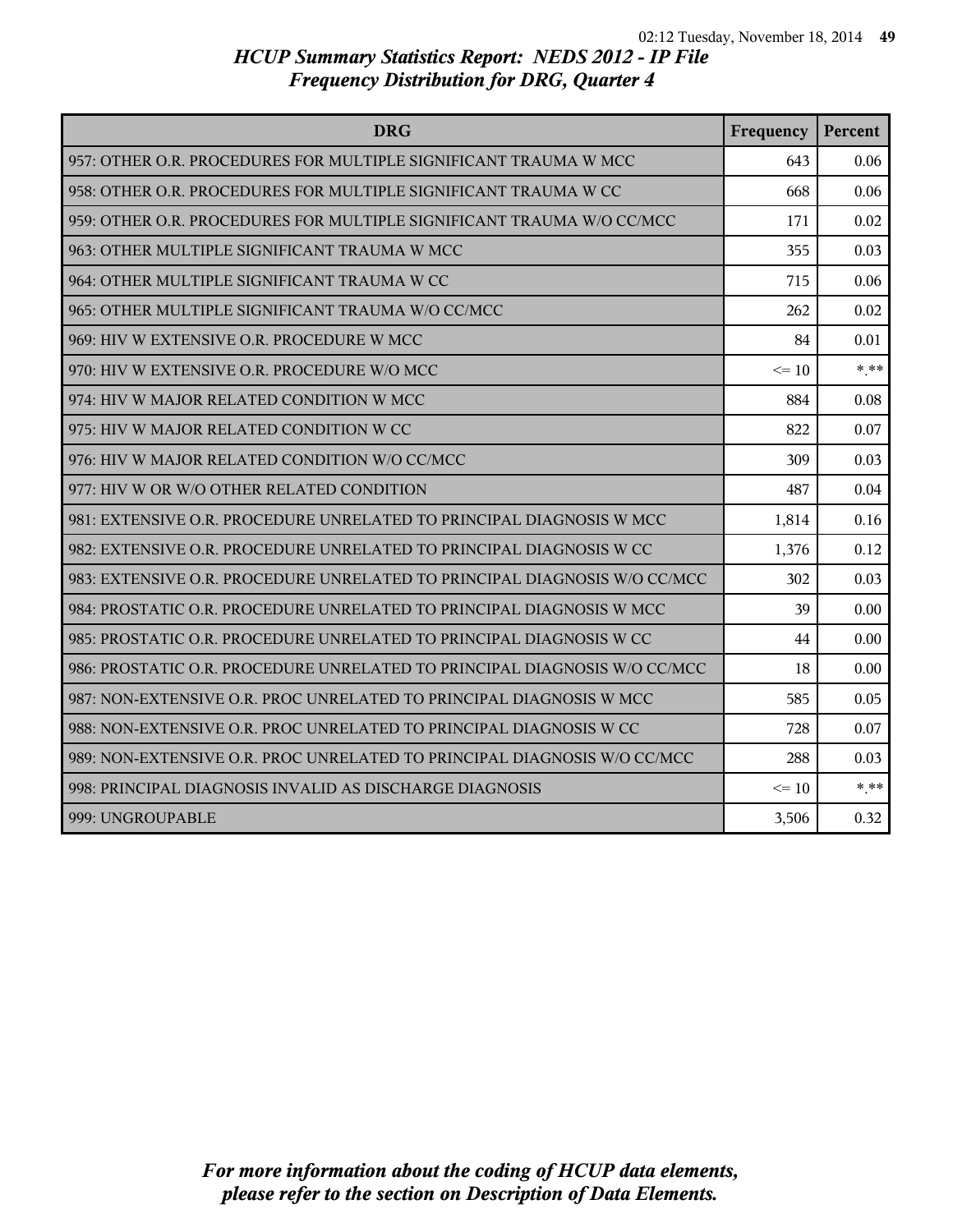| <b>DRGVER</b>            | Frequency | Percent |
|--------------------------|-----------|---------|
| 29: Effective 10/01/2011 | 3,366,052 | 75.24   |
| 30: Effective 10/01/2012 | 1,107,427 | 24.76   |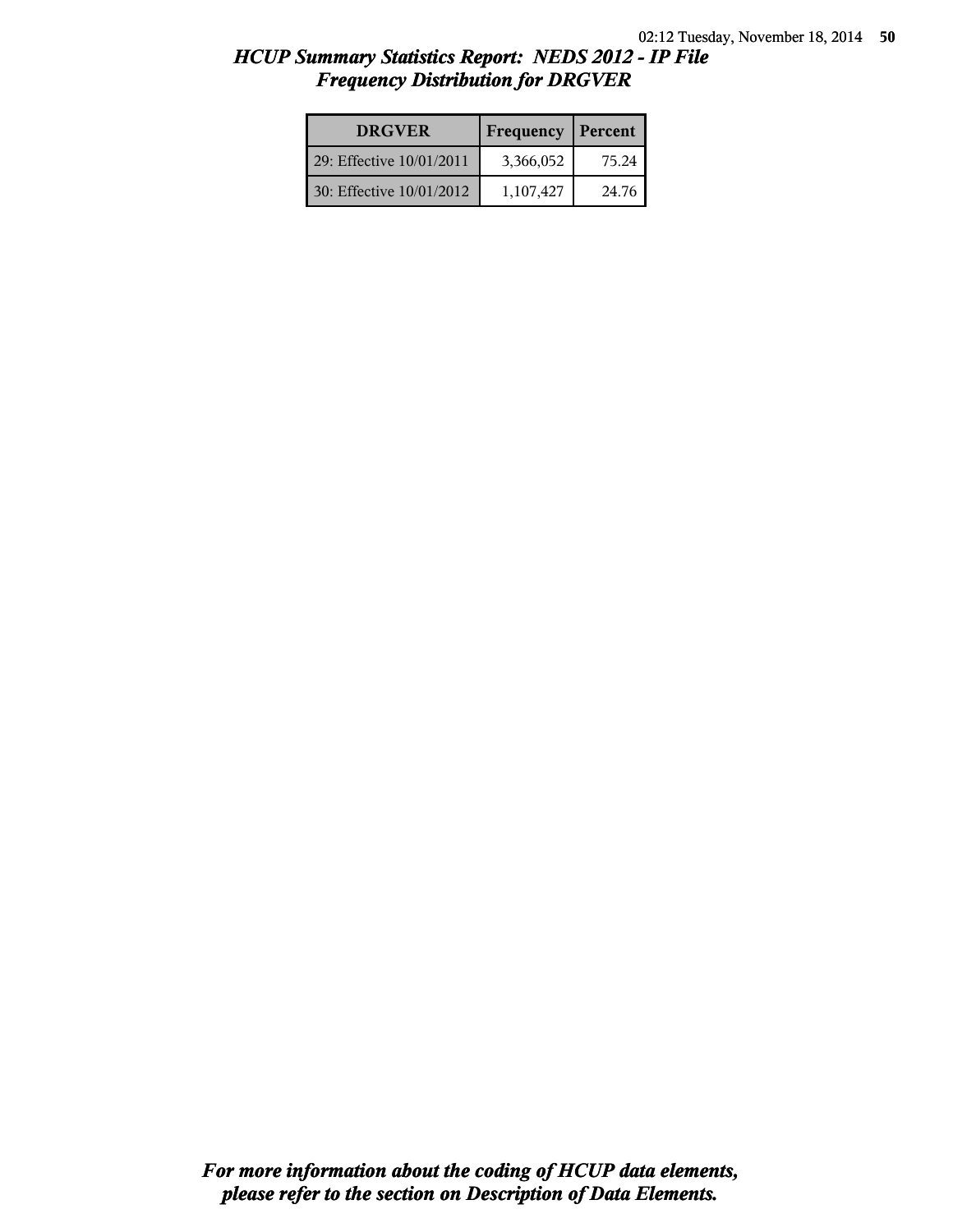| DRG NOPOA                                                                | Frequency | Percent |
|--------------------------------------------------------------------------|-----------|---------|
| 1: HEART TRANSPLANT OR IMPLANT OF HEART ASSIST SYSTEM W MCC              | 95        | 0.00    |
| 2: HEART TRANSPLANT OR IMPLANT OF HEART ASSIST SYSTEM W/O MCC            | 12        | 0.00    |
| 3: ECMO OR TRACH W MV 96+ HRS OR PDX EXC FACE, MOUTH & NECK W MAJ O.R.   | 5,535     | 0.16    |
| 4: TRACH W MV 96+ HRS OR PDX EXC FACE, MOUTH & NECK W/O MAJ O.R.         | 5,882     | 0.18    |
| 5: LIVER TRANSPLANT W MCC OR INTESTINAL TRANSPLANT                       | 83        | 0.00    |
| 6: LIVER TRANSPLANT W/O MCC                                              | $\leq 10$ | $***$   |
| 7: LUNG TRANSPLANT                                                       | $\leq 10$ | $***$   |
| 8: SIMULTANEOUS PANCREAS/KIDNEY TRANSPLANT                               | $\leq 10$ | $* * *$ |
| 10: PANCREAS TRANSPLANT                                                  | $\leq 10$ | $***$   |
| 11: TRACHEOSTOMY FOR FACE, MOUTH & NECK DIAGNOSES W MCC                  | 302       | 0.01    |
| 12: TRACHEOSTOMY FOR FACE, MOUTH & NECK DIAGNOSES W CC                   | 224       | 0.01    |
| 13: TRACHEOSTOMY FOR FACE, MOUTH & NECK DIAGNOSES W/O CC/MCC             | 93        | 0.00    |
| 14: ALLOGENEIC BONE MARROW TRANSPLANT                                    | 15        | 0.00    |
| 16: AUTOLOGOUS BONE MARROW TRANSPLANT W CC/MCC                           | 21        | 0.00    |
| 20: INTRACRANIAL VASCULAR PROCEDURES W PDX HEMORRHAGE W MCC              | 455       | 0.01    |
| 21: INTRACRANIAL VASCULAR PROCEDURES W PDX HEMORRHAGE W CC               | 223       | 0.01    |
| 22: INTRACRANIAL VASCULAR PROCEDURES W PDX HEMORRHAGE W/O CC/MCC         | 76        | 0.00    |
| 23: CRANIO W MAJOR DEV IMPL/ACUTE COMPLEX CNS PDX W MCC OR CHEMO IMPLANT | 1,704     | 0.05    |
| 24: CRANIO W MAJOR DEV IMPL/ACUTE COMPLEX CNS PDX W/O MCC                | 521       | 0.02    |
| 25: CRANIOTOMY & ENDOVASCULAR INTRACRANIAL PROCEDURES W MCC              | 3,628     | 0.11    |
| 26: CRANIOTOMY & ENDOVASCULAR INTRACRANIAL PROCEDURES W CC               | 1,804     | 0.05    |
| 27: CRANIOTOMY & ENDOVASCULAR INTRACRANIAL PROCEDURES W/O CC/MCC         | 1,439     | 0.04    |
| 28: SPINAL PROCEDURES W MCC                                              | 556       | 0.02    |
| 29: SPINAL PROCEDURES W CC OR SPINAL NEUROSTIMULATORS                    | 805       | 0.02    |
| 30: SPINAL PROCEDURES W/O CC/MCC                                         | 316       | 0.01    |
| 31: VENTRICULAR SHUNT PROCEDURES W MCC                                   | 305       | 0.01    |
| 32: VENTRICULAR SHUNT PROCEDURES W CC                                    | 764       | 0.02    |
| 33: VENTRICULAR SHUNT PROCEDURES W/O CC/MCC                              | 289       | 0.01    |
| 34: CAROTID ARTERY STENT PROCEDURE W MCC                                 | 92        | 0.00    |
| 35: CAROTID ARTERY STENT PROCEDURE W CC                                  | 116       | 0.00    |
| 36: CAROTID ARTERY STENT PROCEDURE W/O CC/MCC                            | 77        | 0.00    |
| 37: EXTRACRANIAL PROCEDURES W MCC                                        | 555       | 0.02    |
| 38: EXTRACRANIAL PROCEDURES W CC                                         | 1,018     | 0.03    |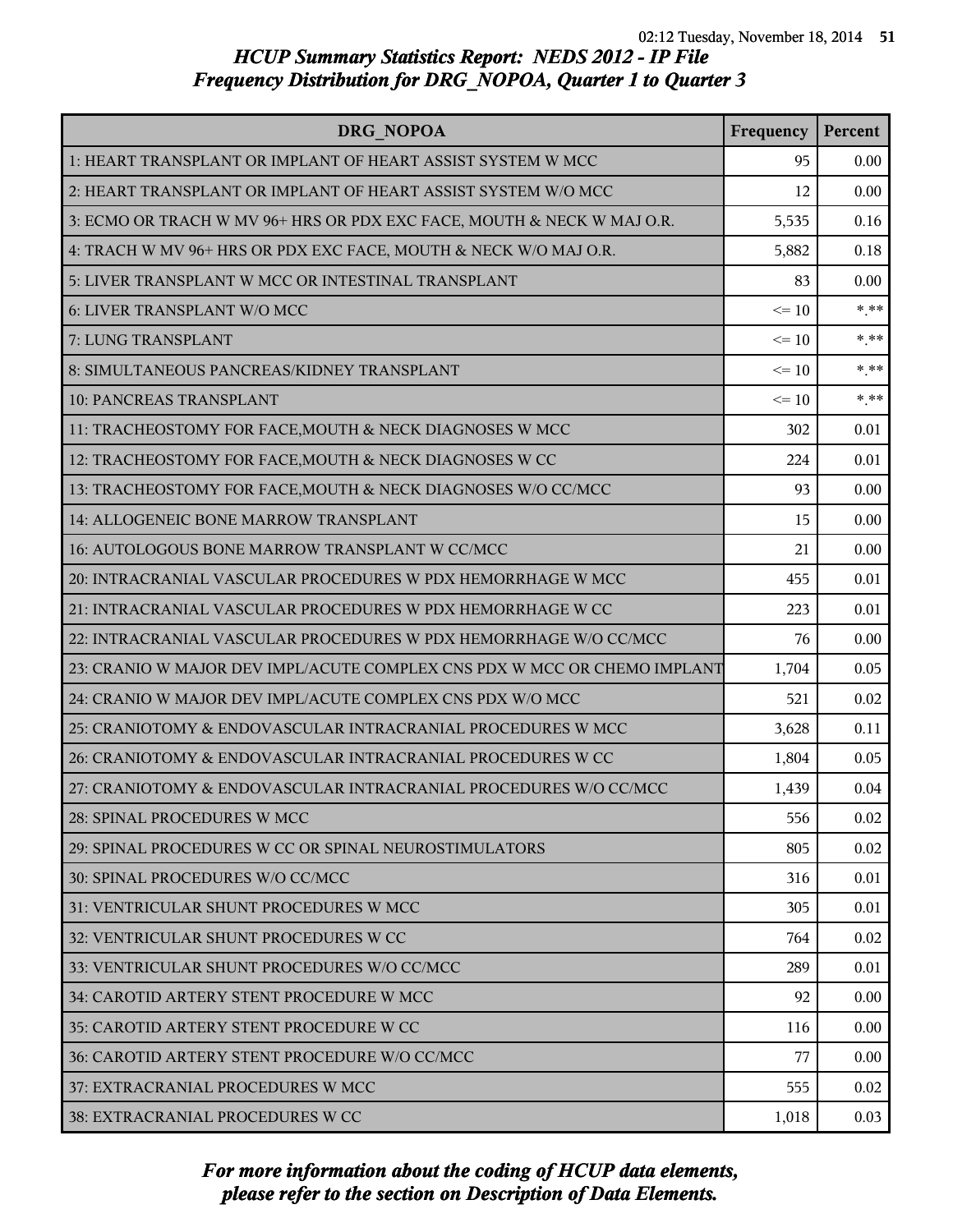| DRG NOPOA                                                                | Frequency | Percent |
|--------------------------------------------------------------------------|-----------|---------|
| 39: EXTRACRANIAL PROCEDURES W/O CC/MCC                                   | 737       | 0.02    |
| 40: PERIPH/CRANIAL NERVE & OTHER NERV SYST PROC W MCC                    | 1,177     | 0.04    |
| 41: PERIPH/CRANIAL NERVE & OTHER NERV SYST PROC W CC OR PERIPH NEUROSTIM | 1,960     | 0.06    |
| 42: PERIPH/CRANIAL NERVE & OTHER NERV SYST PROC W/O CC/MCC               | 512       | 0.02    |
| 52: SPINAL DISORDERS & INJURIES W CC/MCC                                 | 413       | 0.01    |
| 53: SPINAL DISORDERS & INJURIES W/O CC/MCC                               | 284       | 0.01    |
| 54: NERVOUS SYSTEM NEOPLASMS W MCC                                       | 3,320     | 0.10    |
| 55: NERVOUS SYSTEM NEOPLASMS W/O MCC                                     | 3,069     | 0.09    |
| 56: DEGENERATIVE NERVOUS SYSTEM DISORDERS W MCC                          | 2,312     | 0.07    |
| 57: DEGENERATIVE NERVOUS SYSTEM DISORDERS W/O MCC                        | 11,145    | 0.33    |
| 58: MULTIPLE SCLEROSIS & CEREBELLAR ATAXIA W MCC                         | 317       | 0.01    |
| 59: MULTIPLE SCLEROSIS & CEREBELLAR ATAXIA W CC                          | 1,321     | 0.04    |
| 60: MULTIPLE SCLEROSIS & CEREBELLAR ATAXIA W/O CC/MCC                    | 2,033     | 0.06    |
| 61: ACUTE ISCHEMIC STROKE W USE OF THROMBOLYTIC AGENT W MCC              | 1,068     | 0.03    |
| 62: ACUTE ISCHEMIC STROKE W USE OF THROMBOLYTIC AGENT W CC               | 2,041     | 0.06    |
| 63: ACUTE ISCHEMIC STROKE W USE OF THROMBOLYTIC AGENT W/O CC/MCC         | 790       | 0.02    |
| 64: INTRACRANIAL HEMORRHAGE OR CEREBRAL INFARCTION W MCC                 | 16,930    | 0.50    |
| 65: INTRACRANIAL HEMORRHAGE OR CEREBRAL INFARCTION W CC                  | 31,157    | 0.93    |
| 66: INTRACRANIAL HEMORRHAGE OR CEREBRAL INFARCTION W/O CC/MCC            | 20,747    | 0.62    |
| 67: NONSPECIFIC CVA & PRECEREBRAL OCCLUSION W/O INFARCT W MCC            | 253       | 0.01    |
| 68: NONSPECIFIC CVA & PRECEREBRAL OCCLUSION W/O INFARCT W/O MCC          | 1,925     | 0.06    |
| 69: TRANSIENT ISCHEMIA                                                   | 27,751    | 0.83    |
| 70: NONSPECIFIC CEREBROVASCULAR DISORDERS W MCC                          | 2,989     | 0.09    |
| 71: NONSPECIFIC CEREBROVASCULAR DISORDERS W CC                           | 3,751     | 0.11    |
| 72: NONSPECIFIC CEREBROVASCULAR DISORDERS W/O CC/MCC                     | 1,870     | 0.06    |
| 73: CRANIAL & PERIPHERAL NERVE DISORDERS W MCC                           | 2,467     | 0.07    |
| 74: CRANIAL & PERIPHERAL NERVE DISORDERS W/O MCC                         | 12,963    | 0.39    |
| 75: VIRAL MENINGITIS W CC/MCC                                            | 1,337     | 0.04    |
| 76: VIRAL MENINGITIS W/O CC/MCC                                          | 2,598     | 0.08    |
| 77: HYPERTENSIVE ENCEPHALOPATHY W MCC                                    | 446       | 0.01    |
| 78: HYPERTENSIVE ENCEPHALOPATHY W CC                                     | 916       | 0.03    |
| 79: HYPERTENSIVE ENCEPHALOPATHY W/O CC/MCC                               | 317       | 0.01    |
| 80: NONTRAUMATIC STUPOR & COMA W MCC                                     | 474       | 0.01    |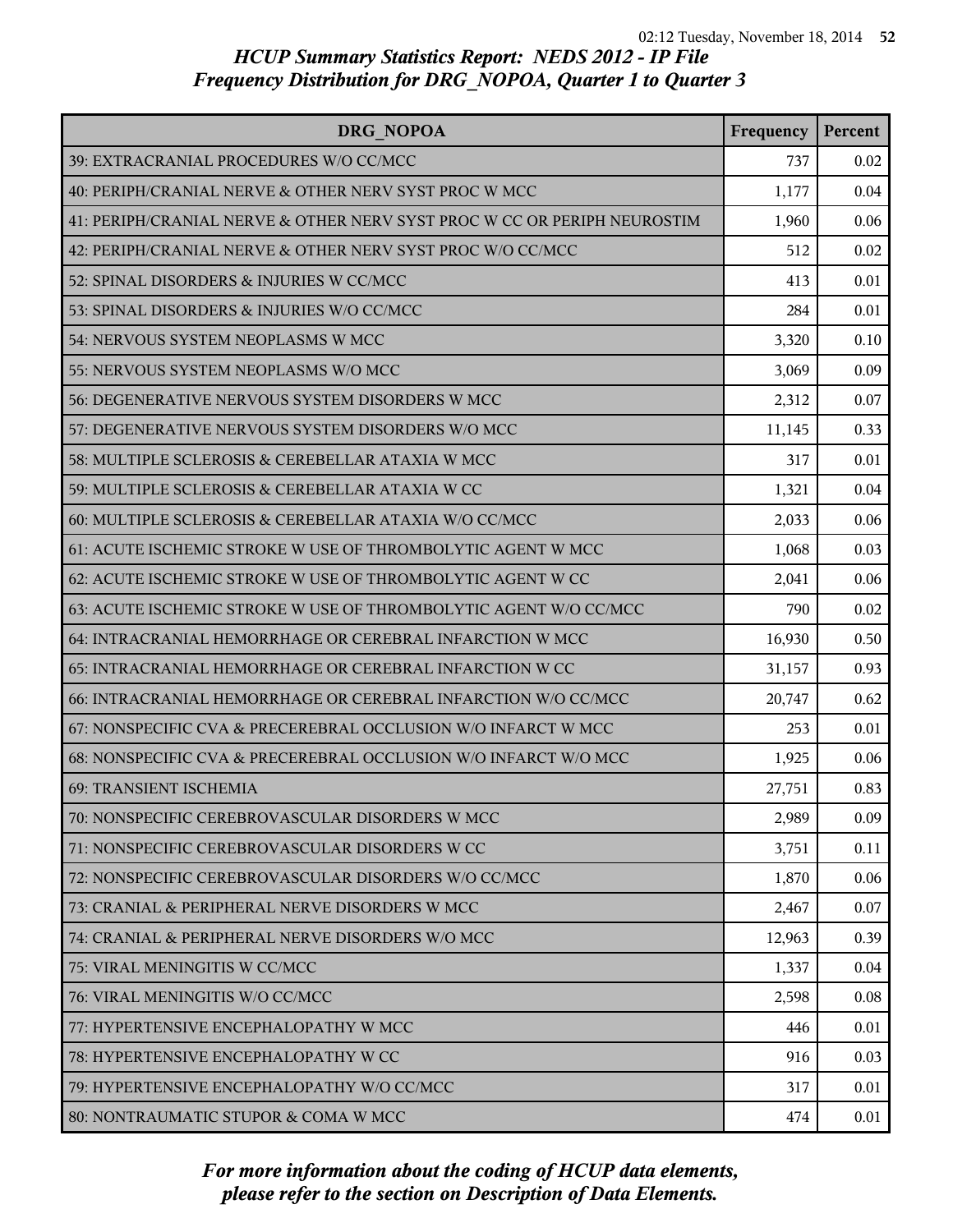| DRG NOPOA                                                               | Frequency | Percent |
|-------------------------------------------------------------------------|-----------|---------|
| 81: NONTRAUMATIC STUPOR & COMA W/O MCC                                  | 1,892     | 0.06    |
| 82: TRAUMATIC STUPOR & COMA, COMA >1 HR W MCC                           | 1,191     | 0.04    |
| 83: TRAUMATIC STUPOR & COMA, COMA >1 HR W CC                            | 1,193     | 0.04    |
| 84: TRAUMATIC STUPOR & COMA, COMA >1 HR W/O CC/MCC                      | 1,758     | 0.05    |
| 85: TRAUMATIC STUPOR & COMA, COMA <1 HR W MCC                           | 2,586     | 0.08    |
| 86: TRAUMATIC STUPOR & COMA, COMA <1 HR W CC                            | 4,818     | 0.14    |
| 87: TRAUMATIC STUPOR & COMA, COMA <1 HR W/O CC/MCC                      | 6,675     | 0.20    |
| 88: CONCUSSION W MCC                                                    | 442       | 0.01    |
| 89: CONCUSSION W CC                                                     | 1,741     | 0.05    |
| 90: CONCUSSION W/O CC/MCC                                               | 2,559     | 0.08    |
| 91: OTHER DISORDERS OF NERVOUS SYSTEM W MCC                             | 3,002     | 0.09    |
| 92: OTHER DISORDERS OF NERVOUS SYSTEM W CC                              | 6,465     | 0.19    |
| 93: OTHER DISORDERS OF NERVOUS SYSTEM W/O CC/MCC                        | 5,610     | 0.17    |
| 94: BACTERIAL & TUBERCULOUS INFECTIONS OF NERVOUS SYSTEM W MCC          | 519       | 0.02    |
| 95: BACTERIAL & TUBERCULOUS INFECTIONS OF NERVOUS SYSTEM W CC           | 578       | 0.02    |
| 96: BACTERIAL & TUBERCULOUS INFECTIONS OF NERVOUS SYSTEM W/O CC/MCC     | 551       | 0.02    |
| 97: NON-BACTERIAL INFECT OF NERVOUS SYS EXC VIRAL MENINGITIS W MCC      | 508       | 0.02    |
| 98: NON-BACTERIAL INFECT OF NERVOUS SYS EXC VIRAL MENINGITIS W CC       | 537       | 0.02    |
| 99: NON-BACTERIAL INFECT OF NERVOUS SYS EXC VIRAL MENINGITIS W/O CC/MCC | 561       | 0.02    |
| 100: SEIZURES W MCC                                                     | 8,028     | 0.24    |
| 101: SEIZURES W/O MCC                                                   | 27,977    | 0.83    |
| 102: HEADACHES W MCC                                                    | 765       | 0.02    |
| 103: HEADACHES W/O MCC                                                  | 11,717    | 0.35    |
| 113: ORBITAL PROCEDURES W CC/MCC                                        | 352       | 0.01    |
| 114: ORBITAL PROCEDURES W/O CC/MCC                                      | 278       | 0.01    |
| 115: EXTRAOCULAR PROCEDURES EXCEPT ORBIT                                | 277       | 0.01    |
| 116: INTRAOCULAR PROCEDURES W CC/MCC                                    | 111       | 0.00    |
| 117: INTRAOCULAR PROCEDURES W/O CC/MCC                                  | 208       | 0.01    |
| 121: ACUTE MAJOR EYE INFECTIONS W CC/MCC                                | 355       | 0.01    |
| 122: ACUTE MAJOR EYE INFECTIONS W/O CC/MCC                              | 530       | 0.02    |
| 123: NEUROLOGICAL EYE DISORDERS                                         | 1,487     | 0.04    |
| 124: OTHER DISORDERS OF THE EYE W MCC                                   | 243       | 0.01    |
| 125: OTHER DISORDERS OF THE EYE W/O MCC                                 | 2,578     | 0.08    |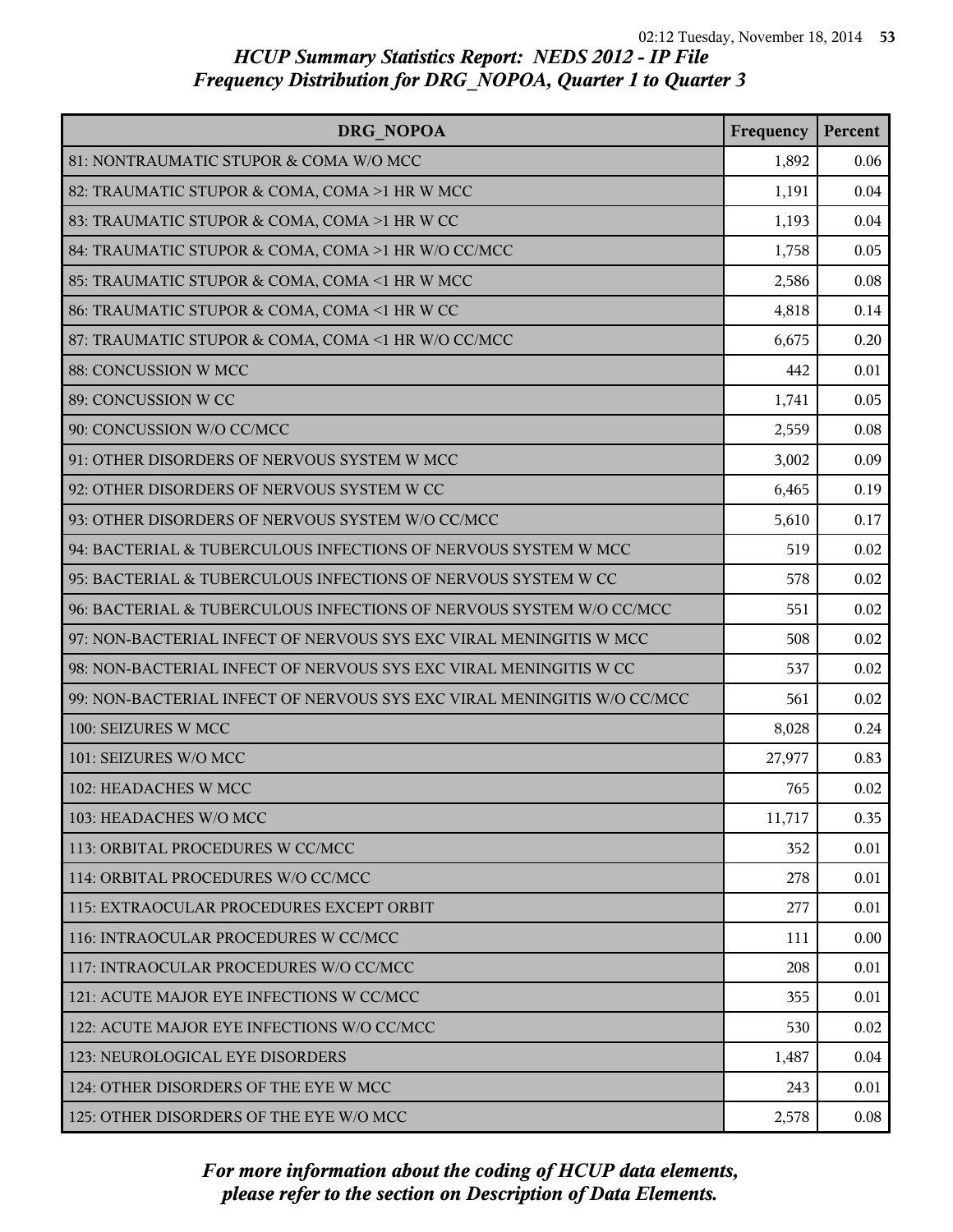| DRG NOPOA                                                       | Frequency | Percent |
|-----------------------------------------------------------------|-----------|---------|
| 129: MAJOR HEAD & NECK PROCEDURES W CC/MCC OR MAJOR DEVICE      | 21        | 0.00    |
| 130: MAJOR HEAD & NECK PROCEDURES W/O CC/MCC                    | $\leq 10$ | $***$   |
| 131: CRANIAL/FACIAL PROCEDURES W CC/MCC                         | 1,025     | 0.03    |
| 132: CRANIAL/FACIAL PROCEDURES W/O CC/MCC                       | 1,196     | 0.04    |
| 133: OTHER EAR, NOSE, MOUTH & THROAT O.R. PROCEDURES W CC/MCC   | 859       | 0.03    |
| 134: OTHER EAR, NOSE, MOUTH & THROAT O.R. PROCEDURES W/O CC/MCC | 1,410     | 0.04    |
| 135: SINUS & MASTOID PROCEDURES W CC/MCC                        | 98        | 0.00    |
| 136: SINUS & MASTOID PROCEDURES W/O CC/MCC                      | 60        | 0.00    |
| 137: MOUTH PROCEDURES W CC/MCC                                  | 593       | 0.02    |
| 138: MOUTH PROCEDURES W/O CC/MCC                                | 375       | 0.01    |
| 139: SALIVARY GLAND PROCEDURES                                  | 33        | 0.00    |
| 146: EAR, NOSE, MOUTH & THROAT MALIGNANCY W MCC                 | 197       | 0.01    |
| 147: EAR, NOSE, MOUTH & THROAT MALIGNANCY W CC                  | 433       | 0.01    |
| 148: EAR, NOSE, MOUTH & THROAT MALIGNANCY W/O CC/MCC            | 135       | 0.00    |
| 149: DYSEQUILIBRIUM                                             | 10,897    | 0.32    |
| 150: EPISTAXIS W MCC                                            | 344       | 0.01    |
| 151: EPISTAXIS W/O MCC                                          | 1,663     | 0.05    |
| 152: OTITIS MEDIA & URI W MCC                                   | 1,038     | 0.03    |
| 153: OTITIS MEDIA & URI W/O MCC                                 | 10,931    | 0.33    |
| 154: OTHER EAR, NOSE, MOUTH & THROAT DIAGNOSES W MCC            | 779       | 0.02    |
| 155: OTHER EAR, NOSE, MOUTH & THROAT DIAGNOSES W CC             | 2,321     | 0.07    |
| 156: OTHER EAR, NOSE, MOUTH & THROAT DIAGNOSES W/O CC/MCC       | 2,093     | 0.06    |
| 157: DENTAL & ORAL DISEASES W MCC                               | 562       | 0.02    |
| 158: DENTAL & ORAL DISEASES W CC                                | 2,175     | 0.06    |
| 159: DENTAL & ORAL DISEASES W/O CC/MCC                          | 1,816     | 0.05    |
| 163: MAJOR CHEST PROCEDURES W MCC                               | 2,380     | 0.07    |
| 164: MAJOR CHEST PROCEDURES W CC                                | 1,093     | 0.03    |
| 165: MAJOR CHEST PROCEDURES W/O CC/MCC                          | 614       | 0.02    |
| 166: OTHER RESP SYSTEM O.R. PROCEDURES W MCC                    | 5,344     | 0.16    |
| 167: OTHER RESP SYSTEM O.R. PROCEDURES W CC                     | 4,001     | 0.12    |
| 168: OTHER RESP SYSTEM O.R. PROCEDURES W/O CC/MCC               | 853       | 0.03    |
| 175: PULMONARY EMBOLISM W MCC                                   | 5,565     | 0.17    |
| 176: PULMONARY EMBOLISM W/O MCC                                 | 17,391    | 0.52    |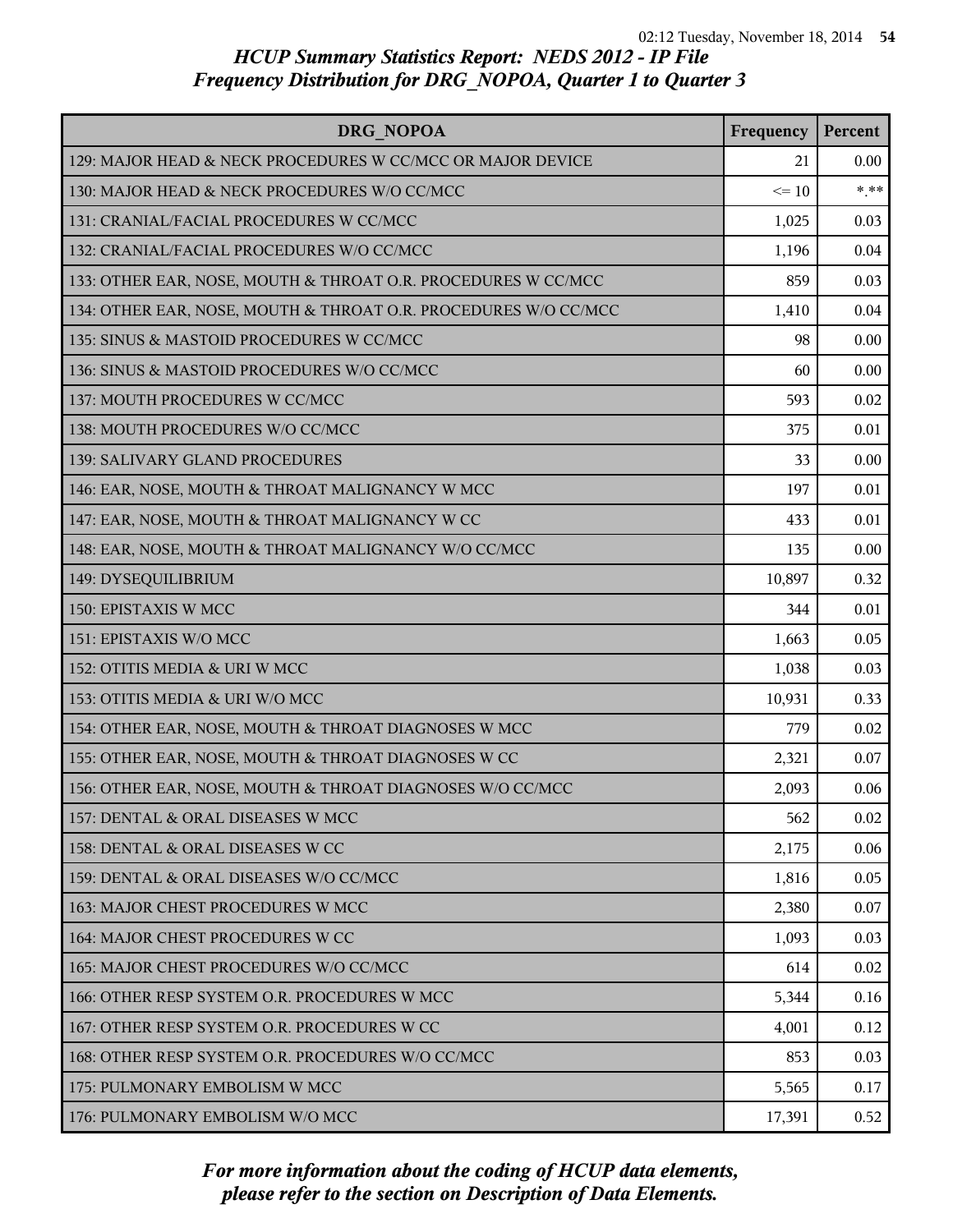| DRG NOPOA                                                         | Frequency | Percent  |
|-------------------------------------------------------------------|-----------|----------|
| 177: RESPIRATORY INFECTIONS & INFLAMMATIONS W MCC                 | 16,190    | 0.48     |
| 178: RESPIRATORY INFECTIONS & INFLAMMATIONS W CC                  | 13,941    | 0.42     |
| 179: RESPIRATORY INFECTIONS & INFLAMMATIONS W/O CC/MCC            | 3,911     | 0.12     |
| 180: RESPIRATORY NEOPLASMS W MCC                                  | 5,697     | 0.17     |
| 181: RESPIRATORY NEOPLASMS W CC                                   | 5,882     | 0.18     |
| 182: RESPIRATORY NEOPLASMS W/O CC/MCC                             | 652       | 0.02     |
| 183: MAJOR CHEST TRAUMA W MCC                                     | 1,115     | 0.03     |
| 184: MAJOR CHEST TRAUMA W CC                                      | 3,077     | 0.09     |
| 185: MAJOR CHEST TRAUMA W/O CC/MCC                                | 1,052     | 0.03     |
| 186: PLEURAL EFFUSION W MCC                                       | 2,516     | 0.07     |
| 187: PLEURAL EFFUSION W CC                                        | 2,555     | 0.08     |
| 188: PLEURAL EFFUSION W/O CC/MCC                                  | 746       | 0.02     |
| 189: PULMONARY EDEMA & RESPIRATORY FAILURE                        | 28,703    | 0.85     |
| 190: CHRONIC OBSTRUCTIVE PULMONARY DISEASE W MCC                  | 38,532    | 1.15     |
| 191: CHRONIC OBSTRUCTIVE PULMONARY DISEASE W CC                   | 40,365    | 1.20     |
| 192: CHRONIC OBSTRUCTIVE PULMONARY DISEASE W/O CC/MCC             | 34,191    | 1.02     |
| 193: SIMPLE PNEUMONIA & PLEURISY W MCC                            | 33,173    | 0.99     |
| 194: SIMPLE PNEUMONIA & PLEURISY W CC                             | 58,883    | 1.75     |
| 195: SIMPLE PNEUMONIA & PLEURISY W/O CC/MCC                       | 32,229    | 0.96     |
| 196: INTERSTITIAL LUNG DISEASE W MCC                              | 1,926     | 0.06     |
| 197: INTERSTITIAL LUNG DISEASE W CC                               | 1,666     | 0.05     |
| 198: INTERSTITIAL LUNG DISEASE W/O CC/MCC                         | 854       | 0.03     |
| 199: PNEUMOTHORAX W MCC                                           | 1,325     | 0.04     |
| 200: PNEUMOTHORAX W CC                                            | 3,301     | 0.10     |
| 201: PNEUMOTHORAX W/O CC/MCC                                      | 2,555     | 0.08     |
| 202: BRONCHITIS & ASTHMA W CC/MCC                                 | 21,418    | 0.64     |
| 203: BRONCHITIS & ASTHMA W/O CC/MCC                               | 33,617    | 1.00     |
| 204: RESPIRATORY SIGNS & SYMPTOMS                                 | 7,583     | 0.23     |
| 205: OTHER RESPIRATORY SYSTEM DIAGNOSES W MCC                     | 2,224     | 0.07     |
| 206: OTHER RESPIRATORY SYSTEM DIAGNOSES W/O MCC                   | 7,735     | 0.23     |
| 207: RESPIRATORY SYSTEM DIAGNOSIS W VENTILATOR SUPPORT 96+ HOURS  | 9,443     | 0.28     |
| 208: RESPIRATORY SYSTEM DIAGNOSIS W VENTILATOR SUPPORT < 96 HOURS | 21,124    | 0.63     |
| 215: OTHER HEART ASSIST SYSTEM IMPLANT                            | 28        | $0.00\,$ |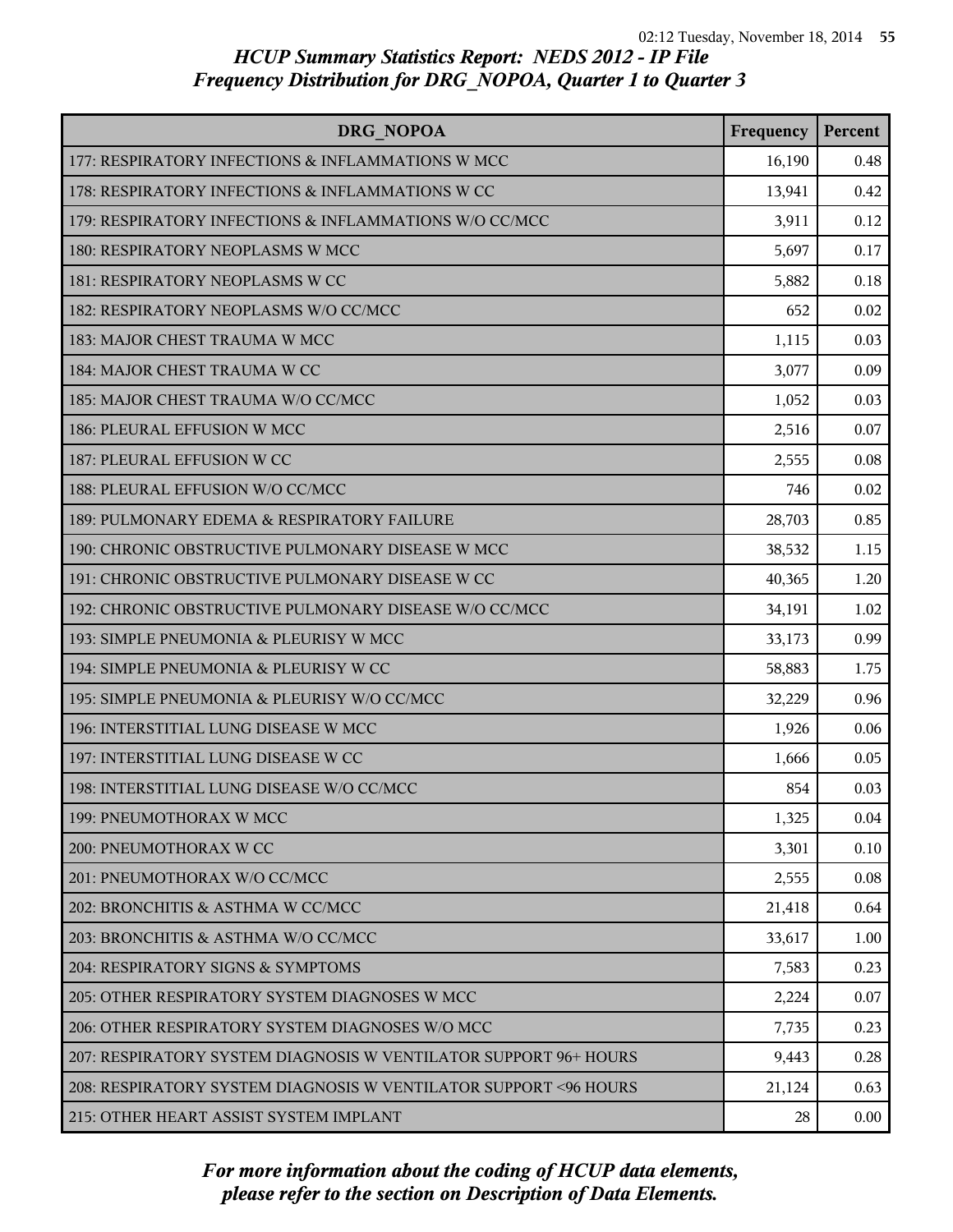| DRG NOPOA                                                                 | Frequency | Percent |
|---------------------------------------------------------------------------|-----------|---------|
| 216: CARDIAC VALVE & OTH MAJ CARDIOTHORACIC PROC W CARD CATH W MCC        | 1,429     | 0.04    |
| 217: CARDIAC VALVE & OTH MAJ CARDIOTHORACIC PROC W CARD CATH W CC         | 517       | 0.02    |
| 218: CARDIAC VALVE & OTH MAJ CARDIOTHORACIC PROC W CARD CATH W/O CC/MCC   | 68        | 0.00    |
| 219: CARDIAC VALVE & OTH MAJ CARDIOTHORACIC PROC W/O CARD CATH W MCC      | 713       | 0.02    |
| 220: CARDIAC VALVE & OTH MAJ CARDIOTHORACIC PROC W/O CARD CATH W CC       | 346       | 0.01    |
| 221: CARDIAC VALVE & OTH MAJ CARDIOTHORACIC PROC W/O CARD CATH W/O CC/MCQ | 55        | 0.00    |
| 222: CARDIAC DEFIB IMPLANT W CARDIAC CATH W AMI/HF/SHOCK W MCC            | 412       | 0.01    |
| 223: CARDIAC DEFIB IMPLANT W CARDIAC CATH W AMI/HF/SHOCK W/O MCC          | 347       | 0.01    |
| 224: CARDIAC DEFIB IMPLANT W CARDIAC CATH W/O AMI/HF/SHOCK W MCC          | 517       | 0.02    |
| 225: CARDIAC DEFIB IMPLANT W CARDIAC CATH W/O AMI/HF/SHOCK W/O MCC        | 599       | 0.02    |
| 226: CARDIAC DEFIBRILLATOR IMPLANT W/O CARDIAC CATH W MCC                 | 752       | 0.02    |
| 227: CARDIAC DEFIBRILLATOR IMPLANT W/O CARDIAC CATH W/O MCC               | 1,592     | 0.05    |
| 228: OTHER CARDIOTHORACIC PROCEDURES W MCC                                | 196       | 0.01    |
| 229: OTHER CARDIOTHORACIC PROCEDURES W CC                                 | 167       | 0.00    |
| 230: OTHER CARDIOTHORACIC PROCEDURES W/O CC/MCC                           | 29        | 0.00    |
| 231: CORONARY BYPASS W PTCA W MCC                                         | 271       | 0.01    |
| 232: CORONARY BYPASS W PTCA W/O MCC                                       | 295       | 0.01    |
| 233: CORONARY BYPASS W CARDIAC CATH W MCC                                 | 2,344     | 0.07    |
| 234: CORONARY BYPASS W CARDIAC CATH W/O MCC                               | 3,737     | 0.11    |
| 235: CORONARY BYPASS W/O CARDIAC CATH W MCC                               | 179       | 0.01    |
| 236: CORONARY BYPASS W/O CARDIAC CATH W/O MCC                             | 380       | 0.01    |
| 237: MAJOR CARDIOVASC PROCEDURES W MCC                                    | 3,853     | 0.11    |
| 238: MAJOR CARDIOVASC PROCEDURES W/O MCC                                  | 3,180     | 0.09    |
| 239: AMPUTATION FOR CIRC SYS DISORDERS EXC UPPER LIMB & TOE W MCC         | 1,319     | 0.04    |
| 240: AMPUTATION FOR CIRC SYS DISORDERS EXC UPPER LIMB & TOE W CC          | 1,305     | 0.04    |
| 241: AMPUTATION FOR CIRC SYS DISORDERS EXC UPPER LIMB & TOE W/O CC/MCC    | 106       | 0.00    |
| 242: PERMANENT CARDIAC PACEMAKER IMPLANT W MCC                            | 3,377     | 0.10    |
| 243: PERMANENT CARDIAC PACEMAKER IMPLANT W CC                             | 5,921     | 0.18    |
| 244: PERMANENT CARDIAC PACEMAKER IMPLANT W/O CC/MCC                       | 5,097     | 0.15    |
| 245: AICD GENERATOR PROCEDURES                                            | 313       | 0.01    |
| 246: PERC CARDIOVASC PROC W DRUG-ELUTING STENT W MCC OR 4+ VESSELS/STENTS | 6,518     | 0.19    |
| 247: PERC CARDIOVASC PROC W DRUG-ELUTING STENT W/O MCC                    | 28,296    | 0.84    |
| 248: PERC CARDIOVASC PROC W NON-DRUG-ELUTING STENT W MCC OR 4+ VES/STENTS | 2,816     | 0.08    |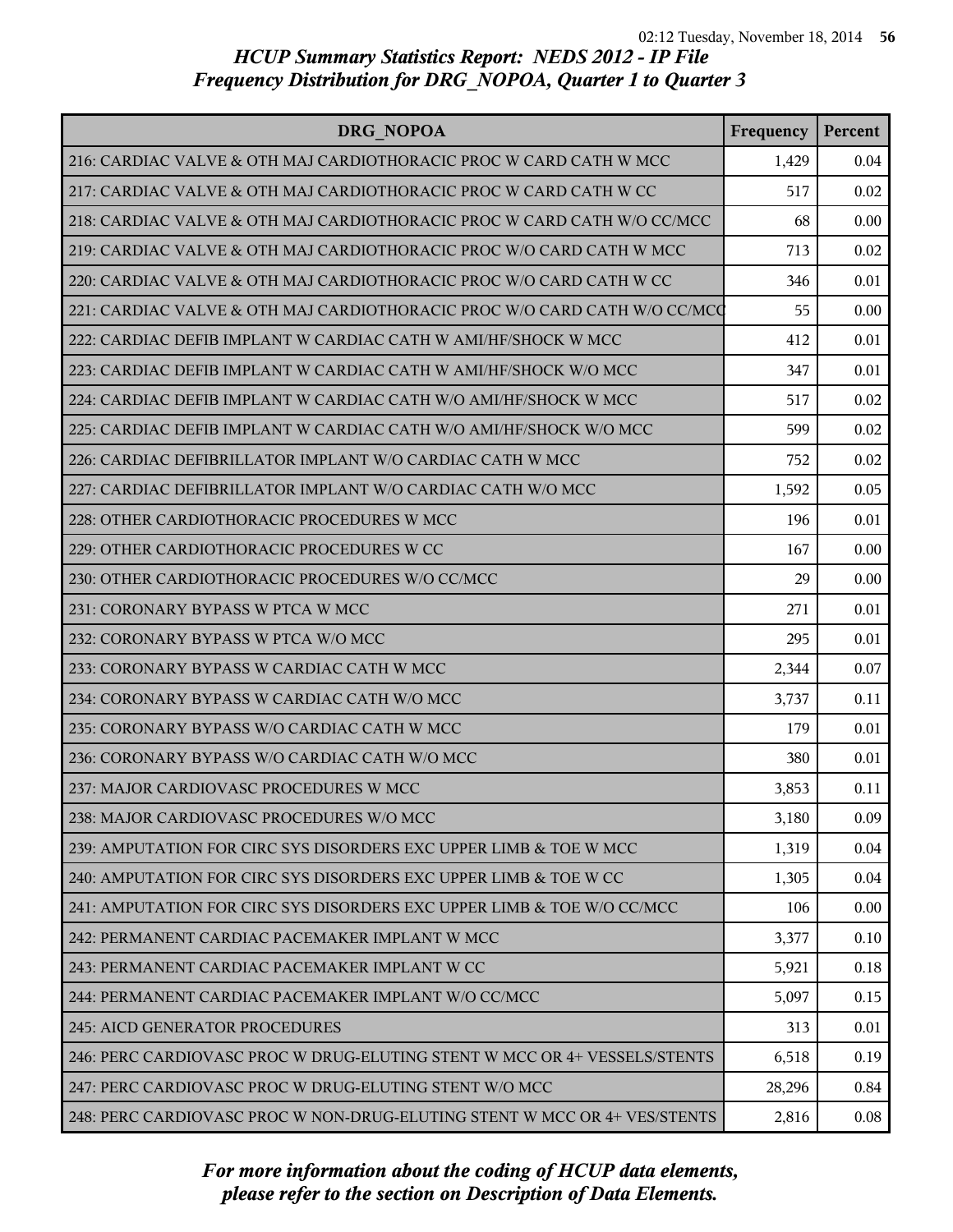| DRG NOPOA                                                             | Frequency | Percent |
|-----------------------------------------------------------------------|-----------|---------|
| 249: PERC CARDIOVASC PROC W NON-DRUG-ELUTING STENT W/O MCC            | 7,965     | 0.24    |
| 250: PERC CARDIOVASC PROC W/O CORONARY ARTERY STENT W MCC             | 1,574     | 0.05    |
| 251: PERC CARDIOVASC PROC W/O CORONARY ARTERY STENT W/O MCC           | 4,859     | 0.14    |
| 252: OTHER VASCULAR PROCEDURES W MCC                                  | 5,671     | 0.17    |
| 253: OTHER VASCULAR PROCEDURES W CC                                   | 5,279     | 0.16    |
| 254: OTHER VASCULAR PROCEDURES W/O CC/MCC                             | 1,872     | 0.06    |
| 255: UPPER LIMB & TOE AMPUTATION FOR CIRC SYSTEM DISORDERS W MCC      | 337       | 0.01    |
| 256: UPPER LIMB & TOE AMPUTATION FOR CIRC SYSTEM DISORDERS W CC       | 732       | 0.02    |
| 257: UPPER LIMB & TOE AMPUTATION FOR CIRC SYSTEM DISORDERS W/O CC/MCC | 52        | 0.00    |
| 258: CARDIAC PACEMAKER DEVICE REPLACEMENT W MCC                       | 108       | 0.00    |
| 259: CARDIAC PACEMAKER DEVICE REPLACEMENT W/O MCC                     | 428       | 0.01    |
| 260: CARDIAC PACEMAKER REVISION EXCEPT DEVICE REPLACEMENT W MCC       | 241       | 0.01    |
| 261: CARDIAC PACEMAKER REVISION EXCEPT DEVICE REPLACEMENT W CC        | 439       | 0.01    |
| 262: CARDIAC PACEMAKER REVISION EXCEPT DEVICE REPLACEMENT W/O CC/MCC  | 261       | 0.01    |
| 263: VEIN LIGATION & STRIPPING                                        | 79        | 0.00    |
| 264: OTHER CIRCULATORY SYSTEM O.R. PROCEDURES                         | 3,390     | 0.10    |
| 265: AICD LEAD PROCEDURES                                             | 110       | 0.00    |
| 280: ACUTE MYOCARDIAL INFARCTION, DISCHARGED ALIVE W MCC              | 15,100    | 0.45    |
| 281: ACUTE MYOCARDIAL INFARCTION, DISCHARGED ALIVE W CC               | 12,821    | 0.38    |
| 282: ACUTE MYOCARDIAL INFARCTION, DISCHARGED ALIVE W/O CC/MCC         | 10,313    | 0.31    |
| 283: ACUTE MYOCARDIAL INFARCTION, EXPIRED W MCC                       | 2,255     | 0.07    |
| 284: ACUTE MYOCARDIAL INFARCTION, EXPIRED W CC                        | 574       | 0.02    |
| 285: ACUTE MYOCARDIAL INFARCTION, EXPIRED W/O CC/MCC                  | 222       | 0.01    |
| 286: CIRCULATORY DISORDERS EXCEPT AMI, W CARD CATH W MCC              | 6,249     | 0.19    |
| 287: CIRCULATORY DISORDERS EXCEPT AMI, W CARD CATH W/O MCC            | 37,270    | 1.11    |
| 288: ACUTE & SUBACUTE ENDOCARDITIS W MCC                              | 575       | 0.02    |
| 289: ACUTE & SUBACUTE ENDOCARDITIS W CC                               | 366       | 0.01    |
| 290: ACUTE & SUBACUTE ENDOCARDITIS W/O CC/MCC                         | 100       | 0.00    |
| 291: HEART FAILURE & SHOCK W MCC                                      | 43,725    | 1.30    |
| 292: HEART FAILURE & SHOCK W CC                                       | 53,064    | 1.58    |
| 293: HEART FAILURE & SHOCK W/O CC/MCC                                 | 21,036    | 0.63    |
| 294: DEEP VEIN THROMBOPHLEBITIS W CC/MCC                              | 236       | 0.01    |
| 295: DEEP VEIN THROMBOPHLEBITIS W/O CC/MCC                            | 65        | 0.00    |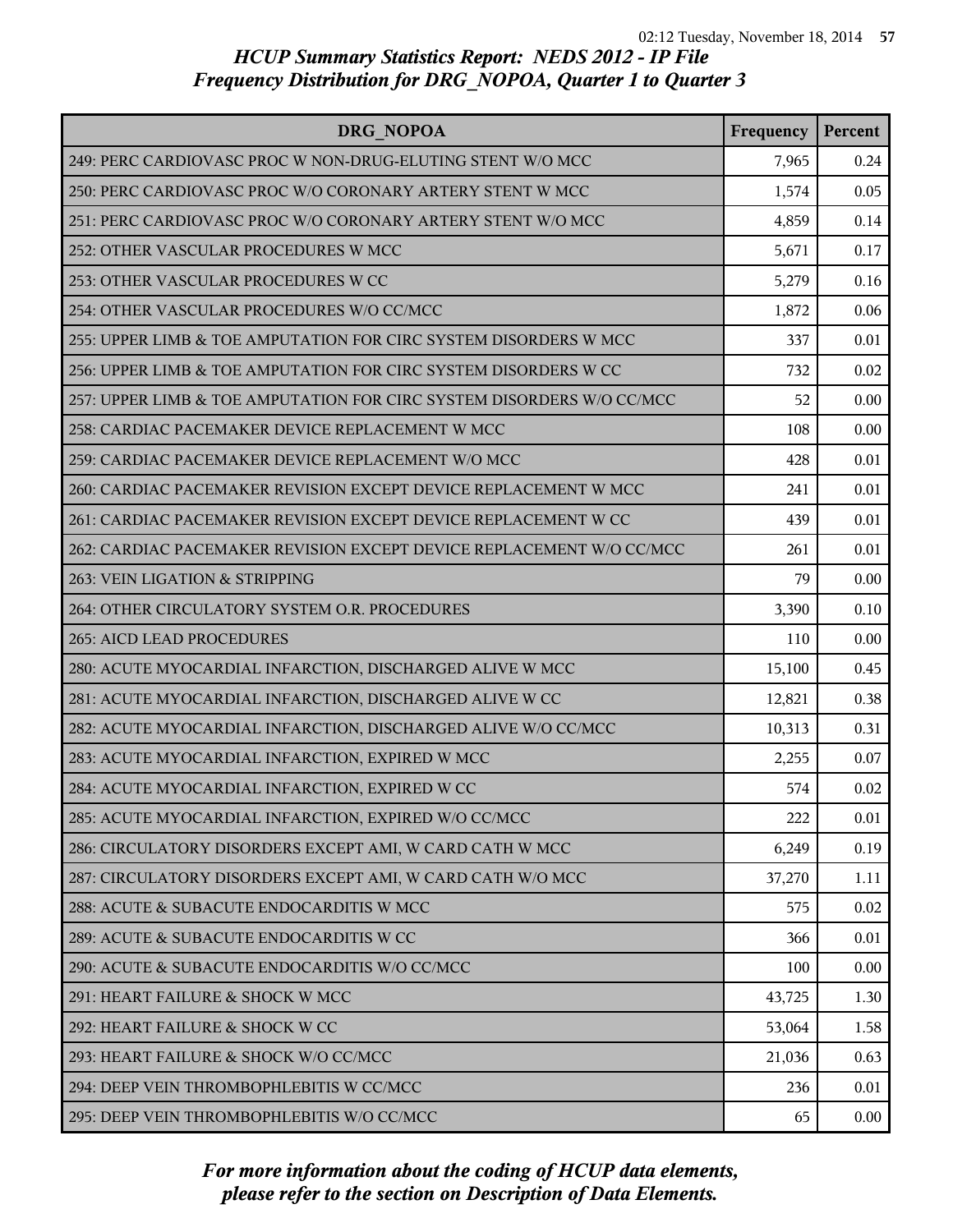| <b>DRG NOPOA</b>                                          | Frequency | Percent |
|-----------------------------------------------------------|-----------|---------|
| 296: CARDIAC ARREST, UNEXPLAINED W MCC                    | 673       | 0.02    |
| 297: CARDIAC ARREST, UNEXPLAINED W CC                     | 180       | 0.01    |
| 298: CARDIAC ARREST, UNEXPLAINED W/O CC/MCC               | 72        | 0.00    |
| 299: PERIPHERAL VASCULAR DISORDERS W MCC                  | 6,026     | 0.18    |
| 300: PERIPHERAL VASCULAR DISORDERS W CC                   | 12,333    | 0.37    |
| 301: PERIPHERAL VASCULAR DISORDERS W/O CC/MCC             | 7,709     | 0.23    |
| 302: ATHEROSCLEROSIS W MCC                                | 1,368     | 0.04    |
| 303: ATHEROSCLEROSIS W/O MCC                              | 10,679    | 0.32    |
| 304: HYPERTENSION W MCC                                   | 1,024     | 0.03    |
| 305: HYPERTENSION W/O MCC                                 | 16,334    | 0.49    |
| 306: CARDIAC CONGENITAL & VALVULAR DISORDERS W MCC        | 663       | 0.02    |
| 307: CARDIAC CONGENITAL & VALVULAR DISORDERS W/O MCC      | 1,448     | 0.04    |
| 308: CARDIAC ARRHYTHMIA & CONDUCTION DISORDERS W MCC      | 15,760    | 0.47    |
| 309: CARDIAC ARRHYTHMIA & CONDUCTION DISORDERS W CC       | 28,982    | 0.86    |
| 310: CARDIAC ARRHYTHMIA & CONDUCTION DISORDERS W/O CC/MCC | 36,673    | 1.09    |
| 311: ANGINA PECTORIS                                      | 4,468     | 0.13    |
| 312: SYNCOPE & COLLAPSE                                   | 45,063    | 1.34    |
| 313: CHEST PAIN                                           | 68,352    | 2.04    |
| 314: OTHER CIRCULATORY SYSTEM DIAGNOSES W MCC             | 13,372    | 0.40    |
| 315: OTHER CIRCULATORY SYSTEM DIAGNOSES W CC              | 8,247     | 0.25    |
| 316: OTHER CIRCULATORY SYSTEM DIAGNOSES W/O CC/MCC        | 3,398     | 0.10    |
| 326: STOMACH, ESOPHAGEAL & DUODENAL PROC W MCC            | 2,644     | 0.08    |
| 327: STOMACH, ESOPHAGEAL & DUODENAL PROC W CC             | 1,553     | 0.05    |
| 328: STOMACH, ESOPHAGEAL & DUODENAL PROC W/O CC/MCC       | 1,432     | 0.04    |
| 329: MAJOR SMALL & LARGE BOWEL PROCEDURES W MCC           | 10,303    | 0.31    |
| 330: MAJOR SMALL & LARGE BOWEL PROCEDURES W CC            | 8,879     | 0.26    |
| 331: MAJOR SMALL & LARGE BOWEL PROCEDURES W/O CC/MCC      | 2,549     | 0.08    |
| 332: RECTAL RESECTION W MCC                               | 120       | 0.00    |
| 333: RECTAL RESECTION W CC                                | 225       | 0.01    |
| 334: RECTAL RESECTION W/O CC/MCC                          | 42        | 0.00    |
| 335: PERITONEAL ADHESIOLYSIS W MCC                        | 1,615     | 0.05    |
| 336: PERITONEAL ADHESIOLYSIS W CC                         | 3,530     | 0.11    |
| 337: PERITONEAL ADHESIOLYSIS W/O CC/MCC                   | 2,651     | 0.08    |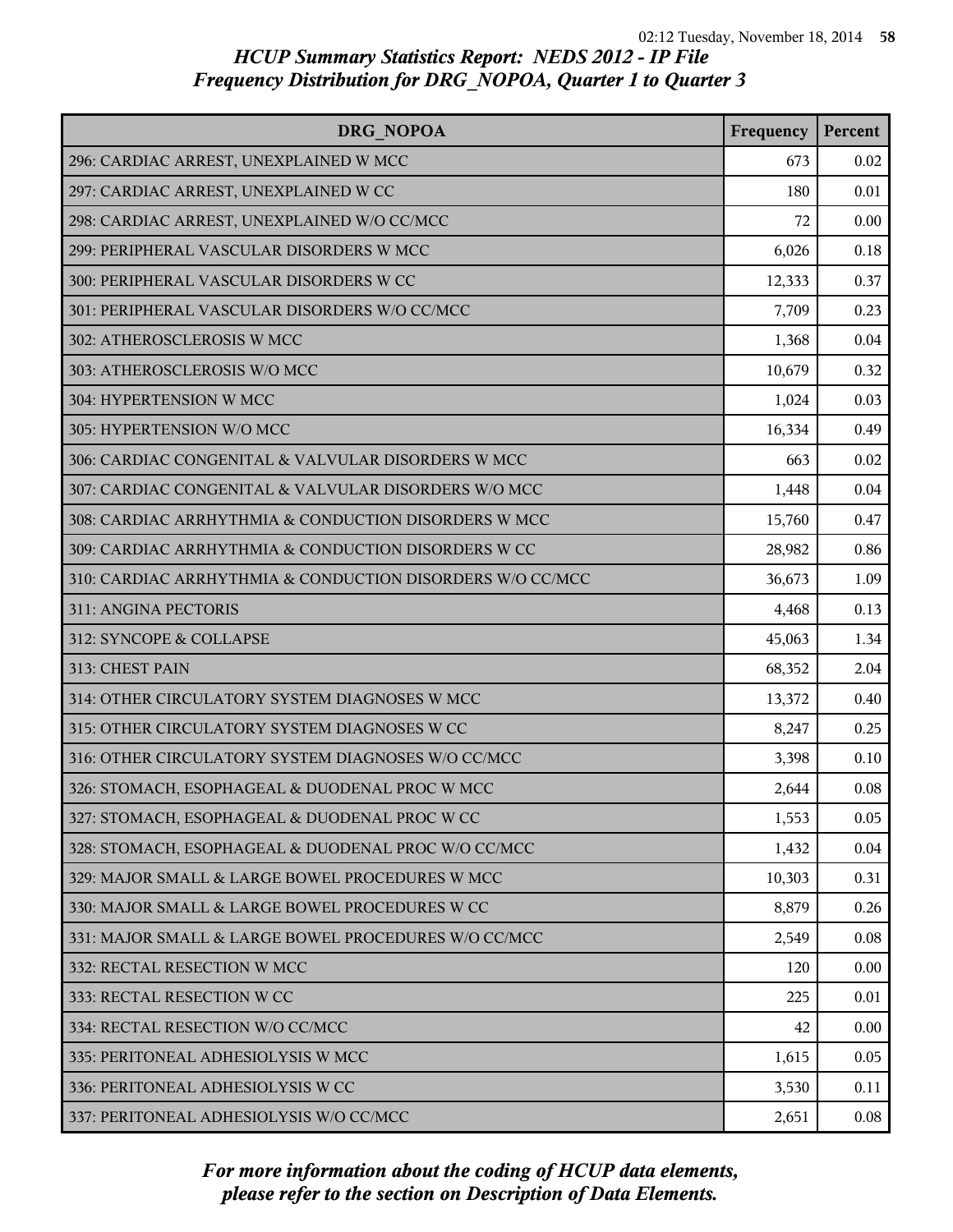| DRG NOPOA                                                                | Frequency | Percent |
|--------------------------------------------------------------------------|-----------|---------|
| 338: APPENDECTOMY W COMPLICATED PRINCIPAL DIAG W MCC                     | 614       | 0.02    |
| 339: APPENDECTOMY W COMPLICATED PRINCIPAL DIAG W CC                      | 2,801     | 0.08    |
| 340: APPENDECTOMY W COMPLICATED PRINCIPAL DIAG W/O CC/MCC                | 6,376     | 0.19    |
| 341: APPENDECTOMY W/O COMPLICATED PRINCIPAL DIAG W MCC                   | 593       | 0.02    |
| 342: APPENDECTOMY W/O COMPLICATED PRINCIPAL DIAG W CC                    | 3,164     | 0.09    |
| 343: APPENDECTOMY W/O COMPLICATED PRINCIPAL DIAG W/O CC/MCC              | 24,135    | 0.72    |
| 344: MINOR SMALL & LARGE BOWEL PROCEDURES W MCC                          | 113       | 0.00    |
| 345: MINOR SMALL & LARGE BOWEL PROCEDURES W CC                           | 269       | 0.01    |
| 346: MINOR SMALL & LARGE BOWEL PROCEDURES W/O CC/MCC                     | 158       | 0.00    |
| 347: ANAL & STOMAL PROCEDURES W MCC                                      | 454       | 0.01    |
| 348: ANAL & STOMAL PROCEDURES W CC                                       | 1,658     | 0.05    |
| 349: ANAL & STOMAL PROCEDURES W/O CC/MCC                                 | 2,222     | 0.07    |
| 350: INGUINAL & FEMORAL HERNIA PROCEDURES W MCC                          | 353       | 0.01    |
| 351: INGUINAL & FEMORAL HERNIA PROCEDURES W CC                           | 1,015     | 0.03    |
| 352: INGUINAL & FEMORAL HERNIA PROCEDURES W/O CC/MCC                     | 1,738     | 0.05    |
| 353: HERNIA PROCEDURES EXCEPT INGUINAL & FEMORAL W MCC                   | 584       | 0.02    |
| 354: HERNIA PROCEDURES EXCEPT INGUINAL & FEMORAL W CC                    | 1,776     | 0.05    |
| 355: HERNIA PROCEDURES EXCEPT INGUINAL & FEMORAL W/O CC/MCC              | 1,986     | 0.06    |
| 356: OTHER DIGESTIVE SYSTEM O.R. PROCEDURES W MCC                        | 1,958     | 0.06    |
| 357: OTHER DIGESTIVE SYSTEM O.R. PROCEDURES W CC                         | 1,984     | 0.06    |
| 358: OTHER DIGESTIVE SYSTEM O.R. PROCEDURES W/O CC/MCC                   | 870       | 0.03    |
| 368: MAJOR ESOPHAGEAL DISORDERS W MCC                                    | 1,216     | 0.04    |
| 369: MAJOR ESOPHAGEAL DISORDERS W CC                                     | 2,249     | 0.07    |
| 370: MAJOR ESOPHAGEAL DISORDERS W/O CC/MCC                               | 916       | 0.03    |
| 371: MAJOR GASTROINTESTINAL DISORDERS & PERITONEAL INFECTIONS W MCC      | 6,514     | 0.19    |
| 372: MAJOR GASTROINTESTINAL DISORDERS & PERITONEAL INFECTIONS W CC       | 12,327    | 0.37    |
| 373: MAJOR GASTROINTESTINAL DISORDERS & PERITONEAL INFECTIONS W/O CC/MCC | 6,055     | 0.18    |
| 374: DIGESTIVE MALIGNANCY W MCC                                          | 2,437     | 0.07    |
| 375: DIGESTIVE MALIGNANCY W CC                                           | 5,061     | 0.15    |
| 376: DIGESTIVE MALIGNANCY W/O CC/MCC                                     | 588       | 0.02    |
| 377: G.I. HEMORRHAGE W MCC                                               | 13,774    | 0.41    |
| 378: G.I. HEMORRHAGE W CC                                                | 41,425    | 1.23    |
| 379: G.I. HEMORRHAGE W/O CC/MCC                                          | 14,442    | 0.43    |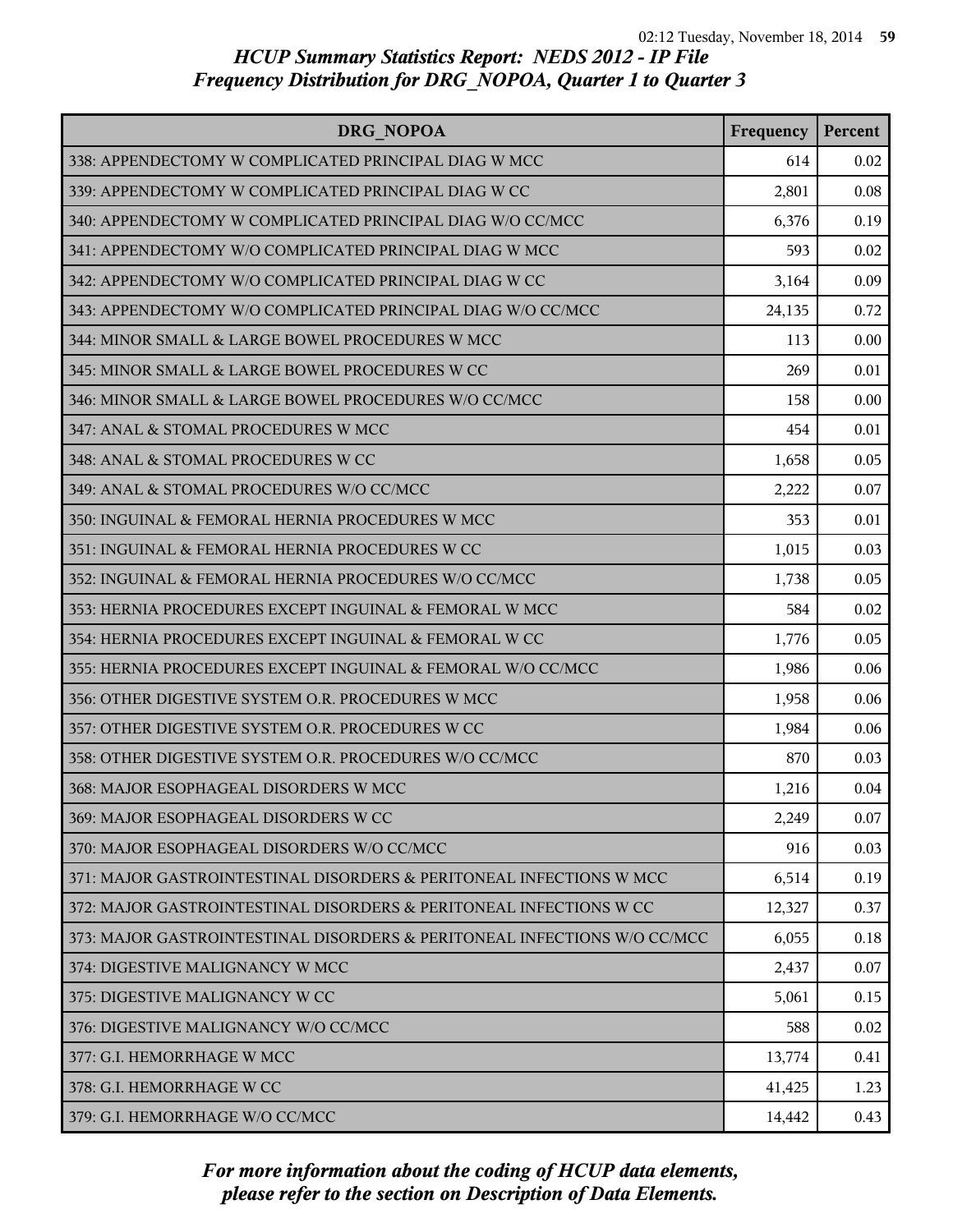| DRG NOPOA                                                                | Frequency | Percent |
|--------------------------------------------------------------------------|-----------|---------|
| 380: COMPLICATED PEPTIC ULCER W MCC                                      | 902       | 0.03    |
| 381: COMPLICATED PEPTIC ULCER W CC                                       | 1,961     | 0.06    |
| 382: COMPLICATED PEPTIC ULCER W/O CC/MCC                                 | 1,018     | 0.03    |
| 383: UNCOMPLICATED PEPTIC ULCER W MCC                                    | 388       | 0.01    |
| 384: UNCOMPLICATED PEPTIC ULCER W/O MCC                                  | 3,147     | 0.09    |
| 385: INFLAMMATORY BOWEL DISEASE W MCC                                    | 1,067     | 0.03    |
| 386: INFLAMMATORY BOWEL DISEASE W CC                                     | 5,948     | 0.18    |
| 387: INFLAMMATORY BOWEL DISEASE W/O CC/MCC                               | 4,865     | 0.14    |
| 388: G.I. OBSTRUCTION W MCC                                              | 4,786     | 0.14    |
| 389: G.I. OBSTRUCTION W CC                                               | 17,272    | 0.51    |
| 390: G.I. OBSTRUCTION W/O CC/MCC                                         | 17,596    | 0.52    |
| 391: ESOPHAGITIS, GASTROENT & MISC DIGEST DISORDERS W MCC                | 15,551    | 0.46    |
| 392: ESOPHAGITIS, GASTROENT & MISC DIGEST DISORDERS W/O MCC              | 123,938   | 3.69    |
| 393: OTHER DIGESTIVE SYSTEM DIAGNOSES W MCC                              | 6,481     | 0.19    |
| 394: OTHER DIGESTIVE SYSTEM DIAGNOSES W CC                               | 16,762    | 0.50    |
| 395: OTHER DIGESTIVE SYSTEM DIAGNOSES W/O CC/MCC                         | 9,425     | 0.28    |
| 405: PANCREAS, LIVER & SHUNT PROCEDURES W MCC                            | 746       | 0.02    |
| 406: PANCREAS, LIVER & SHUNT PROCEDURES W CC                             | 359       | 0.01    |
| 407: PANCREAS, LIVER & SHUNT PROCEDURES W/O CC/MCC                       | 112       | 0.00    |
| 408: BILIARY TRACT PROC EXCEPT ONLY CHOLECYST W OR W/O C.D.E. W MCC      | 200       | 0.01    |
| 409: BILIARY TRACT PROC EXCEPT ONLY CHOLECYST W OR W/O C.D.E. W CC       | 194       | 0.01    |
| 410: BILIARY TRACT PROC EXCEPT ONLY CHOLECYST W OR W/O C.D.E. W/O CC/MCC | 65        | 0.00    |
| 411: CHOLECYSTECTOMY W C.D.E. W MCC                                      | 132       | 0.00    |
| 412: CHOLECYSTECTOMY W C.D.E. W CC                                       | 182       | 0.01    |
| 413: CHOLECYSTECTOMY W C.D.E. W/O CC/MCC                                 | 134       | 0.00    |
| 414: CHOLECYSTECTOMY EXCEPT BY LAPAROSCOPE W/O C.D.E. W MCC              | 950       | 0.03    |
| 415: CHOLECYSTECTOMY EXCEPT BY LAPAROSCOPE W/O C.D.E. W CC               | 1,219     | 0.04    |
| 416: CHOLECYSTECTOMY EXCEPT BY LAPAROSCOPE W/O C.D.E. W/O CC/MCC         | 931       | 0.03    |
| 417: LAPAROSCOPIC CHOLECYSTECTOMY W/O C.D.E. W MCC                       | 6,795     | 0.20    |
| 418: LAPAROSCOPIC CHOLECYSTECTOMY W/O C.D.E. W CC                        | 13,382    | 0.40    |
| 419: LAPAROSCOPIC CHOLECYSTECTOMY W/O C.D.E. W/O CC/MCC                  | 24,014    | 0.72    |
| 420: HEPATOBILIARY DIAGNOSTIC PROCEDURES W MCC                           | 165       | 0.00    |
| 421: HEPATOBILIARY DIAGNOSTIC PROCEDURES W CC                            | 124       | 0.00    |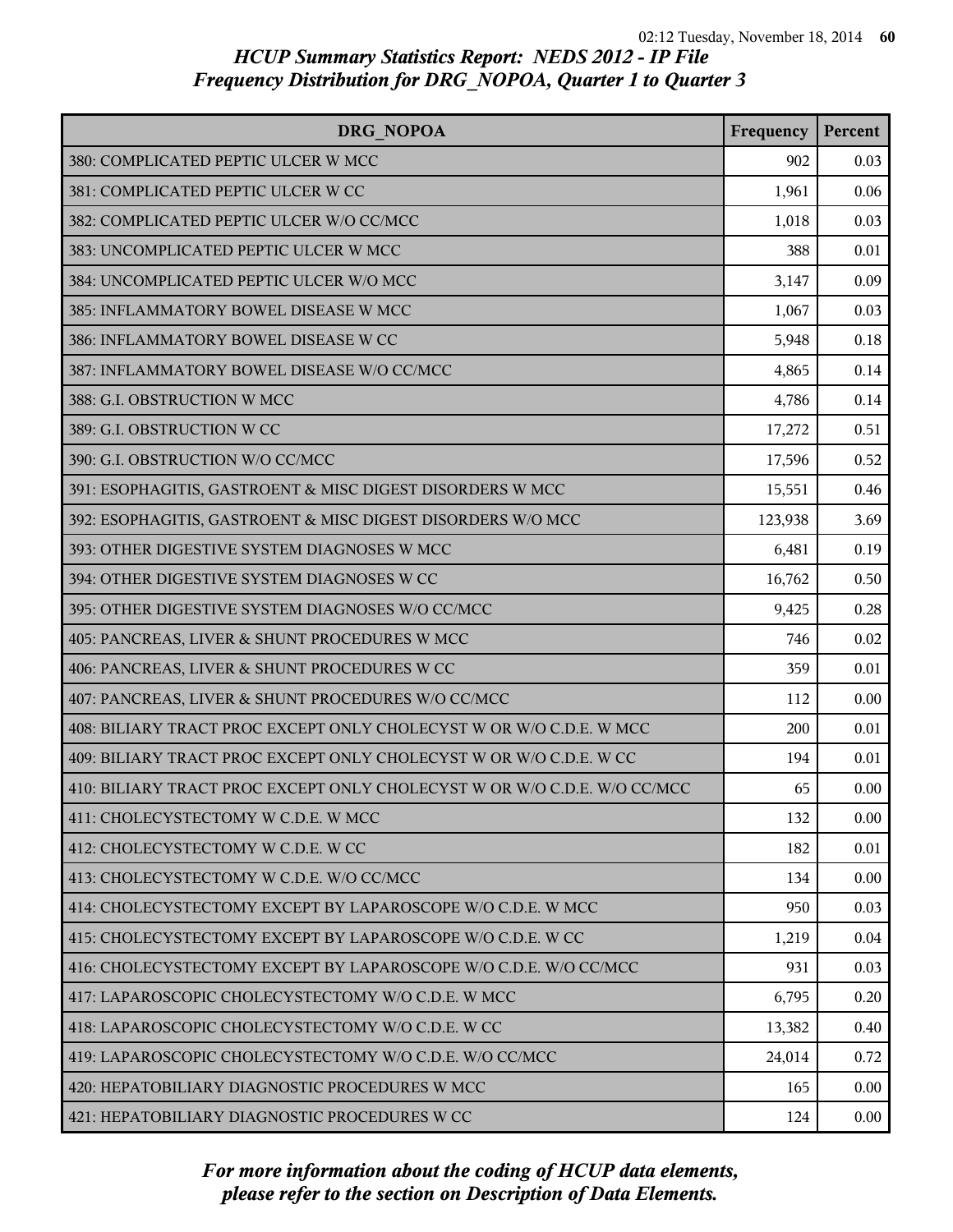| <b>DRG NOPOA</b>                                                          | Frequency | Percent  |
|---------------------------------------------------------------------------|-----------|----------|
| 422: HEPATOBILIARY DIAGNOSTIC PROCEDURES W/O CC/MCC                       | 58        | 0.00     |
| 423: OTHER HEPATOBILIARY OR PANCREAS O.R. PROCEDURES W MCC                | 376       | 0.01     |
| 424: OTHER HEPATOBILIARY OR PANCREAS O.R. PROCEDURES W CC                 | 208       | 0.01     |
| 425: OTHER HEPATOBILIARY OR PANCREAS O.R. PROCEDURES W/O CC/MCC           | 20        | 0.00     |
| 432: CIRRHOSIS & ALCOHOLIC HEPATITIS W MCC                                | 6,521     | 0.19     |
| 433: CIRRHOSIS & ALCOHOLIC HEPATITIS W CC                                 | 5,264     | 0.16     |
| 434: CIRRHOSIS & ALCOHOLIC HEPATITIS W/O CC/MCC                           | 327       | 0.01     |
| 435: MALIGNANCY OF HEPATOBILIARY SYSTEM OR PANCREAS W MCC                 | 3,250     | $0.10\,$ |
| 436: MALIGNANCY OF HEPATOBILIARY SYSTEM OR PANCREAS W CC                  | 3,454     | 0.10     |
| 437: MALIGNANCY OF HEPATOBILIARY SYSTEM OR PANCREAS W/O CC/MCC            | 506       | 0.02     |
| 438: DISORDERS OF PANCREAS EXCEPT MALIGNANCY W MCC                        | 5,931     | 0.18     |
| 439: DISORDERS OF PANCREAS EXCEPT MALIGNANCY W CC                         | 17,307    | 0.52     |
| 440: DISORDERS OF PANCREAS EXCEPT MALIGNANCY W/O CC/MCC                   | 16,789    | 0.50     |
| 441: DISORDERS OF LIVER EXCEPT MALIG, CIRR, ALC HEPA W MCC                | 7,164     | 0.21     |
| 442: DISORDERS OF LIVER EXCEPT MALIG, CIRR, ALC HEPA W CC                 | 9,298     | 0.28     |
| 443: DISORDERS OF LIVER EXCEPT MALIG, CIRR, ALC HEPA W/O CC/MCC           | 2,861     | 0.09     |
| 444: DISORDERS OF THE BILIARY TRACT W MCC                                 | 3,744     | 0.11     |
| 445: DISORDERS OF THE BILIARY TRACT W CC                                  | 6,077     | 0.18     |
| 446: DISORDERS OF THE BILIARY TRACT W/O CC/MCC                            | 6,241     | 0.19     |
| 453: COMBINED ANTERIOR/POSTERIOR SPINAL FUSION W MCC                      | 101       | 0.00     |
| 454: COMBINED ANTERIOR/POSTERIOR SPINAL FUSION W CC                       | 128       | 0.00     |
| 455: COMBINED ANTERIOR/POSTERIOR SPINAL FUSION W/O CC/MCC                 | 57        | 0.00     |
| 456: SPINAL FUS EXC CERV W SPINAL CURV/MALIG/INFEC OR 9+ FUS W MCC        | 111       | 0.00     |
| 457: SPINAL FUS EXC CERV W SPINAL CURV/MALIG/INFEC OR 9+ FUS W CC         | 166       | 0.00     |
| 458: SPINAL FUS EXC CERV W SPINAL CURV/MALIG/INFEC OR 9+ FUS W/O CC/MCC   | 16        | 0.00     |
| 459: SPINAL FUSION EXCEPT CERVICAL W MCC                                  | 268       | 0.01     |
| 460: SPINAL FUSION EXCEPT CERVICAL W/O MCC                                | 1,439     | 0.04     |
| 461: BILATERAL OR MULTIPLE MAJOR JOINT PROCS OF LOWER EXTREMITY W MCC     | 14        | 0.00     |
| 462: BILATERAL OR MULTIPLE MAJOR JOINT PROCS OF LOWER EXTREMITY W/O MCC   | 51        | 0.00     |
| 463: WND DEBRID & SKN GRFT EXC HAND, FOR MUSCULO-CONN TISS DIS W MCC      | 877       | 0.03     |
| 464: WND DEBRID & SKN GRFT EXC HAND, FOR MUSCULO-CONN TISS DIS W CC       | 1,621     | 0.05     |
| 465: WND DEBRID & SKN GRFT EXC HAND, FOR MUSCULO-CONN TISS DIS W/O CC/MCC | 459       | 0.01     |
| 466: REVISION OF HIP OR KNEE REPLACEMENT W MCC                            | 360       | 0.01     |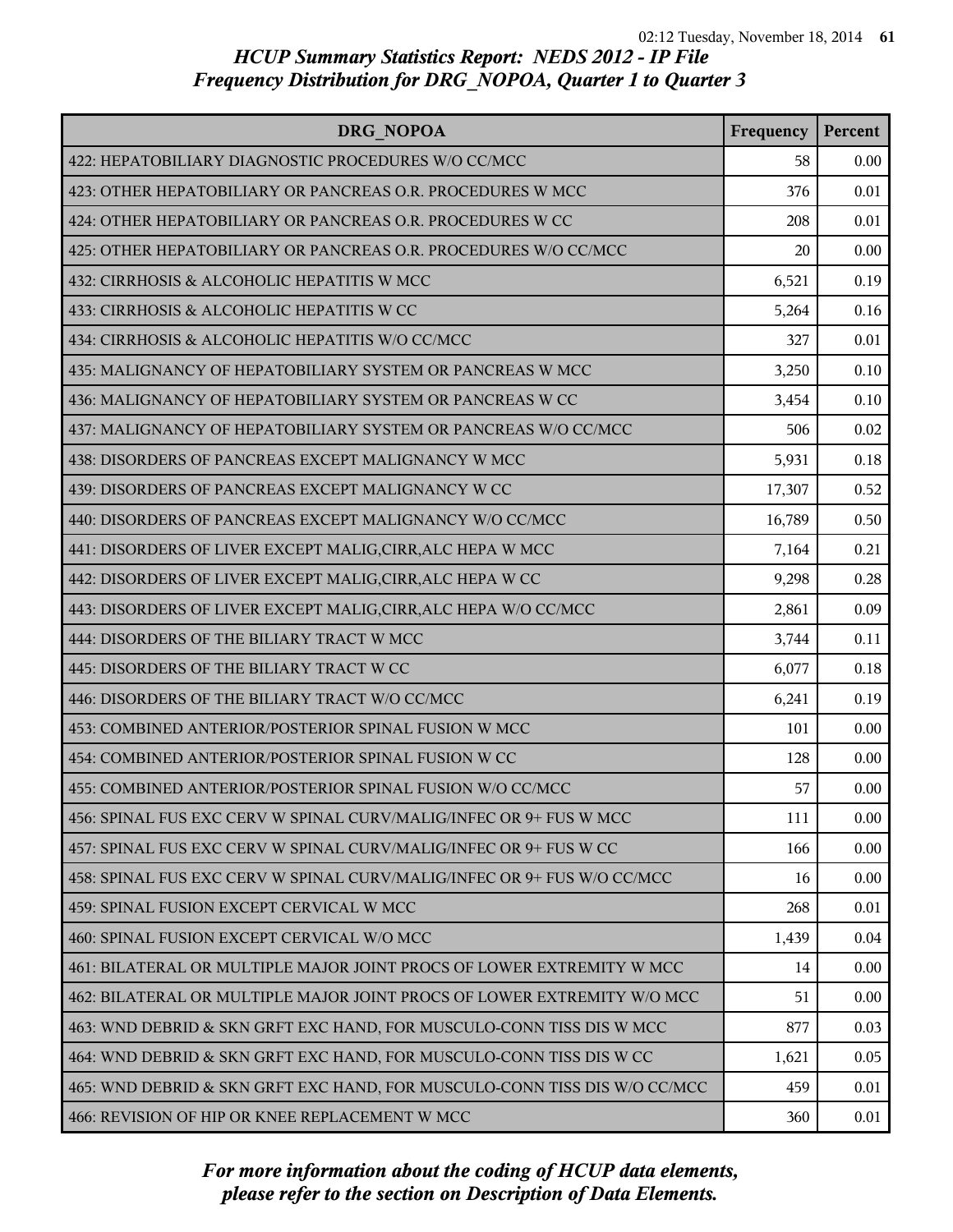| DRG NOPOA                                                                 | Frequency | Percent |
|---------------------------------------------------------------------------|-----------|---------|
| 467: REVISION OF HIP OR KNEE REPLACEMENT W CC                             | 849       | 0.03    |
| 468: REVISION OF HIP OR KNEE REPLACEMENT W/O CC/MCC                       | 297       | 0.01    |
| 469: MAJOR JOINT REPLACEMENT OR REATTACHMENT OF LOWER EXTREMITY W MCC     | 3,232     | 0.10    |
| 470: MAJOR JOINT REPLACEMENT OR REATTACHMENT OF LOWER EXTREMITY W/O MCC   | 12,761    | 0.38    |
| 471: CERVICAL SPINAL FUSION W MCC                                         | 427       | 0.01    |
| 472: CERVICAL SPINAL FUSION W CC                                          | 659       | 0.02    |
| 473: CERVICAL SPINAL FUSION W/O CC/MCC                                    | 772       | 0.02    |
| 474: AMPUTATION FOR MUSCULOSKELETAL SYS & CONN TISSUE DIS W MCC           | 387       | 0.01    |
| 475: AMPUTATION FOR MUSCULOSKELETAL SYS & CONN TISSUE DIS W CC            | 488       | 0.01    |
| 476: AMPUTATION FOR MUSCULOSKELETAL SYS & CONN TISSUE DIS W/O CC/MCC      | 68        | 0.00    |
| 477: BIOPSIES OF MUSCULOSKELETAL SYSTEM & CONNECTIVE TISSUE W MCC         | 610       | 0.02    |
| 478: BIOPSIES OF MUSCULOSKELETAL SYSTEM & CONNECTIVE TISSUE W CC          | 1,742     | 0.05    |
| 479: BIOPSIES OF MUSCULOSKELETAL SYSTEM & CONNECTIVE TISSUE W/O CC/MCC    | 684       | 0.02    |
| 480: HIP & FEMUR PROCEDURES EXCEPT MAJOR JOINT W MCC                      | 5,679     | 0.17    |
| 481: HIP & FEMUR PROCEDURES EXCEPT MAJOR JOINT W CC                       | 18,659    | 0.56    |
| 482: HIP & FEMUR PROCEDURES EXCEPT MAJOR JOINT W/O CC/MCC                 | 8,356     | 0.25    |
| 483: MAJOR JOINT & LIMB REATTACHMENT PROC OF UPPER EXTREMITY W CC/MCC     | 499       | 0.01    |
| 484: MAJOR JOINT & LIMB REATTACHMENT PROC OF UPPER EXTREMITY W/O CC/MCC   | 292       | 0.01    |
| 485: KNEE PROCEDURES W PDX OF INFECTION W MCC                             | 242       | 0.01    |
| 486: KNEE PROCEDURES W PDX OF INFECTION W CC                              | 569       | 0.02    |
| 487: KNEE PROCEDURES W PDX OF INFECTION W/O CC/MCC                        | 293       | 0.01    |
| 488: KNEE PROCEDURES W/O PDX OF INFECTION W CC/MCC                        | 474       | 0.01    |
| 489: KNEE PROCEDURES W/O PDX OF INFECTION W/O CC/MCC                      | 454       | 0.01    |
| 490: BACK & NECK PROC EXC SPINAL FUSION W CC/MCC OR DISC DEVICE/NEUROSTIM | 1,413     | 0.04    |
| 491: BACK & NECK PROC EXC SPINAL FUSION W/O CC/MCC                        | 1,455     | 0.04    |
| 492: LOWER EXTREM & HUMER PROC EXCEPT HIP, FOOT, FEMUR W MCC              | 1,547     | 0.05    |
| 493: LOWER EXTREM & HUMER PROC EXCEPT HIP, FOOT, FEMUR W CC               | 6,557     | 0.20    |
| 494: LOWER EXTREM & HUMER PROC EXCEPT HIP, FOOT, FEMUR W/O CC/MCC         | 12,596    | 0.38    |
| 495: LOCAL EXCISION & REMOVAL INT FIX DEVICES EXC HIP & FEMUR W MCC       | 300       | 0.01    |
| 496: LOCAL EXCISION & REMOVAL INT FIX DEVICES EXC HIP & FEMUR W CC        | 858       | 0.03    |
| 497: LOCAL EXCISION & REMOVAL INT FIX DEVICES EXC HIP & FEMUR W/O CC/MCC  | 416       | 0.01    |
| 498: LOCAL EXCISION & REMOVAL INT FIX DEVICES OF HIP & FEMUR W CC/MCC     | 152       | 0.00    |
| 499: LOCAL EXCISION & REMOVAL INT FIX DEVICES OF HIP & FEMUR W/O CC/MCC   | 35        | 0.00    |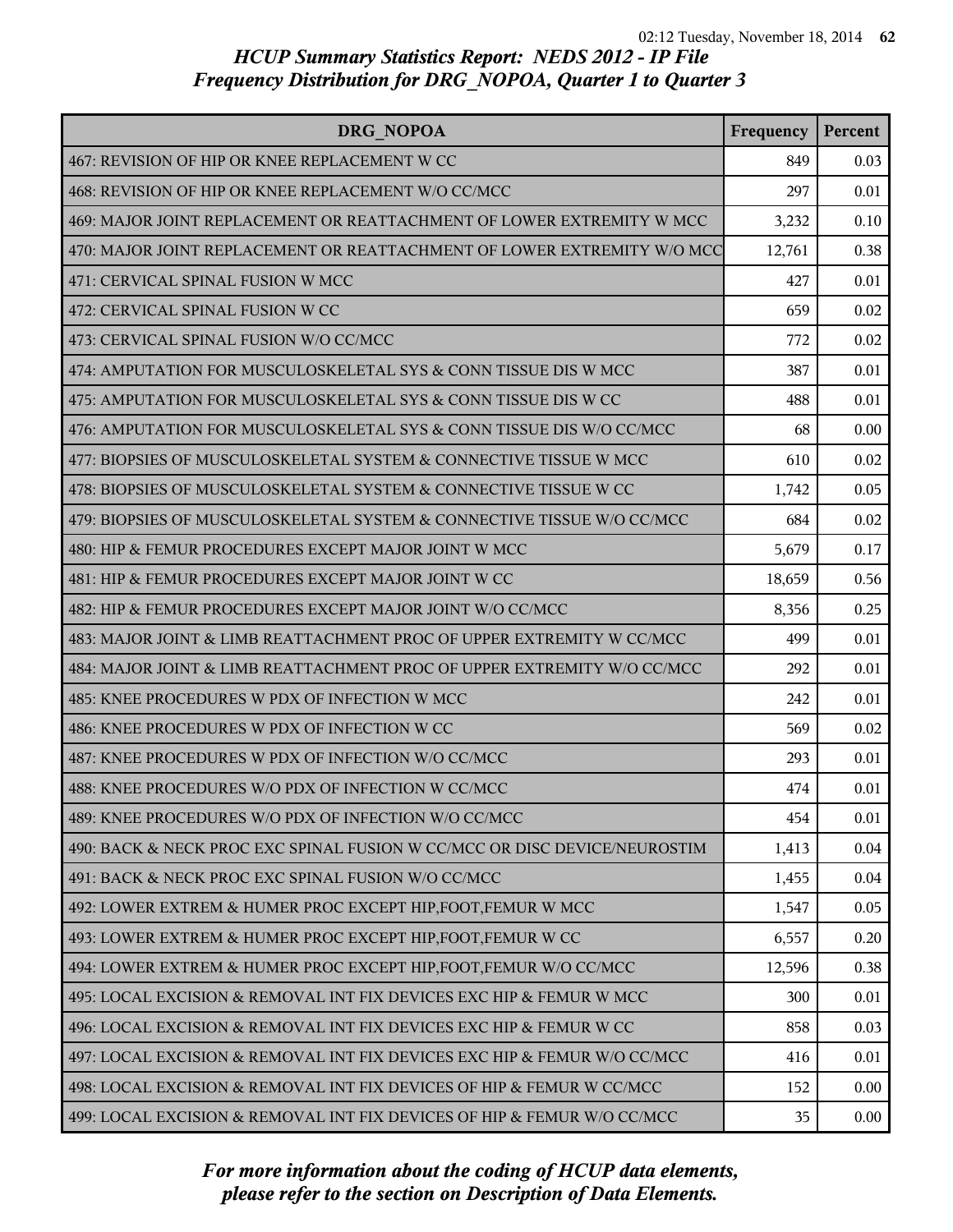| <b>DRG NOPOA</b>                                                         | Frequency | Percent |
|--------------------------------------------------------------------------|-----------|---------|
| 500: SOFT TISSUE PROCEDURES W MCC                                        | 520       | 0.02    |
| 501: SOFT TISSUE PROCEDURES W CC                                         | 1,759     | 0.05    |
| 502: SOFT TISSUE PROCEDURES W/O CC/MCC                                   | 1,131     | 0.03    |
| 503: FOOT PROCEDURES W MCC                                               | 203       | 0.01    |
| 504: FOOT PROCEDURES W CC                                                | 800       | 0.02    |
| 505: FOOT PROCEDURES W/O CC/MCC                                          | 773       | 0.02    |
| 506: MAJOR THUMB OR JOINT PROCEDURES                                     | 312       | 0.01    |
| 507: MAJOR SHOULDER OR ELBOW JOINT PROCEDURES W CC/MCC                   | 152       | 0.00    |
| 508: MAJOR SHOULDER OR ELBOW JOINT PROCEDURES W/O CC/MCC                 | 120       | 0.00    |
| 509: ARTHROSCOPY                                                         | 31        | 0.00    |
| 510: SHOULDER, ELBOW OR FOREARM PROC, EXC MAJOR JOINT PROC W MCC         | 309       | 0.01    |
| 511: SHOULDER, ELBOW OR FOREARM PROC, EXC MAJOR JOINT PROC W CC          | 1,385     | 0.04    |
| 512: SHOULDER, ELBOW OR FOREARM PROC, EXC MAJOR JOINT PROC W/O CC/MCC    | 3,096     | 0.09    |
| 513: HAND OR WRIST PROC, EXCEPT MAJOR THUMB OR JOINT PROC W CC/MCC       | 1,021     | 0.03    |
| 514: HAND OR WRIST PROC, EXCEPT MAJOR THUMB OR JOINT PROC W/O CC/MCC     | 1,203     | 0.04    |
| 515: OTHER MUSCULOSKELET SYS & CONN TISS O.R. PROC W MCC                 | 889       | 0.03    |
| 516: OTHER MUSCULOSKELET SYS & CONN TISS O.R. PROC W CC                  | 2,276     | 0.07    |
| 517: OTHER MUSCULOSKELET SYS & CONN TISS O.R. PROC W/O CC/MCC            | 1,301     | 0.04    |
| 533: FRACTURES OF FEMUR W MCC                                            | 181       | 0.01    |
| 534: FRACTURES OF FEMUR W/O MCC                                          | 1,221     | 0.04    |
| 535: FRACTURES OF HIP & PELVIS W MCC                                     | 1,773     | 0.05    |
| 536: FRACTURES OF HIP & PELVIS W/O MCC                                   | 7,753     | 0.23    |
| 537: SPRAINS, STRAINS, & DISLOCATIONS OF HIP, PELVIS & THIGH W CC/MCC    | 229       | 0.01    |
| 538: SPRAINS, STRAINS, & DISLOCATIONS OF HIP, PELVIS & THIGH W/O CC/MCC  | 234       | 0.01    |
| 539: OSTEOMYELITIS W MCC                                                 | 702       | 0.02    |
| 540: OSTEOMYELITIS W CC                                                  | 1,265     | 0.04    |
| 541: OSTEOMYELITIS W/O CC/MCC                                            | 510       | 0.02    |
| 542: PATHOLOGICAL FRACTURES & MUSCULOSKELET & CONN TISS MALIG W MCC      | 1,210     | 0.04    |
| 543: PATHOLOGICAL FRACTURES & MUSCULOSKELET & CONN TISS MALIG W CC       | 3,700     | 0.11    |
| 544: PATHOLOGICAL FRACTURES & MUSCULOSKELET & CONN TISS MALIG W/O CC/MCC | 1,085     | 0.03    |
| 545: CONNECTIVE TISSUE DISORDERS W MCC                                   | 1,288     | 0.04    |
| 546: CONNECTIVE TISSUE DISORDERS W CC                                    | 2,499     | 0.07    |
| 547: CONNECTIVE TISSUE DISORDERS W/O CC/MCC                              | 1,682     | 0.05    |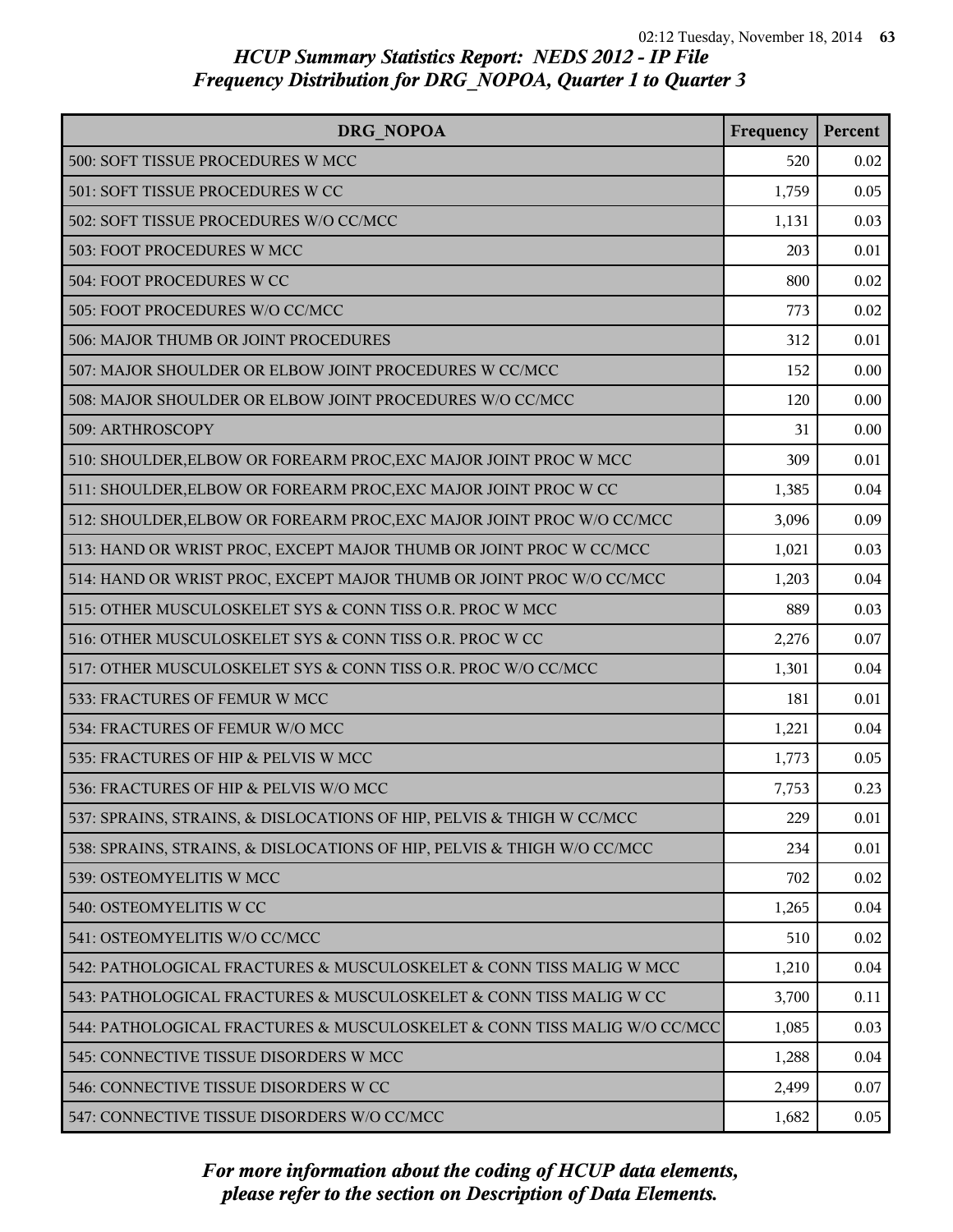| DRG NOPOA                                                               | Frequency | Percent |
|-------------------------------------------------------------------------|-----------|---------|
| 548: SEPTIC ARTHRITIS W MCC                                             | 123       | 0.00    |
| 549: SEPTIC ARTHRITIS W CC                                              | 420       | 0.01    |
| 550: SEPTIC ARTHRITIS W/O CC/MCC                                        | 254       | 0.01    |
| 551: MEDICAL BACK PROBLEMS W MCC                                        | 3,171     | 0.09    |
| 552: MEDICAL BACK PROBLEMS W/O MCC                                      | 23,888    | 0.71    |
| 553: BONE DISEASES & ARTHROPATHIES W MCC                                | 618       | 0.02    |
| 554: BONE DISEASES & ARTHROPATHIES W/O MCC                              | 4,528     | 0.13    |
| 555: SIGNS & SYMPTOMS OF MUSCULOSKELETAL SYSTEM & CONN TISSUE W MCC     | 927       | 0.03    |
| 556: SIGNS & SYMPTOMS OF MUSCULOSKELETAL SYSTEM & CONN TISSUE W/O MCC   | 6,282     | 0.19    |
| 557: TENDONITIS, MYOSITIS & BURSITIS W MCC                              | 1,250     | 0.04    |
| 558: TENDONITIS, MYOSITIS & BURSITIS W/O MCC                            | 7,644     | 0.23    |
| 559: AFTERCARE, MUSCULOSKELETAL SYSTEM & CONNECTIVE TISSUE W MCC        | 423       | 0.01    |
| 560: AFTERCARE, MUSCULOSKELETAL SYSTEM & CONNECTIVE TISSUE W CC         | 1,208     | 0.04    |
| 561: AFTERCARE, MUSCULOSKELETAL SYSTEM & CONNECTIVE TISSUE W/O CC/MCC   | 956       | 0.03    |
| 562: FX, SPRN, STRN & DISL EXCEPT FEMUR, HIP, PELVIS & THIGH W MCC      | 1,551     | 0.05    |
| 563: FX, SPRN, STRN & DISL EXCEPT FEMUR, HIP, PELVIS & THIGH W/O MCC    | 11,392    | 0.34    |
| 564: OTHER MUSCULOSKELETAL SYS & CONNECTIVE TISSUE DIAGNOSES W MCC      | 509       | 0.02    |
| 565: OTHER MUSCULOSKELETAL SYS & CONNECTIVE TISSUE DIAGNOSES W CC       | 1,517     | 0.05    |
| 566: OTHER MUSCULOSKELETAL SYS & CONNECTIVE TISSUE DIAGNOSES W/O CC/MCC | 724       | 0.02    |
| 570: SKIN DEBRIDEMENT W MCC                                             | 904       | 0.03    |
| 571: SKIN DEBRIDEMENT W CC                                              | 1,684     | 0.05    |
| 572: SKIN DEBRIDEMENT W/O CC/MCC                                        | 1,350     | 0.04    |
| 573: SKIN GRAFT FOR SKIN ULCER OR CELLULITIS W MCC                      | 179       | 0.01    |
| 574: SKIN GRAFT FOR SKIN ULCER OR CELLULITIS W CC                       | 218       | 0.01    |
| 575: SKIN GRAFT FOR SKIN ULCER OR CELLULITIS W/O CC/MCC                 | 74        | 0.00    |
| 576: SKIN GRAFT EXC FOR SKIN ULCER OR CELLULITIS W MCC                  | 55        | 0.00    |
| 577: SKIN GRAFT EXC FOR SKIN ULCER OR CELLULITIS W CC                   | 139       | 0.00    |
| 578: SKIN GRAFT EXC FOR SKIN ULCER OR CELLULITIS W/O CC/MCC             | 109       | 0.00    |
| 579: OTHER SKIN, SUBCUT TISS & BREAST PROC W MCC                        | 1,279     | 0.04    |
| 580: OTHER SKIN, SUBCUT TISS & BREAST PROC W CC                         | 2,834     | 0.08    |
| 581: OTHER SKIN, SUBCUT TISS & BREAST PROC W/O CC/MCC                   | 2,461     | 0.07    |
| 582: MASTECTOMY FOR MALIGNANCY W CC/MCC                                 | 54        | 0.00    |
| 583: MASTECTOMY FOR MALIGNANCY W/O CC/MCC                               | 23        | 0.00    |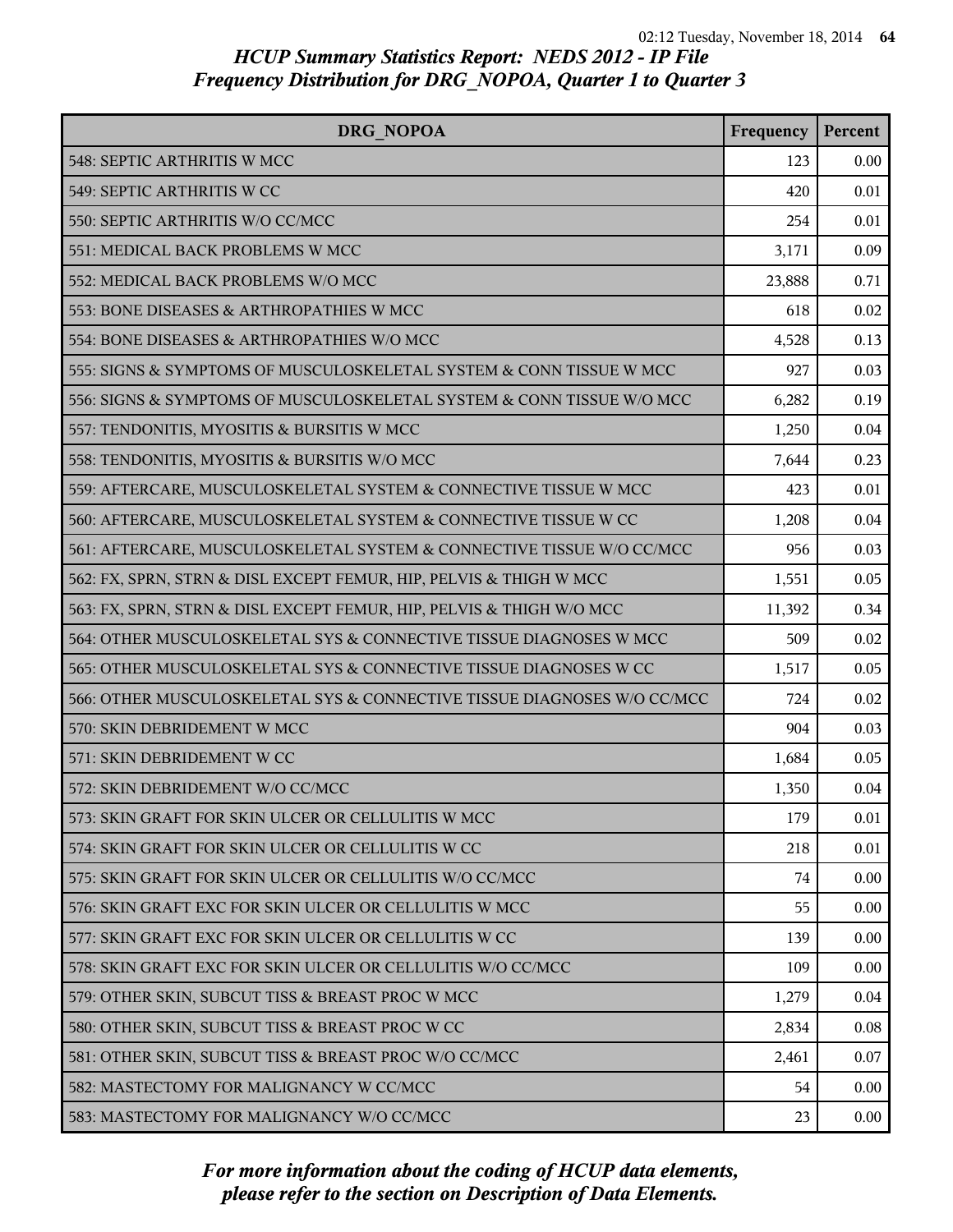| DRG NOPOA                                                                  | Frequency | Percent |
|----------------------------------------------------------------------------|-----------|---------|
| 584: BREAST BIOPSY, LOCAL EXCISION & OTHER BREAST PROCEDURES W CC/MCC      | 134       | 0.00    |
| 585: BREAST BIOPSY, LOCAL EXCISION & OTHER BREAST PROCEDURES W/O CC/MCC    | 214       | 0.01    |
| 592: SKIN ULCERS W MCC                                                     | 1,499     | 0.04    |
| 593: SKIN ULCERS W CC                                                      | 1,680     | 0.05    |
| 594: SKIN ULCERS W/O CC/MCC                                                | 240       | 0.01    |
| 595: MAJOR SKIN DISORDERS W MCC                                            | 330       | 0.01    |
| 596: MAJOR SKIN DISORDERS W/O MCC                                          | 1,744     | 0.05    |
| 597: MALIGNANT BREAST DISORDERS W MCC                                      | 259       | 0.01    |
| 598: MALIGNANT BREAST DISORDERS W CC                                       | 591       | 0.02    |
| 599: MALIGNANT BREAST DISORDERS W/O CC/MCC                                 | 54        | 0.00    |
| 600: NON-MALIGNANT BREAST DISORDERS W CC/MCC                               | 563       | 0.02    |
| 601: NON-MALIGNANT BREAST DISORDERS W/O CC/MCC                             | 935       | 0.03    |
| 602: CELLULITIS W MCC                                                      | 7,039     | 0.21    |
| 603: CELLULITIS W/O MCC                                                    | 71,646    | 2.13    |
| 604: TRAUMA TO THE SKIN, SUBCUT TISS & BREAST W MCC                        | 921       | 0.03    |
| 605: TRAUMA TO THE SKIN, SUBCUT TISS & BREAST W/O MCC                      | 7,820     | 0.23    |
| 606: MINOR SKIN DISORDERS W MCC                                            | 530       | 0.02    |
| 607: MINOR SKIN DISORDERS W/O MCC                                          | 4,084     | 0.12    |
| 614: ADRENAL & PITUITARY PROCEDURES W CC/MCC                               | 108       | 0.00    |
| 615: ADRENAL & PITUITARY PROCEDURES W/O CC/MCC                             | 34        | 0.00    |
| 616: AMPUTAT OF LOWER LIMB FOR ENDOCRINE, NUTRIT, & METABOL DIS W MCC      | 498       | 0.01    |
| 617: AMPUTAT OF LOWER LIMB FOR ENDOCRINE, NUTRIT, & METABOL DIS W CC       | 2,420     | 0.07    |
| 618: AMPUTAT OF LOWER LIMB FOR ENDOCRINE, NUTRIT, & METABOL DIS W/O CC/MCC | 52        | 0.00    |
| 619: O.R. PROCEDURES FOR OBESITY W MCC                                     | 12        | 0.00    |
| 620: O.R. PROCEDURES FOR OBESITY W CC                                      | 38        | 0.00    |
| 621: O.R. PROCEDURES FOR OBESITY W/O CC/MCC                                | 58        | 0.00    |
| 622: SKIN GRAFTS & WOUND DEBRID FOR ENDOC, NUTRIT & METAB DIS W MCC        | 273       | 0.01    |
| 623: SKIN GRAFTS & WOUND DEBRID FOR ENDOC, NUTRIT & METAB DIS W CC         | 911       | 0.03    |
| 624: SKIN GRAFTS & WOUND DEBRID FOR ENDOC, NUTRIT & METAB DIS W/O CC/MCC   | 75        | 0.00    |
| 625: THYROID, PARATHYROID & THYROGLOSSAL PROCEDURES W MCC                  | 61        | 0.00    |
| 626: THYROID, PARATHYROID & THYROGLOSSAL PROCEDURES W CC                   | 88        | 0.00    |
| 627: THYROID, PARATHYROID & THYROGLOSSAL PROCEDURES W/O CC/MCC             | 110       | 0.00    |
| 628: OTHER ENDOCRINE, NUTRIT & METAB O.R. PROC W MCC                       | 795       | 0.02    |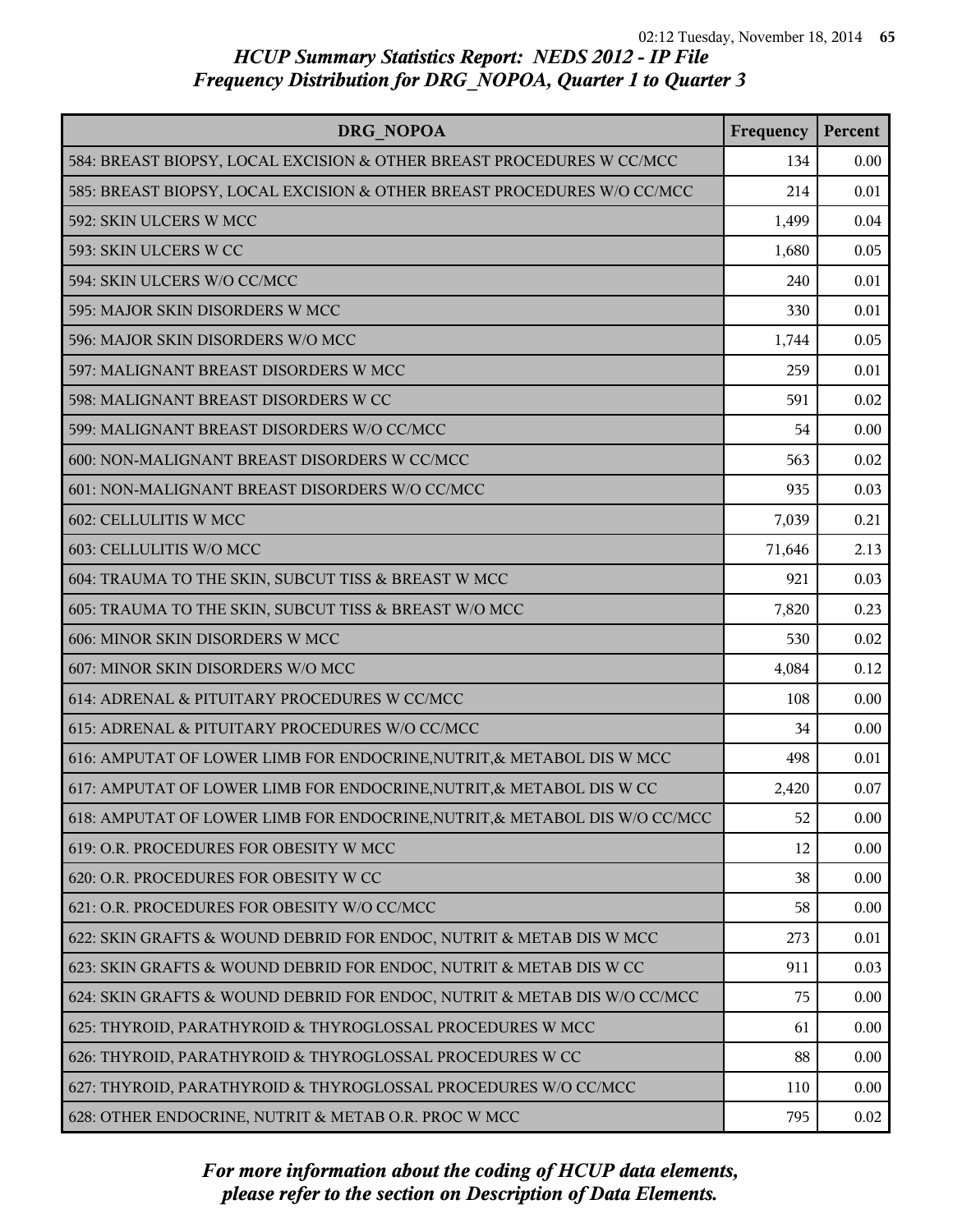| <b>DRG NOPOA</b>                                                          | Frequency | Percent |
|---------------------------------------------------------------------------|-----------|---------|
| 629: OTHER ENDOCRINE, NUTRIT & METAB O.R. PROC W CC                       | 1,435     | 0.04    |
| 630: OTHER ENDOCRINE, NUTRIT & METAB O.R. PROC W/O CC/MCC                 | 83        | 0.00    |
| 637: DIABETES W MCC                                                       | 7,965     | 0.24    |
| 638: DIABETES W CC                                                        | 27,429    | 0.82    |
| 639: DIABETES W/O CC/MCC                                                  | 18,701    | 0.56    |
| 640: MISC DISORDERS OF NUTRITION, METABOLISM, FLUIDS/ELECTROLYTES W MCC   | 15,567    | 0.46    |
| 641: MISC DISORDERS OF NUTRITION, METABOLISM, FLUIDS/ELECTROLYTES W/O MCC | 47,272    | 1.41    |
| 642: INBORN AND OTHER DISORDERS OF METABOLISM                             | 891       | 0.03    |
| 643: ENDOCRINE DISORDERS W MCC                                            | 1,973     | 0.06    |
| 644: ENDOCRINE DISORDERS W CC                                             | 4,331     | 0.13    |
| 645: ENDOCRINE DISORDERS W/O CC/MCC                                       | 2,522     | 0.08    |
| <b>652: KIDNEY TRANSPLANT</b>                                             | 66        | 0.00    |
| 653: MAJOR BLADDER PROCEDURES W MCC                                       | 87        | 0.00    |
| 654: MAJOR BLADDER PROCEDURES W CC                                        | 107       | 0.00    |
| 655: MAJOR BLADDER PROCEDURES W/O CC/MCC                                  | $\leq 10$ | $***$   |
| 656: KIDNEY & URETER PROCEDURES FOR NEOPLASM W MCC                        | 147       | 0.00    |
| 657: KIDNEY & URETER PROCEDURES FOR NEOPLASM W CC                         | 295       | 0.01    |
| 658: KIDNEY & URETER PROCEDURES FOR NEOPLASM W/O CC/MCC                   | 59        | 0.00    |
| 659: KIDNEY & URETER PROCEDURES FOR NON-NEOPLASM W MCC                    | 623       | 0.02    |
| 660: KIDNEY & URETER PROCEDURES FOR NON-NEOPLASM W CC                     | 1,583     | 0.05    |
| 661: KIDNEY & URETER PROCEDURES FOR NON-NEOPLASM W/O CC/MCC               | 198       | 0.01    |
| 662: MINOR BLADDER PROCEDURES W MCC                                       | 131       | 0.00    |
| 663: MINOR BLADDER PROCEDURES W CC                                        | 227       | 0.01    |
| 664: MINOR BLADDER PROCEDURES W/O CC/MCC                                  | 106       | 0.00    |
| <b>665: PROSTATECTOMY W MCC</b>                                           | 112       | 0.00    |
| <b>666: PROSTATECTOMY W CC</b>                                            | 322       | 0.01    |
| 667: PROSTATECTOMY W/O CC/MCC                                             | 104       | 0.00    |
| <b>668: TRANSURETHRAL PROCEDURES W MCC</b>                                | 743       | 0.02    |
| 669: TRANSURETHRAL PROCEDURES W CC                                        | 6,942     | 0.21    |
| 670: TRANSURETHRAL PROCEDURES W/O CC/MCC                                  | 1,823     | 0.05    |
| 671: URETHRAL PROCEDURES W CC/MCC                                         | 131       | 0.00    |
| 672: URETHRAL PROCEDURES W/O CC/MCC                                       | 59        | 0.00    |
| 673: OTHER KIDNEY & URINARY TRACT PROCEDURES W MCC                        | 2,215     | 0.07    |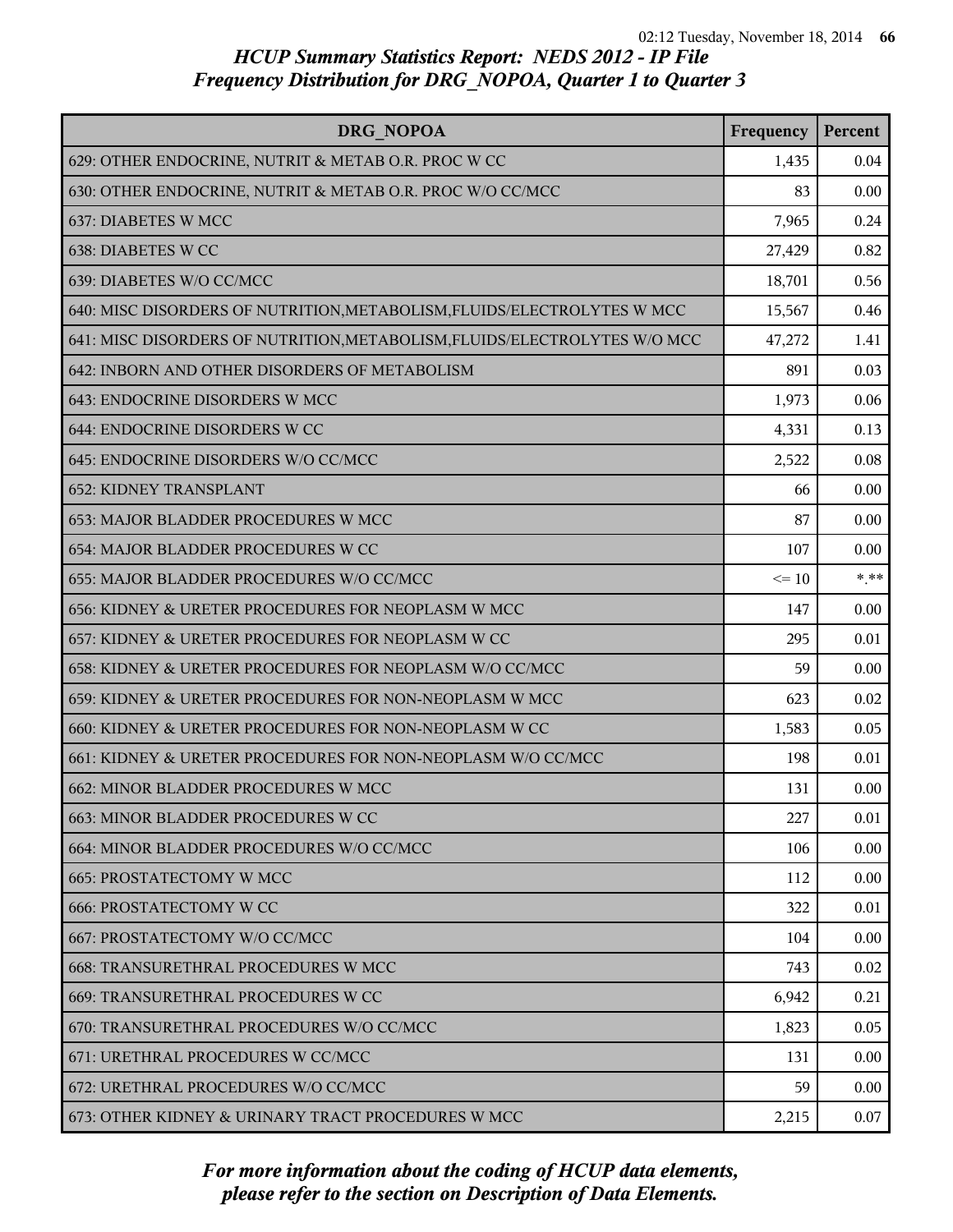| <b>DRG NOPOA</b>                                                        | Frequency | Percent |
|-------------------------------------------------------------------------|-----------|---------|
| 674: OTHER KIDNEY & URINARY TRACT PROCEDURES W CC                       | 1,602     | 0.05    |
| 675: OTHER KIDNEY & URINARY TRACT PROCEDURES W/O CC/MCC                 | 175       | 0.01    |
| 682: RENAL FAILURE W MCC                                                | 27,264    | 0.81    |
| 683: RENAL FAILURE W CC                                                 | 44,696    | 1.33    |
| 684: RENAL FAILURE W/O CC/MCC                                           | 9,944     | 0.30    |
| <b>685: ADMIT FOR RENAL DIALYSIS</b>                                    | 1,103     | 0.03    |
| 686: KIDNEY & URINARY TRACT NEOPLASMS W MCC                             | 280       | 0.01    |
| 687: KIDNEY & URINARY TRACT NEOPLASMS W CC                              | 856       | 0.03    |
| 688: KIDNEY & URINARY TRACT NEOPLASMS W/O CC/MCC                        | 141       | 0.00    |
| 689: KIDNEY & URINARY TRACT INFECTIONS W MCC                            | 18,326    | 0.55    |
| 690: KIDNEY & URINARY TRACT INFECTIONS W/O MCC                          | 66,731    | 1.99    |
| 691: URINARY STONES W ESW LITHOTRIPSY W CC/MCC                          | 669       | 0.02    |
| 692: URINARY STONES W ESW LITHOTRIPSY W/O CC/MCC                        | 188       | 0.01    |
| 693: URINARY STONES W/O ESW LITHOTRIPSY W MCC                           | 764       | 0.02    |
| 694: URINARY STONES W/O ESW LITHOTRIPSY W/O MCC                         | 12,906    | 0.38    |
| 695: KIDNEY & URINARY TRACT SIGNS & SYMPTOMS W MCC                      | 375       | 0.01    |
| 696: KIDNEY & URINARY TRACT SIGNS & SYMPTOMS W/O MCC                    | 3,106     | 0.09    |
| 697: URETHRAL STRICTURE                                                 | 159       | 0.00    |
| 698: OTHER KIDNEY & URINARY TRACT DIAGNOSES W MCC                       | 7,528     | 0.22    |
| 699: OTHER KIDNEY & URINARY TRACT DIAGNOSES W CC                        | 8,671     | 0.26    |
| 700: OTHER KIDNEY & URINARY TRACT DIAGNOSES W/O CC/MCC                  | 2,586     | 0.08    |
| 707: MAJOR MALE PELVIC PROCEDURES W CC/MCC                              | 45        | 0.00    |
| 708: MAJOR MALE PELVIC PROCEDURES W/O CC/MCC                            | 26        | 0.00    |
| 709: PENIS PROCEDURES W CC/MCC                                          | 164       | 0.00    |
| 710: PENIS PROCEDURES W/O CC/MCC                                        | 161       | 0.00    |
| 711: TESTES PROCEDURES W CC/MCC                                         | 253       | 0.01    |
| 712: TESTES PROCEDURES W/O CC/MCC                                       | 421       | 0.01    |
| 713: TRANSURETHRAL PROSTATECTOMY W CC/MCC                               | 558       | 0.02    |
| 714: TRANSURETHRAL PROSTATECTOMY W/O CC/MCC                             | 183       | 0.01    |
| 715: OTHER MALE REPRODUCTIVE SYSTEM O.R. PROC FOR MALIGNANCY W CC/MCC   | 82        | 0.00    |
| 716: OTHER MALE REPRODUCTIVE SYSTEM O.R. PROC FOR MALIGNANCY W/O CC/MCC | $\leq 10$ | * **    |
| 717: OTHER MALE REPRODUCTIVE SYSTEM O.R. PROC EXC MALIGNANCY W CC/MCC   | 224       | 0.01    |
| 718: OTHER MALE REPRODUCTIVE SYSTEM O.R. PROC EXC MALIGNANCY W/O CC/MCC | 64        | 0.00    |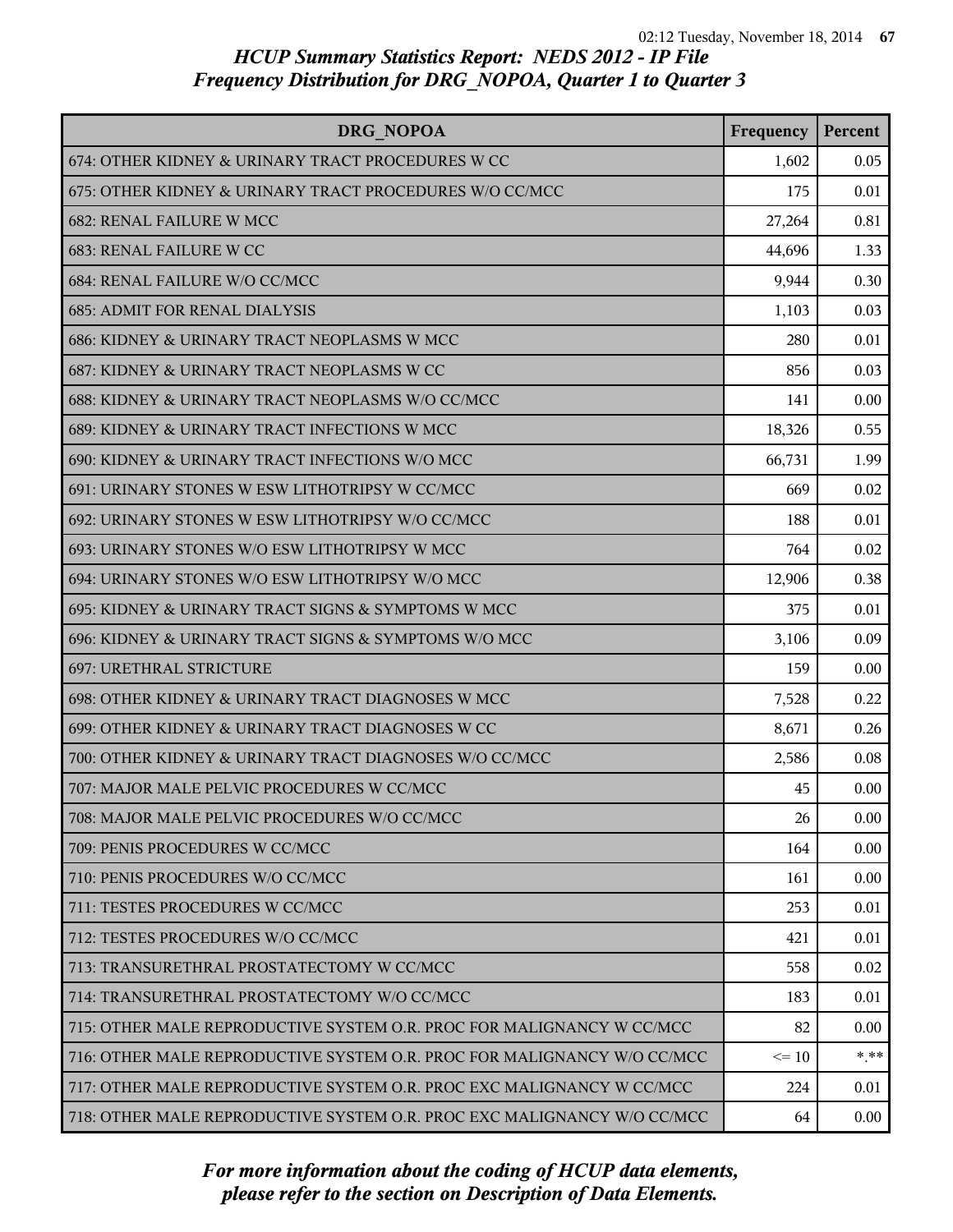| DRG NOPOA                                                               | Frequency | Percent |
|-------------------------------------------------------------------------|-----------|---------|
| 722: MALIGNANCY, MALE REPRODUCTIVE SYSTEM W MCC                         | 121       | 0.00    |
| 723: MALIGNANCY, MALE REPRODUCTIVE SYSTEM W CC                          | 423       | 0.01    |
| 724: MALIGNANCY, MALE REPRODUCTIVE SYSTEM W/O CC/MCC                    | 37        | 0.00    |
| 725: BENIGN PROSTATIC HYPERTROPHY W MCC                                 | 145       | 0.00    |
| 726: BENIGN PROSTATIC HYPERTROPHY W/O MCC                               | 1,110     | 0.03    |
| 727: INFLAMMATION OF THE MALE REPRODUCTIVE SYSTEM W MCC                 | 498       | 0.01    |
| 728: INFLAMMATION OF THE MALE REPRODUCTIVE SYSTEM W/O MCC               | 3,163     | 0.09    |
| 729: OTHER MALE REPRODUCTIVE SYSTEM DIAGNOSES W CC/MCC                  | 309       | 0.01    |
| 730: OTHER MALE REPRODUCTIVE SYSTEM DIAGNOSES W/O CC/MCC                | 256       | 0.01    |
| 734: PELVIC EVISCERATION, RAD HYSTERECTOMY & RAD VULVECTOMY W CC/MCC    | 52        | 0.00    |
| 735: PELVIC EVISCERATION, RAD HYSTERECTOMY & RAD VULVECTOMY W/O CC/MCC  | 12        | 0.00    |
| 736: UTERINE & ADNEXA PROC FOR OVARIAN OR ADNEXAL MALIGNANCY W MCC      | 75        | 0.00    |
| 737: UTERINE & ADNEXA PROC FOR OVARIAN OR ADNEXAL MALIGNANCY W CC       | 182       | 0.01    |
| 738: UTERINE & ADNEXA PROC FOR OVARIAN OR ADNEXAL MALIGNANCY W/O CC/MCC | 31        | 0.00    |
| 739: UTERINE, ADNEXA PROC FOR NON-OVARIAN/ADNEXAL MALIG W MCC           | 41        | 0.00    |
| 740: UTERINE, ADNEXA PROC FOR NON-OVARIAN/ADNEXAL MALIG W CC            | 79        | 0.00    |
| 741: UTERINE, ADNEXA PROC FOR NON-OVARIAN/ADNEXAL MALIG W/O CC/MCC      | 44        | 0.00    |
| 742: UTERINE & ADNEXA PROC FOR NON-MALIGNANCY W CC/MCC                  | 1,834     | 0.05    |
| 743: UTERINE & ADNEXA PROC FOR NON-MALIGNANCY W/O CC/MCC                | 2,284     | 0.07    |
| 744: D&C, CONIZATION, LAPAROSCOPY & TUBAL INTERRUPTION W CC/MCC         | 785       | 0.02    |
| 745: D&C, CONIZATION, LAPAROSCOPY & TUBAL INTERRUPTION W/O CC/MCC       | 649       | 0.02    |
| 746: VAGINA, CERVIX & VULVA PROCEDURES W CC/MCC                         | 392       | 0.01    |
| 747: VAGINA, CERVIX & VULVA PROCEDURES W/O CC/MCC                       | 481       | 0.01    |
| 748: FEMALE REPRODUCTIVE SYSTEM RECONSTRUCTIVE PROCEDURES               | 20        | 0.00    |
| 749: OTHER FEMALE REPRODUCTIVE SYSTEM O.R. PROCEDURES W CC/MCC          | 254       | 0.01    |
| 750: OTHER FEMALE REPRODUCTIVE SYSTEM O.R. PROCEDURES W/O CC/MCC        | 122       | 0.00    |
| 754: MALIGNANCY, FEMALE REPRODUCTIVE SYSTEM W MCC                       | 401       | 0.01    |
| 755: MALIGNANCY, FEMALE REPRODUCTIVE SYSTEM W CC                        | 1,049     | 0.03    |
| 756: MALIGNANCY, FEMALE REPRODUCTIVE SYSTEM W/O CC/MCC                  | 111       | 0.00    |
| 757: INFECTIONS, FEMALE REPRODUCTIVE SYSTEM W MCC                       | 406       | 0.01    |
| 758: INFECTIONS, FEMALE REPRODUCTIVE SYSTEM W CC                        | 1,303     | 0.04    |
| 759: INFECTIONS, FEMALE REPRODUCTIVE SYSTEM W/O CC/MCC                  | 1,837     | 0.05    |
| 760: MENSTRUAL & OTHER FEMALE REPRODUCTIVE SYSTEM DISORDERS W CC/MCC    | 1,738     | 0.05    |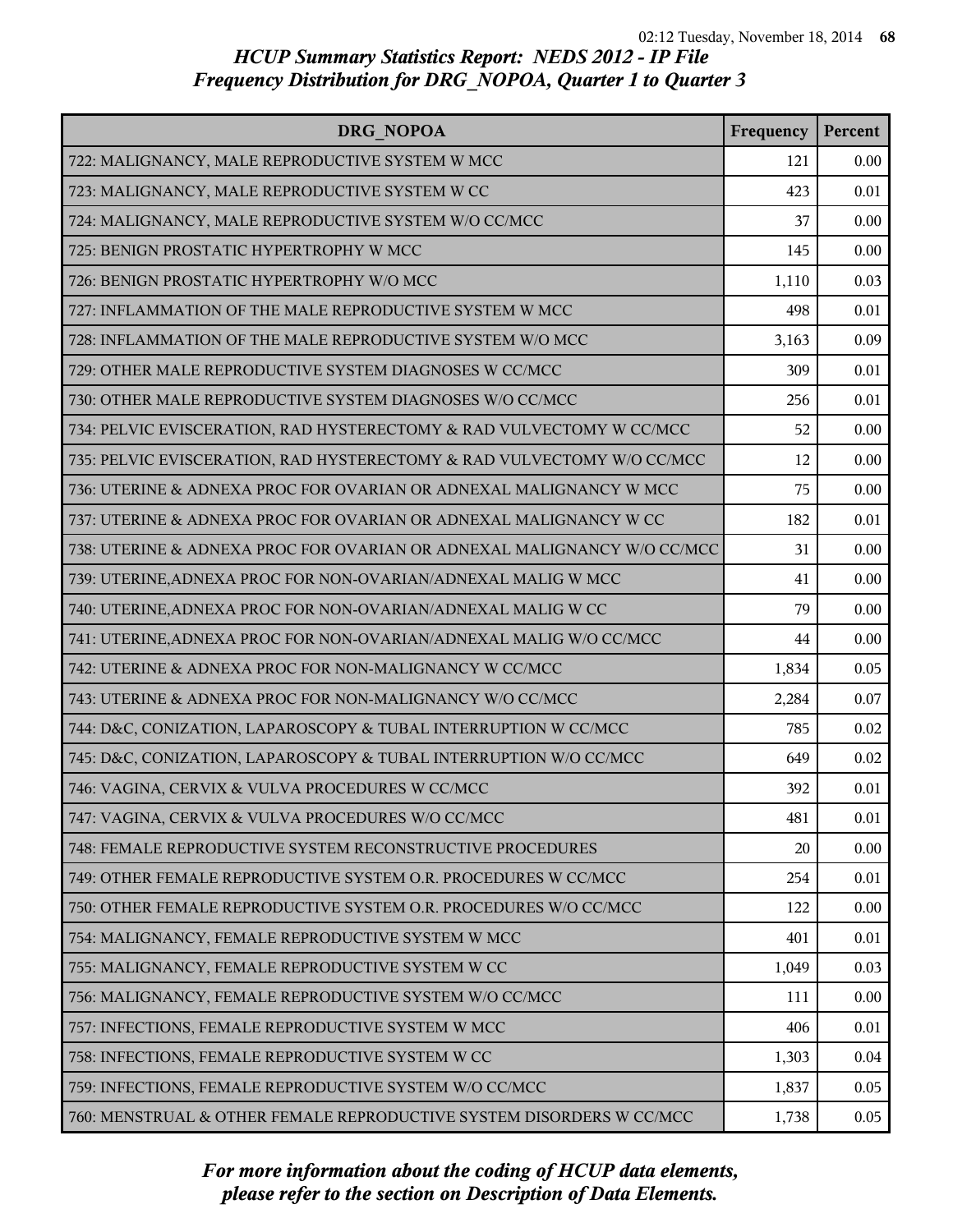| <b>DRG NOPOA</b>                                                         | Frequency | Percent |
|--------------------------------------------------------------------------|-----------|---------|
| 761: MENSTRUAL & OTHER FEMALE REPRODUCTIVE SYSTEM DISORDERS W/O CC/MCC   | 2,282     | 0.07    |
| 765: CESAREAN SECTION W CC/MCC                                           | 5,226     | 0.16    |
| 766: CESAREAN SECTION W/O CC/MCC                                         | 6,680     | 0.20    |
| 767: VAGINAL DELIVERY W STERILIZATION &/OR D&C                           | 904       | 0.03    |
| 768: VAGINAL DELIVERY W O.R. PROC EXCEPT STERIL &/OR D&C                 | 20        | 0.00    |
| 769: POSTPARTUM & POST ABORTION DIAGNOSES W O.R. PROCEDURE               | 1,475     | 0.04    |
| 770: ABORTION W D&C, ASPIRATION CURETTAGE OR HYSTEROTOMY                 | 1,456     | 0.04    |
| 774: VAGINAL DELIVERY W COMPLICATING DIAGNOSES                           | 4,468     | 0.13    |
| 775: VAGINAL DELIVERY W/O COMPLICATING DIAGNOSES                         | 27,338    | 0.81    |
| 776: POSTPARTUM & POST ABORTION DIAGNOSES W/O O.R. PROCEDURE             | 5,666     | 0.17    |
| 777: ECTOPIC PREGNANCY                                                   | 2,851     | 0.08    |
| 778: THREATENED ABORTION                                                 | 1,203     | 0.04    |
| 779: ABORTION W/O D&C                                                    | 935       | 0.03    |
| 780: FALSE LABOR                                                         | 137       | 0.00    |
| 781: OTHER ANTEPARTUM DIAGNOSES W MEDICAL COMPLICATIONS                  | 13,485    | 0.40    |
| 782: OTHER ANTEPARTUM DIAGNOSES W/O MEDICAL COMPLICATIONS                | 962       | 0.03    |
| 789: NEONATES, DIED OR TRANSFERRED TO ANOTHER ACUTE CARE FACILITY        | 230       | 0.01    |
| 790: EXTREME IMMATURITY OR RESPIRATORY DISTRESS SYNDROME, NEONATE        | 131       | 0.00    |
| 791: PREMATURITY W MAJOR PROBLEMS                                        | 152       | 0.00    |
| 792: PREMATURITY W/O MAJOR PROBLEMS                                      | 174       | 0.01    |
| 793: FULL TERM NEONATE W MAJOR PROBLEMS                                  | 2,375     | 0.07    |
| 794: NEONATE W OTHER SIGNIFICANT PROBLEMS                                | 2,303     | 0.07    |
| 795: NORMAL NEWBORN                                                      | 1,011     | 0.03    |
| 799: SPLENECTOMY W MCC                                                   | 190       | 0.01    |
| 800: SPLENECTOMY W CC                                                    | 137       | 0.00    |
| 801: SPLENECTOMY W/O CC/MCC                                              | 80        | 0.00    |
| 802: OTHER O.R. PROC OF THE BLOOD & BLOOD FORMING ORGANS W MCC           | 200       | 0.01    |
| 803: OTHER O.R. PROC OF THE BLOOD & BLOOD FORMING ORGANS W CC            | 289       | 0.01    |
| 804: OTHER O.R. PROC OF THE BLOOD & BLOOD FORMING ORGANS W/O CC/MCC      | 172       | 0.01    |
| 808: MAJOR HEMATOL/IMMUN DIAG EXC SICKLE CELL CRISIS & COAGUL W MCC      | 2,242     | 0.07    |
| 809: MAJOR HEMATOL/IMMUN DIAG EXC SICKLE CELL CRISIS & COAGUL W CC       | 6,727     | 0.20    |
| 810: MAJOR HEMATOL/IMMUN DIAG EXC SICKLE CELL CRISIS & COAGUL W/O CC/MCC | 1,653     | 0.05    |
| 811: RED BLOOD CELL DISORDERS W MCC                                      | 8,837     | 0.26    |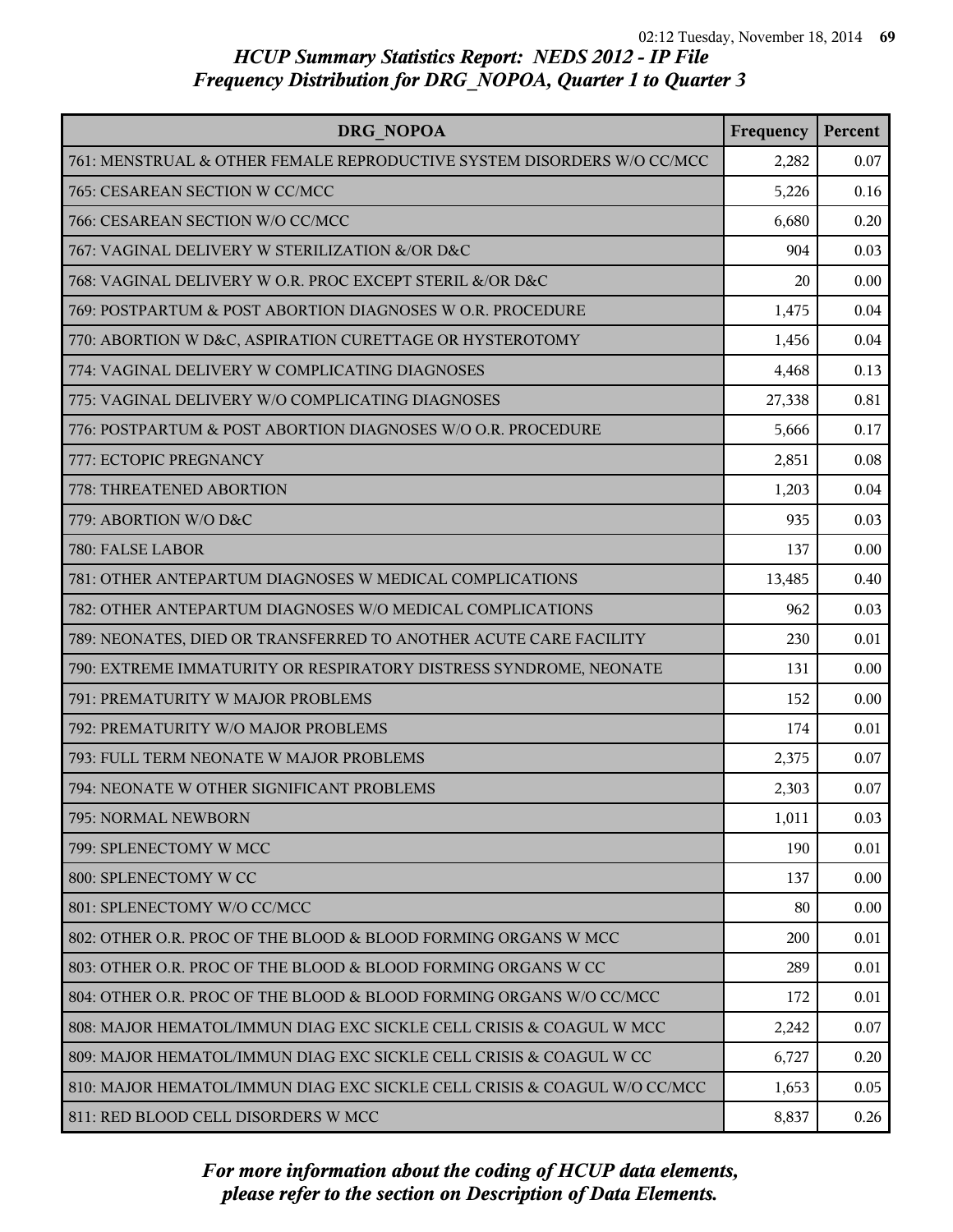| DRG NOPOA                                                                 | Frequency | Percent |
|---------------------------------------------------------------------------|-----------|---------|
| 812: RED BLOOD CELL DISORDERS W/O MCC                                     | 37,726    | 1.12    |
| 813: COAGULATION DISORDERS                                                | 3,606     | 0.11    |
| 814: RETICULOENDOTHELIAL & IMMUNITY DISORDERS W MCC                       | 495       | 0.01    |
| 815: RETICULOENDOTHELIAL & IMMUNITY DISORDERS W CC                        | 1,498     | 0.04    |
| 816: RETICULOENDOTHELIAL & IMMUNITY DISORDERS W/O CC/MCC                  | 1,361     | 0.04    |
| 820: LYMPHOMA & LEUKEMIA W MAJOR O.R. PROCEDURE W MCC                     | 206       | 0.01    |
| 821: LYMPHOMA & LEUKEMIA W MAJOR O.R. PROCEDURE W CC                      | 205       | 0.01    |
| 822: LYMPHOMA & LEUKEMIA W MAJOR O.R. PROCEDURE W/O CC/MCC                | 47        | 0.00    |
| 823: LYMPHOMA & NON-ACUTE LEUKEMIA W OTHER O.R. PROC W MCC                | 458       | 0.01    |
| 824: LYMPHOMA & NON-ACUTE LEUKEMIA W OTHER O.R. PROC W CC                 | 702       | 0.02    |
| 825: LYMPHOMA & NON-ACUTE LEUKEMIA W OTHER O.R. PROC W/O CC/MCC           | 247       | 0.01    |
| 826: MYELOPROLIF DISORD OR POORLY DIFF NEOPL W MAJ O.R. PROC W MCC        | 84        | 0.00    |
| 827: MYELOPROLIF DISORD OR POORLY DIFF NEOPL W MAJ O.R. PROC W CC         | 73        | 0.00    |
| 828: MYELOPROLIF DISORD OR POORLY DIFF NEOPL W MAJ O.R. PROC W/O CC/MCC   | 15        | 0.00    |
| 829: MYELOPROLIF DISORD OR POORLY DIFF NEOPL W OTHER O.R. PROC W CC/MCC   | 195       | 0.01    |
| 830: MYELOPROLIF DISORD OR POORLY DIFF NEOPL W OTHER O.R. PROC W/O CC/MCC | 24        | 0.00    |
| 834: ACUTE LEUKEMIA W/O MAJOR O.R. PROCEDURE W MCC                        | 992       | 0.03    |
| 835: ACUTE LEUKEMIA W/O MAJOR O.R. PROCEDURE W CC                         | 808       | 0.02    |
| 836: ACUTE LEUKEMIA W/O MAJOR O.R. PROCEDURE W/O CC/MCC                   | 373       | 0.01    |
| 837: CHEMO W ACUTE LEUKEMIA AS SDX OR W HIGH DOSE CHEMO AGENT W MCC       | 30        | 0.00    |
| 838: CHEMO W ACUTE LEUKEMIA AS SDX W CC OR HIGH DOSE CHEMO AGENT          | 27        | 0.00    |
| 839: CHEMO W ACUTE LEUKEMIA AS SDX W/O CC/MCC                             | 19        | 0.00    |
| 840: LYMPHOMA & NON-ACUTE LEUKEMIA W MCC                                  | 1,771     | 0.05    |
| 841: LYMPHOMA & NON-ACUTE LEUKEMIA W CC                                   | 2,429     | 0.07    |
| 842: LYMPHOMA & NON-ACUTE LEUKEMIA W/O CC/MCC                             | 812       | 0.02    |
| 843: OTHER MYELOPROLIF DIS OR POORLY DIFF NEOPL DIAG W MCC                | 485       | 0.01    |
| 844: OTHER MYELOPROLIF DIS OR POORLY DIFF NEOPL DIAG W CC                 | 818       | 0.02    |
| 845: OTHER MYELOPROLIF DIS OR POORLY DIFF NEOPL DIAG W/O CC/MCC           | 186       | 0.01    |
| 846: CHEMOTHERAPY W/O ACUTE LEUKEMIA AS SECONDARY DIAGNOSIS W MCC         | 43        | 0.00    |
| 847: CHEMOTHERAPY W/O ACUTE LEUKEMIA AS SECONDARY DIAGNOSIS W CC          | 198       | 0.01    |
| 848: CHEMOTHERAPY W/O ACUTE LEUKEMIA AS SECONDARY DIAGNOSIS W/O CC/MCC    | 12        | 0.00    |
| 849: RADIOTHERAPY                                                         | 23        | 0.00    |
| 853: INFECTIOUS & PARASITIC DISEASES W O.R. PROCEDURE W MCC               | 14,202    | 0.42    |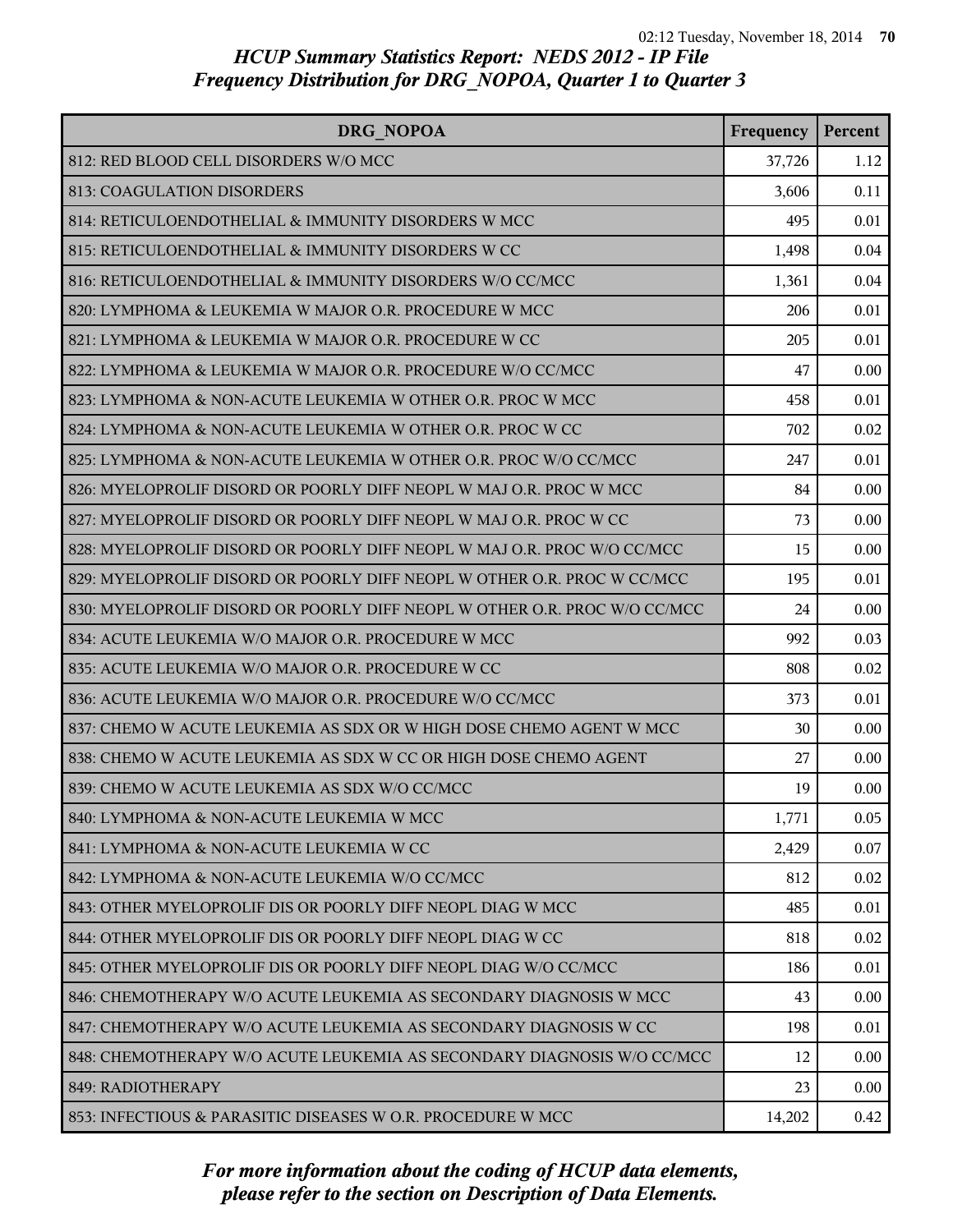| <b>DRG NOPOA</b>                                                         | Frequency | Percent |
|--------------------------------------------------------------------------|-----------|---------|
| 854: INFECTIOUS & PARASITIC DISEASES W O.R. PROCEDURE W CC               | 4,054     | 0.12    |
| 855: INFECTIOUS & PARASITIC DISEASES W O.R. PROCEDURE W/O CC/MCC         | 153       | 0.00    |
| 856: POSTOPERATIVE OR POST-TRAUMATIC INFECTIONS W O.R. PROC W MCC        | 1,443     | 0.04    |
| 857: POSTOPERATIVE OR POST-TRAUMATIC INFECTIONS W O.R. PROC W CC         | 2,121     | 0.06    |
| 858: POSTOPERATIVE OR POST-TRAUMATIC INFECTIONS W O.R. PROC W/O CC/MCC   | 406       | 0.01    |
| 862: POSTOPERATIVE & POST-TRAUMATIC INFECTIONS W MCC                     | 3,545     | 0.11    |
| 863: POSTOPERATIVE & POST-TRAUMATIC INFECTIONS W/O MCC                   | 7,252     | 0.22    |
| <b>864: FEVER</b>                                                        | 8,880     | 0.26    |
| 865: VIRAL ILLNESS W MCC                                                 | 870       | 0.03    |
| 866: VIRAL ILLNESS W/O MCC                                               | 6,276     | 0.19    |
| 867: OTHER INFECTIOUS & PARASITIC DISEASES DIAGNOSES W MCC               | 1,596     | 0.05    |
| 868: OTHER INFECTIOUS & PARASITIC DISEASES DIAGNOSES W CC                | 1,171     | 0.03    |
| 869: OTHER INFECTIOUS & PARASITIC DISEASES DIAGNOSES W/O CC/MCC          | 664       | 0.02    |
| 870: SEPTICEMIA OR SEVERE SEPSIS W MV 96+ HOURS                          | 8,936     | 0.27    |
| 871: SEPTICEMIA OR SEVERE SEPSIS W/O MV 96+ HOURS W MCC                  | 93,793    | 2.79    |
| 872: SEPTICEMIA OR SEVERE SEPSIS W/O MV 96+ HOURS W/O MCC                | 41,680    | 1.24    |
| 876: O.R. PROCEDURE W PRINCIPAL DIAGNOSES OF MENTAL ILLNESS              | 266       | 0.01    |
| 880: ACUTE ADJUSTMENT REACTION & PSYCHOSOCIAL DYSFUNCTION                | 5,482     | 0.16    |
| 881: DEPRESSIVE NEUROSES                                                 | 11,637    | 0.35    |
| 882: NEUROSES EXCEPT DEPRESSIVE                                          | 4,588     | 0.14    |
| 883: DISORDERS OF PERSONALITY & IMPULSE CONTROL                          | 1,043     | 0.03    |
| 884: ORGANIC DISTURBANCES & MENTAL RETARDATION                           | 6,606     | 0.20    |
| 885: PSYCHOSES                                                           | 113,677   | 3.39    |
| 886: BEHAVIORAL & DEVELOPMENTAL DISORDERS                                | 1,552     | 0.05    |
| 887: OTHER MENTAL DISORDER DIAGNOSES                                     | 229       | 0.01    |
| 894: ALCOHOL/DRUG ABUSE OR DEPENDENCE, LEFT AMA                          | 5,147     | 0.15    |
| 895: ALCOHOL/DRUG ABUSE OR DEPENDENCE W REHABILITATION THERAPY           | 550       | 0.02    |
| 896: ALCOHOL/DRUG ABUSE OR DEPENDENCE W/O REHABILITATION THERAPY W MCC   | 5,203     | 0.15    |
| 897: ALCOHOL/DRUG ABUSE OR DEPENDENCE W/O REHABILITATION THERAPY W/O MCC | 40,632    | 1.21    |
| 901: WOUND DEBRIDEMENTS FOR INJURIES W MCC                               | 159       | 0.00    |
| 902: WOUND DEBRIDEMENTS FOR INJURIES W CC                                | 439       | 0.01    |
| 903: WOUND DEBRIDEMENTS FOR INJURIES W/O CC/MCC                          | 203       | 0.01    |
| 904: SKIN GRAFTS FOR INJURIES W CC/MCC                                   | 394       | 0.01    |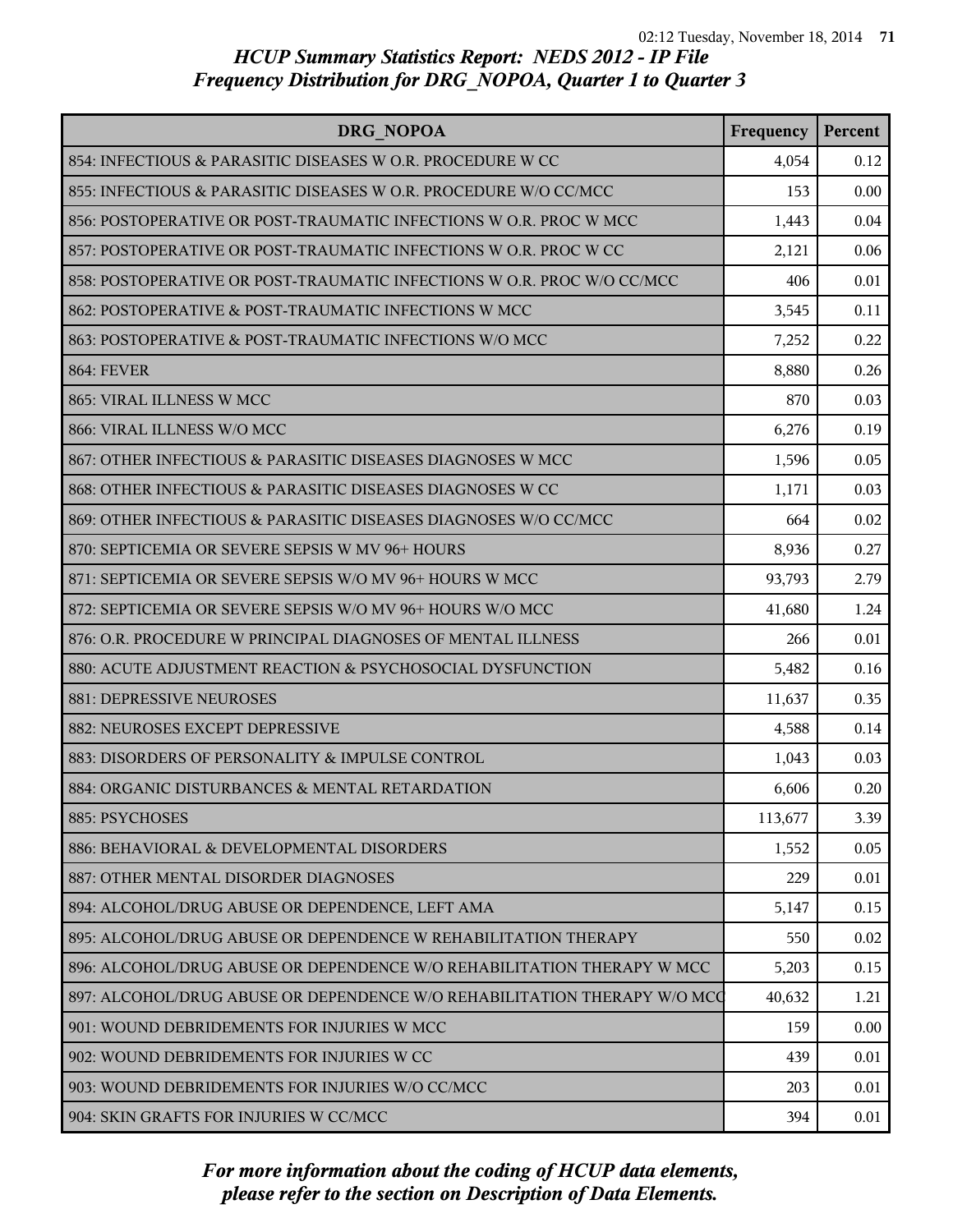| DRG NOPOA                                                                | Frequency | Percent |
|--------------------------------------------------------------------------|-----------|---------|
| 905: SKIN GRAFTS FOR INJURIES W/O CC/MCC                                 | 92        | 0.00    |
| 906: HAND PROCEDURES FOR INJURIES                                        | 1,000     | 0.03    |
| 907: OTHER O.R. PROCEDURES FOR INJURIES W MCC                            | 2,215     | 0.07    |
| 908: OTHER O.R. PROCEDURES FOR INJURIES W CC                             | 2,562     | 0.08    |
| 909: OTHER O.R. PROCEDURES FOR INJURIES W/O CC/MCC                       | 1,932     | 0.06    |
| 913: TRAUMATIC INJURY W MCC                                              | 309       | 0.01    |
| 914: TRAUMATIC INJURY W/O MCC                                            | 3,071     | 0.09    |
| 915: ALLERGIC REACTIONS W MCC                                            | 763       | 0.02    |
| 916: ALLERGIC REACTIONS W/O MCC                                          | 3,780     | 0.11    |
| 917: POISONING & TOXIC EFFECTS OF DRUGS W MCC                            | 15,786    | 0.47    |
| 918: POISONING & TOXIC EFFECTS OF DRUGS W/O MCC                          | 31,087    | 0.93    |
| 919: COMPLICATIONS OF TREATMENT W MCC                                    | 2,959     | 0.09    |
| 920: COMPLICATIONS OF TREATMENT W CC                                     | 4,843     | 0.14    |
| 921: COMPLICATIONS OF TREATMENT W/O CC/MCC                               | 2,614     | 0.08    |
| 922: OTHER INJURY, POISONING & TOXIC EFFECT DIAG W MCC                   | 811       | 0.02    |
| 923: OTHER INJURY, POISONING & TOXIC EFFECT DIAG W/O MCC                 | 2,111     | 0.06    |
| 927: EXTENSIVE BURNS OR FULL THICKNESS BURNS W MV 96+ HRS W SKIN GRAFT   | 121       | 0.00    |
| 928: FULL THICKNESS BURN W SKIN GRAFT OR INHAL INJ W CC/MCC              | 363       | 0.01    |
| 929: FULL THICKNESS BURN W SKIN GRAFT OR INHAL INJ W/O CC/MCC            | 207       | 0.01    |
| 933: EXTENSIVE BURNS OR FULL THICKNESS BURNS W MV 96+ HRS W/O SKIN GRAFT | 58        | 0.00    |
| 934: FULL THICKNESS BURN W/O SKIN GRFT OR INHAL INJ                      | 367       | 0.01    |
| 935: NON-EXTENSIVE BURNS                                                 | 1,879     | 0.06    |
| 939: O.R. PROC W DIAGNOSES OF OTHER CONTACT W HEALTH SERVICES W MCC      | 119       | 0.00    |
| 940: O.R. PROC W DIAGNOSES OF OTHER CONTACT W HEALTH SERVICES W CC       | 215       | 0.01    |
| 941: O.R. PROC W DIAGNOSES OF OTHER CONTACT W HEALTH SERVICES W/O CC/MCC | 84        | 0.00    |
| 945: REHABILITATION W CC/MCC                                             | 368       | 0.01    |
| 946: REHABILITATION W/O CC/MCC                                           | 100       | 0.00    |
| 947: SIGNS & SYMPTOMS W MCC                                              | 3,678     | 0.11    |
| 948: SIGNS & SYMPTOMS W/O MCC                                            | 18,421    | 0.55    |
| 949: AFTERCARE W CC/MCC                                                  | 89        | 0.00    |
| 950: AFTERCARE W/O CC/MCC                                                | 31        | 0.00    |
| 951: OTHER FACTORS INFLUENCING HEALTH STATUS                             | 1,288     | 0.04    |
| 955: CRANIOTOMY FOR MULTIPLE SIGNIFICANT TRAUMA                          | 505       | 0.02    |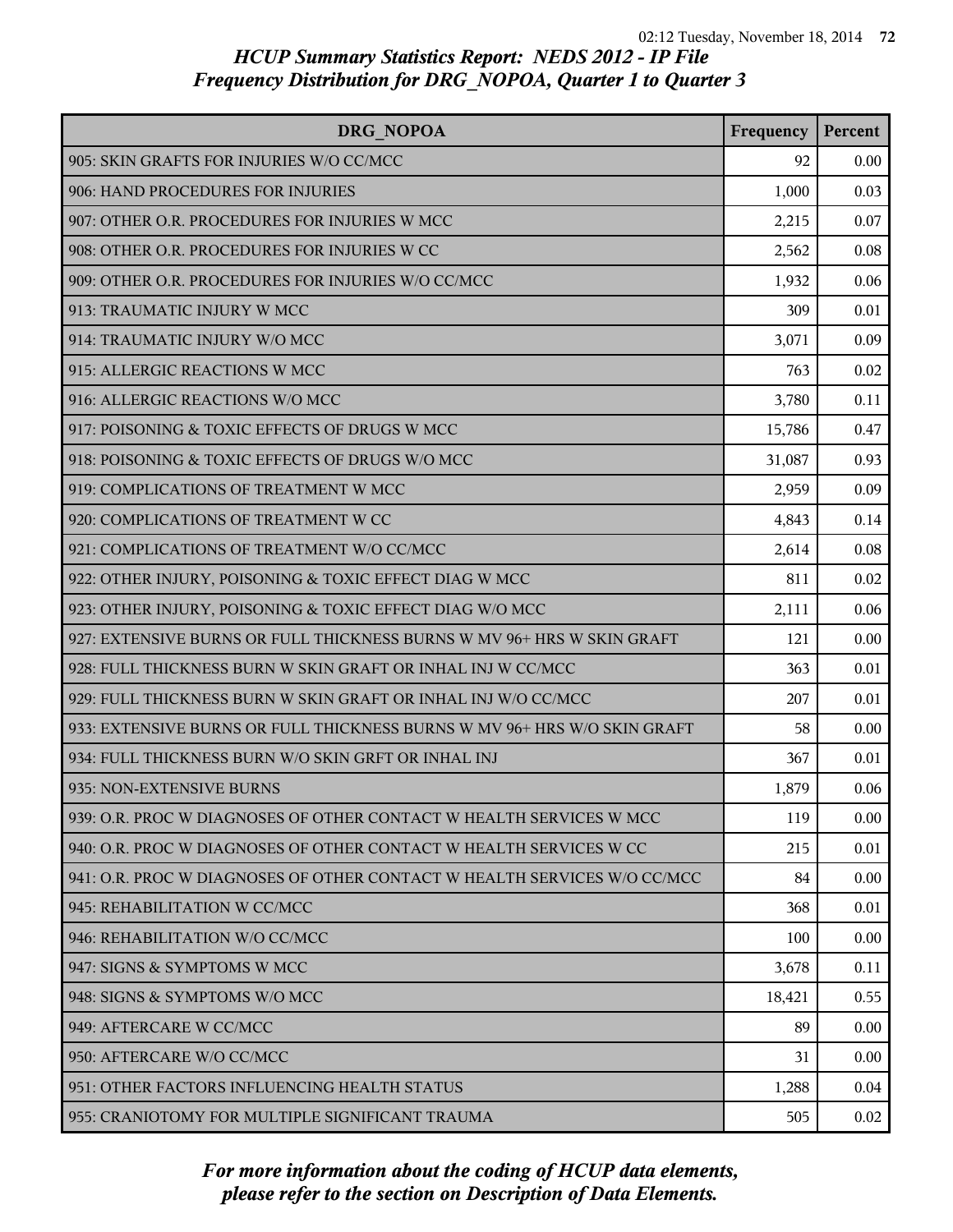| DRG NOPOA                                                                 | Frequency | Percent |
|---------------------------------------------------------------------------|-----------|---------|
| 956: LIMB REATTACHMENT, HIP & FEMUR PROC FOR MULTIPLE SIGNIFICANT TRAUMA  | 2,298     | 0.07    |
| 957: OTHER O.R. PROCEDURES FOR MULTIPLE SIGNIFICANT TRAUMA W MCC          | 2,033     | 0.06    |
| 958: OTHER O.R. PROCEDURES FOR MULTIPLE SIGNIFICANT TRAUMA W CC           | 2,198     | 0.07    |
| 959: OTHER O.R. PROCEDURES FOR MULTIPLE SIGNIFICANT TRAUMA W/O CC/MCC     | 540       | 0.02    |
| 963: OTHER MULTIPLE SIGNIFICANT TRAUMA W MCC                              | 1,105     | 0.03    |
| 964: OTHER MULTIPLE SIGNIFICANT TRAUMA W CC                               | 2,411     | 0.07    |
| 965: OTHER MULTIPLE SIGNIFICANT TRAUMA W/O CC/MCC                         | 903       | 0.03    |
| 969: HIV W EXTENSIVE O.R. PROCEDURE W MCC                                 | 249       | 0.01    |
| 970: HIV W EXTENSIVE O.R. PROCEDURE W/O MCC                               | 39        | 0.00    |
| 974: HIV W MAJOR RELATED CONDITION W MCC                                  | 2,721     | 0.08    |
| 975: HIV W MAJOR RELATED CONDITION W CC                                   | 2,511     | 0.07    |
| 976: HIV W MAJOR RELATED CONDITION W/O CC/MCC                             | 1,009     | 0.03    |
| 977: HIV W OR W/O OTHER RELATED CONDITION                                 | 1,505     | 0.04    |
| 981: EXTENSIVE O.R. PROCEDURE UNRELATED TO PRINCIPAL DIAGNOSIS W MCC      | 5,682     | 0.17    |
| 982: EXTENSIVE O.R. PROCEDURE UNRELATED TO PRINCIPAL DIAGNOSIS W CC       | 4,243     | 0.13    |
| 983: EXTENSIVE O.R. PROCEDURE UNRELATED TO PRINCIPAL DIAGNOSIS W/O CC/MCC | 958       | 0.03    |
| 984: PROSTATIC O.R. PROCEDURE UNRELATED TO PRINCIPAL DIAGNOSIS W MCC      | 88        | 0.00    |
| 985: PROSTATIC O.R. PROCEDURE UNRELATED TO PRINCIPAL DIAGNOSIS W CC       | 172       | 0.01    |
| 986: PROSTATIC O.R. PROCEDURE UNRELATED TO PRINCIPAL DIAGNOSIS W/O CC/MCC | 39        | 0.00    |
| 987: NON-EXTENSIVE O.R. PROC UNRELATED TO PRINCIPAL DIAGNOSIS W MCC       | 1,783     | 0.05    |
| 988: NON-EXTENSIVE O.R. PROC UNRELATED TO PRINCIPAL DIAGNOSIS W CC        | 2,386     | 0.07    |
| 989: NON-EXTENSIVE O.R. PROC UNRELATED TO PRINCIPAL DIAGNOSIS W/O CC/MCC  | 985       | 0.03    |
| 998: PRINCIPAL DIAGNOSIS INVALID AS DISCHARGE DIAGNOSIS                   | $\leq 10$ | $***$   |
| 999: UNGROUPABLE                                                          | 297       | 0.01    |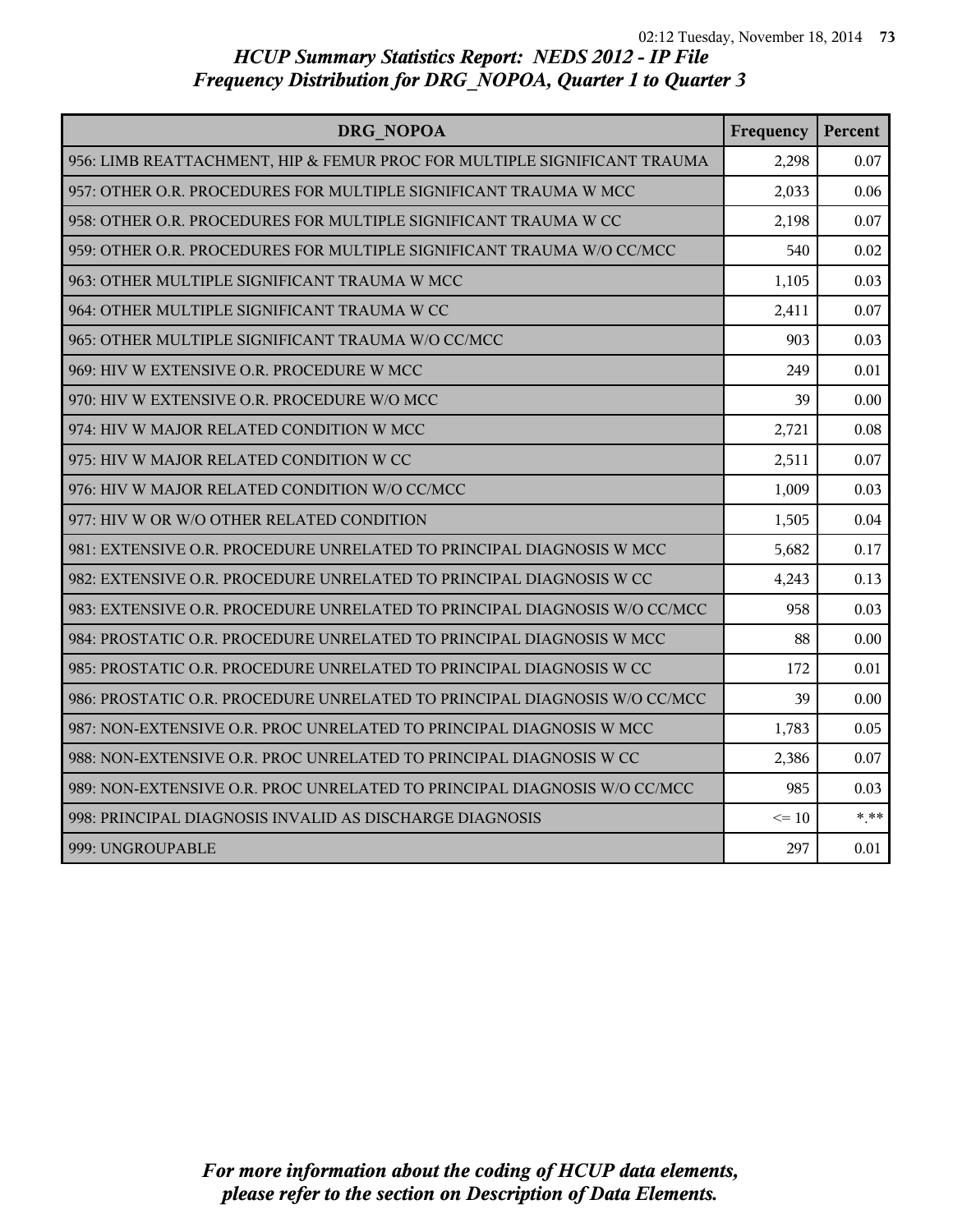| <b>DRG NOPOA</b>                                                         | Frequency | Percent |
|--------------------------------------------------------------------------|-----------|---------|
| 1: HEART TRANSPLANT OR IMPLANT OF HEART ASSIST SYSTEM W MCC              | 34        | 0.00    |
| 2: HEART TRANSPLANT OR IMPLANT OF HEART ASSIST SYSTEM W/O MCC            | $\leq 10$ | $***$   |
| 3: ECMO OR TRACH W MV 96+ HRS OR PDX EXC FACE, MOUTH & NECK W MAJ O.R.   | 1,827     | 0.16    |
| 4: TRACH W MV 96+ HRS OR PDX EXC FACE, MOUTH & NECK W/O MAJ O.R.         | 1,938     | 0.18    |
| 5: LIVER TRANSPLANT W MCC OR INTESTINAL TRANSPLANT                       | 37        | 0.00    |
| 6: LIVER TRANSPLANT W/O MCC                                              | $\leq 10$ | $* * *$ |
| 7: LUNG TRANSPLANT                                                       | $\leq 10$ | $* * *$ |
| 8: SIMULTANEOUS PANCREAS/KIDNEY TRANSPLANT                               | $\leq 10$ | $* * *$ |
| 11: TRACHEOSTOMY FOR FACE, MOUTH & NECK DIAGNOSES W MCC                  | 105       | 0.01    |
| 12: TRACHEOSTOMY FOR FACE, MOUTH & NECK DIAGNOSES W CC                   | 65        | 0.01    |
| 13: TRACHEOSTOMY FOR FACE, MOUTH & NECK DIAGNOSES W/O CC/MCC             | 40        | 0.00    |
| 14: ALLOGENEIC BONE MARROW TRANSPLANT                                    | $\leq 10$ | $* * *$ |
| 16: AUTOLOGOUS BONE MARROW TRANSPLANT W CC/MCC                           | $\leq 10$ | $* * *$ |
| 20: INTRACRANIAL VASCULAR PROCEDURES W PDX HEMORRHAGE W MCC              | 149       | 0.01    |
| 21: INTRACRANIAL VASCULAR PROCEDURES W PDX HEMORRHAGE W CC               | 67        | 0.01    |
| 22: INTRACRANIAL VASCULAR PROCEDURES W PDX HEMORRHAGE W/O CC/MCC         | 34        | 0.00    |
| 23: CRANIO W MAJOR DEV IMPL/ACUTE COMPLEX CNS PDX W MCC OR CHEMO IMPLANT | 598       | 0.05    |
| 24: CRANIO W MAJOR DEV IMPL/ACUTE COMPLEX CNS PDX W/O MCC                | 218       | 0.02    |
| 25: CRANIOTOMY & ENDOVASCULAR INTRACRANIAL PROCEDURES W MCC              | 1,288     | 0.12    |
| 26: CRANIOTOMY & ENDOVASCULAR INTRACRANIAL PROCEDURES W CC               | 580       | 0.05    |
| 27: CRANIOTOMY & ENDOVASCULAR INTRACRANIAL PROCEDURES W/O CC/MCC         | 464       | 0.04    |
| 28: SPINAL PROCEDURES W MCC                                              | 194       | 0.02    |
| 29: SPINAL PROCEDURES W CC OR SPINAL NEUROSTIMULATORS                    | 294       | 0.03    |
| 30: SPINAL PROCEDURES W/O CC/MCC                                         | 130       | 0.01    |
| 31: VENTRICULAR SHUNT PROCEDURES W MCC                                   | 107       | 0.01    |
| 32: VENTRICULAR SHUNT PROCEDURES W CC                                    | 208       | 0.02    |
| 33: VENTRICULAR SHUNT PROCEDURES W/O CC/MCC                              | 95        | 0.01    |
| 34: CAROTID ARTERY STENT PROCEDURE W MCC                                 | 29        | 0.00    |
| 35: CAROTID ARTERY STENT PROCEDURE W CC                                  | 45        | 0.00    |
| 36: CAROTID ARTERY STENT PROCEDURE W/O CC/MCC                            | 31        | 0.00    |
| 37: EXTRACRANIAL PROCEDURES W MCC                                        | 167       | 0.02    |
| <b>38: EXTRACRANIAL PROCEDURES W CC</b>                                  | 270       | 0.02    |
| 39: EXTRACRANIAL PROCEDURES W/O CC/MCC                                   | 200       | 0.02    |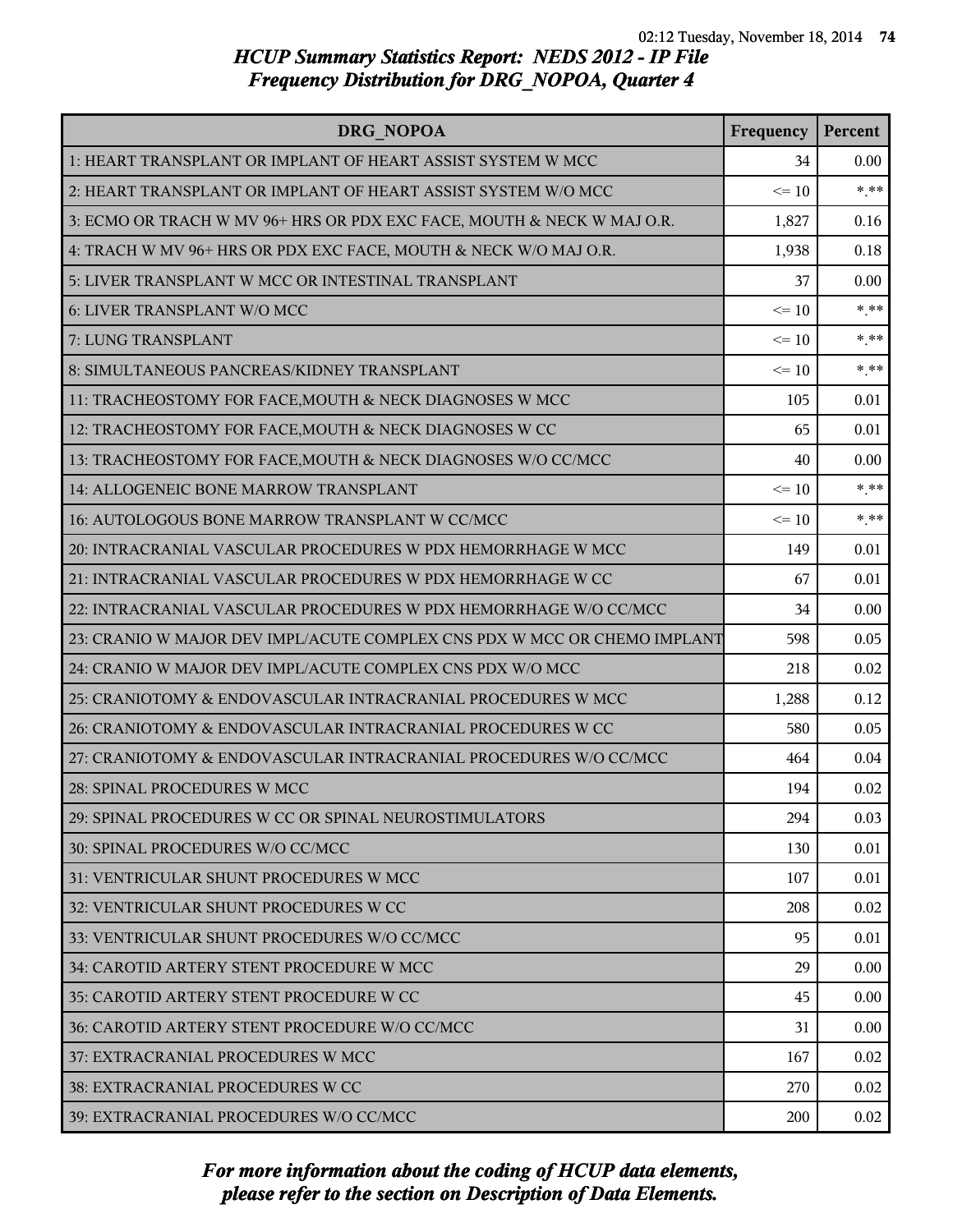| DRG NOPOA                                                                | Frequency | Percent |
|--------------------------------------------------------------------------|-----------|---------|
| 40: PERIPH/CRANIAL NERVE & OTHER NERV SYST PROC W MCC                    | 369       | 0.03    |
| 41: PERIPH/CRANIAL NERVE & OTHER NERV SYST PROC W CC OR PERIPH NEUROSTIM | 620       | 0.06    |
| 42: PERIPH/CRANIAL NERVE & OTHER NERV SYST PROC W/O CC/MCC               | 167       | 0.02    |
| 52: SPINAL DISORDERS & INJURIES W CC/MCC                                 | 136       | 0.01    |
| 53: SPINAL DISORDERS & INJURIES W/O CC/MCC                               | 74        | 0.01    |
| 54: NERVOUS SYSTEM NEOPLASMS W MCC                                       | 1,126     | 0.10    |
| 55: NERVOUS SYSTEM NEOPLASMS W/O MCC                                     | 1,040     | 0.09    |
| 56: DEGENERATIVE NERVOUS SYSTEM DISORDERS W MCC                          | 806       | 0.07    |
| 57: DEGENERATIVE NERVOUS SYSTEM DISORDERS W/O MCC                        | 3,477     | 0.31    |
| 58: MULTIPLE SCLEROSIS & CEREBELLAR ATAXIA W MCC                         | 94        | 0.01    |
| 59: MULTIPLE SCLEROSIS & CEREBELLAR ATAXIA W CC                          | 400       | 0.04    |
| 60: MULTIPLE SCLEROSIS & CEREBELLAR ATAXIA W/O CC/MCC                    | 599       | 0.05    |
| 61: ACUTE ISCHEMIC STROKE W USE OF THROMBOLYTIC AGENT W MCC              | 348       | 0.03    |
| 62: ACUTE ISCHEMIC STROKE W USE OF THROMBOLYTIC AGENT W CC               | 676       | 0.06    |
| 63: ACUTE ISCHEMIC STROKE W USE OF THROMBOLYTIC AGENT W/O CC/MCC         | 298       | 0.03    |
| 64: INTRACRANIAL HEMORRHAGE OR CEREBRAL INFARCTION W MCC                 | 6,132     | 0.55    |
| 65: INTRACRANIAL HEMORRHAGE OR CEREBRAL INFARCTION W CC                  | 10,363    | 0.94    |
| 66: INTRACRANIAL HEMORRHAGE OR CEREBRAL INFARCTION W/O CC/MCC            | 6,919     | 0.62    |
| 67: NONSPECIFIC CVA & PRECEREBRAL OCCLUSION W/O INFARCT W MCC            | 78        | 0.01    |
| 68: NONSPECIFIC CVA & PRECEREBRAL OCCLUSION W/O INFARCT W/O MCC          | 579       | 0.05    |
| 69: TRANSIENT ISCHEMIA                                                   | 8,527     | 0.77    |
| 70: NONSPECIFIC CEREBROVASCULAR DISORDERS W MCC                          | 965       | 0.09    |
| 71: NONSPECIFIC CEREBROVASCULAR DISORDERS W CC                           | 1,150     | 0.10    |
| 72: NONSPECIFIC CEREBROVASCULAR DISORDERS W/O CC/MCC                     | 553       | 0.05    |
| 73: CRANIAL & PERIPHERAL NERVE DISORDERS W MCC                           | 804       | 0.07    |
| 74: CRANIAL & PERIPHERAL NERVE DISORDERS W/O MCC                         | 3,947     | 0.36    |
| 75: VIRAL MENINGITIS W CC/MCC                                            | 417       | 0.04    |
| 76: VIRAL MENINGITIS W/O CC/MCC                                          | 800       | 0.07    |
| 77: HYPERTENSIVE ENCEPHALOPATHY W MCC                                    | 177       | 0.02    |
| 78: HYPERTENSIVE ENCEPHALOPATHY W CC                                     | 308       | 0.03    |
| 79: HYPERTENSIVE ENCEPHALOPATHY W/O CC/MCC                               | 112       | 0.01    |
| 80: NONTRAUMATIC STUPOR & COMA W MCC                                     | 125       | 0.01    |
| 81: NONTRAUMATIC STUPOR & COMA W/O MCC                                   | 520       | 0.05    |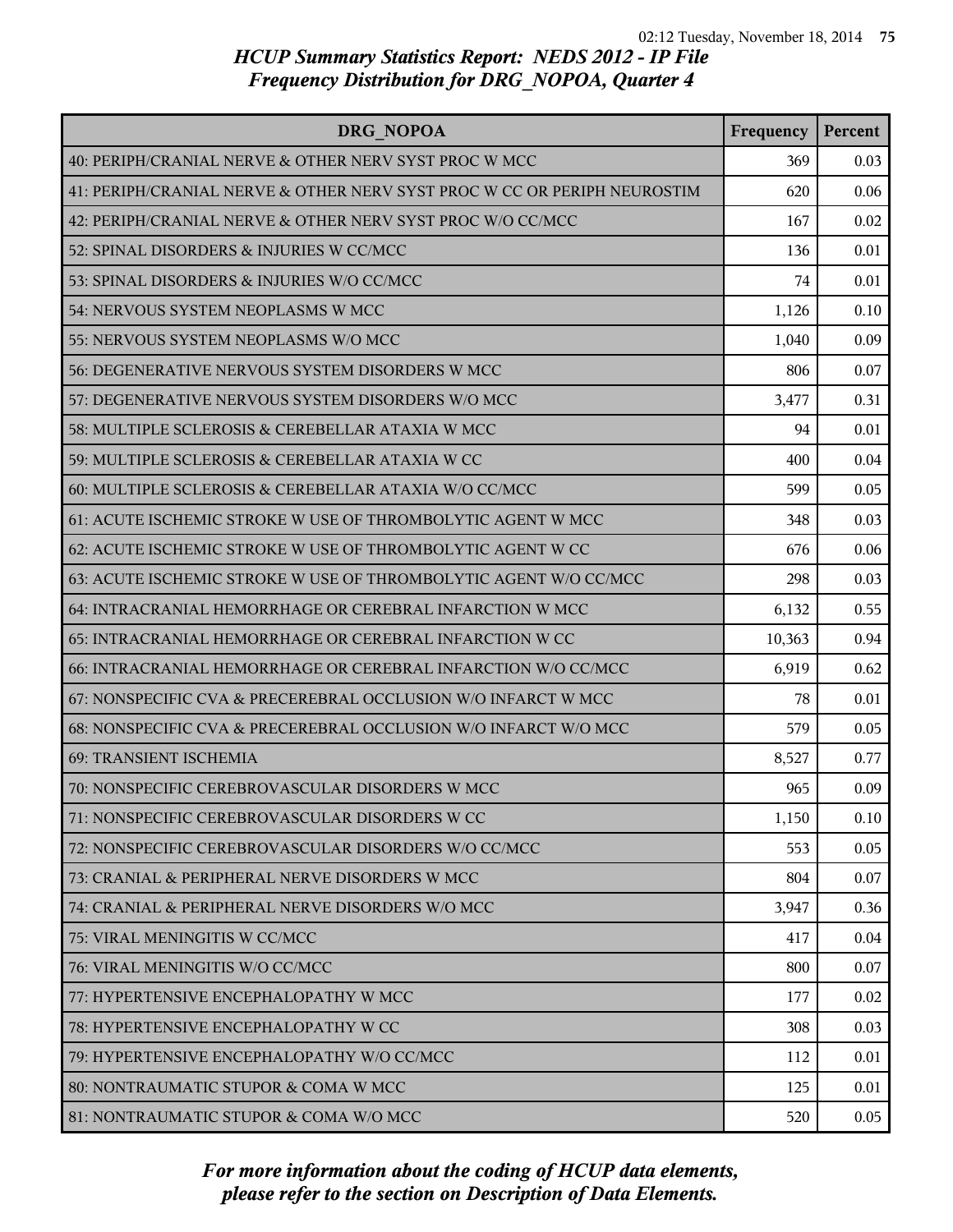| DRG NOPOA                                                               | Frequency | Percent |
|-------------------------------------------------------------------------|-----------|---------|
| 82: TRAUMATIC STUPOR & COMA, COMA >1 HR W MCC                           | 424       | 0.04    |
| 83: TRAUMATIC STUPOR & COMA, COMA >1 HR W CC                            | 378       | 0.03    |
| 84: TRAUMATIC STUPOR & COMA, COMA >1 HR W/O CC/MCC                      | 537       | 0.05    |
| 85: TRAUMATIC STUPOR & COMA, COMA <1 HR W MCC                           | 968       | 0.09    |
| 86: TRAUMATIC STUPOR & COMA, COMA <1 HR W CC                            | 1,663     | 0.15    |
| 87: TRAUMATIC STUPOR & COMA, COMA <1 HR W/O CC/MCC                      | 2,174     | 0.20    |
| 88: CONCUSSION W MCC                                                    | 134       | 0.01    |
| 89: CONCUSSION W CC                                                     | 481       | 0.04    |
| 90: CONCUSSION W/O CC/MCC                                               | 683       | 0.06    |
| 91: OTHER DISORDERS OF NERVOUS SYSTEM W MCC                             | 1,017     | 0.09    |
| 92: OTHER DISORDERS OF NERVOUS SYSTEM W CC                              | 2,104     | 0.19    |
| 93: OTHER DISORDERS OF NERVOUS SYSTEM W/O CC/MCC                        | 1,740     | 0.16    |
| 94: BACTERIAL & TUBERCULOUS INFECTIONS OF NERVOUS SYSTEM W MCC          | 171       | 0.02    |
| 95: BACTERIAL & TUBERCULOUS INFECTIONS OF NERVOUS SYSTEM W CC           | 195       | 0.02    |
| 96: BACTERIAL & TUBERCULOUS INFECTIONS OF NERVOUS SYSTEM W/O CC/MCC     | 183       | 0.02    |
| 97: NON-BACTERIAL INFECT OF NERVOUS SYS EXC VIRAL MENINGITIS W MCC      | 158       | 0.01    |
| 98: NON-BACTERIAL INFECT OF NERVOUS SYS EXC VIRAL MENINGITIS W CC       | 153       | 0.01    |
| 99: NON-BACTERIAL INFECT OF NERVOUS SYS EXC VIRAL MENINGITIS W/O CC/MCC | 151       | 0.01    |
| 100: SEIZURES W MCC                                                     | 2,700     | 0.24    |
| 101: SEIZURES W/O MCC                                                   | 9,015     | 0.81    |
| 102: HEADACHES W MCC                                                    | 229       | 0.02    |
| 103: HEADACHES W/O MCC                                                  | 3,492     | 0.32    |
| 113: ORBITAL PROCEDURES W CC/MCC                                        | 104       | 0.01    |
| 114: ORBITAL PROCEDURES W/O CC/MCC                                      | 57        | 0.01    |
| 115: EXTRAOCULAR PROCEDURES EXCEPT ORBIT                                | 88        | 0.01    |
| 116: INTRAOCULAR PROCEDURES W CC/MCC                                    | 41        | 0.00    |
| 117: INTRAOCULAR PROCEDURES W/O CC/MCC                                  | 68        | 0.01    |
| 121: ACUTE MAJOR EYE INFECTIONS W CC/MCC                                | 114       | 0.01    |
| 122: ACUTE MAJOR EYE INFECTIONS W/O CC/MCC                              | 206       | 0.02    |
| 123: NEUROLOGICAL EYE DISORDERS                                         | 558       | 0.05    |
| 124: OTHER DISORDERS OF THE EYE W MCC                                   | 89        | 0.01    |
| 125: OTHER DISORDERS OF THE EYE W/O MCC                                 | 842       | 0.08    |
| 129: MAJOR HEAD & NECK PROCEDURES W CC/MCC OR MAJOR DEVICE              | $\leq 10$ | $* * *$ |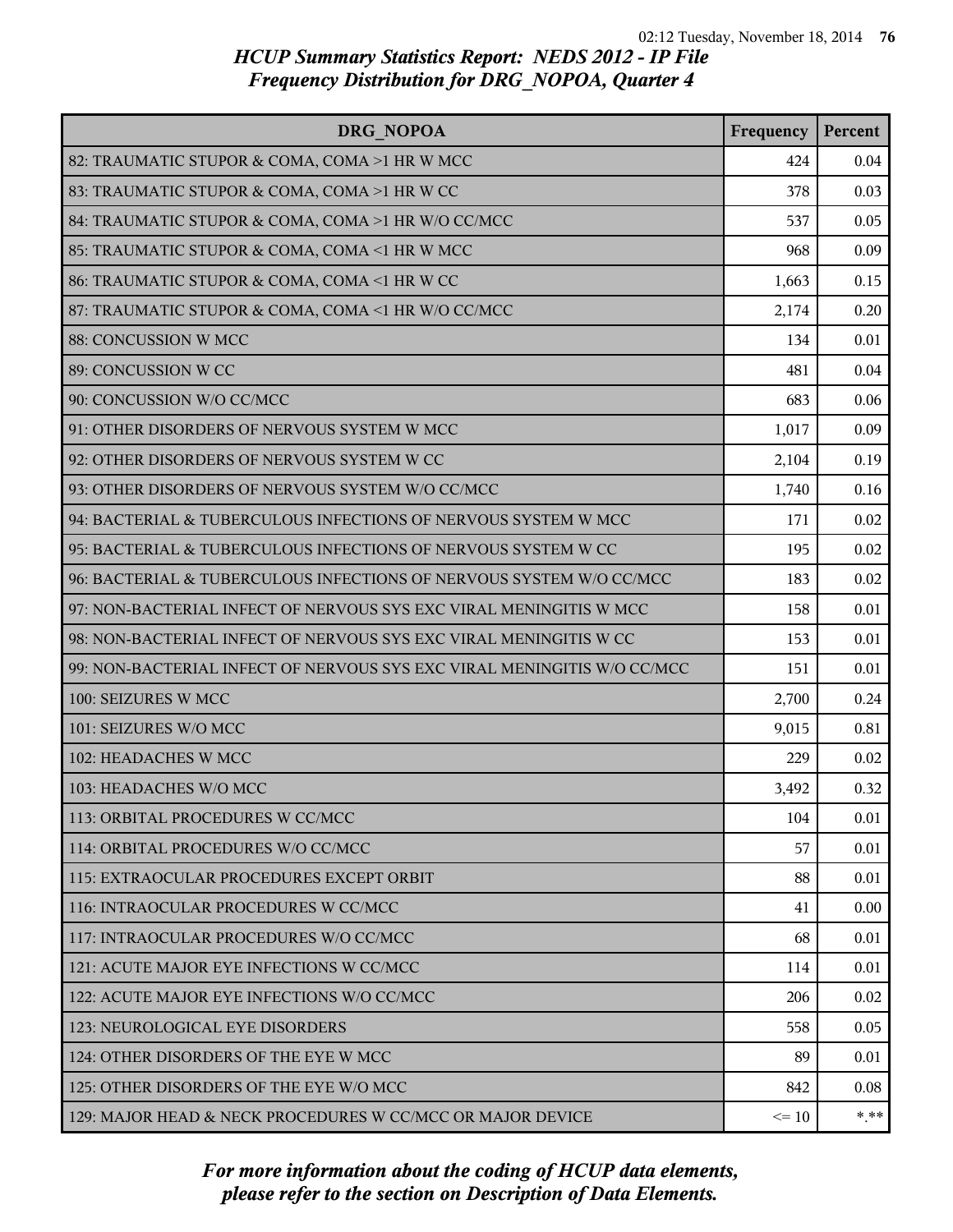| <b>DRG NOPOA</b>                                                | Frequency | Percent |
|-----------------------------------------------------------------|-----------|---------|
| 130: MAJOR HEAD & NECK PROCEDURES W/O CC/MCC                    | $\leq 10$ | $*$ **  |
| 131: CRANIAL/FACIAL PROCEDURES W CC/MCC                         | 312       | 0.03    |
| 132: CRANIAL/FACIAL PROCEDURES W/O CC/MCC                       | 348       | 0.03    |
| 133: OTHER EAR, NOSE, MOUTH & THROAT O.R. PROCEDURES W CC/MCC   | 264       | 0.02    |
| 134: OTHER EAR, NOSE, MOUTH & THROAT O.R. PROCEDURES W/O CC/MCC | 472       | 0.04    |
| 135: SINUS & MASTOID PROCEDURES W CC/MCC                        | 37        | 0.00    |
| 136: SINUS & MASTOID PROCEDURES W/O CC/MCC                      | 15        | 0.00    |
| 137: MOUTH PROCEDURES W CC/MCC                                  | 205       | 0.02    |
| 138: MOUTH PROCEDURES W/O CC/MCC                                | 109       | 0.01    |
| 139: SALIVARY GLAND PROCEDURES                                  | $\leq 10$ | $***$   |
| 146: EAR, NOSE, MOUTH & THROAT MALIGNANCY W MCC                 | 64        | 0.01    |
| 147: EAR, NOSE, MOUTH & THROAT MALIGNANCY W CC                  | 126       | 0.01    |
| 148: EAR, NOSE, MOUTH & THROAT MALIGNANCY W/O CC/MCC            | 36        | 0.00    |
| 149: DYSEQUILIBRIUM                                             | 3,218     | 0.29    |
| 150: EPISTAXIS W MCC                                            | 117       | 0.01    |
| 151: EPISTAXIS W/O MCC                                          | 544       | 0.05    |
| 152: OTITIS MEDIA & URI W MCC                                   | 701       | 0.06    |
| 153: OTITIS MEDIA & URI W/O MCC                                 | 5,633     | 0.51    |
| 154: OTHER EAR, NOSE, MOUTH & THROAT DIAGNOSES W MCC            | 252       | 0.02    |
| 155: OTHER EAR, NOSE, MOUTH & THROAT DIAGNOSES W CC             | 774       | 0.07    |
| 156: OTHER EAR, NOSE, MOUTH & THROAT DIAGNOSES W/O CC/MCC       | 665       | 0.06    |
| 157: DENTAL & ORAL DISEASES W MCC                               | 159       | 0.01    |
| 158: DENTAL & ORAL DISEASES W CC                                | 681       | 0.06    |
| 159: DENTAL & ORAL DISEASES W/O CC/MCC                          | 544       | 0.05    |
| 163: MAJOR CHEST PROCEDURES W MCC                               | 773       | 0.07    |
| 164: MAJOR CHEST PROCEDURES W CC                                | 355       | 0.03    |
| 165: MAJOR CHEST PROCEDURES W/O CC/MCC                          | 207       | 0.02    |
| 166: OTHER RESP SYSTEM O.R. PROCEDURES W MCC.                   | 1,638     | 0.15    |
| 167: OTHER RESP SYSTEM O.R. PROCEDURES W CC                     | 1,323     | 0.12    |
| 168: OTHER RESP SYSTEM O.R. PROCEDURES W/O CC/MCC               | 259       | 0.02    |
| 175: PULMONARY EMBOLISM W MCC                                   | 1,981     | 0.18    |
| 176: PULMONARY EMBOLISM W/O MCC                                 | 5,740     | 0.52    |
| 177: RESPIRATORY INFECTIONS & INFLAMMATIONS W MCC               | 5,538     | 0.50    |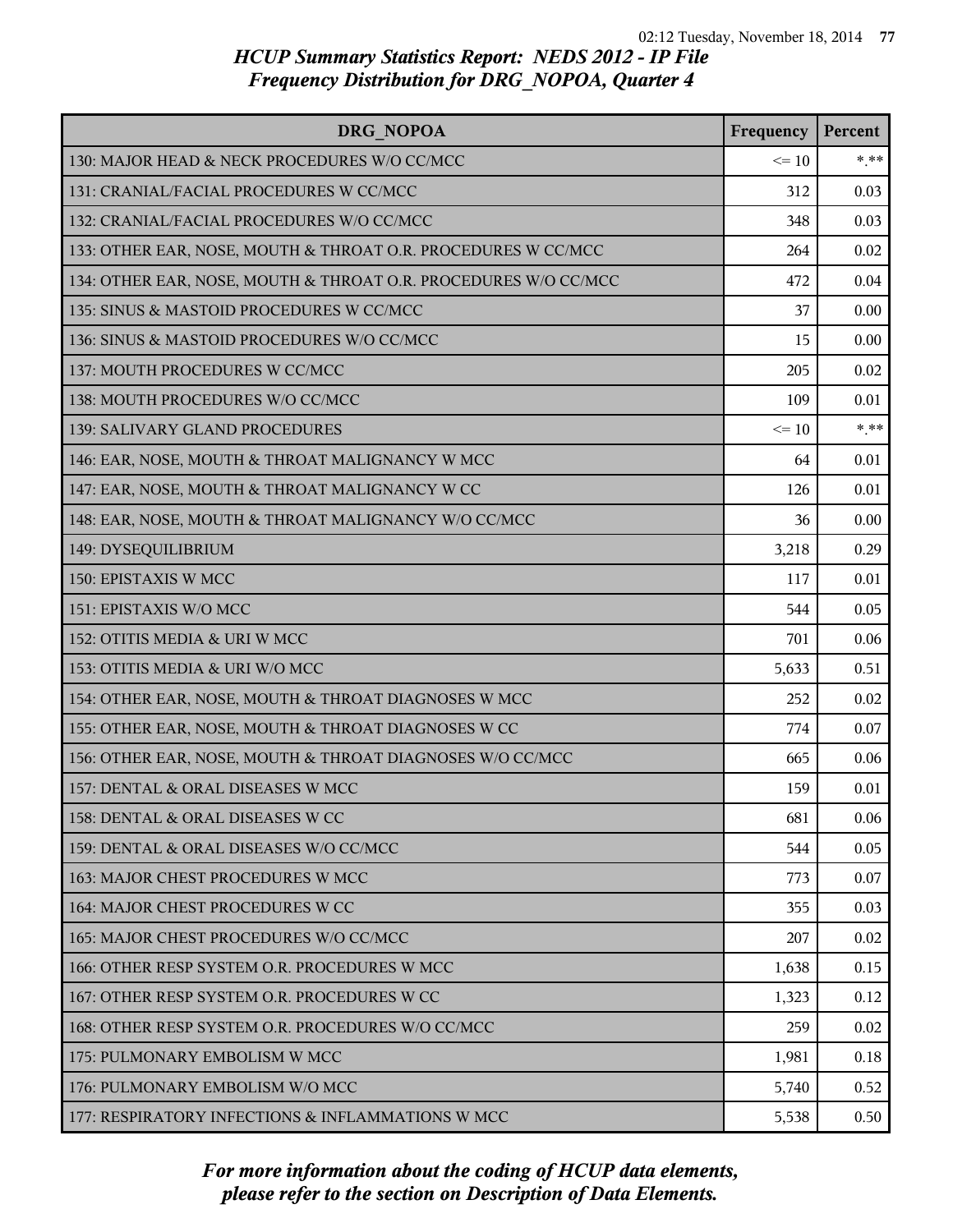| DRG NOPOA                                                          | Frequency | Percent |
|--------------------------------------------------------------------|-----------|---------|
| 178: RESPIRATORY INFECTIONS & INFLAMMATIONS W CC                   | 4,372     | 0.39    |
| 179: RESPIRATORY INFECTIONS & INFLAMMATIONS W/O CC/MCC             | 1,270     | 0.11    |
| 180: RESPIRATORY NEOPLASMS W MCC                                   | 1,900     | 0.17    |
| 181: RESPIRATORY NEOPLASMS W CC                                    | 1,886     | 0.17    |
| 182: RESPIRATORY NEOPLASMS W/O CC/MCC                              | 212       | 0.02    |
| 183: MAJOR CHEST TRAUMA W MCC                                      | 355       | 0.03    |
| 184: MAJOR CHEST TRAUMA W CC                                       | 927       | 0.08    |
| 185: MAJOR CHEST TRAUMA W/O CC/MCC                                 | 348       | 0.03    |
| 186: PLEURAL EFFUSION W MCC                                        | 883       | 0.08    |
| 187: PLEURAL EFFUSION W CC                                         | 980       | 0.09    |
| 188: PLEURAL EFFUSION W/O CC/MCC                                   | 252       | 0.02    |
| 189: PULMONARY EDEMA & RESPIRATORY FAILURE                         | 10,683    | 0.96    |
| 190: CHRONIC OBSTRUCTIVE PULMONARY DISEASE W MCC                   | 14,403    | 1.30    |
| 191: CHRONIC OBSTRUCTIVE PULMONARY DISEASE W CC                    | 14,275    | 1.29    |
| 192: CHRONIC OBSTRUCTIVE PULMONARY DISEASE W/O CC/MCC              | 12,389    | 1.12    |
| 193: SIMPLE PNEUMONIA & PLEURISY W MCC                             | 12,416    | 1.12    |
| 194: SIMPLE PNEUMONIA & PLEURISY W CC                              | 21,309    | 1.92    |
| 195: SIMPLE PNEUMONIA & PLEURISY W/O CC/MCC                        | 11,691    | 1.06    |
| 196: INTERSTITIAL LUNG DISEASE W MCC                               | 639       | 0.06    |
| 197: INTERSTITIAL LUNG DISEASE W CC                                | 538       | 0.05    |
| 198: INTERSTITIAL LUNG DISEASE W/O CC/MCC                          | 268       | 0.02    |
| 199: PNEUMOTHORAX W MCC                                            | 440       | 0.04    |
| 200: PNEUMOTHORAX W CC                                             | 1,121     | 0.10    |
| 201: PNEUMOTHORAX W/O CC/MCC                                       | 821       | 0.07    |
| 202: BRONCHITIS & ASTHMA W CC/MCC                                  | 8,859     | 0.80    |
| 203: BRONCHITIS & ASTHMA W/O CC/MCC                                | 14,436    | 1.30    |
| 204: RESPIRATORY SIGNS & SYMPTOMS                                  | 2,357     | 0.21    |
| 205: OTHER RESPIRATORY SYSTEM DIAGNOSES W MCC                      | 713       | 0.06    |
| 206: OTHER RESPIRATORY SYSTEM DIAGNOSES W/O MCC                    | 2,295     | 0.21    |
| 207: RESPIRATORY SYSTEM DIAGNOSIS W VENTILATOR SUPPORT 96+ HOURS   | 3,257     | 0.29    |
| 208: RESPIRATORY SYSTEM DIAGNOSIS W VENTILATOR SUPPORT < 96 HOURS  | 7,178     | 0.65    |
| 215: OTHER HEART ASSIST SYSTEM IMPLANT                             | 11        | 0.00    |
| 216: CARDIAC VALVE & OTH MAJ CARDIOTHORACIC PROC W CARD CATH W MCC | 517       | 0.05    |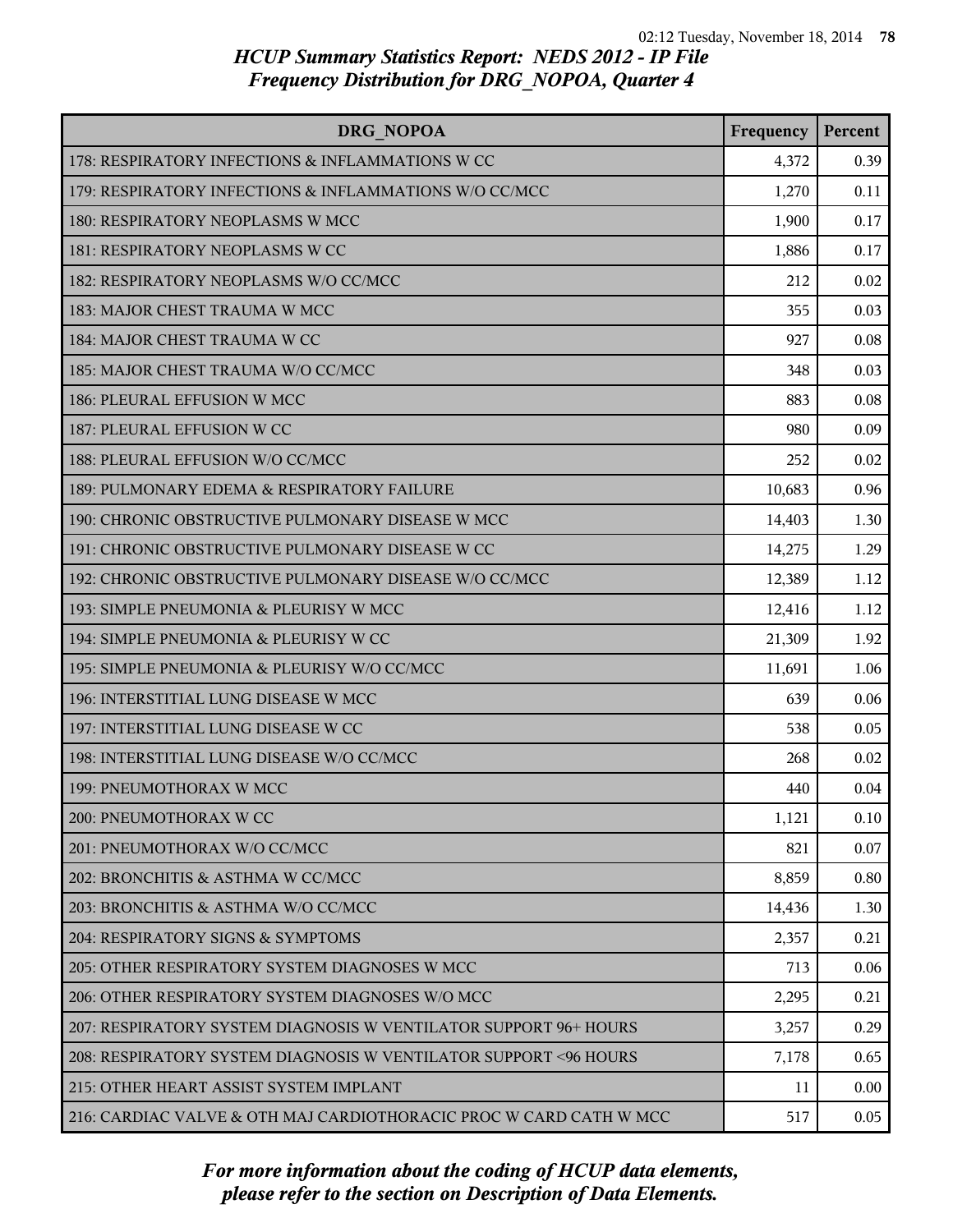| DRG NOPOA                                                                 | Frequency | Percent |
|---------------------------------------------------------------------------|-----------|---------|
| 217: CARDIAC VALVE & OTH MAJ CARDIOTHORACIC PROC W CARD CATH W CC         | 164       | 0.01    |
| 218: CARDIAC VALVE & OTH MAJ CARDIOTHORACIC PROC W CARD CATH W/O CC/MCC   | 26        | 0.00    |
| 219: CARDIAC VALVE & OTH MAJ CARDIOTHORACIC PROC W/O CARD CATH W MCC      | 264       | 0.02    |
| 220: CARDIAC VALVE & OTH MAJ CARDIOTHORACIC PROC W/O CARD CATH W CC       | 137       | 0.01    |
| 221: CARDIAC VALVE & OTH MAJ CARDIOTHORACIC PROC W/O CARD CATH W/O CC/MCQ | 19        | 0.00    |
| 222: CARDIAC DEFIB IMPLANT W CARDIAC CATH W AMI/HF/SHOCK W MCC            | 142       | 0.01    |
| 223: CARDIAC DEFIB IMPLANT W CARDIAC CATH W AMI/HF/SHOCK W/O MCC          | 91        | 0.01    |
| 224: CARDIAC DEFIB IMPLANT W CARDIAC CATH W/O AMI/HF/SHOCK W MCC          | 170       | 0.02    |
| 225: CARDIAC DEFIB IMPLANT W CARDIAC CATH W/O AMI/HF/SHOCK W/O MCC        | 180       | 0.02    |
| 226: CARDIAC DEFIBRILLATOR IMPLANT W/O CARDIAC CATH W MCC                 | 262       | 0.02    |
| 227: CARDIAC DEFIBRILLATOR IMPLANT W/O CARDIAC CATH W/O MCC               | 509       | 0.05    |
| 228: OTHER CARDIOTHORACIC PROCEDURES W MCC                                | 57        | 0.01    |
| 229: OTHER CARDIOTHORACIC PROCEDURES W CC                                 | 41        | 0.00    |
| 230: OTHER CARDIOTHORACIC PROCEDURES W/O CC/MCC                           | $\leq 10$ | $***$   |
| 231: CORONARY BYPASS W PTCA W MCC                                         | 86        | 0.01    |
| 232: CORONARY BYPASS W PTCA W/O MCC                                       | 98        | 0.01    |
| 233: CORONARY BYPASS W CARDIAC CATH W MCC                                 | 777       | 0.07    |
| 234: CORONARY BYPASS W CARDIAC CATH W/O MCC                               | 1,162     | 0.10    |
| 235: CORONARY BYPASS W/O CARDIAC CATH W MCC                               | 63        | 0.01    |
| 236: CORONARY BYPASS W/O CARDIAC CATH W/O MCC                             | 124       | 0.01    |
| 237: MAJOR CARDIOVASC PROCEDURES W MCC                                    | 1,285     | 0.12    |
| 238: MAJOR CARDIOVASC PROCEDURES W/O MCC                                  | 1,066     | 0.10    |
| 239: AMPUTATION FOR CIRC SYS DISORDERS EXC UPPER LIMB & TOE W MCC         | 384       | 0.03    |
| 240: AMPUTATION FOR CIRC SYS DISORDERS EXC UPPER LIMB & TOE W CC          | 419       | 0.04    |
| 241: AMPUTATION FOR CIRC SYS DISORDERS EXC UPPER LIMB & TOE W/O CC/MCC    | 28        | 0.00    |
| 242: PERMANENT CARDIAC PACEMAKER IMPLANT W MCC                            | 1,029     | 0.09    |
| 243: PERMANENT CARDIAC PACEMAKER IMPLANT W CC                             | 1,804     | 0.16    |
| 244: PERMANENT CARDIAC PACEMAKER IMPLANT W/O CC/MCC                       | 1,539     | 0.14    |
| 245: AICD GENERATOR PROCEDURES                                            | 80        | 0.01    |
| 246: PERC CARDIOVASC PROC W DRUG-ELUTING STENT W MCC OR 4+ VESSELS/STENTS | 2,265     | 0.20    |
| 247: PERC CARDIOVASC PROC W DRUG-ELUTING STENT W/O MCC                    | 8,989     | 0.81    |
| 248: PERC CARDIOVASC PROC W NON-DRUG-ELUTING STENT W MCC OR 4+ VES/STENTS | 888       | 0.08    |
| 249: PERC CARDIOVASC PROC W NON-DRUG-ELUTING STENT W/O MCC                | 2,363     | 0.21    |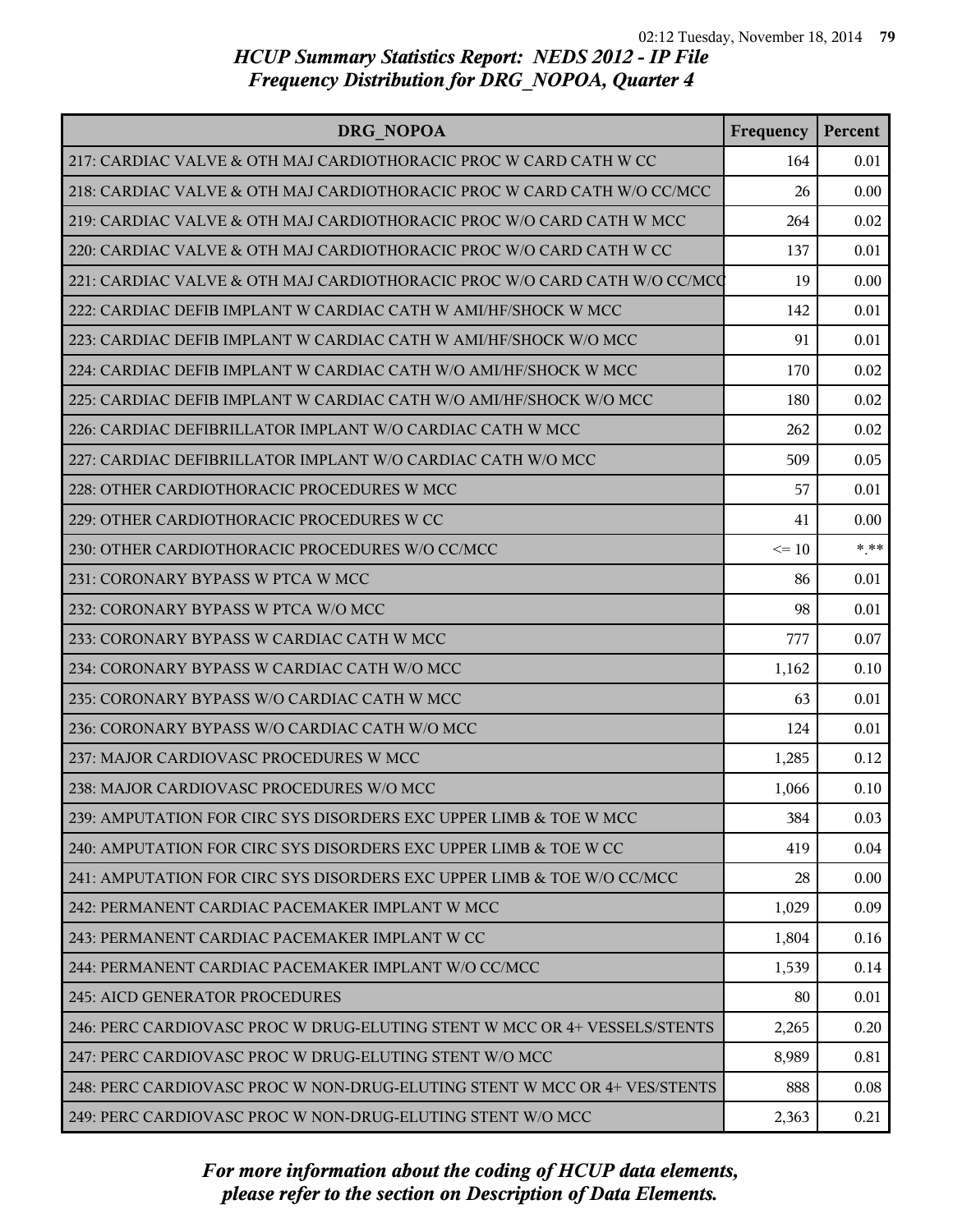| <b>DRG NOPOA</b>                                                      | Frequency | Percent |
|-----------------------------------------------------------------------|-----------|---------|
| 250: PERC CARDIOVASC PROC W/O CORONARY ARTERY STENT W MCC             | 511       | 0.05    |
| 251: PERC CARDIOVASC PROC W/O CORONARY ARTERY STENT W/O MCC           | 1,613     | 0.15    |
| 252: OTHER VASCULAR PROCEDURES W MCC                                  | 1,881     | 0.17    |
| 253: OTHER VASCULAR PROCEDURES W CC                                   | 1,795     | 0.16    |
| 254: OTHER VASCULAR PROCEDURES W/O CC/MCC                             | 611       | 0.06    |
| 255: UPPER LIMB & TOE AMPUTATION FOR CIRC SYSTEM DISORDERS W MCC      | 120       | 0.01    |
| 256: UPPER LIMB & TOE AMPUTATION FOR CIRC SYSTEM DISORDERS W CC       | 209       | 0.02    |
| 257: UPPER LIMB & TOE AMPUTATION FOR CIRC SYSTEM DISORDERS W/O CC/MCC | 12        | 0.00    |
| 258: CARDIAC PACEMAKER DEVICE REPLACEMENT W MCC                       | 30        | 0.00    |
| 259: CARDIAC PACEMAKER DEVICE REPLACEMENT W/O MCC                     | 124       | 0.01    |
| 260: CARDIAC PACEMAKER REVISION EXCEPT DEVICE REPLACEMENT W MCC       | 80        | 0.01    |
| 261: CARDIAC PACEMAKER REVISION EXCEPT DEVICE REPLACEMENT W CC        | 109       | 0.01    |
| 262: CARDIAC PACEMAKER REVISION EXCEPT DEVICE REPLACEMENT W/O CC/MCC  | 75        | 0.01    |
| 263: VEIN LIGATION & STRIPPING                                        | 29        | 0.00    |
| 264: OTHER CIRCULATORY SYSTEM O.R. PROCEDURES                         | 1,146     | 0.10    |
| <b>265: AICD LEAD PROCEDURES</b>                                      | 21        | 0.00    |
| 280: ACUTE MYOCARDIAL INFARCTION, DISCHARGED ALIVE W MCC              | 5,370     | 0.48    |
| 281: ACUTE MYOCARDIAL INFARCTION, DISCHARGED ALIVE W CC               | 4,412     | 0.40    |
| 282: ACUTE MYOCARDIAL INFARCTION, DISCHARGED ALIVE W/O CC/MCC         | 3,499     | 0.32    |
| 283: ACUTE MYOCARDIAL INFARCTION, EXPIRED W MCC                       | 872       | 0.08    |
| 284: ACUTE MYOCARDIAL INFARCTION, EXPIRED W CC                        | 204       | 0.02    |
| 285: ACUTE MYOCARDIAL INFARCTION, EXPIRED W/O CC/MCC                  | 78        | 0.01    |
| 286: CIRCULATORY DISORDERS EXCEPT AMI, W CARD CATH W MCC              | 2,053     | 0.19    |
| 287: CIRCULATORY DISORDERS EXCEPT AMI, W CARD CATH W/O MCC            | 10,976    | 0.99    |
| 288: ACUTE & SUBACUTE ENDOCARDITIS W MCC                              | 188       | 0.02    |
| 289: ACUTE & SUBACUTE ENDOCARDITIS W CC                               | 115       | 0.01    |
| 290: ACUTE & SUBACUTE ENDOCARDITIS W/O CC/MCC                         | 18        | 0.00    |
| 291: HEART FAILURE & SHOCK W MCC                                      | 15,486    | 1.40    |
| 292: HEART FAILURE & SHOCK W CC                                       | 18,201    | 1.64    |
| 293: HEART FAILURE & SHOCK W/O CC/MCC                                 | 7,196     | 0.65    |
| 294: DEEP VEIN THROMBOPHLEBITIS W CC/MCC                              | 87        | 0.01    |
| 295: DEEP VEIN THROMBOPHLEBITIS W/O CC/MCC                            | 12        | 0.00    |
| 296: CARDIAC ARREST, UNEXPLAINED W MCC                                | 248       | 0.02    |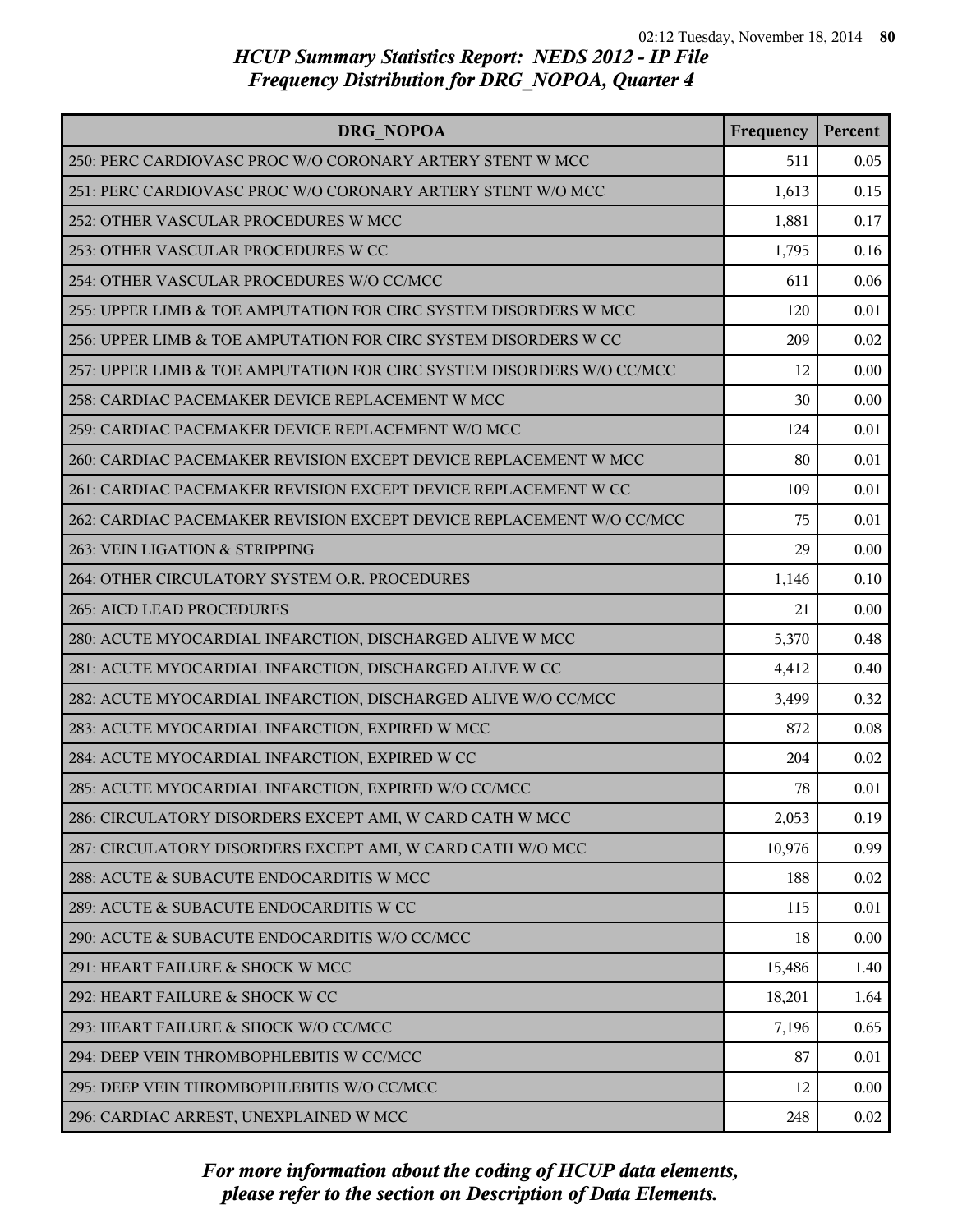| DRG NOPOA                                                 | Frequency | Percent |
|-----------------------------------------------------------|-----------|---------|
| 297: CARDIAC ARREST, UNEXPLAINED W CC                     | 58        | 0.01    |
| 298: CARDIAC ARREST, UNEXPLAINED W/O CC/MCC               | 26        | 0.00    |
| 299: PERIPHERAL VASCULAR DISORDERS W MCC                  | 2,071     | 0.19    |
| 300: PERIPHERAL VASCULAR DISORDERS W CC                   | 3,860     | 0.35    |
| 301: PERIPHERAL VASCULAR DISORDERS W/O CC/MCC             | 2,482     | 0.22    |
| 302: ATHEROSCLEROSIS W MCC                                | 442       | 0.04    |
| 303: ATHEROSCLEROSIS W/O MCC                              | 3,072     | 0.28    |
| 304: HYPERTENSION W MCC                                   | 425       | 0.04    |
| 305: HYPERTENSION W/O MCC                                 | 4,925     | 0.44    |
| 306: CARDIAC CONGENITAL & VALVULAR DISORDERS W MCC        | 205       | 0.02    |
| 307: CARDIAC CONGENITAL & VALVULAR DISORDERS W/O MCC      | 462       | 0.04    |
| 308: CARDIAC ARRHYTHMIA & CONDUCTION DISORDERS W MCC      | 5,509     | 0.50    |
| 309: CARDIAC ARRHYTHMIA & CONDUCTION DISORDERS W CC       | 9,684     | 0.87    |
| 310: CARDIAC ARRHYTHMIA & CONDUCTION DISORDERS W/O CC/MCC | 11,614    | 1.05    |
| 311: ANGINA PECTORIS                                      | 1,395     | 0.13    |
| 312: SYNCOPE & COLLAPSE                                   | 13,669    | 1.23    |
| 313: CHEST PAIN                                           | 19,046    | 1.72    |
| 314: OTHER CIRCULATORY SYSTEM DIAGNOSES W MCC             | 4,316     | 0.39    |
| 315: OTHER CIRCULATORY SYSTEM DIAGNOSES W CC              | 2,595     | 0.23    |
| 316: OTHER CIRCULATORY SYSTEM DIAGNOSES W/O CC/MCC        | 1,020     | 0.09    |
| 326: STOMACH, ESOPHAGEAL & DUODENAL PROC W MCC            | 890       | 0.08    |
| 327: STOMACH, ESOPHAGEAL & DUODENAL PROC W CC             | 534       | 0.05    |
| 328: STOMACH, ESOPHAGEAL & DUODENAL PROC W/O CC/MCC       | 438       | 0.04    |
| 329: MAJOR SMALL & LARGE BOWEL PROCEDURES W MCC           | 3,371     | 0.30    |
| 330: MAJOR SMALL & LARGE BOWEL PROCEDURES W CC            | 2,967     | 0.27    |
| 331: MAJOR SMALL & LARGE BOWEL PROCEDURES W/O CC/MCC      | 827       | 0.07    |
| 332: RECTAL RESECTION W MCC                               | 39        | 0.00    |
| 333: RECTAL RESECTION W CC                                | 68        | 0.01    |
| 334: RECTAL RESECTION W/O CC/MCC                          | 14        | 0.00    |
| 335: PERITONEAL ADHESIOLYSIS W MCC                        | 575       | 0.05    |
| 336: PERITONEAL ADHESIOLYSIS W CC                         | 1,116     | 0.10    |
| 337: PERITONEAL ADHESIOLYSIS W/O CC/MCC                   | 813       | 0.07    |
| 338: APPENDECTOMY W COMPLICATED PRINCIPAL DIAG W MCC      | 211       | 0.02    |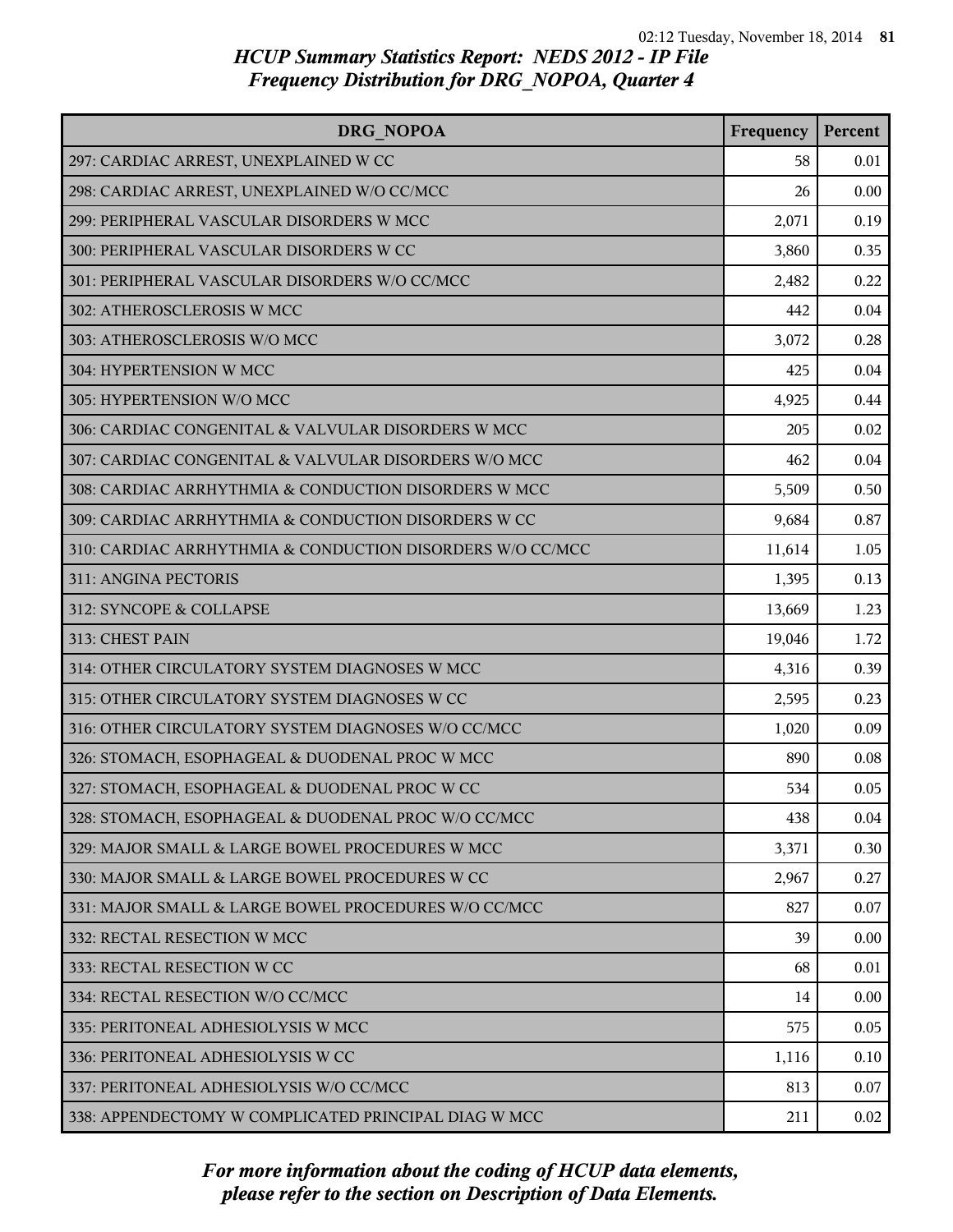| DRG NOPOA                                                                | Frequency | Percent |
|--------------------------------------------------------------------------|-----------|---------|
| 339: APPENDECTOMY W COMPLICATED PRINCIPAL DIAG W CC                      | 870       | 0.08    |
| 340: APPENDECTOMY W COMPLICATED PRINCIPAL DIAG W/O CC/MCC                | 1,998     | 0.18    |
| 341: APPENDECTOMY W/O COMPLICATED PRINCIPAL DIAG W MCC                   | 184       | 0.02    |
| 342: APPENDECTOMY W/O COMPLICATED PRINCIPAL DIAG W CC                    | 933       | 0.08    |
| 343: APPENDECTOMY W/O COMPLICATED PRINCIPAL DIAG W/O CC/MCC              | 6,918     | 0.62    |
| 344: MINOR SMALL & LARGE BOWEL PROCEDURES W MCC                          | 47        | 0.00    |
| 345: MINOR SMALL & LARGE BOWEL PROCEDURES W CC                           | 112       | 0.01    |
| 346: MINOR SMALL & LARGE BOWEL PROCEDURES W/O CC/MCC                     | 75        | 0.01    |
| 347: ANAL & STOMAL PROCEDURES W MCC                                      | 138       | 0.01    |
| 348: ANAL & STOMAL PROCEDURES W CC                                       | 565       | 0.05    |
| 349: ANAL & STOMAL PROCEDURES W/O CC/MCC                                 | 726       | 0.07    |
| 350: INGUINAL & FEMORAL HERNIA PROCEDURES W MCC                          | 104       | 0.01    |
| 351: INGUINAL & FEMORAL HERNIA PROCEDURES W CC                           | 296       | 0.03    |
| 352: INGUINAL & FEMORAL HERNIA PROCEDURES W/O CC/MCC                     | 606       | 0.05    |
| 353: HERNIA PROCEDURES EXCEPT INGUINAL & FEMORAL W MCC                   | 208       | 0.02    |
| 354: HERNIA PROCEDURES EXCEPT INGUINAL & FEMORAL W CC                    | 625       | 0.06    |
| 355: HERNIA PROCEDURES EXCEPT INGUINAL & FEMORAL W/O CC/MCC              | 614       | 0.06    |
| 356: OTHER DIGESTIVE SYSTEM O.R. PROCEDURES W MCC                        | 634       | 0.06    |
| 357: OTHER DIGESTIVE SYSTEM O.R. PROCEDURES W CC                         | 633       | 0.06    |
| 358: OTHER DIGESTIVE SYSTEM O.R. PROCEDURES W/O CC/MCC                   | 256       | 0.02    |
| 368: MAJOR ESOPHAGEAL DISORDERS W MCC                                    | 384       | 0.03    |
| 369: MAJOR ESOPHAGEAL DISORDERS W CC                                     | 798       | 0.07    |
| 370: MAJOR ESOPHAGEAL DISORDERS W/O CC/MCC                               | 310       | 0.03    |
| 371: MAJOR GASTROINTESTINAL DISORDERS & PERITONEAL INFECTIONS W MCC      | 1,992     | 0.18    |
| 372: MAJOR GASTROINTESTINAL DISORDERS & PERITONEAL INFECTIONS W CC       | 3,967     | 0.36    |
| 373: MAJOR GASTROINTESTINAL DISORDERS & PERITONEAL INFECTIONS W/O CC/MCC | 1,867     | 0.17    |
| 374: DIGESTIVE MALIGNANCY W MCC                                          | 848       | 0.08    |
| 375: DIGESTIVE MALIGNANCY W CC                                           | 1,731     | 0.16    |
| 376: DIGESTIVE MALIGNANCY W/O CC/MCC                                     | 182       | 0.02    |
| 377: G.I. HEMORRHAGE W MCC                                               | 4,640     | 0.42    |
| 378: G.I. HEMORRHAGE W CC                                                | 13,683    | 1.24    |
| 379: G.I. HEMORRHAGE W/O CC/MCC                                          | 4,670     | 0.42    |
| 380: COMPLICATED PEPTIC ULCER W MCC                                      | 303       | 0.03    |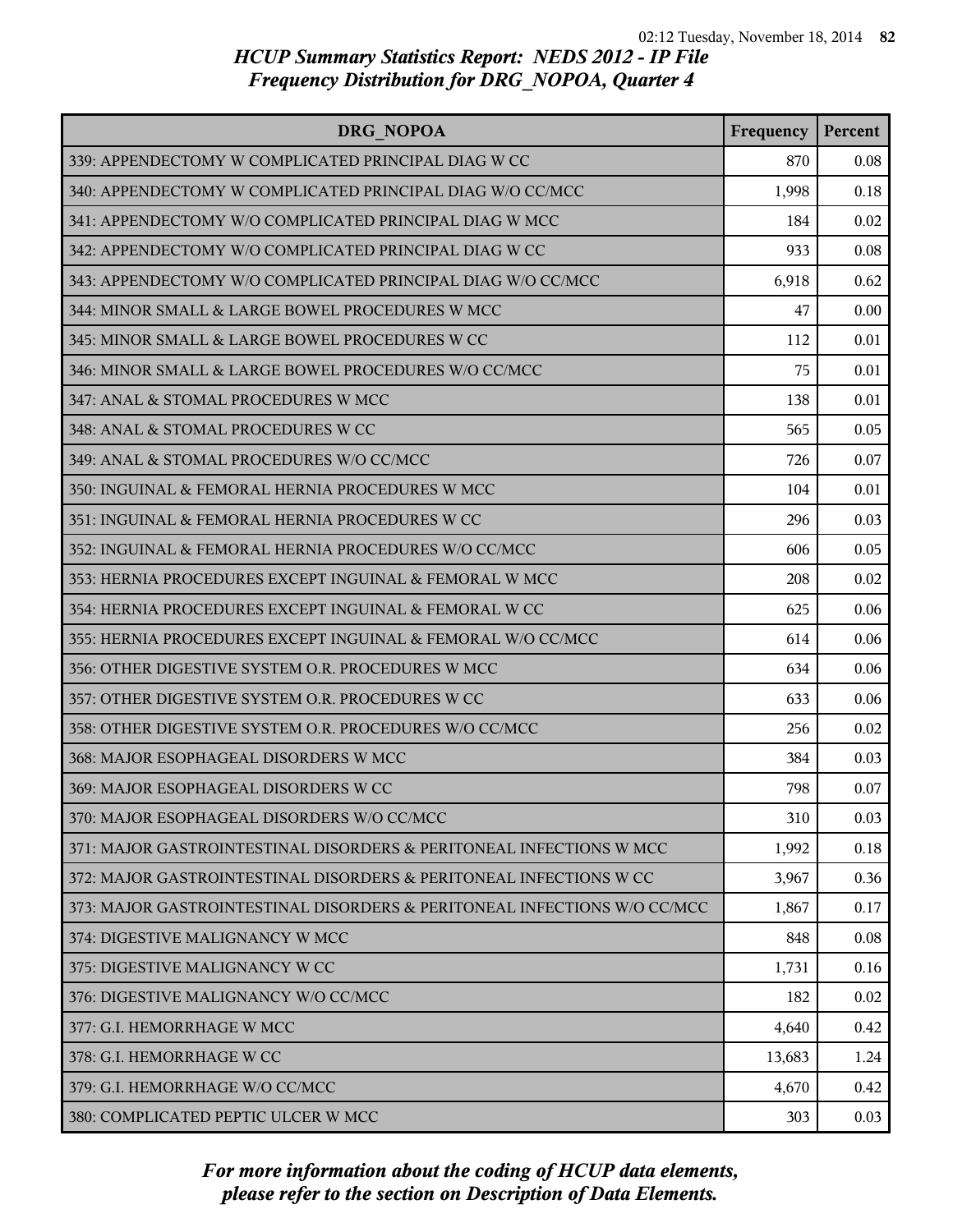| DRG NOPOA                                                                | Frequency | Percent |
|--------------------------------------------------------------------------|-----------|---------|
| 381: COMPLICATED PEPTIC ULCER W CC                                       | 621       | 0.06    |
| 382: COMPLICATED PEPTIC ULCER W/O CC/MCC                                 | 298       | 0.03    |
| 383: UNCOMPLICATED PEPTIC ULCER W MCC                                    | 110       | 0.01    |
| 384: UNCOMPLICATED PEPTIC ULCER W/O MCC                                  | 985       | 0.09    |
| 385: INFLAMMATORY BOWEL DISEASE W MCC                                    | 335       | 0.03    |
| 386: INFLAMMATORY BOWEL DISEASE W CC                                     | 1,905     | 0.17    |
| 387: INFLAMMATORY BOWEL DISEASE W/O CC/MCC                               | 1,568     | 0.14    |
| 388: G.I. OBSTRUCTION W MCC                                              | 1,582     | 0.14    |
| 389: G.I. OBSTRUCTION W CC                                               | 5,733     | 0.52    |
| 390: G.I. OBSTRUCTION W/O CC/MCC                                         | 5,732     | 0.52    |
| 391: ESOPHAGITIS, GASTROENT & MISC DIGEST DISORDERS W MCC                | 4,889     | 0.44    |
| 392: ESOPHAGITIS, GASTROENT & MISC DIGEST DISORDERS W/O MCC              | 37,862    | 3.42    |
| 393: OTHER DIGESTIVE SYSTEM DIAGNOSES W MCC                              | 2,111     | 0.19    |
| 394: OTHER DIGESTIVE SYSTEM DIAGNOSES W CC                               | 5,514     | 0.50    |
| 395: OTHER DIGESTIVE SYSTEM DIAGNOSES W/O CC/MCC                         | 3,001     | 0.27    |
| 405: PANCREAS, LIVER & SHUNT PROCEDURES W MCC                            | 246       | 0.02    |
| 406: PANCREAS, LIVER & SHUNT PROCEDURES W CC                             | 110       | 0.01    |
| 407: PANCREAS, LIVER & SHUNT PROCEDURES W/O CC/MCC                       | 30        | 0.00    |
| 408: BILIARY TRACT PROC EXCEPT ONLY CHOLECYST W OR W/O C.D.E. W MCC      | 59        | 0.01    |
| 409: BILIARY TRACT PROC EXCEPT ONLY CHOLECYST W OR W/O C.D.E. W CC       | 76        | 0.01    |
| 410: BILIARY TRACT PROC EXCEPT ONLY CHOLECYST W OR W/O C.D.E. W/O CC/MCC | 21        | 0.00    |
| 411: CHOLECYSTECTOMY W C.D.E. W MCC                                      | 39        | 0.00    |
| 412: CHOLECYSTECTOMY W C.D.E. W CC                                       | 52        | 0.00    |
| 413: CHOLECYSTECTOMY W C.D.E. W/O CC/MCC                                 | 46        | 0.00    |
| 414: CHOLECYSTECTOMY EXCEPT BY LAPAROSCOPE W/O C.D.E. W MCC              | 280       | 0.03    |
| 415: CHOLECYSTECTOMY EXCEPT BY LAPAROSCOPE W/O C.D.E. W CC               | 417       | 0.04    |
| 416: CHOLECYSTECTOMY EXCEPT BY LAPAROSCOPE W/O C.D.E. W/O CC/MCC         | 280       | 0.03    |
| 417: LAPAROSCOPIC CHOLECYSTECTOMY W/O C.D.E. W MCC                       | 2,223     | 0.20    |
| 418: LAPAROSCOPIC CHOLECYSTECTOMY W/O C.D.E. W CC                        | 4,444     | 0.40    |
| 419: LAPAROSCOPIC CHOLECYSTECTOMY W/O C.D.E. W/O CC/MCC                  | 7,678     | 0.69    |
| 420: HEPATOBILIARY DIAGNOSTIC PROCEDURES W MCC                           | 38        | 0.00    |
| 421: HEPATOBILIARY DIAGNOSTIC PROCEDURES W CC                            | 45        | 0.00    |
| 422: HEPATOBILIARY DIAGNOSTIC PROCEDURES W/O CC/MCC                      | 19        | 0.00    |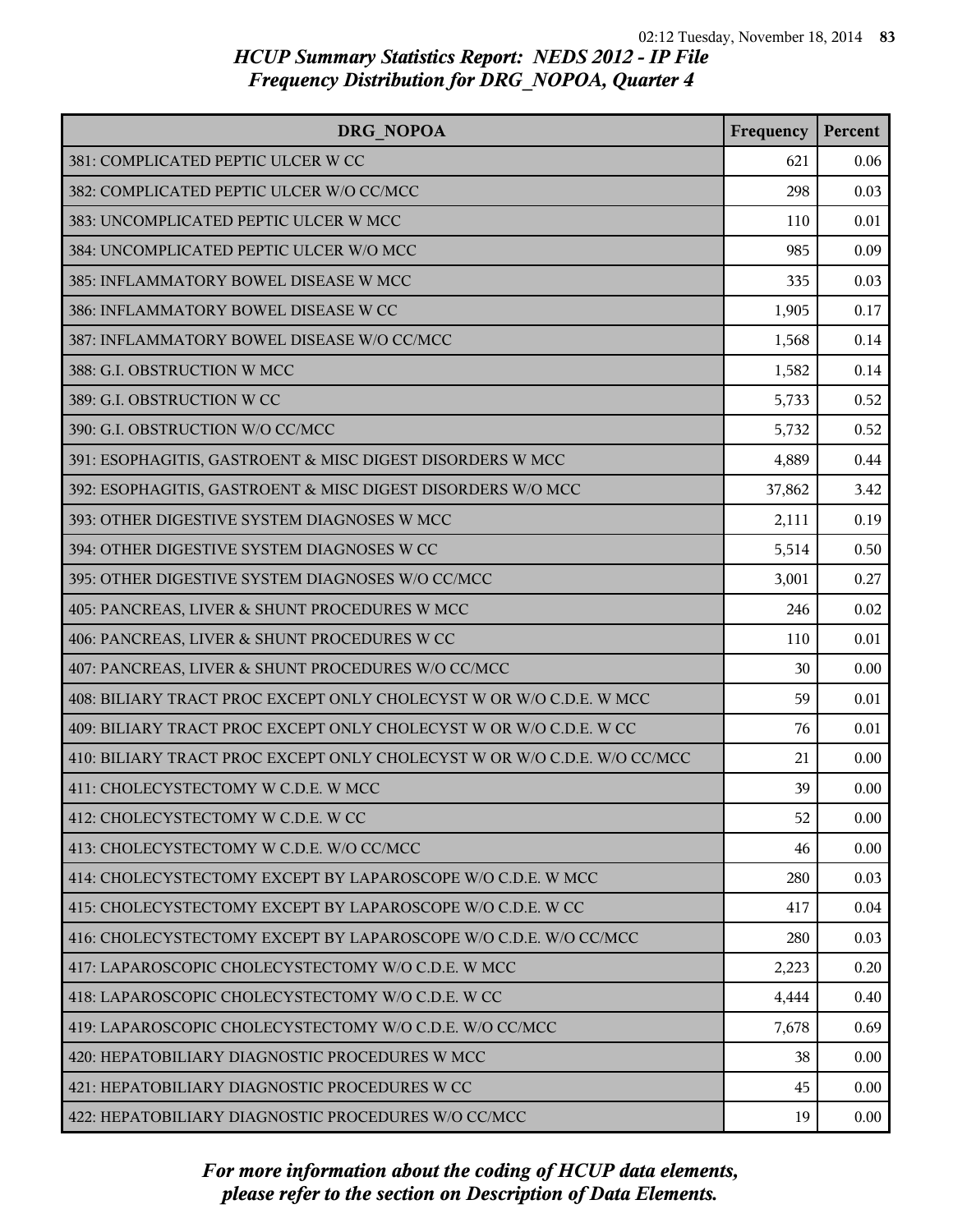| DRG NOPOA                                                                 | Frequency | Percent |
|---------------------------------------------------------------------------|-----------|---------|
| 423: OTHER HEPATOBILIARY OR PANCREAS O.R. PROCEDURES W MCC                | 132       | 0.01    |
| 424: OTHER HEPATOBILIARY OR PANCREAS O.R. PROCEDURES W CC                 | 82        | 0.01    |
| 425: OTHER HEPATOBILIARY OR PANCREAS O.R. PROCEDURES W/O CC/MCC           | 11        | 0.00    |
| 432: CIRRHOSIS & ALCOHOLIC HEPATITIS W MCC                                | 2,237     | 0.20    |
| 433: CIRRHOSIS & ALCOHOLIC HEPATITIS W CC                                 | 1,703     | 0.15    |
| 434: CIRRHOSIS & ALCOHOLIC HEPATITIS W/O CC/MCC                           | 133       | 0.01    |
| 435: MALIGNANCY OF HEPATOBILIARY SYSTEM OR PANCREAS W MCC                 | 1,107     | 0.10    |
| 436: MALIGNANCY OF HEPATOBILIARY SYSTEM OR PANCREAS W CC                  | 1,132     | 0.10    |
| 437: MALIGNANCY OF HEPATOBILIARY SYSTEM OR PANCREAS W/O CC/MCC            | 199       | 0.02    |
| 438: DISORDERS OF PANCREAS EXCEPT MALIGNANCY W MCC                        | 1,970     | 0.18    |
| 439: DISORDERS OF PANCREAS EXCEPT MALIGNANCY W CC                         | 5,708     | 0.52    |
| 440: DISORDERS OF PANCREAS EXCEPT MALIGNANCY W/O CC/MCC                   | 5,470     | 0.49    |
| 441: DISORDERS OF LIVER EXCEPT MALIG, CIRR, ALC HEPA W MCC                | 2,448     | 0.22    |
| 442: DISORDERS OF LIVER EXCEPT MALIG, CIRR, ALC HEPA W CC                 | 2,996     | 0.27    |
| 443: DISORDERS OF LIVER EXCEPT MALIG, CIRR, ALC HEPA W/O CC/MCC           | 974       | 0.09    |
| 444: DISORDERS OF THE BILIARY TRACT W MCC                                 | 1,255     | 0.11    |
| 445: DISORDERS OF THE BILIARY TRACT W CC                                  | 2,047     | 0.18    |
| 446: DISORDERS OF THE BILIARY TRACT W/O CC/MCC                            | 2,098     | 0.19    |
| 453: COMBINED ANTERIOR/POSTERIOR SPINAL FUSION W MCC                      | 41        | 0.00    |
| 454: COMBINED ANTERIOR/POSTERIOR SPINAL FUSION W CC                       | 39        | 0.00    |
| 455: COMBINED ANTERIOR/POSTERIOR SPINAL FUSION W/O CC/MCC                 | 16        | 0.00    |
| 456: SPINAL FUS EXC CERV W SPINAL CURV/MALIG/INFEC OR 9+ FUS W MCC        | 48        | 0.00    |
| 457: SPINAL FUS EXC CERV W SPINAL CURV/MALIG/INFEC OR 9+ FUS W CC         | 76        | 0.01    |
| 458: SPINAL FUS EXC CERV W SPINAL CURV/MALIG/INFEC OR 9+ FUS W/O CC/MCC   | $\leq 10$ | $* * *$ |
| 459: SPINAL FUSION EXCEPT CERVICAL W MCC                                  | 109       | 0.01    |
| 460: SPINAL FUSION EXCEPT CERVICAL W/O MCC                                | 477       | 0.04    |
| 461: BILATERAL OR MULTIPLE MAJOR JOINT PROCS OF LOWER EXTREMITY W MCC     | $\leq 10$ | $* * *$ |
| 462: BILATERAL OR MULTIPLE MAJOR JOINT PROCS OF LOWER EXTREMITY W/O MCC   | 12        | 0.00    |
| 463: WND DEBRID & SKN GRFT EXC HAND, FOR MUSCULO-CONN TISS DIS W MCC      | 331       | 0.03    |
| 464: WND DEBRID & SKN GRFT EXC HAND, FOR MUSCULO-CONN TISS DIS W CC       | 535       | 0.05    |
| 465: WND DEBRID & SKN GRFT EXC HAND, FOR MUSCULO-CONN TISS DIS W/O CC/MCC | 141       | 0.01    |
| 466: REVISION OF HIP OR KNEE REPLACEMENT W MCC                            | 145       | 0.01    |
| 467: REVISION OF HIP OR KNEE REPLACEMENT W CC                             | 274       | 0.02    |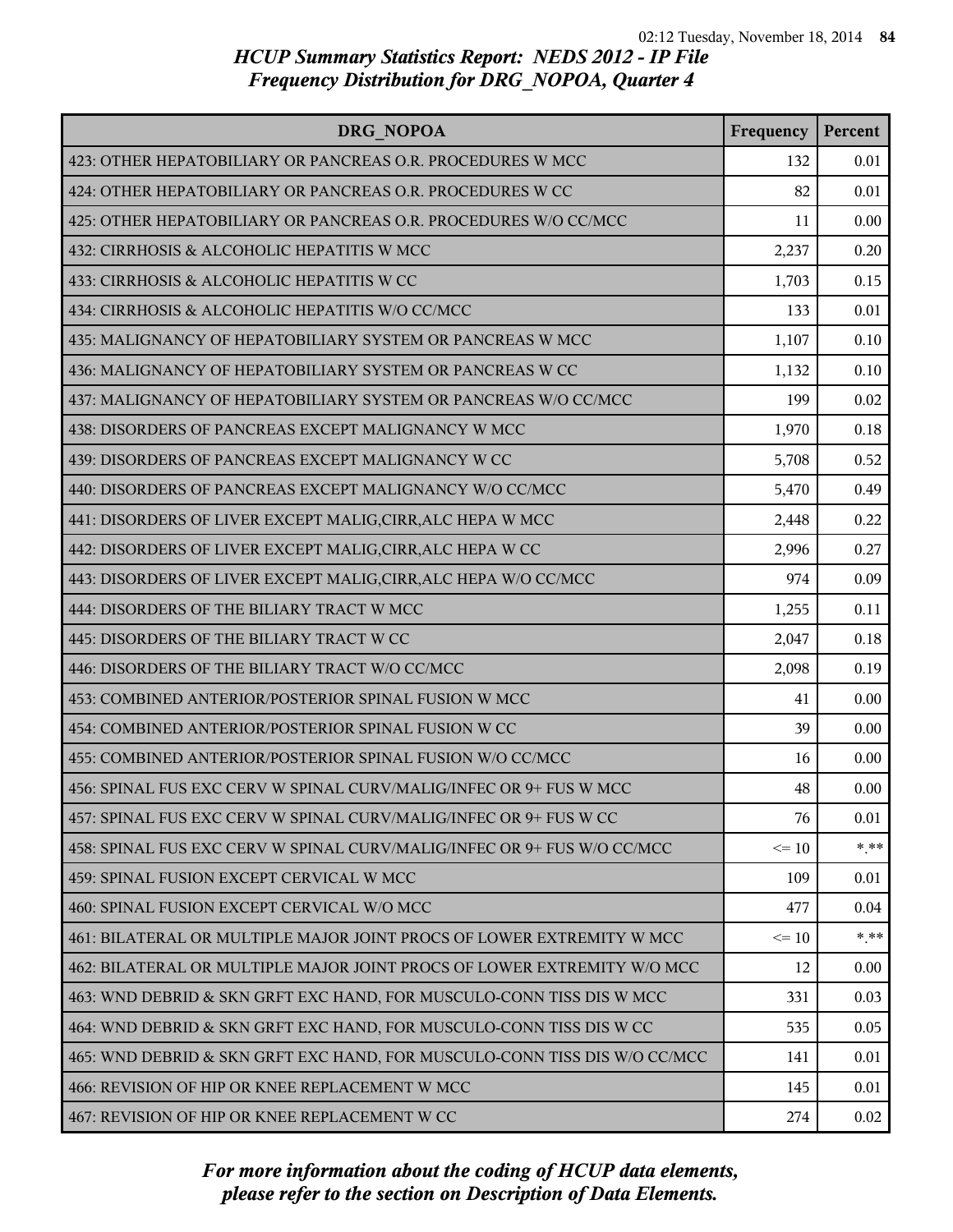| DRG NOPOA                                                                 | Frequency | Percent |
|---------------------------------------------------------------------------|-----------|---------|
| 468: REVISION OF HIP OR KNEE REPLACEMENT W/O CC/MCC                       | 100       | 0.01    |
| 469: MAJOR JOINT REPLACEMENT OR REATTACHMENT OF LOWER EXTREMITY W MCC     | 1,163     | 0.11    |
| 470: MAJOR JOINT REPLACEMENT OR REATTACHMENT OF LOWER EXTREMITY W/O MCC   | 4,573     | 0.41    |
| 471: CERVICAL SPINAL FUSION W MCC                                         | 133       | 0.01    |
| 472: CERVICAL SPINAL FUSION W CC                                          | 200       | 0.02    |
| 473: CERVICAL SPINAL FUSION W/O CC/MCC                                    | 254       | 0.02    |
| 474: AMPUTATION FOR MUSCULOSKELETAL SYS & CONN TISSUE DIS W MCC           | 126       | 0.01    |
| 475: AMPUTATION FOR MUSCULOSKELETAL SYS & CONN TISSUE DIS W CC            | 175       | 0.02    |
| 476: AMPUTATION FOR MUSCULOSKELETAL SYS & CONN TISSUE DIS W/O CC/MCC      | 19        | 0.00    |
| 477: BIOPSIES OF MUSCULOSKELETAL SYSTEM & CONNECTIVE TISSUE W MCC         | 195       | 0.02    |
| 478: BIOPSIES OF MUSCULOSKELETAL SYSTEM & CONNECTIVE TISSUE W CC          | 554       | 0.05    |
| 479: BIOPSIES OF MUSCULOSKELETAL SYSTEM & CONNECTIVE TISSUE W/O CC/MCC    | 221       | 0.02    |
| 480: HIP & FEMUR PROCEDURES EXCEPT MAJOR JOINT W MCC                      | 1,927     | 0.17    |
| 481: HIP & FEMUR PROCEDURES EXCEPT MAJOR JOINT W CC                       | 6,582     | 0.59    |
| 482: HIP & FEMUR PROCEDURES EXCEPT MAJOR JOINT W/O CC/MCC                 | 2,805     | 0.25    |
| 483: MAJOR JOINT & LIMB REATTACHMENT PROC OF UPPER EXTREMITY W CC/MCC     | 171       | 0.02    |
| 484: MAJOR JOINT & LIMB REATTACHMENT PROC OF UPPER EXTREMITY W/O CC/MCC   | 102       | 0.01    |
| 485: KNEE PROCEDURES W PDX OF INFECTION W MCC                             | 58        | 0.01    |
| 486: KNEE PROCEDURES W PDX OF INFECTION W CC                              | 175       | 0.02    |
| 487: KNEE PROCEDURES W PDX OF INFECTION W/O CC/MCC                        | 85        | 0.01    |
| 488: KNEE PROCEDURES W/O PDX OF INFECTION W CC/MCC                        | 173       | 0.02    |
| 489: KNEE PROCEDURES W/O PDX OF INFECTION W/O CC/MCC                      | 131       | 0.01    |
| 490: BACK & NECK PROC EXC SPINAL FUSION W CC/MCC OR DISC DEVICE/NEUROSTIM | 491       | 0.04    |
| 491: BACK & NECK PROC EXC SPINAL FUSION W/O CC/MCC                        | 500       | 0.05    |
| 492: LOWER EXTREM & HUMER PROC EXCEPT HIP, FOOT, FEMUR W MCC              | 510       | 0.05    |
| 493: LOWER EXTREM & HUMER PROC EXCEPT HIP, FOOT, FEMUR W CC               | 2,198     | 0.20    |
| 494: LOWER EXTREM & HUMER PROC EXCEPT HIP, FOOT, FEMUR W/O CC/MCC         | 3,980     | 0.36    |
| 495: LOCAL EXCISION & REMOVAL INT FIX DEVICES EXC HIP & FEMUR W MCC       | 94        | 0.01    |
| 496: LOCAL EXCISION & REMOVAL INT FIX DEVICES EXC HIP & FEMUR W CC        | 258       | 0.02    |
| 497: LOCAL EXCISION & REMOVAL INT FIX DEVICES EXC HIP & FEMUR W/O CC/MCC  | 137       | 0.01    |
| 498: LOCAL EXCISION & REMOVAL INT FIX DEVICES OF HIP & FEMUR W CC/MCC     | 59        | 0.01    |
| 499: LOCAL EXCISION & REMOVAL INT FIX DEVICES OF HIP & FEMUR W/O CC/MCC   | 13        | 0.00    |
| 500: SOFT TISSUE PROCEDURES W MCC                                         | 168       | 0.02    |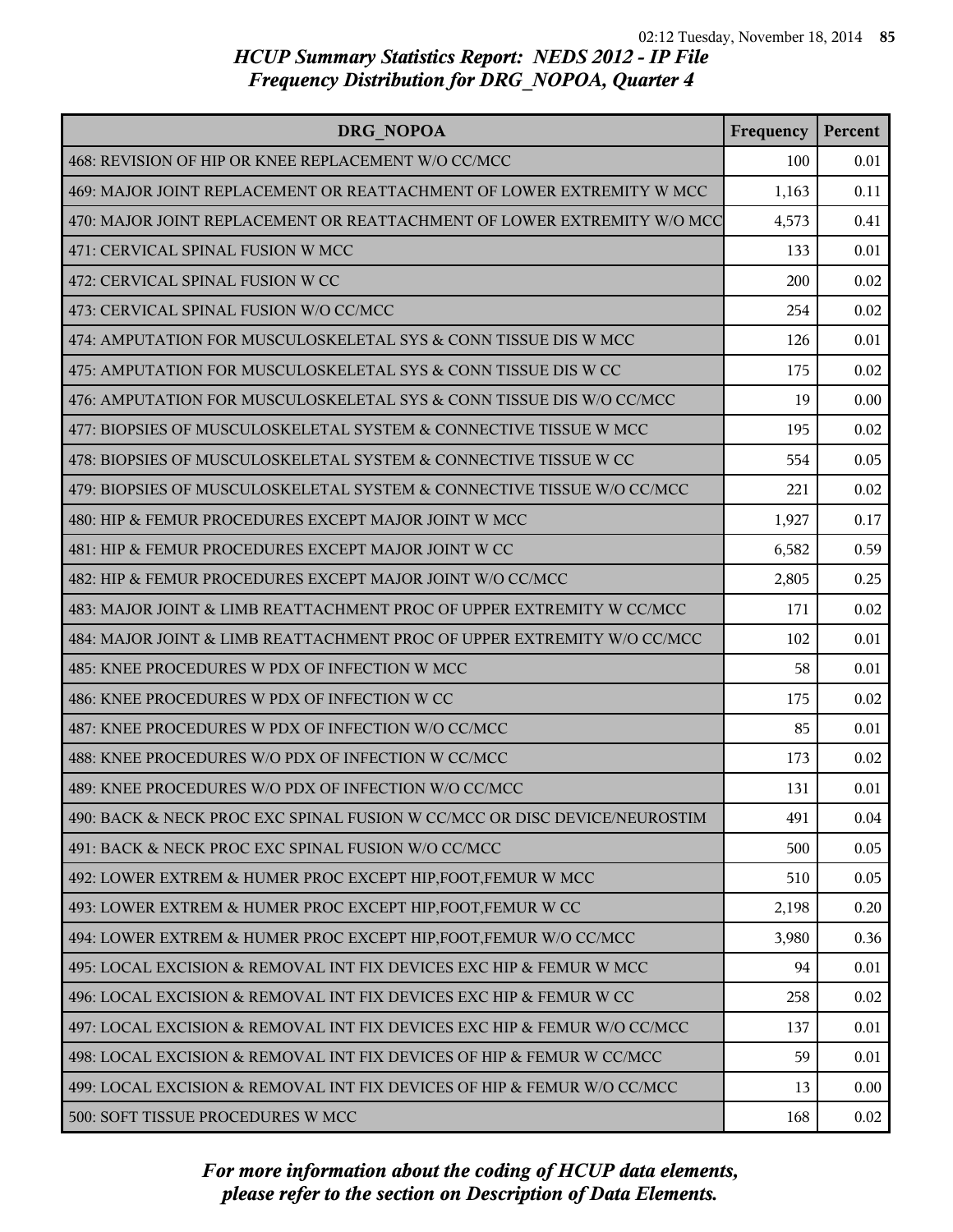| DRG NOPOA                                                                | Frequency | Percent |
|--------------------------------------------------------------------------|-----------|---------|
| 501: SOFT TISSUE PROCEDURES W CC                                         | 560       | 0.05    |
| 502: SOFT TISSUE PROCEDURES W/O CC/MCC                                   | 373       | 0.03    |
| 503: FOOT PROCEDURES W MCC                                               | 60        | 0.01    |
| 504: FOOT PROCEDURES W CC                                                | 242       | 0.02    |
| 505: FOOT PROCEDURES W/O CC/MCC                                          | 241       | 0.02    |
| 506: MAJOR THUMB OR JOINT PROCEDURES                                     | 105       | 0.01    |
| 507: MAJOR SHOULDER OR ELBOW JOINT PROCEDURES W CC/MCC                   | 48        | 0.00    |
| 508: MAJOR SHOULDER OR ELBOW JOINT PROCEDURES W/O CC/MCC                 | 26        | 0.00    |
| 509: ARTHROSCOPY                                                         | 11        | 0.00    |
| 510: SHOULDER, ELBOW OR FOREARM PROC, EXC MAJOR JOINT PROC W MCC         | 102       | 0.01    |
| 511: SHOULDER, ELBOW OR FOREARM PROC, EXC MAJOR JOINT PROC W CC          | 442       | 0.04    |
| 512: SHOULDER, ELBOW OR FOREARM PROC, EXC MAJOR JOINT PROC W/O CC/MCC    | 992       | 0.09    |
| 513: HAND OR WRIST PROC, EXCEPT MAJOR THUMB OR JOINT PROC W CC/MCC       | 338       | 0.03    |
| 514: HAND OR WRIST PROC, EXCEPT MAJOR THUMB OR JOINT PROC W/O CC/MCC     | 370       | 0.03    |
| 515: OTHER MUSCULOSKELET SYS & CONN TISS O.R. PROC W MCC                 | 285       | 0.03    |
| 516: OTHER MUSCULOSKELET SYS & CONN TISS O.R. PROC W CC                  | 723       | 0.07    |
| 517: OTHER MUSCULOSKELET SYS & CONN TISS O.R. PROC W/O CC/MCC            | 406       | 0.04    |
| 533: FRACTURES OF FEMUR W MCC                                            | 63        | 0.01    |
| 534: FRACTURES OF FEMUR W/O MCC                                          | 396       | 0.04    |
| 535: FRACTURES OF HIP & PELVIS W MCC                                     | 579       | 0.05    |
| 536: FRACTURES OF HIP & PELVIS W/O MCC                                   | 2,632     | 0.24    |
| 537: SPRAINS, STRAINS, & DISLOCATIONS OF HIP, PELVIS & THIGH W CC/MCC    | 70        | 0.01    |
| 538: SPRAINS, STRAINS, & DISLOCATIONS OF HIP, PELVIS & THIGH W/O CC/MCC  | 58        | 0.01    |
| 539: OSTEOMYELITIS W MCC                                                 | 239       | 0.02    |
| 540: OSTEOMYELITIS W CC                                                  | 415       | 0.04    |
| 541: OSTEOMYELITIS W/O CC/MCC                                            | 191       | 0.02    |
| 542: PATHOLOGICAL FRACTURES & MUSCULOSKELET & CONN TISS MALIG W MCC      | 468       | 0.04    |
| 543: PATHOLOGICAL FRACTURES & MUSCULOSKELET & CONN TISS MALIG W CC       | 1,206     | 0.11    |
| 544: PATHOLOGICAL FRACTURES & MUSCULOSKELET & CONN TISS MALIG W/O CC/MCC | 327       | 0.03    |
| 545: CONNECTIVE TISSUE DISORDERS W MCC                                   | 407       | 0.04    |
| 546: CONNECTIVE TISSUE DISORDERS W CC                                    | 781       | 0.07    |
| 547: CONNECTIVE TISSUE DISORDERS W/O CC/MCC                              | 465       | 0.04    |
| 548: SEPTIC ARTHRITIS W MCC                                              | 45        | 0.00    |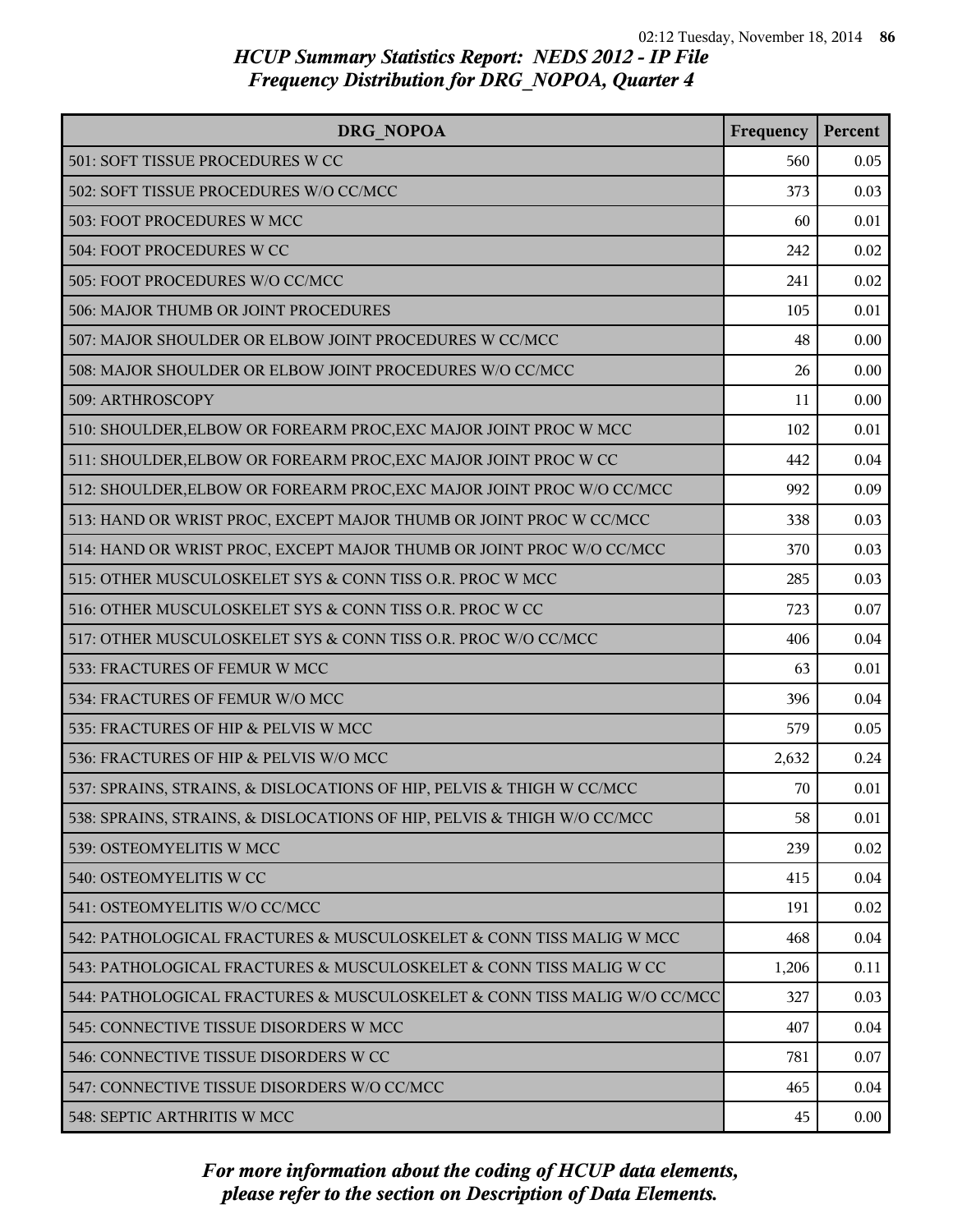| DRG NOPOA                                                               | Frequency | Percent |
|-------------------------------------------------------------------------|-----------|---------|
| 549: SEPTIC ARTHRITIS W CC                                              | 164       | 0.01    |
| 550: SEPTIC ARTHRITIS W/O CC/MCC                                        | 89        | 0.01    |
| 551: MEDICAL BACK PROBLEMS W MCC                                        | 1,066     | 0.10    |
| 552: MEDICAL BACK PROBLEMS W/O MCC                                      | 7,581     | 0.68    |
| 553: BONE DISEASES & ARTHROPATHIES W MCC                                | 198       | 0.02    |
| 554: BONE DISEASES & ARTHROPATHIES W/O MCC                              | 1,440     | 0.13    |
| 555: SIGNS & SYMPTOMS OF MUSCULOSKELETAL SYSTEM & CONN TISSUE W MCC     | 293       | 0.03    |
| 556: SIGNS & SYMPTOMS OF MUSCULOSKELETAL SYSTEM & CONN TISSUE W/O MCC   | 2,180     | 0.20    |
| 557: TENDONITIS, MYOSITIS & BURSITIS W MCC                              | 434       | 0.04    |
| 558: TENDONITIS, MYOSITIS & BURSITIS W/O MCC                            | 2,393     | 0.22    |
| 559: AFTERCARE, MUSCULOSKELETAL SYSTEM & CONNECTIVE TISSUE W MCC        | 154       | 0.01    |
| 560: AFTERCARE, MUSCULOSKELETAL SYSTEM & CONNECTIVE TISSUE W CC         | 412       | 0.04    |
| 561: AFTERCARE, MUSCULOSKELETAL SYSTEM & CONNECTIVE TISSUE W/O CC/MCC   | 341       | 0.03    |
| 562: FX, SPRN, STRN & DISL EXCEPT FEMUR, HIP, PELVIS & THIGH W MCC      | 531       | 0.05    |
| 563: FX, SPRN, STRN & DISL EXCEPT FEMUR, HIP, PELVIS & THIGH W/O MCC    | 3,503     | 0.32    |
| 564: OTHER MUSCULOSKELETAL SYS & CONNECTIVE TISSUE DIAGNOSES W MCC      | 168       | 0.02    |
| 565: OTHER MUSCULOSKELETAL SYS & CONNECTIVE TISSUE DIAGNOSES W CC       | 460       | 0.04    |
| 566: OTHER MUSCULOSKELETAL SYS & CONNECTIVE TISSUE DIAGNOSES W/O CC/MCC | 227       | 0.02    |
| 570: SKIN DEBRIDEMENT W MCC                                             | 291       | 0.03    |
| 571: SKIN DEBRIDEMENT W CC                                              | 575       | 0.05    |
| 572: SKIN DEBRIDEMENT W/O CC/MCC                                        | 434       | 0.04    |
| 573: SKIN GRAFT FOR SKIN ULCER OR CELLULITIS W MCC                      | 55        | 0.00    |
| 574: SKIN GRAFT FOR SKIN ULCER OR CELLULITIS W CC                       | 64        | 0.01    |
| 575: SKIN GRAFT FOR SKIN ULCER OR CELLULITIS W/O CC/MCC                 | 28        | 0.00    |
| 576: SKIN GRAFT EXC FOR SKIN ULCER OR CELLULITIS W MCC                  | 20        | 0.00    |
| 577: SKIN GRAFT EXC FOR SKIN ULCER OR CELLULITIS W CC                   | 53        | 0.00    |
| 578: SKIN GRAFT EXC FOR SKIN ULCER OR CELLULITIS W/O CC/MCC             | 32        | 0.00    |
| 579: OTHER SKIN, SUBCUT TISS & BREAST PROC W MCC                        | 389       | 0.04    |
| 580: OTHER SKIN, SUBCUT TISS & BREAST PROC W CC                         | 928       | 0.08    |
| 581: OTHER SKIN, SUBCUT TISS & BREAST PROC W/O CC/MCC                   | 765       | 0.07    |
| 582: MASTECTOMY FOR MALIGNANCY W CC/MCC                                 | 18        | 0.00    |
| 583: MASTECTOMY FOR MALIGNANCY W/O CC/MCC                               | 11        | 0.00    |
| 584: BREAST BIOPSY, LOCAL EXCISION & OTHER BREAST PROCEDURES W CC/MCC   | 38        | 0.00    |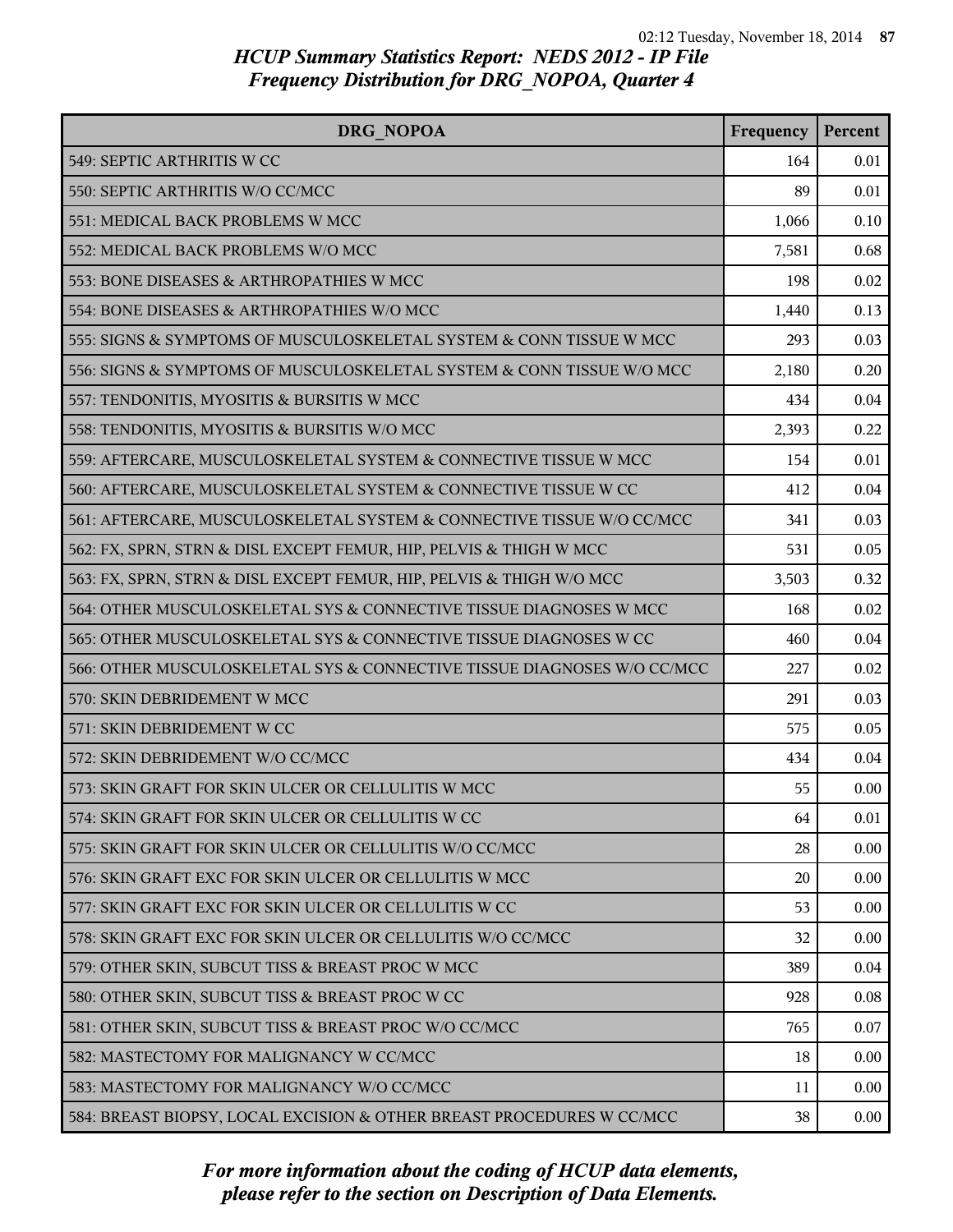| DRG NOPOA                                                                  | Frequency | Percent |
|----------------------------------------------------------------------------|-----------|---------|
| 585: BREAST BIOPSY, LOCAL EXCISION & OTHER BREAST PROCEDURES W/O CC/MCC    | 55        | 0.00    |
| 592: SKIN ULCERS W MCC                                                     | 449       | 0.04    |
| 593: SKIN ULCERS W CC                                                      | 527       | 0.05    |
| 594: SKIN ULCERS W/O CC/MCC                                                | 86        | 0.01    |
| 595: MAJOR SKIN DISORDERS W MCC                                            | 105       | 0.01    |
| 596: MAJOR SKIN DISORDERS W/O MCC                                          | 592       | 0.05    |
| 597: MALIGNANT BREAST DISORDERS W MCC                                      | 100       | 0.01    |
| 598: MALIGNANT BREAST DISORDERS W CC                                       | 200       | 0.02    |
| 599: MALIGNANT BREAST DISORDERS W/O CC/MCC                                 | 23        | 0.00    |
| 600: NON-MALIGNANT BREAST DISORDERS W CC/MCC                               | 189       | 0.02    |
| 601: NON-MALIGNANT BREAST DISORDERS W/O CC/MCC                             | 328       | 0.03    |
| 602: CELLULITIS W MCC                                                      | 2,390     | 0.22    |
| 603: CELLULITIS W/O MCC                                                    | 21,900    | 1.98    |
| 604: TRAUMA TO THE SKIN, SUBCUT TISS & BREAST W MCC                        | 276       | 0.02    |
| 605: TRAUMA TO THE SKIN, SUBCUT TISS & BREAST W/O MCC                      | 2,396     | 0.22    |
| 606: MINOR SKIN DISORDERS W MCC                                            | 169       | 0.02    |
| 607: MINOR SKIN DISORDERS W/O MCC                                          | 1,241     | 0.11    |
| 614: ADRENAL & PITUITARY PROCEDURES W CC/MCC                               | 34        | 0.00    |
| 615: ADRENAL & PITUITARY PROCEDURES W/O CC/MCC                             | 12        | 0.00    |
| 616: AMPUTAT OF LOWER LIMB FOR ENDOCRINE, NUTRIT, & METABOL DIS W MCC      | 175       | 0.02    |
| 617: AMPUTAT OF LOWER LIMB FOR ENDOCRINE, NUTRIT, & METABOL DIS W CC       | 887       | 0.08    |
| 618: AMPUTAT OF LOWER LIMB FOR ENDOCRINE, NUTRIT, & METABOL DIS W/O CC/MCC | 21        | 0.00    |
| 619: O.R. PROCEDURES FOR OBESITY W MCC                                     | $\leq 10$ | $* * *$ |
| 620: O.R. PROCEDURES FOR OBESITY W CC                                      | 15        | 0.00    |
| 621: O.R. PROCEDURES FOR OBESITY W/O CC/MCC                                | 17        | 0.00    |
| 622: SKIN GRAFTS & WOUND DEBRID FOR ENDOC, NUTRIT & METAB DIS W MCC        | 67        | 0.01    |
| 623: SKIN GRAFTS & WOUND DEBRID FOR ENDOC, NUTRIT & METAB DIS W CC         | 276       | 0.02    |
| 624: SKIN GRAFTS & WOUND DEBRID FOR ENDOC, NUTRIT & METAB DIS W/O CC/MCC   | 25        | 0.00    |
| 625: THYROID, PARATHYROID & THYROGLOSSAL PROCEDURES W MCC                  | 25        | 0.00    |
| 626: THYROID, PARATHYROID & THYROGLOSSAL PROCEDURES W CC                   | 29        | 0.00    |
| 627: THYROID, PARATHYROID & THYROGLOSSAL PROCEDURES W/O CC/MCC             | 25        | 0.00    |
| 628: OTHER ENDOCRINE, NUTRIT & METAB O.R. PROC W MCC                       | 265       | 0.02    |
| 629: OTHER ENDOCRINE, NUTRIT & METAB O.R. PROC W CC                        | 442       | 0.04    |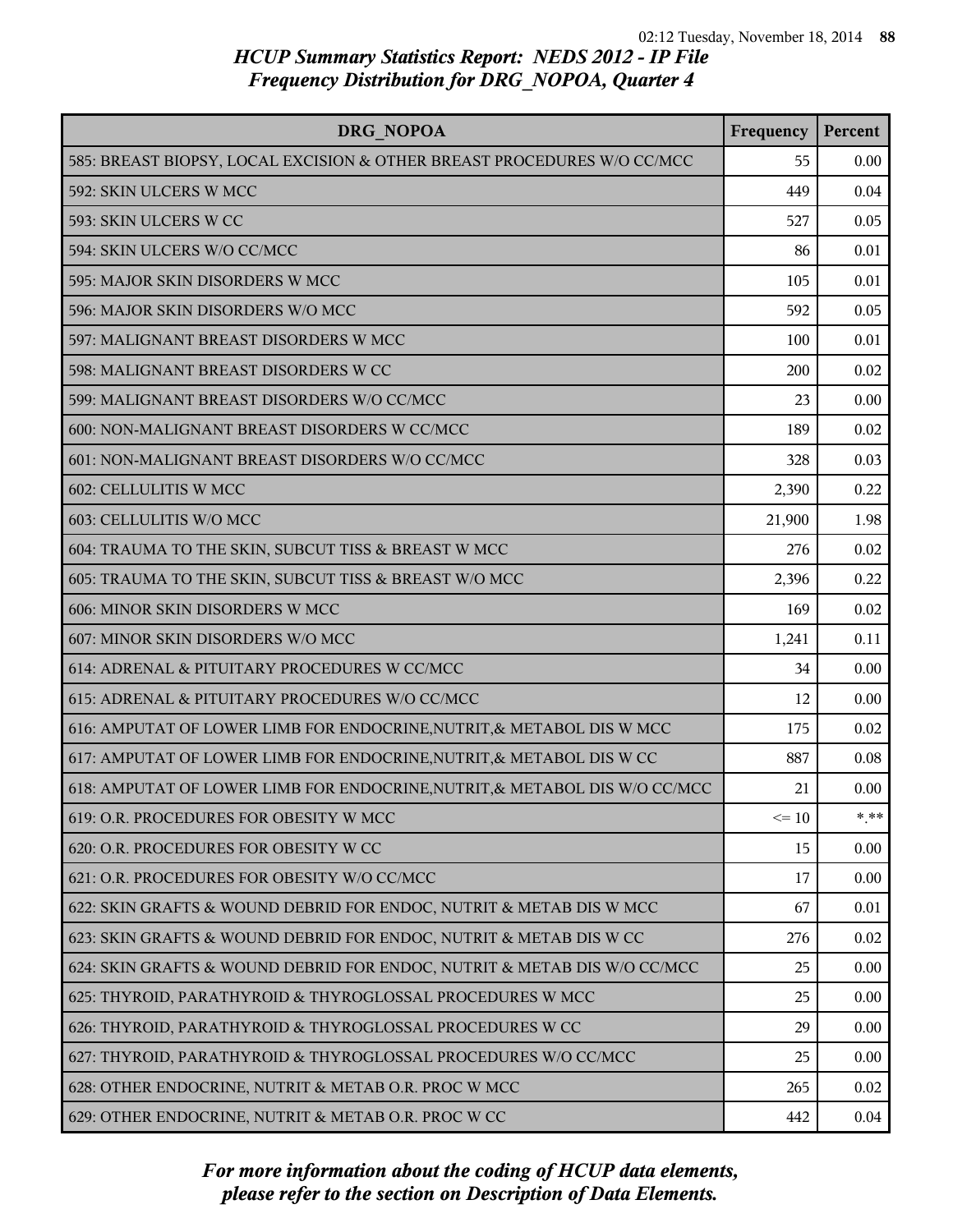| DRG NOPOA                                                                 | Frequency | Percent |
|---------------------------------------------------------------------------|-----------|---------|
| 630: OTHER ENDOCRINE, NUTRIT & METAB O.R. PROC W/O CC/MCC                 | 25        | 0.00    |
| 637: DIABETES W MCC                                                       | 2,732     | 0.25    |
| 638: DIABETES W CC                                                        | 9,333     | 0.84    |
| 639: DIABETES W/O CC/MCC                                                  | 6,212     | 0.56    |
| 640: MISC DISORDERS OF NUTRITION, METABOLISM, FLUIDS/ELECTROLYTES W MCC   | 5,200     | 0.47    |
| 641: MISC DISORDERS OF NUTRITION, METABOLISM, FLUIDS/ELECTROLYTES W/O MCC | 14,089    | 1.27    |
| 642: INBORN AND OTHER DISORDERS OF METABOLISM                             | 340       | 0.03    |
| 643: ENDOCRINE DISORDERS W MCC                                            | 634       | 0.06    |
| 644: ENDOCRINE DISORDERS W CC                                             | 1,404     | 0.13    |
| 645: ENDOCRINE DISORDERS W/O CC/MCC                                       | 876       | 0.08    |
| <b>652: KIDNEY TRANSPLANT</b>                                             | 20        | 0.00    |
| 653: MAJOR BLADDER PROCEDURES W MCC                                       | 35        | 0.00    |
| 654: MAJOR BLADDER PROCEDURES W CC                                        | 36        | 0.00    |
| 655: MAJOR BLADDER PROCEDURES W/O CC/MCC                                  | $\leq 10$ | $***$   |
| 656: KIDNEY & URETER PROCEDURES FOR NEOPLASM W MCC                        | 53        | 0.00    |
| 657: KIDNEY & URETER PROCEDURES FOR NEOPLASM W CC                         | 97        | 0.01    |
| 658: KIDNEY & URETER PROCEDURES FOR NEOPLASM W/O CC/MCC                   | 13        | 0.00    |
| 659: KIDNEY & URETER PROCEDURES FOR NON-NEOPLASM W MCC                    | 231       | 0.02    |
| 660: KIDNEY & URETER PROCEDURES FOR NON-NEOPLASM W CC                     | 485       | 0.04    |
| 661: KIDNEY & URETER PROCEDURES FOR NON-NEOPLASM W/O CC/MCC               | 69        | 0.01    |
| 662: MINOR BLADDER PROCEDURES W MCC                                       | 54        | 0.00    |
| 663: MINOR BLADDER PROCEDURES W CC                                        | 78        | 0.01    |
| 664: MINOR BLADDER PROCEDURES W/O CC/MCC                                  | 34        | 0.00    |
| <b>665: PROSTATECTOMY W MCC</b>                                           | 39        | 0.00    |
| <b>666: PROSTATECTOMY W CC</b>                                            | 100       | 0.01    |
| 667: PROSTATECTOMY W/O CC/MCC                                             | 36        | 0.00    |
| 668: TRANSURETHRAL PROCEDURES W MCC                                       | 249       | 0.02    |
| 669: TRANSURETHRAL PROCEDURES W CC                                        | 2,191     | 0.20    |
| 670: TRANSURETHRAL PROCEDURES W/O CC/MCC                                  | 527       | 0.05    |
| 671: URETHRAL PROCEDURES W CC/MCC                                         | 43        | 0.00    |
| 672: URETHRAL PROCEDURES W/O CC/MCC                                       | 16        | 0.00    |
| 673: OTHER KIDNEY & URINARY TRACT PROCEDURES W MCC                        | 753       | 0.07    |
| 674: OTHER KIDNEY & URINARY TRACT PROCEDURES W CC                         | 526       | 0.05    |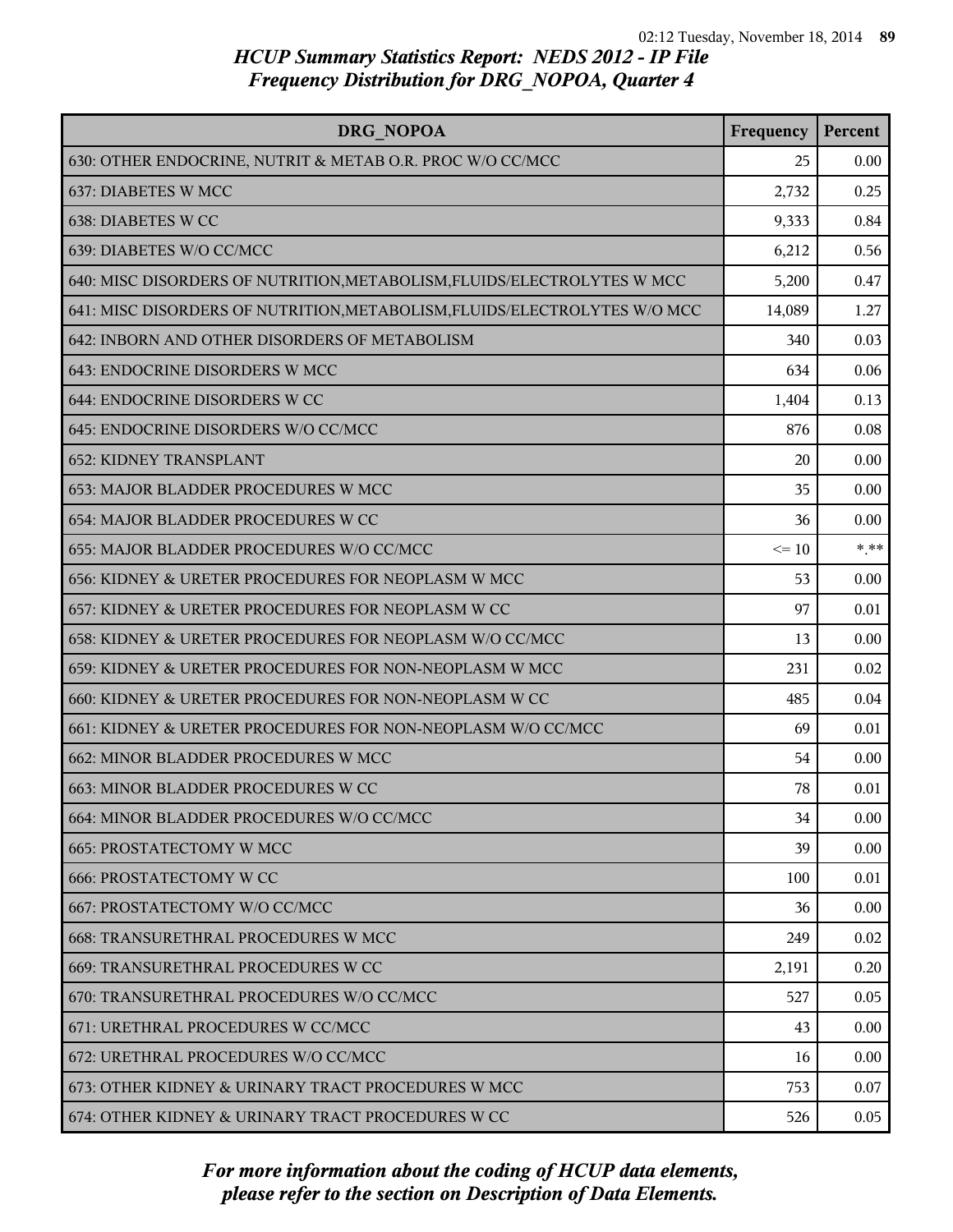| DRG NOPOA                                                               | Frequency | Percent |
|-------------------------------------------------------------------------|-----------|---------|
| 675: OTHER KIDNEY & URINARY TRACT PROCEDURES W/O CC/MCC                 | 62        | 0.01    |
| 682: RENAL FAILURE W MCC                                                | 9,229     | 0.83    |
| 683: RENAL FAILURE W CC                                                 | 13,930    | 1.26    |
| 684: RENAL FAILURE W/O CC/MCC                                           | 2,988     | 0.27    |
| <b>685: ADMIT FOR RENAL DIALYSIS</b>                                    | 296       | 0.03    |
| 686: KIDNEY & URINARY TRACT NEOPLASMS W MCC                             | 116       | 0.01    |
| 687: KIDNEY & URINARY TRACT NEOPLASMS W CC                              | 294       | 0.03    |
| 688: KIDNEY & URINARY TRACT NEOPLASMS W/O CC/MCC                        | 53        | 0.00    |
| 689: KIDNEY & URINARY TRACT INFECTIONS W MCC                            | 6,065     | 0.55    |
| 690: KIDNEY & URINARY TRACT INFECTIONS W/O MCC                          | 21,090    | 1.90    |
| 691: URINARY STONES W ESW LITHOTRIPSY W CC/MCC                          | 190       | 0.02    |
| 692: URINARY STONES W ESW LITHOTRIPSY W/O CC/MCC                        | 69        | 0.01    |
| 693: URINARY STONES W/O ESW LITHOTRIPSY W MCC                           | 246       | 0.02    |
| 694: URINARY STONES W/O ESW LITHOTRIPSY W/O MCC                         | 3,849     | 0.35    |
| 695: KIDNEY & URINARY TRACT SIGNS & SYMPTOMS W MCC                      | 119       | 0.01    |
| 696: KIDNEY & URINARY TRACT SIGNS & SYMPTOMS W/O MCC                    | 1,011     | 0.09    |
| 697: URETHRAL STRICTURE                                                 | 58        | 0.01    |
| 698: OTHER KIDNEY & URINARY TRACT DIAGNOSES W MCC                       | 2,521     | 0.23    |
| 699: OTHER KIDNEY & URINARY TRACT DIAGNOSES W CC                        | 2,997     | 0.27    |
| 700: OTHER KIDNEY & URINARY TRACT DIAGNOSES W/O CC/MCC                  | 801       | 0.07    |
| 707: MAJOR MALE PELVIC PROCEDURES W CC/MCC                              | 13        | 0.00    |
| 708: MAJOR MALE PELVIC PROCEDURES W/O CC/MCC                            | $\leq 10$ | $* * *$ |
| 709: PENIS PROCEDURES W CC/MCC                                          | 33        | 0.00    |
| 710: PENIS PROCEDURES W/O CC/MCC                                        | 51        | 0.00    |
| 711: TESTES PROCEDURES W CC/MCC                                         | 84        | 0.01    |
| 712: TESTES PROCEDURES W/O CC/MCC                                       | 136       | 0.01    |
| 713: TRANSURETHRAL PROSTATECTOMY W CC/MCC                               | 188       | 0.02    |
| 714: TRANSURETHRAL PROSTATECTOMY W/O CC/MCC                             | 66        | 0.01    |
| 715: OTHER MALE REPRODUCTIVE SYSTEM O.R. PROC FOR MALIGNANCY W CC/MCC   | 25        | 0.00    |
| 716: OTHER MALE REPRODUCTIVE SYSTEM O.R. PROC FOR MALIGNANCY W/O CC/MCC | $\leq 10$ | * **    |
| 717: OTHER MALE REPRODUCTIVE SYSTEM O.R. PROC EXC MALIGNANCY W CC/MCC   | 87        | 0.01    |
| 718: OTHER MALE REPRODUCTIVE SYSTEM O.R. PROC EXC MALIGNANCY W/O CC/MCC | 24        | 0.00    |
| 722: MALIGNANCY, MALE REPRODUCTIVE SYSTEM W MCC                         | 48        | 0.00    |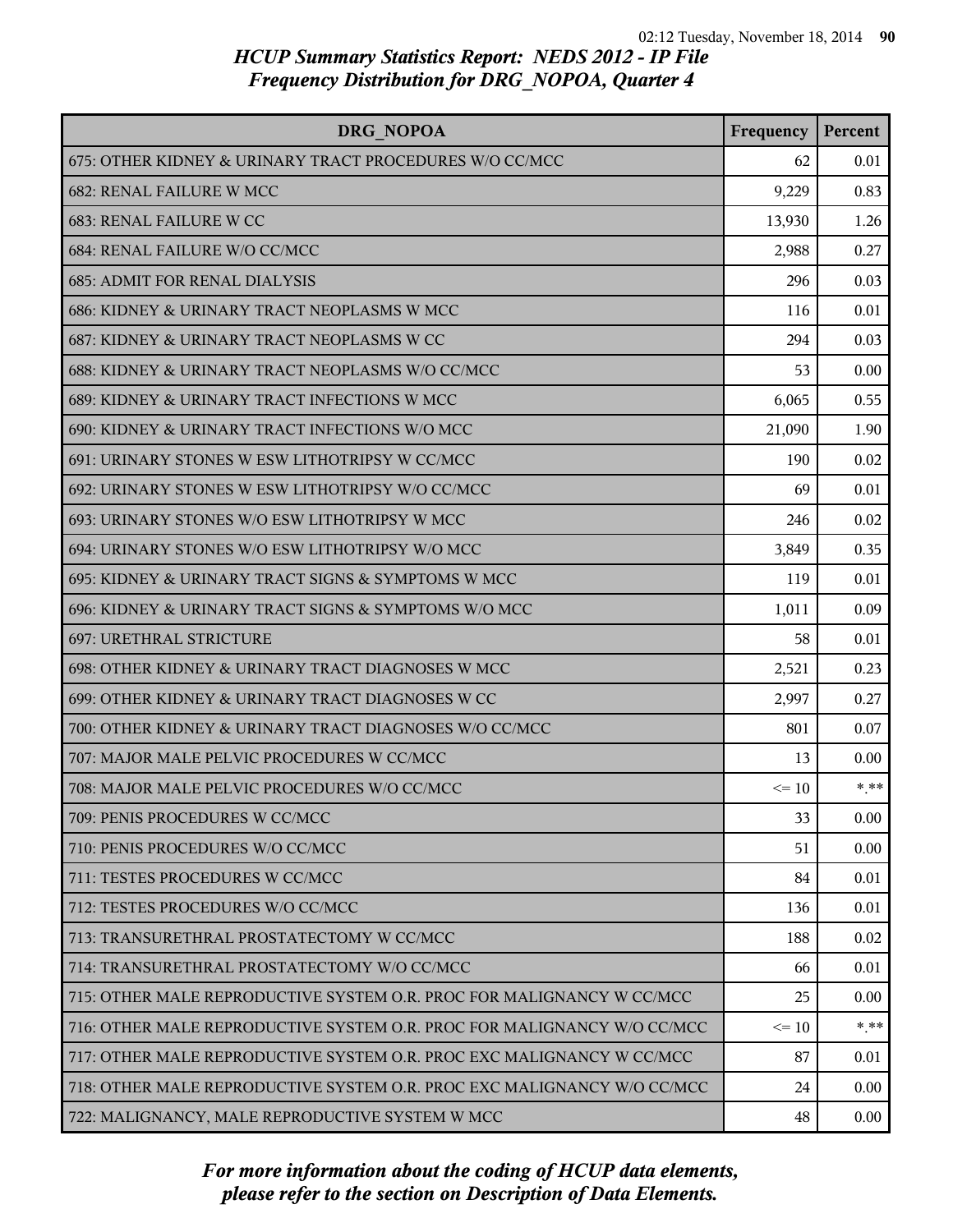| DRG NOPOA                                                               | Frequency | Percent |
|-------------------------------------------------------------------------|-----------|---------|
| 723: MALIGNANCY, MALE REPRODUCTIVE SYSTEM W CC                          | 146       | 0.01    |
| 724: MALIGNANCY, MALE REPRODUCTIVE SYSTEM W/O CC/MCC                    | 12        | 0.00    |
| 725: BENIGN PROSTATIC HYPERTROPHY W MCC                                 | 53        | 0.00    |
| 726: BENIGN PROSTATIC HYPERTROPHY W/O MCC                               | 368       | 0.03    |
| 727: INFLAMMATION OF THE MALE REPRODUCTIVE SYSTEM W MCC                 | 169       | 0.02    |
| 728: INFLAMMATION OF THE MALE REPRODUCTIVE SYSTEM W/O MCC               | 1,043     | 0.09    |
| 729: OTHER MALE REPRODUCTIVE SYSTEM DIAGNOSES W CC/MCC                  | 101       | 0.01    |
| 730: OTHER MALE REPRODUCTIVE SYSTEM DIAGNOSES W/O CC/MCC                | 63        | 0.01    |
| 734: PELVIC EVISCERATION, RAD HYSTERECTOMY & RAD VULVECTOMY W CC/MCC    | 21        | 0.00    |
| 735: PELVIC EVISCERATION, RAD HYSTERECTOMY & RAD VULVECTOMY W/O CC/MCC  | $\leq 10$ | $*$ **  |
| 736: UTERINE & ADNEXA PROC FOR OVARIAN OR ADNEXAL MALIGNANCY W MCC      | 29        | 0.00    |
| 737: UTERINE & ADNEXA PROC FOR OVARIAN OR ADNEXAL MALIGNANCY W CC       | 54        | 0.00    |
| 738: UTERINE & ADNEXA PROC FOR OVARIAN OR ADNEXAL MALIGNANCY W/O CC/MCC | $\leq 10$ | $* * *$ |
| 739: UTERINE, ADNEXA PROC FOR NON-OVARIAN/ADNEXAL MALIG W MCC           | 12        | 0.00    |
| 740: UTERINE, ADNEXA PROC FOR NON-OVARIAN/ADNEXAL MALIG W CC            | 29        | 0.00    |
| 741: UTERINE, ADNEXA PROC FOR NON-OVARIAN/ADNEXAL MALIG W/O CC/MCC      | $\leq 10$ | $***$   |
| 742: UTERINE & ADNEXA PROC FOR NON-MALIGNANCY W CC/MCC                  | 551       | 0.05    |
| 743: UTERINE & ADNEXA PROC FOR NON-MALIGNANCY W/O CC/MCC                | 639       | 0.06    |
| 744: D&C, CONIZATION, LAPAROSCOPY & TUBAL INTERRUPTION W CC/MCC         | 248       | 0.02    |
| 745: D&C, CONIZATION, LAPAROSCOPY & TUBAL INTERRUPTION W/O CC/MCC       | 178       | 0.02    |
| 746: VAGINA, CERVIX & VULVA PROCEDURES W CC/MCC                         | 132       | 0.01    |
| 747: VAGINA, CERVIX & VULVA PROCEDURES W/O CC/MCC                       | 141       | 0.01    |
| 748: FEMALE REPRODUCTIVE SYSTEM RECONSTRUCTIVE PROCEDURES               | $\leq 10$ | * **    |
| 749: OTHER FEMALE REPRODUCTIVE SYSTEM O.R. PROCEDURES W CC/MCC          | 95        | 0.01    |
| 750: OTHER FEMALE REPRODUCTIVE SYSTEM O.R. PROCEDURES W/O CC/MCC        | 37        | 0.00    |
| 754: MALIGNANCY, FEMALE REPRODUCTIVE SYSTEM W MCC                       | 122       | 0.01    |
| 755: MALIGNANCY, FEMALE REPRODUCTIVE SYSTEM W CC                        | 365       | 0.03    |
| 756: MALIGNANCY, FEMALE REPRODUCTIVE SYSTEM W/O CC/MCC                  | 44        | 0.00    |
| 757: INFECTIONS, FEMALE REPRODUCTIVE SYSTEM W MCC                       | 135       | 0.01    |
| 758: INFECTIONS, FEMALE REPRODUCTIVE SYSTEM W CC                        | 403       | 0.04    |
| 759: INFECTIONS, FEMALE REPRODUCTIVE SYSTEM W/O CC/MCC                  | 560       | 0.05    |
| 760: MENSTRUAL & OTHER FEMALE REPRODUCTIVE SYSTEM DISORDERS W CC/MCC    | 575       | 0.05    |
| 761: MENSTRUAL & OTHER FEMALE REPRODUCTIVE SYSTEM DISORDERS W/O CC/MCC  | 598       | 0.05    |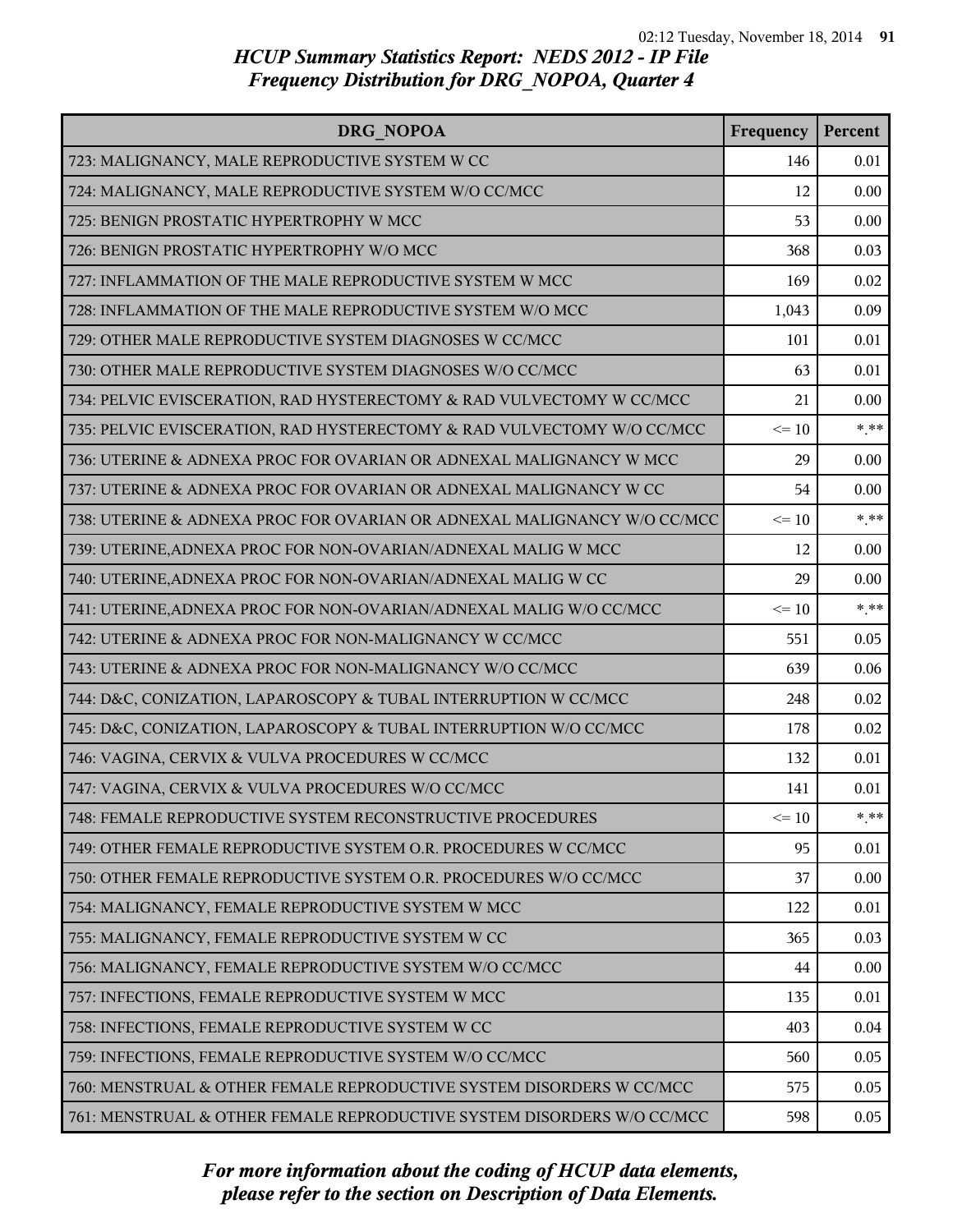| DRG NOPOA                                                                | Frequency | Percent |
|--------------------------------------------------------------------------|-----------|---------|
| 765: CESAREAN SECTION W CC/MCC                                           | 2,029     | 0.18    |
| 766: CESAREAN SECTION W/O CC/MCC                                         | 2,512     | 0.23    |
| 767: VAGINAL DELIVERY W STERILIZATION &/OR D&C                           | 287       | 0.03    |
| 768: VAGINAL DELIVERY W O.R. PROC EXCEPT STERIL &/OR D&C                 | $\leq 10$ | $* * *$ |
| 769: POSTPARTUM & POST ABORTION DIAGNOSES W O.R. PROCEDURE               | 479       | 0.04    |
| 770: ABORTION W D&C, ASPIRATION CURETTAGE OR HYSTEROTOMY                 | 444       | 0.04    |
| 774: VAGINAL DELIVERY W COMPLICATING DIAGNOSES                           | 1,745     | 0.16    |
| 775: VAGINAL DELIVERY W/O COMPLICATING DIAGNOSES                         | 10,183    | 0.92    |
| 776: POSTPARTUM & POST ABORTION DIAGNOSES W/O O.R. PROCEDURE             | 1,812     | 0.16    |
| 777: ECTOPIC PREGNANCY                                                   | 838       | 0.08    |
| 778: THREATENED ABORTION                                                 | 424       | 0.04    |
| 779: ABORTION W/O D&C                                                    | 311       | 0.03    |
| 780: FALSE LABOR                                                         | 54        | 0.00    |
| 781: OTHER ANTEPARTUM DIAGNOSES W MEDICAL COMPLICATIONS                  | 4,106     | 0.37    |
| 782: OTHER ANTEPARTUM DIAGNOSES W/O MEDICAL COMPLICATIONS                | 323       | 0.03    |
| 789: NEONATES, DIED OR TRANSFERRED TO ANOTHER ACUTE CARE FACILITY        | 82        | 0.01    |
| 790: EXTREME IMMATURITY OR RESPIRATORY DISTRESS SYNDROME, NEONATE        | 45        | 0.00    |
| 791: PREMATURITY W MAJOR PROBLEMS                                        | 39        | 0.00    |
| 792: PREMATURITY W/O MAJOR PROBLEMS                                      | 61        | 0.01    |
| 793: FULL TERM NEONATE W MAJOR PROBLEMS                                  | 864       | 0.08    |
| 794: NEONATE W OTHER SIGNIFICANT PROBLEMS                                | 873       | 0.08    |
| 795: NORMAL NEWBORN                                                      | 359       | 0.03    |
| 799: SPLENECTOMY W MCC                                                   | 53        | 0.00    |
| 800: SPLENECTOMY W CC                                                    | 56        | 0.01    |
| 801: SPLENECTOMY W/O CC/MCC                                              | 24        | 0.00    |
| 802: OTHER O.R. PROC OF THE BLOOD & BLOOD FORMING ORGANS W MCC           | 72        | 0.01    |
| 803: OTHER O.R. PROC OF THE BLOOD & BLOOD FORMING ORGANS W CC            | 104       | 0.01    |
| 804: OTHER O.R. PROC OF THE BLOOD & BLOOD FORMING ORGANS W/O CC/MCC      | 63        | 0.01    |
| 808: MAJOR HEMATOL/IMMUN DIAG EXC SICKLE CELL CRISIS & COAGUL W MCC      | 740       | 0.07    |
| 809: MAJOR HEMATOL/IMMUN DIAG EXC SICKLE CELL CRISIS & COAGUL W CC       | 2,182     | 0.20    |
| 810: MAJOR HEMATOL/IMMUN DIAG EXC SICKLE CELL CRISIS & COAGUL W/O CC/MCC | 551       | 0.05    |
| 811: RED BLOOD CELL DISORDERS W MCC                                      | 3,063     | 0.28    |
| 812: RED BLOOD CELL DISORDERS W/O MCC                                    | 11,990    | 1.08    |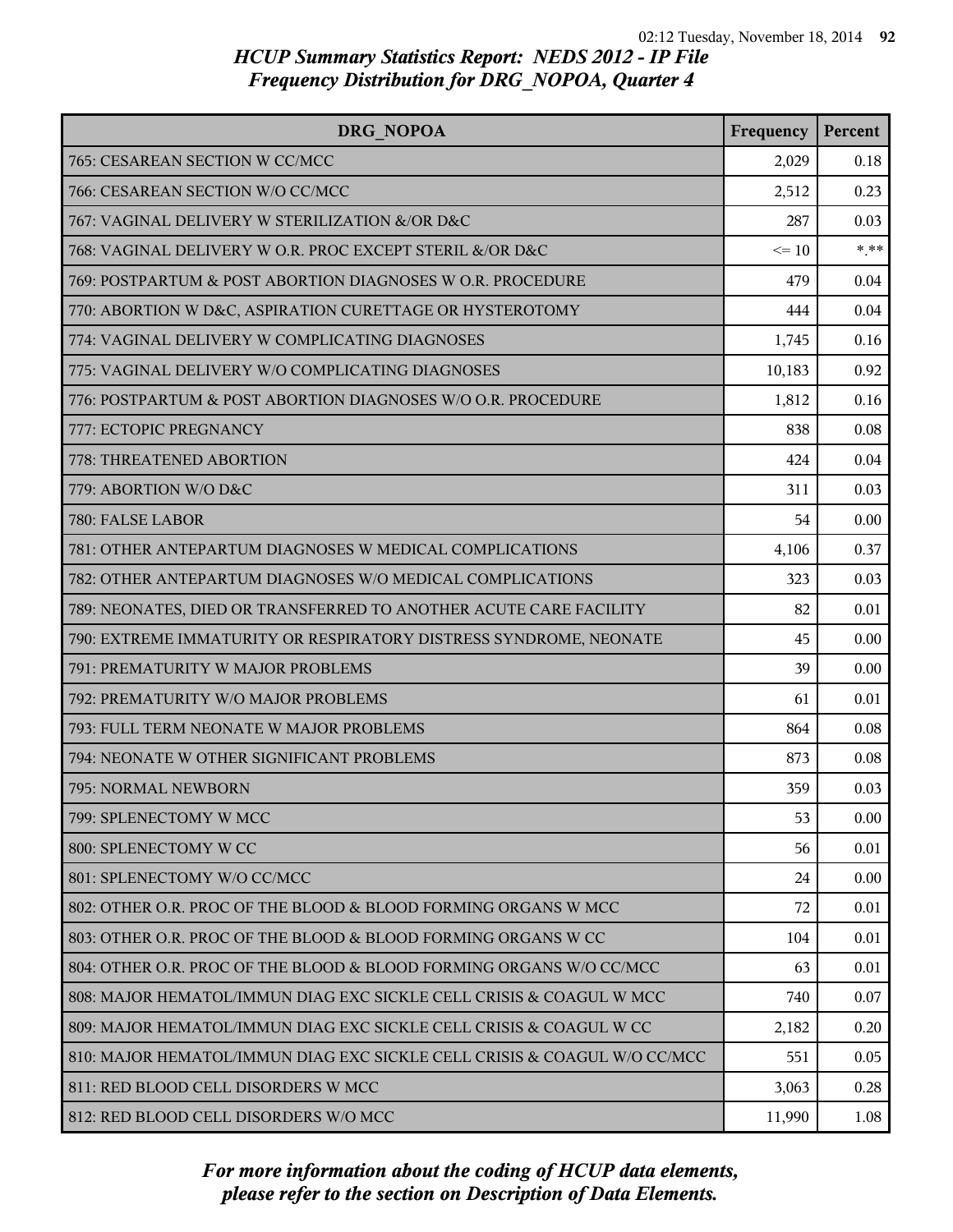| DRG NOPOA                                                                 | Frequency | Percent |
|---------------------------------------------------------------------------|-----------|---------|
| 813: COAGULATION DISORDERS                                                | 1,279     | 0.12    |
| 814: RETICULOENDOTHELIAL & IMMUNITY DISORDERS W MCC                       | 152       | 0.01    |
| 815: RETICULOENDOTHELIAL & IMMUNITY DISORDERS W CC                        | 491       | 0.04    |
| 816: RETICULOENDOTHELIAL & IMMUNITY DISORDERS W/O CC/MCC                  | 413       | 0.04    |
| 820: LYMPHOMA & LEUKEMIA W MAJOR O.R. PROCEDURE W MCC                     | 72        | 0.01    |
| 821: LYMPHOMA & LEUKEMIA W MAJOR O.R. PROCEDURE W CC                      | 67        | 0.01    |
| 822: LYMPHOMA & LEUKEMIA W MAJOR O.R. PROCEDURE W/O CC/MCC                | 20        | 0.00    |
| 823: LYMPHOMA & NON-ACUTE LEUKEMIA W OTHER O.R. PROC W MCC                | 152       | 0.01    |
| 824: LYMPHOMA & NON-ACUTE LEUKEMIA W OTHER O.R. PROC W CC                 | 222       | 0.02    |
| 825: LYMPHOMA & NON-ACUTE LEUKEMIA W OTHER O.R. PROC W/O CC/MCC           | 76        | 0.01    |
| 826: MYELOPROLIF DISORD OR POORLY DIFF NEOPL W MAJ O.R. PROC W MCC        | 32        | 0.00    |
| 827: MYELOPROLIF DISORD OR POORLY DIFF NEOPL W MAJ O.R. PROC W CC         | 20        | 0.00    |
| 828: MYELOPROLIF DISORD OR POORLY DIFF NEOPL W MAJ O.R. PROC W/O CC/MCC   | $\leq$ 10 | $***$   |
| 829: MYELOPROLIF DISORD OR POORLY DIFF NEOPL W OTHER O.R. PROC W CC/MCC   | 54        | 0.00    |
| 830: MYELOPROLIF DISORD OR POORLY DIFF NEOPL W OTHER O.R. PROC W/O CC/MCC | 13        | 0.00    |
| 834: ACUTE LEUKEMIA W/O MAJOR O.R. PROCEDURE W MCC                        | 330       | 0.03    |
| 835: ACUTE LEUKEMIA W/O MAJOR O.R. PROCEDURE W CC                         | 278       | 0.03    |
| 836: ACUTE LEUKEMIA W/O MAJOR O.R. PROCEDURE W/O CC/MCC                   | 118       | 0.01    |
| 837: CHEMO W ACUTE LEUKEMIA AS SDX OR W HIGH DOSE CHEMO AGENT W MCC       | 12        | 0.00    |
| 838: CHEMO W ACUTE LEUKEMIA AS SDX W CC OR HIGH DOSE CHEMO AGENT          | $\leq 10$ | $***$   |
| 839: CHEMO W ACUTE LEUKEMIA AS SDX W/O CC/MCC                             | $\leq 10$ | $* * *$ |
| 840: LYMPHOMA & NON-ACUTE LEUKEMIA W MCC                                  | 612       | 0.06    |
| 841: LYMPHOMA & NON-ACUTE LEUKEMIA W CC                                   | 799       | 0.07    |
| 842: LYMPHOMA & NON-ACUTE LEUKEMIA W/O CC/MCC                             | 280       | 0.03    |
| 843: OTHER MYELOPROLIF DIS OR POORLY DIFF NEOPL DIAG W MCC                | 176       | 0.02    |
| 844: OTHER MYELOPROLIF DIS OR POORLY DIFF NEOPL DIAG W CC                 | 288       | 0.03    |
| 845: OTHER MYELOPROLIF DIS OR POORLY DIFF NEOPL DIAG W/O CC/MCC           | 61        | 0.01    |
| 846: CHEMOTHERAPY W/O ACUTE LEUKEMIA AS SECONDARY DIAGNOSIS W MCC         | 22        | 0.00    |
| 847: CHEMOTHERAPY W/O ACUTE LEUKEMIA AS SECONDARY DIAGNOSIS W CC          | 76        | 0.01    |
| 848: CHEMOTHERAPY W/O ACUTE LEUKEMIA AS SECONDARY DIAGNOSIS W/O CC/MCC    | $\leq$ 10 | $* * *$ |
| 849: RADIOTHERAPY                                                         | $\leq 10$ | $* * *$ |
| 853: INFECTIOUS & PARASITIC DISEASES W O.R. PROCEDURE W MCC               | 4,927     | 0.44    |
| 854: INFECTIOUS & PARASITIC DISEASES W O.R. PROCEDURE W CC                | 1,398     | 0.13    |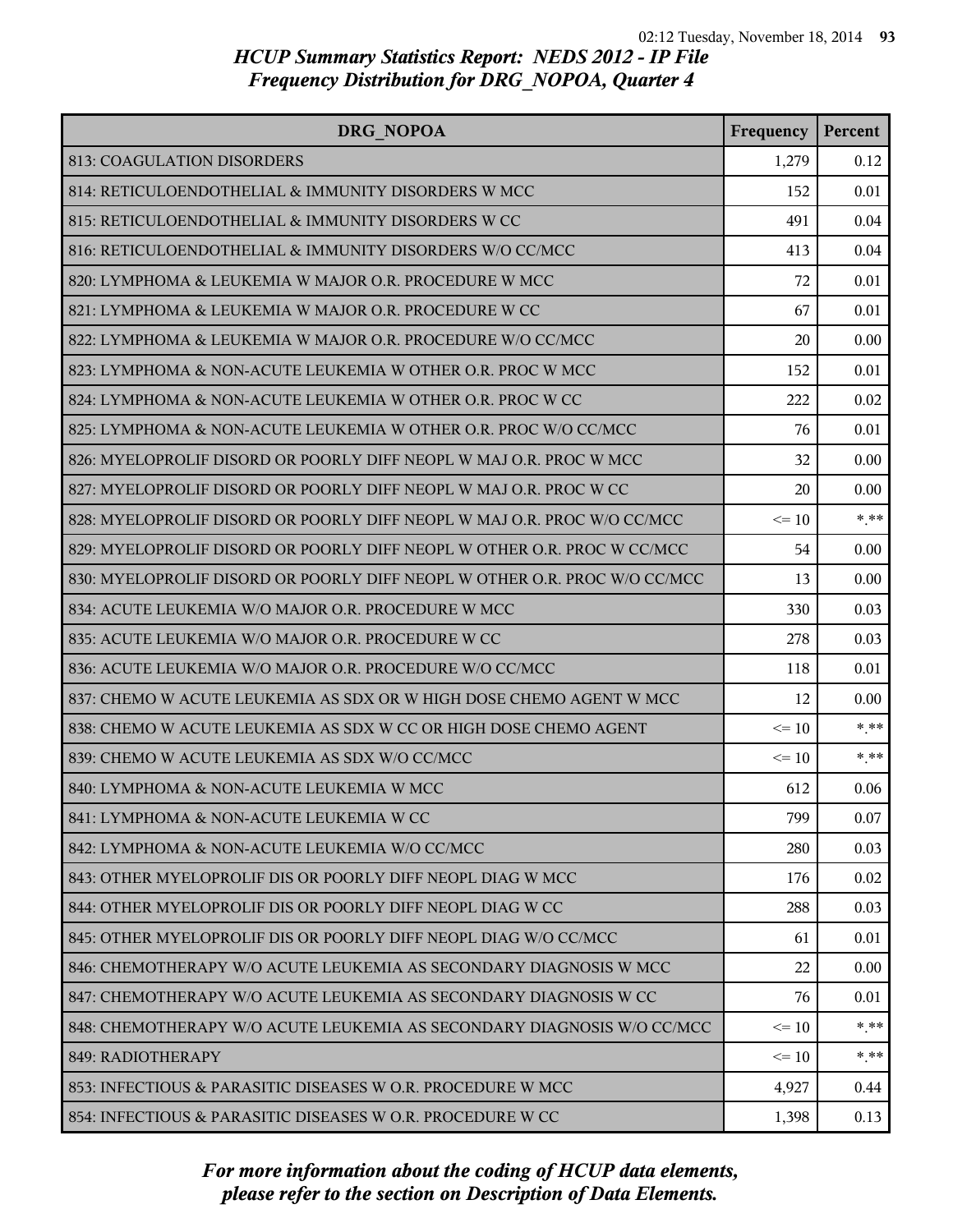| DRG NOPOA                                                                | Frequency | Percent |
|--------------------------------------------------------------------------|-----------|---------|
| 855: INFECTIOUS & PARASITIC DISEASES W O.R. PROCEDURE W/O CC/MCC         | 57        | 0.01    |
| 856: POSTOPERATIVE OR POST-TRAUMATIC INFECTIONS W O.R. PROC W MCC        | 478       | 0.04    |
| 857: POSTOPERATIVE OR POST-TRAUMATIC INFECTIONS W O.R. PROC W CC         | 701       | 0.06    |
| 858: POSTOPERATIVE OR POST-TRAUMATIC INFECTIONS W O.R. PROC W/O CC/MCC   | 147       | 0.01    |
| 862: POSTOPERATIVE & POST-TRAUMATIC INFECTIONS W MCC                     | 1,157     | 0.10    |
| 863: POSTOPERATIVE & POST-TRAUMATIC INFECTIONS W/O MCC                   | 2,404     | 0.22    |
| <b>864: FEVER</b>                                                        | 2,657     | 0.24    |
| 865: VIRAL ILLNESS W MCC                                                 | 377       | 0.03    |
| 866: VIRAL ILLNESS W/O MCC                                               | 2,104     | 0.19    |
| 867: OTHER INFECTIOUS & PARASITIC DISEASES DIAGNOSES W MCC               | 548       | 0.05    |
| 868: OTHER INFECTIOUS & PARASITIC DISEASES DIAGNOSES W CC                | 311       | 0.03    |
| 869: OTHER INFECTIOUS & PARASITIC DISEASES DIAGNOSES W/O CC/MCC          | 131       | 0.01    |
| 870: SEPTICEMIA OR SEVERE SEPSIS W MV 96+ HOURS                          | 3,125     | 0.28    |
| 871: SEPTICEMIA OR SEVERE SEPSIS W/O MV 96+ HOURS W MCC                  | 34,073    | 3.08    |
| 872: SEPTICEMIA OR SEVERE SEPSIS W/O MV 96+ HOURS W/O MCC                | 14,345    | 1.30    |
| 876: O.R. PROCEDURE W PRINCIPAL DIAGNOSES OF MENTAL ILLNESS              | 92        | 0.01    |
| 880: ACUTE ADJUSTMENT REACTION & PSYCHOSOCIAL DYSFUNCTION                | 1,811     | 0.16    |
| 881: DEPRESSIVE NEUROSES                                                 | 3,742     | 0.34    |
| 882: NEUROSES EXCEPT DEPRESSIVE                                          | 1,473     | 0.13    |
| 883: DISORDERS OF PERSONALITY & IMPULSE CONTROL                          | 351       | 0.03    |
| 884: ORGANIC DISTURBANCES & MENTAL RETARDATION                           | 2,284     | 0.21    |
| 885: PSYCHOSES                                                           | 36,692    | 3.31    |
| 886: BEHAVIORAL & DEVELOPMENTAL DISORDERS                                | 586       | 0.05    |
| 887: OTHER MENTAL DISORDER DIAGNOSES                                     | 80        | 0.01    |
| 894: ALCOHOL/DRUG ABUSE OR DEPENDENCE, LEFT AMA                          | 1,563     | 0.14    |
| 895: ALCOHOL/DRUG ABUSE OR DEPENDENCE W REHABILITATION THERAPY           | 225       | 0.02    |
| 896: ALCOHOL/DRUG ABUSE OR DEPENDENCE W/O REHABILITATION THERAPY W MCC   | 1,792     | 0.16    |
| 897: ALCOHOL/DRUG ABUSE OR DEPENDENCE W/O REHABILITATION THERAPY W/O MCC | 12,459    | 1.13    |
| 901: WOUND DEBRIDEMENTS FOR INJURIES W MCC                               | 64        | 0.01    |
| 902: WOUND DEBRIDEMENTS FOR INJURIES W CC                                | 124       | 0.01    |
| 903: WOUND DEBRIDEMENTS FOR INJURIES W/O CC/MCC                          | 67        | 0.01    |
| 904: SKIN GRAFTS FOR INJURIES W CC/MCC                                   | 104       | 0.01    |
| 905: SKIN GRAFTS FOR INJURIES W/O CC/MCC                                 | 27        | 0.00    |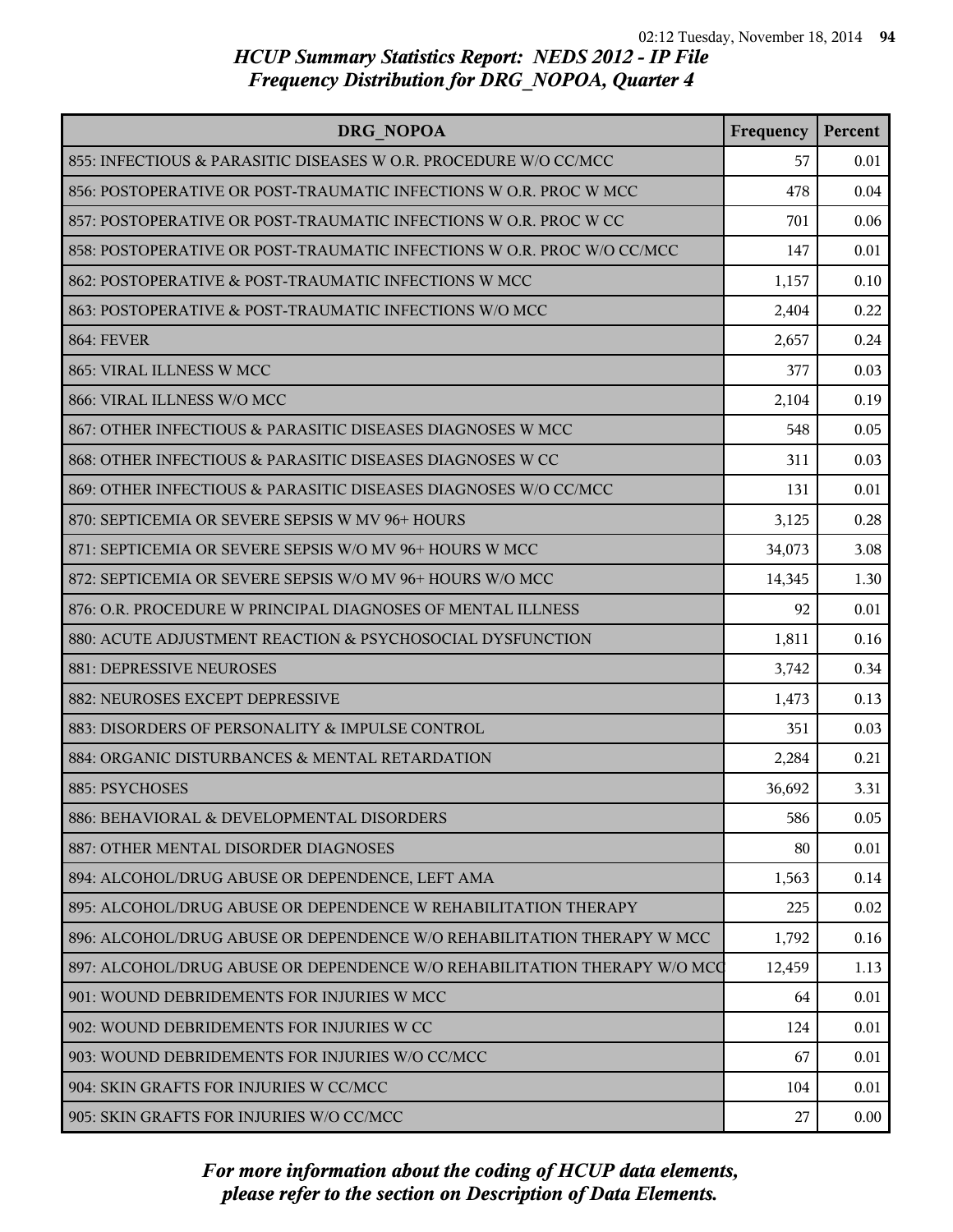| DRG NOPOA                                                                | Frequency | Percent |
|--------------------------------------------------------------------------|-----------|---------|
| 906: HAND PROCEDURES FOR INJURIES                                        | 303       | 0.03    |
| 907: OTHER O.R. PROCEDURES FOR INJURIES W MCC                            | 659       | 0.06    |
| 908: OTHER O.R. PROCEDURES FOR INJURIES W CC                             | 793       | 0.07    |
| 909: OTHER O.R. PROCEDURES FOR INJURIES W/O CC/MCC                       | 544       | 0.05    |
| 913: TRAUMATIC INJURY W MCC                                              | 110       | 0.01    |
| 914: TRAUMATIC INJURY W/O MCC                                            | 879       | 0.08    |
| 915: ALLERGIC REACTIONS W MCC                                            | 261       | 0.02    |
| 916: ALLERGIC REACTIONS W/O MCC                                          | 1,122     | 0.10    |
| 917: POISONING & TOXIC EFFECTS OF DRUGS W MCC                            | 5,030     | 0.45    |
| 918: POISONING & TOXIC EFFECTS OF DRUGS W/O MCC                          | 9,389     | 0.85    |
| 919: COMPLICATIONS OF TREATMENT W MCC                                    | 1,032     | 0.09    |
| 920: COMPLICATIONS OF TREATMENT W CC                                     | 1,635     | 0.15    |
| 921: COMPLICATIONS OF TREATMENT W/O CC/MCC                               | 807       | 0.07    |
| 922: OTHER INJURY, POISONING & TOXIC EFFECT DIAG W MCC                   | 194       | 0.02    |
| 923: OTHER INJURY, POISONING & TOXIC EFFECT DIAG W/O MCC                 | 429       | 0.04    |
| 927: EXTENSIVE BURNS OR FULL THICKNESS BURNS W MV 96+ HRS W SKIN GRAFT   | 41        | 0.00    |
| 928: FULL THICKNESS BURN W SKIN GRAFT OR INHAL INJ W CC/MCC              | 125       | 0.01    |
| 929: FULL THICKNESS BURN W SKIN GRAFT OR INHAL INJ W/O CC/MCC            | 59        | 0.01    |
| 933: EXTENSIVE BURNS OR FULL THICKNESS BURNS W MV 96+ HRS W/O SKIN GRAFT | 22        | 0.00    |
| 934: FULL THICKNESS BURN W/O SKIN GRFT OR INHAL INJ                      | 122       | 0.01    |
| 935: NON-EXTENSIVE BURNS                                                 | 546       | 0.05    |
| 939: O.R. PROC W DIAGNOSES OF OTHER CONTACT W HEALTH SERVICES W MCC      | 40        | 0.00    |
| 940: O.R. PROC W DIAGNOSES OF OTHER CONTACT W HEALTH SERVICES W CC       | 69        | 0.01    |
| 941: O.R. PROC W DIAGNOSES OF OTHER CONTACT W HEALTH SERVICES W/O CC/MCC | 22        | 0.00    |
| 945: REHABILITATION W CC/MCC                                             | 132       | 0.01    |
| 946: REHABILITATION W/O CC/MCC                                           | 46        | 0.00    |
| 947: SIGNS & SYMPTOMS W MCC                                              | 1,186     | 0.11    |
| 948: SIGNS & SYMPTOMS W/O MCC                                            | 5,925     | 0.54    |
| 949: AFTERCARE W CC/MCC                                                  | 24        | 0.00    |
| 950: AFTERCARE W/O CC/MCC                                                | $\leq 10$ | * **    |
| 951: OTHER FACTORS INFLUENCING HEALTH STATUS                             | 453       | 0.04    |
| 955: CRANIOTOMY FOR MULTIPLE SIGNIFICANT TRAUMA                          | 188       | 0.02    |
| 956: LIMB REATTACHMENT, HIP & FEMUR PROC FOR MULTIPLE SIGNIFICANT TRAUMA | 744       | 0.07    |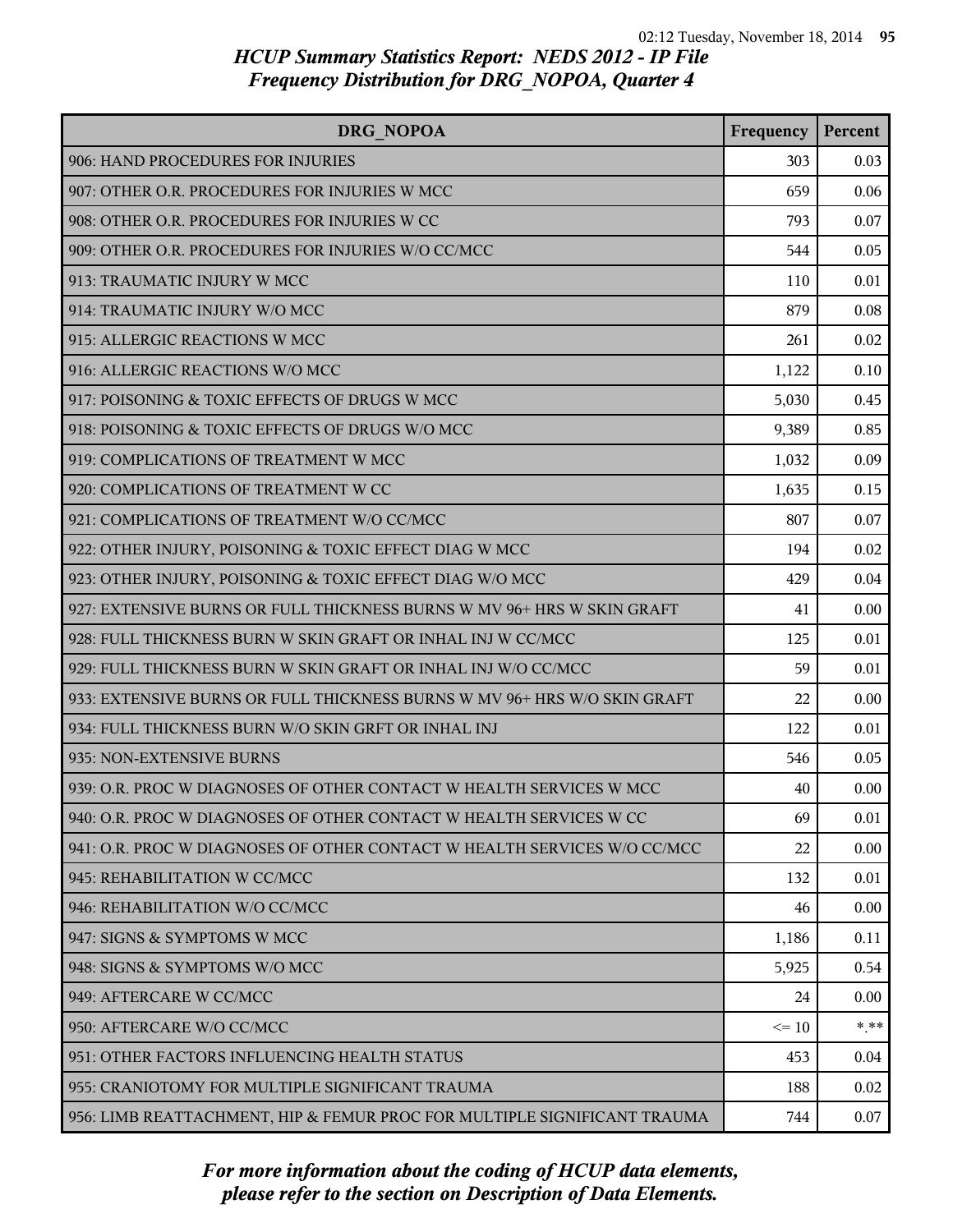| DRG NOPOA                                                                 | Frequency | Percent |
|---------------------------------------------------------------------------|-----------|---------|
| 957: OTHER O.R. PROCEDURES FOR MULTIPLE SIGNIFICANT TRAUMA W MCC          | 716       | 0.06    |
| 958: OTHER O.R. PROCEDURES FOR MULTIPLE SIGNIFICANT TRAUMA W CC           | 721       | 0.07    |
| 959: OTHER O.R. PROCEDURES FOR MULTIPLE SIGNIFICANT TRAUMA W/O CC/MCC     | 185       | 0.02    |
| 963: OTHER MULTIPLE SIGNIFICANT TRAUMA W MCC                              | 389       | 0.04    |
| 964: OTHER MULTIPLE SIGNIFICANT TRAUMA W CC                               | 788       | 0.07    |
| 965: OTHER MULTIPLE SIGNIFICANT TRAUMA W/O CC/MCC                         | 276       | 0.02    |
| 969: HIV W EXTENSIVE O.R. PROCEDURE W MCC                                 | 85        | 0.01    |
| 970: HIV W EXTENSIVE O.R. PROCEDURE W/O MCC                               | $\leq 10$ | $* * *$ |
| 974: HIV W MAJOR RELATED CONDITION W MCC                                  | 884       | 0.08    |
| 975: HIV W MAJOR RELATED CONDITION W CC                                   | 822       | 0.07    |
| 976: HIV W MAJOR RELATED CONDITION W/O CC/MCC                             | 309       | 0.03    |
| 977: HIV W OR W/O OTHER RELATED CONDITION                                 | 487       | 0.04    |
| 981: EXTENSIVE O.R. PROCEDURE UNRELATED TO PRINCIPAL DIAGNOSIS W MCC      | 1,861     | 0.17    |
| 982: EXTENSIVE O.R. PROCEDURE UNRELATED TO PRINCIPAL DIAGNOSIS W CC       | 1,366     | 0.12    |
| 983: EXTENSIVE O.R. PROCEDURE UNRELATED TO PRINCIPAL DIAGNOSIS W/O CC/MCC | 300       | 0.03    |
| 984: PROSTATIC O.R. PROCEDURE UNRELATED TO PRINCIPAL DIAGNOSIS W MCC      | 39        | 0.00    |
| 985: PROSTATIC O.R. PROCEDURE UNRELATED TO PRINCIPAL DIAGNOSIS W CC       | 44        | 0.00    |
| 986: PROSTATIC O.R. PROCEDURE UNRELATED TO PRINCIPAL DIAGNOSIS W/O CC/MCC | 18        | 0.00    |
| 987: NON-EXTENSIVE O.R. PROC UNRELATED TO PRINCIPAL DIAGNOSIS W MCC       | 595       | 0.05    |
| 988: NON-EXTENSIVE O.R. PROC UNRELATED TO PRINCIPAL DIAGNOSIS W CC        | 731       | 0.07    |
| 989: NON-EXTENSIVE O.R. PROC UNRELATED TO PRINCIPAL DIAGNOSIS W/O CC/MCC  | 288       | 0.03    |
| 998: PRINCIPAL DIAGNOSIS INVALID AS DISCHARGE DIAGNOSIS                   | $\leq 10$ | $* * *$ |
| 999: UNGROUPABLE                                                          | 454       | 0.04    |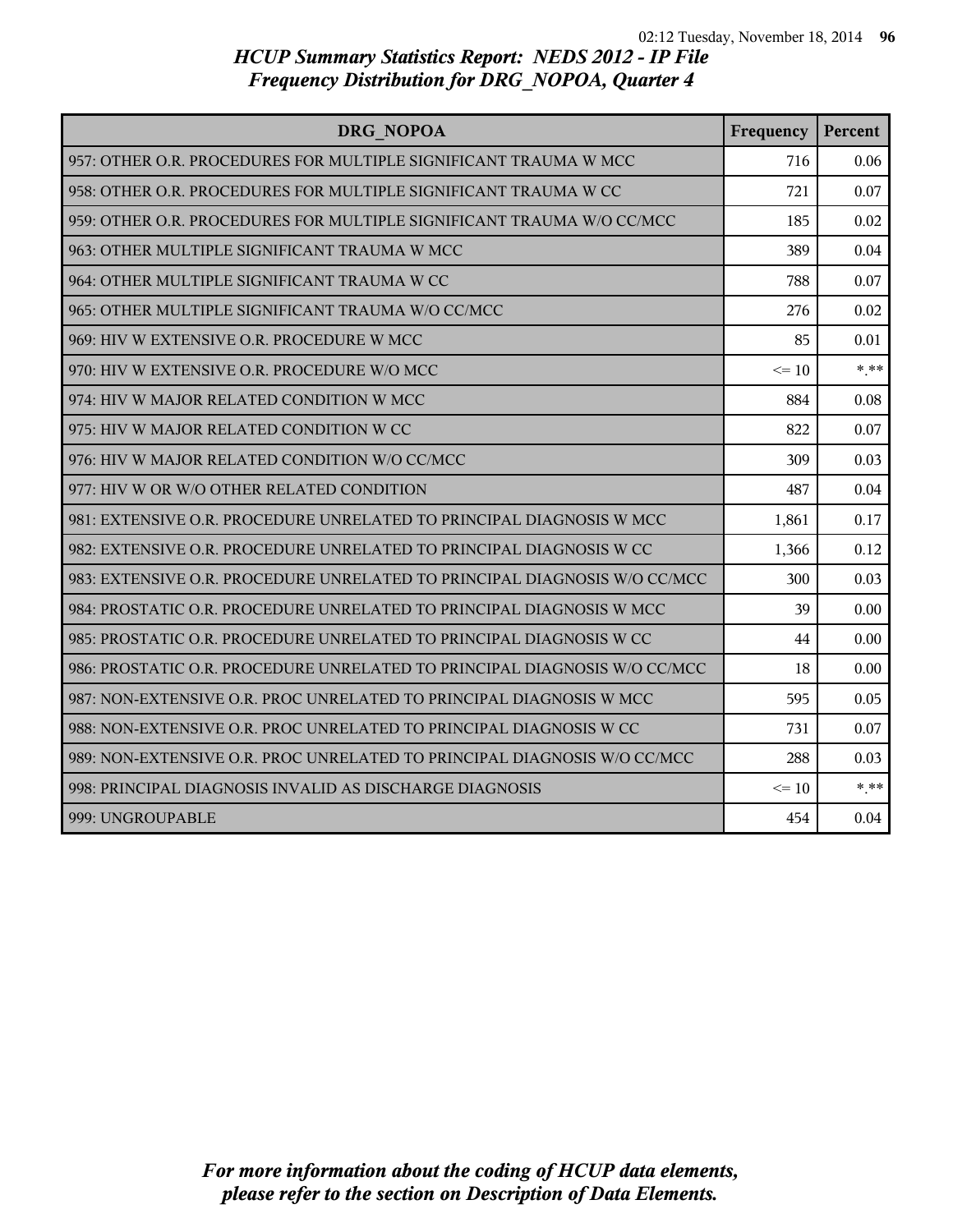| <b>LOS IP</b>        | Frequency | Percent |
|----------------------|-----------|---------|
| $\therefore$ Missing | $\leq 10$ | * **    |
| .C: Inconsistent     | 76        | 0.00    |
| 0 days               | 125,424   | 2.80    |
| 1 day                | 670,002   | 14.98   |
| 2 days               | 877,206   | 19.61   |
| 3 days               | 757,648   | 16.94   |
| 4 days               | 532,763   | 11.91   |
| 5 days               | 370,954   | 8.29    |
| 6 days               | 264,550   | 5.91    |
| 7 days               | 195,460   | 4.37    |
| 8 days               | 139,988   | 3.13    |
| 9 days               | 101,649   | 2.27    |
| 10 days              | 78,104    | 1.75    |
| 30 days<br>11 -      | 328,948   | 7.35    |
| 31 - 60 days         | 25,580    | 0.57    |
| 61 - 90 days         | 3,333     | 0.07    |
| 91 - 120 days        | 1,003     | 0.02    |
| 121 - 150 days       | 370       | 0.01    |
| 151 - 180 days       | 170       | 0.00    |
| 181 - 210 days       | 95        | 0.00    |
| 211 - 240 days       | 62        | 0.00    |
| 241 - 270 days       | 38        | 0.00    |
| 271 - 300 days       | 28        | 0.00    |
| 301 - 330 days       | 12        | 0.00    |
| $331 -$<br>365 days  | 15        | 0.00    |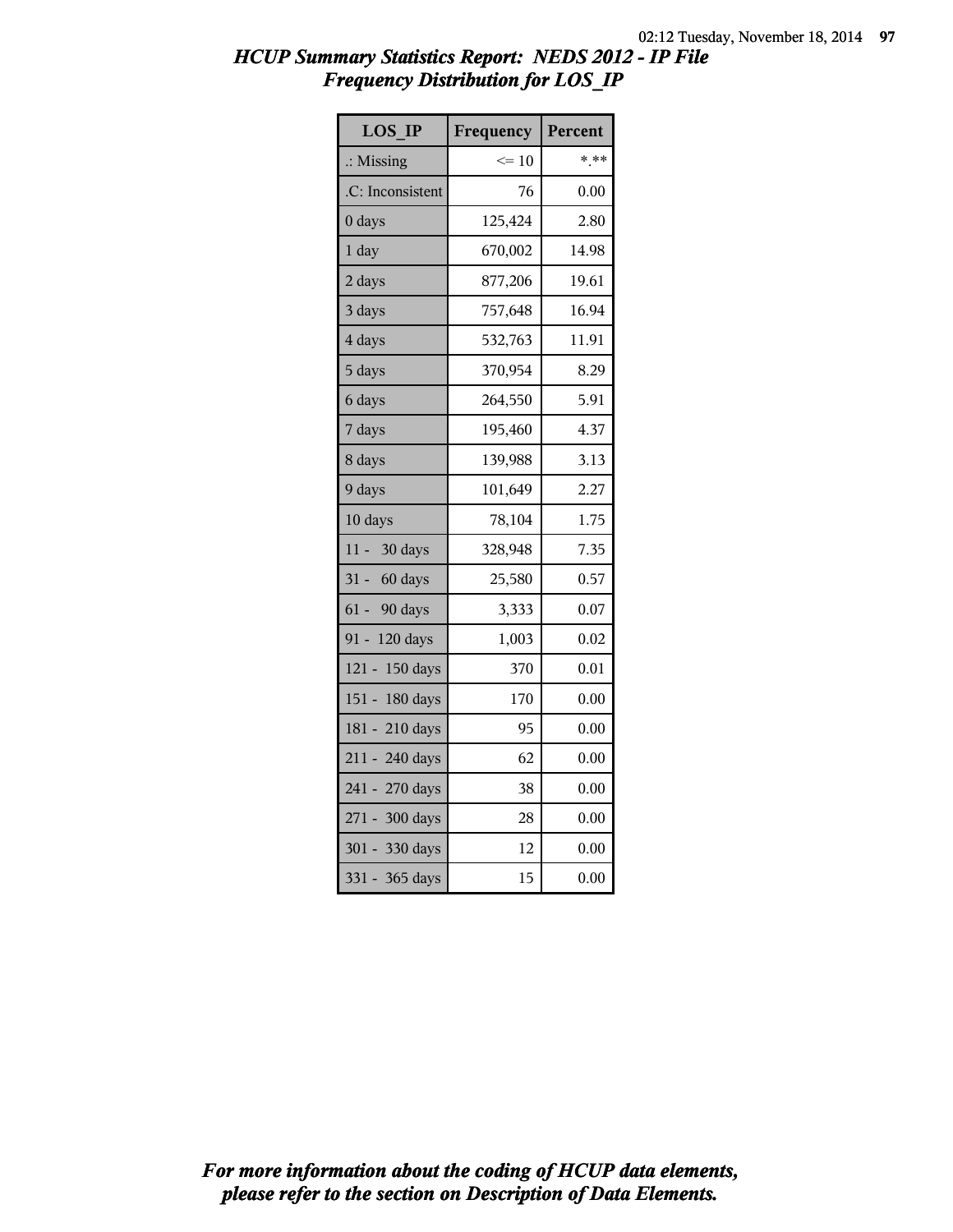| <b>MDC</b>                                                                            | Frequency | Percent |
|---------------------------------------------------------------------------------------|-----------|---------|
| 0: PRINCIPAL DX CAN NOT BE ASSIGNED TO MDC                                            | 13,359    | 0.30    |
| 1: DISEASES & DISORDERS OF THE NERVOUS SYSTEM                                         | 359,770   | 8.04    |
| 2: DISEASES & DISORDERS OF THE EYE                                                    | 8,642     | 0.19    |
| 3: DISEASES & DISORDERS OF THE EAR, NOSE, MOUTH & THROAT                              | 57,588    | 1.29    |
| 4: DISEASES & DISORDERS OF THE RESPIRATORY SYSTEM                                     | 654,060   | 14.62   |
| 5: DISEASES & DISORDERS OF THE CIRCULATORY SYSTEM                                     | 792,462   | 17.71   |
| 6: DISEASES & DISORDERS OF THE DIGESTIVE SYSTEM                                       | 568,223   | 12.70   |
| 7: DISEASES & DISORDERS OF THE HEPATOBILIARY SYSTEM & PANCREAS                        | 194,153   | 4.34    |
| 8: DISEASES & DISORDERS OF THE MUSCULOSKELETAL SYSTEM & CONN TISSUE                   | 264,505   | 5.91    |
| 9: DISEASES & DISORDERS OF THE SKIN, SUBCUTANEOUS TISSUE & BREAST                     | 148,040   | 3.31    |
| 10: ENDOCRINE, NUTRITIONAL & METABOLIC DISEASES & DISORDERS                           | 178,581   | 3.99    |
| 11: DISEASES & DISORDERS OF THE KIDNEY & URINARY TRACT                                | 297,575   | 6.65    |
| 12: DISEASES & DISORDERS OF THE MALE REPRODUCTIVE SYSTEM                              | 11,168    | 0.25    |
| 13: DISEASES & DISORDERS OF THE FEMALE REPRODUCTIVE SYSTEM                            | 21,705    | 0.49    |
| 14: PREGNANCY, CHILDBIRTH & THE PUERPERIUM                                            | 98,435    | 2.20    |
| 15: NEWBORNS & OTHER NEONATES WITH CONDTN ORIG IN PERINATAL PERIOD                    | 8,716     | 0.19    |
| 16: DISEASES & DISORDERS OF BLOOD, BLOOD FORMING ORGANS, IMMUNOLOG DISORD             | 87,627    | 1.96    |
| 17: MYELOPROLIFERATIVE DISEASES & DISORDERS, POORLY DIFFERENTIATED<br><b>NEOPLASM</b> | 15,197    | 0.34    |
| 18: INFECTIOUS & PARASITIC DISEASES, SYSTEMIC OR UNSPECIFIED SITES                    | 268,030   | 5.99    |
| 19: MENTAL DISEASES & DISORDERS                                                       | 192,473   | 4.30    |
| 20: ALCOHOL/DRUG USE & ALCOHOL/DRUG INDUCED ORGANIC MENTAL DISORDERS                  | 68,222    | 1.53    |
| 21: INJURIES, POISONINGS & TOXIC EFFECTS OF DRUGS                                     | 101,566   | 2.27    |
| 22: BURNS                                                                             | 3,887     | 0.09    |
| 23: FACTORS INFLUENCING HLTH STAT & OTHR CONTACTS WITH HLTH SERVCS                    | 32,273    | 0.72    |
| 24: MULTIPLE SIGNIFICANT TRAUMA                                                       | 14,619    | 0.33    |
| 25: HUMAN IMMUNODEFICIENCY VIRUS INFECTIONS                                           | 12,603    | 0.28    |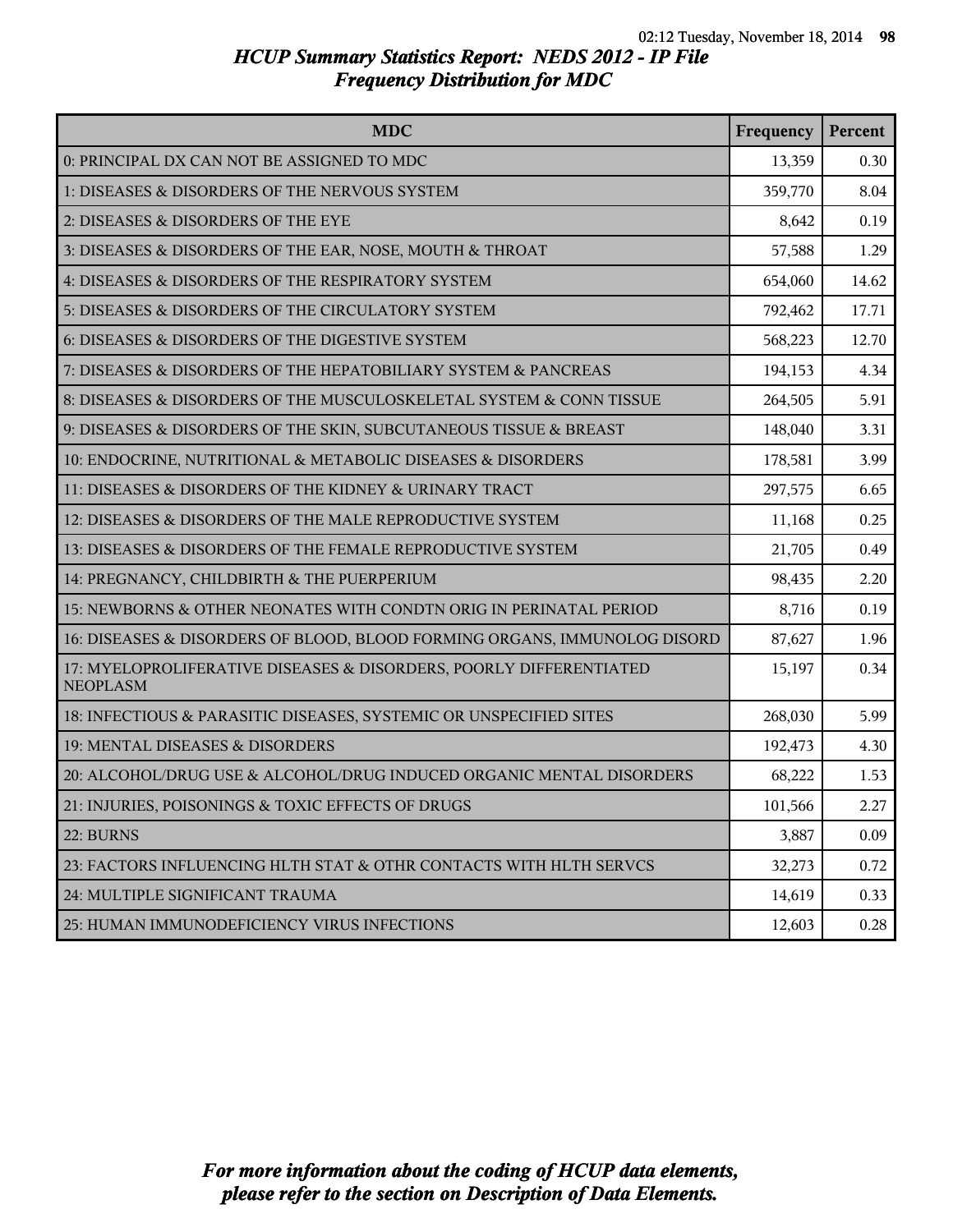| <b>MDC NOPOA</b>                                                                      | Frequency | Percent |
|---------------------------------------------------------------------------------------|-----------|---------|
| 0: PRINCIPAL DX CAN NOT BE ASSIGNED TO MDC                                            | 751       | 0.02    |
| 1: DISEASES & DISORDERS OF THE NERVOUS SYSTEM                                         | 360,865   | 8.07    |
| 2: DISEASES & DISORDERS OF THE EYE                                                    | 8,703     | 0.19    |
| 3: DISEASES & DISORDERS OF THE EAR, NOSE, MOUTH & THROAT                              | 57,844    | 1.29    |
| 4: DISEASES & DISORDERS OF THE RESPIRATORY SYSTEM                                     | 655,638   | 14.66   |
| 5: DISEASES & DISORDERS OF THE CIRCULATORY SYSTEM                                     | 793,416   | 17.74   |
| 6: DISEASES & DISORDERS OF THE DIGESTIVE SYSTEM                                       | 568,757   | 12.71   |
| 7: DISEASES & DISORDERS OF THE HEPATOBILIARY SYSTEM & PANCREAS                        | 194,331   | 4.34    |
| 8: DISEASES & DISORDERS OF THE MUSCULOSKELETAL SYSTEM & CONN TISSUE                   | 267,289   | 5.97    |
| 9: DISEASES & DISORDERS OF THE SKIN, SUBCUTANEOUS TISSUE & BREAST                     | 148,491   | 3.32    |
| 10: ENDOCRINE, NUTRITIONAL & METABOLIC DISEASES & DISORDERS                           | 178,850   | 4.00    |
| 11: DISEASES & DISORDERS OF THE KIDNEY & URINARY TRACT                                | 298,363   | 6.67    |
| 12: DISEASES & DISORDERS OF THE MALE REPRODUCTIVE SYSTEM                              | 11,180    | 0.25    |
| 13: DISEASES & DISORDERS OF THE FEMALE REPRODUCTIVE SYSTEM                            | 21,722    | 0.49    |
| 14: PREGNANCY, CHILDBIRTH & THE PUERPERIUM                                            | 98,502    | 2.20    |
| 15: NEWBORNS & OTHER NEONATES WITH CONDTN ORIG IN PERINATAL PERIOD                    | 8,716     | 0.19    |
| 16: DISEASES & DISORDERS OF BLOOD, BLOOD FORMING ORGANS, IMMUNOLOG DISORD             | 87,766    | 1.96    |
| 17: MYELOPROLIFERATIVE DISEASES & DISORDERS, POORLY DIFFERENTIATED<br><b>NEOPLASM</b> | 15,229    | 0.34    |
| 18: INFECTIOUS & PARASITIC DISEASES, SYSTEMIC OR UNSPECIFIED SITES                    | 269,191   | 6.02    |
| 19: MENTAL DISEASES & DISORDERS                                                       | 192,557   | 4.30    |
| 20: ALCOHOL/DRUG USE & ALCOHOL/DRUG INDUCED ORGANIC MENTAL DISORDERS                  | 68,329    | 1.53    |
| 21: INJURIES, POISONINGS & TOXIC EFFECTS OF DRUGS                                     | 101,958   | 2.28    |
| 22: BURNS                                                                             | 4,022     | 0.09    |
| 23: FACTORS INFLUENCING HLTH STAT & OTHR CONTACTS WITH HLTH SERVCS                    | 32,354    | 0.72    |
| 24: MULTIPLE SIGNIFICANT TRAUMA                                                       | 16,040    | 0.36    |
| 25: HUMAN IMMUNODEFICIENCY VIRUS INFECTIONS                                           | 12,615    | 0.28    |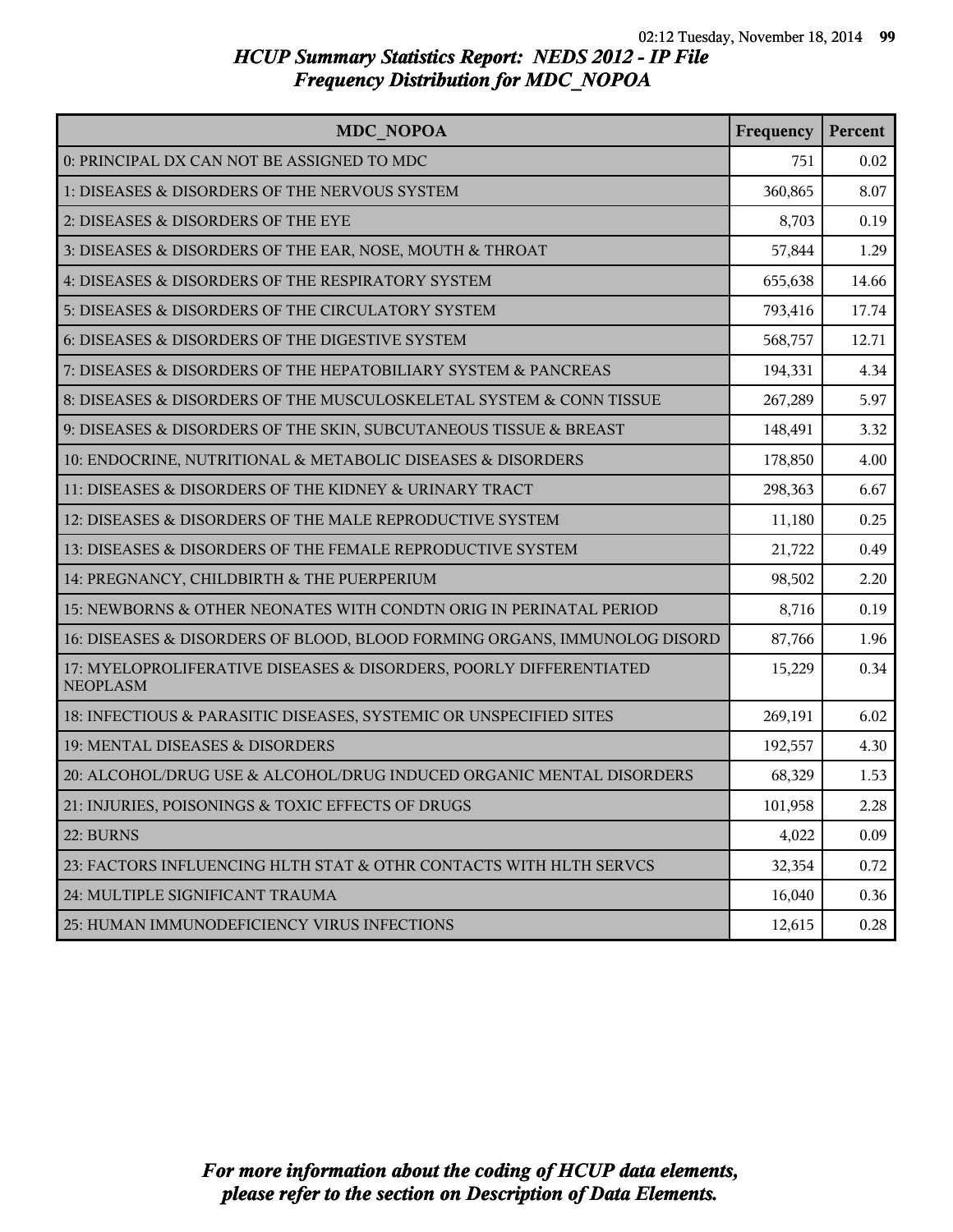| NPR IP         | Frequency | Percent |
|----------------|-----------|---------|
| $\overline{0}$ | 2,188,083 | 48.91   |
| 1              | 974,170   | 21.78   |
| $\overline{2}$ | 517,498   | 11.57   |
| 3              | 305,892   | 6.84    |
| 4              | 158,063   | 3.53    |
| 5              | 91,131    | 2.04    |
| 6              | 76,615    | 1.71    |
| 7              | 54,652    | 1.22    |
| 8              | 35,703    | 0.80    |
| 9              | 23,013    | 0.51    |
| 10             | 13,403    | 0.30    |
| 11             | 9,402     | 0.21    |
| 12             | 6,865     | 0.15    |
| 13             | 4,526     | 0.10    |
| 14             | 5,193     | 0.12    |
| 15             | 2,868     | 0.06    |
| 16 or greater  | 6,402     | 0.14    |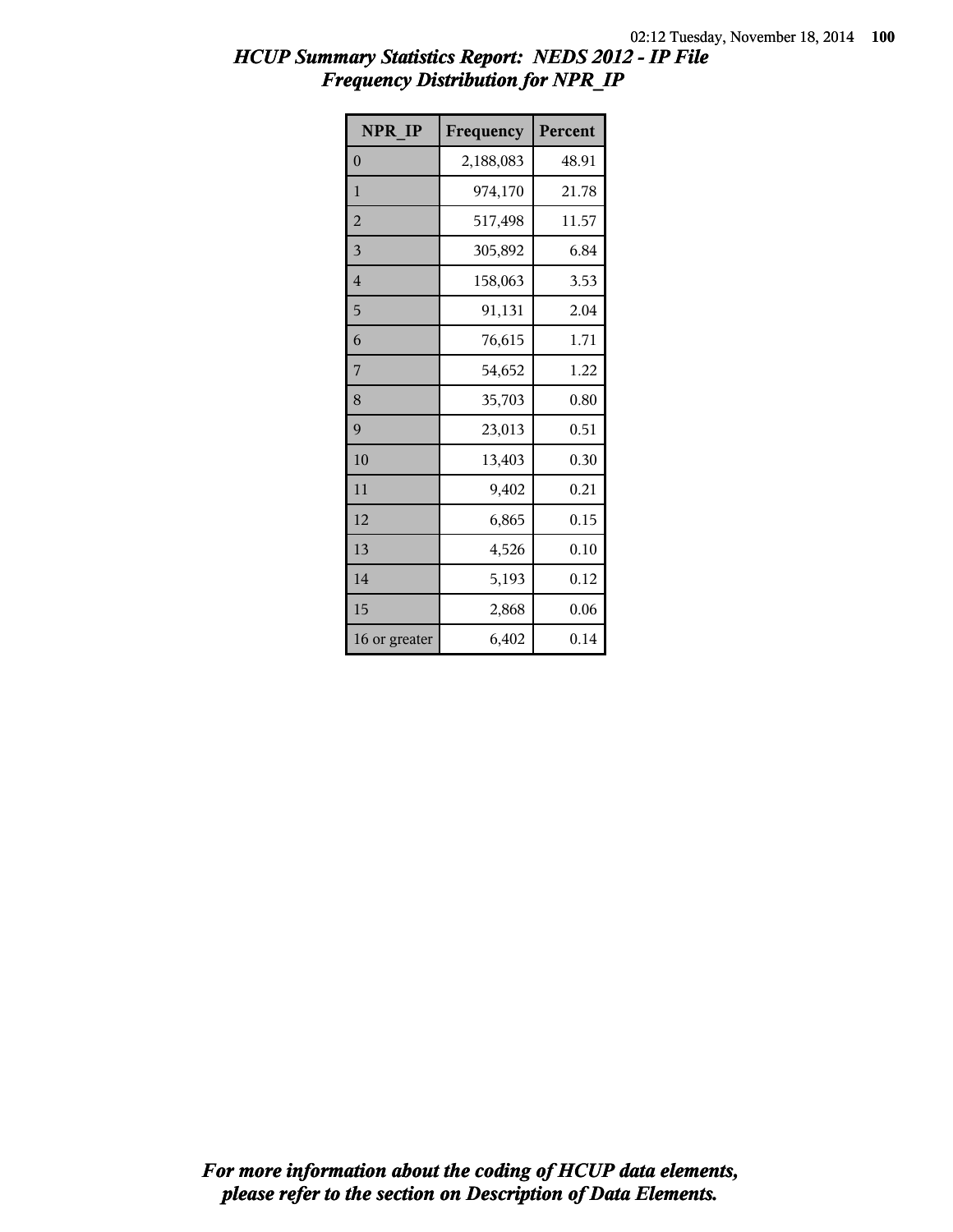| PCLASS IP1                                                       | Frequency | Percent |
|------------------------------------------------------------------|-----------|---------|
| $\therefore$ Missing                                             | 2,188,258 | 48.92   |
| A: Invalid                                                       | 4,270     | 0.10    |
| .C: Inconsistent                                                 | $\leq$ 10 | * **    |
| 1: Minor Diagnostic - Non-operating room diagnostic procedures   | 548,484   | 12.26   |
| 2: Minor Therapeutic - Non-operating room therapeutic procedures | 1,104,334 | 24.69   |
| 3: Major Diagnostic - Operating room diagnostic procedures       | 26,456    | 0.59    |
| 4: Major Therapeutic - Operating room therapeutic procedures     | 601,672   | 13.45   |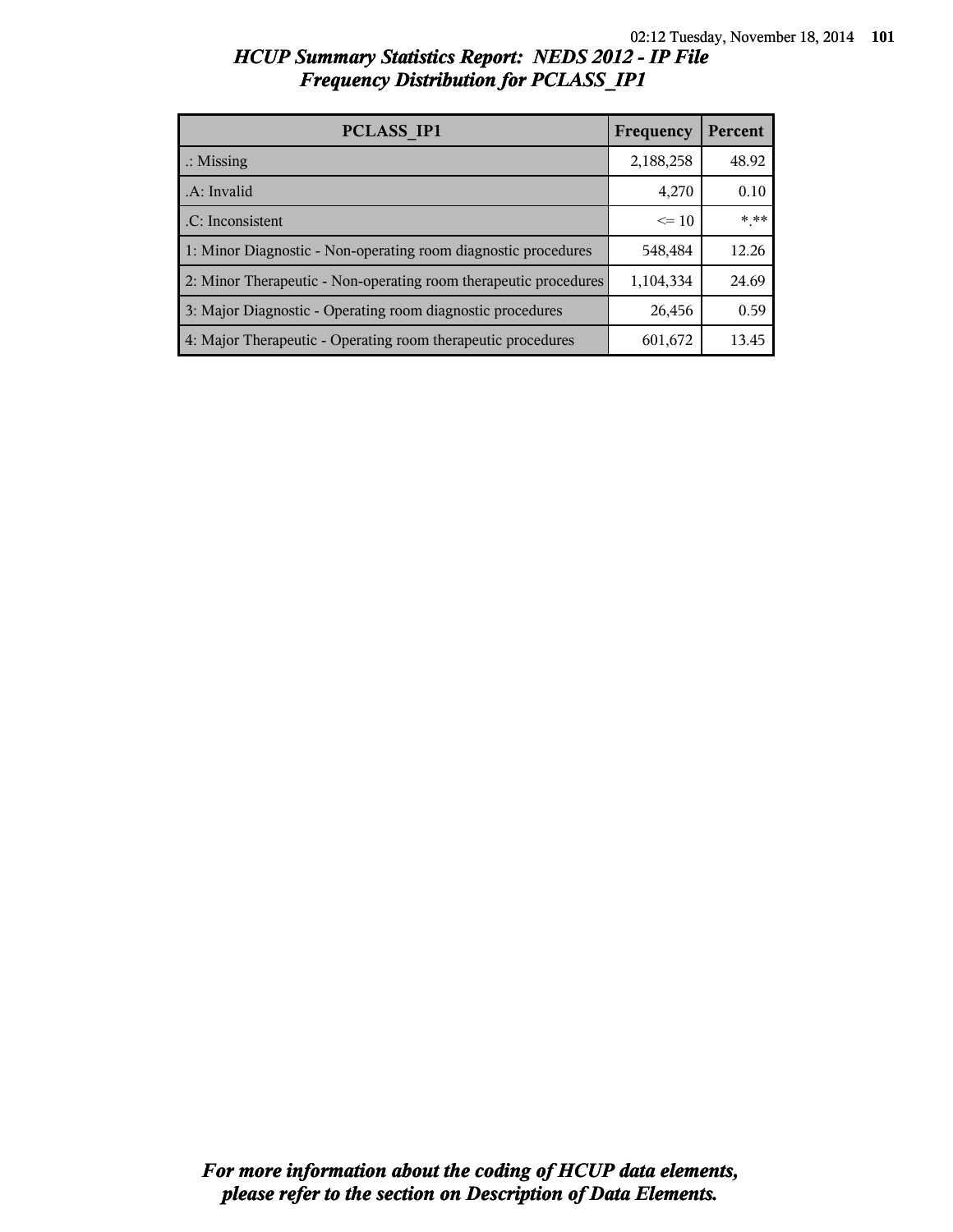| <b>PRCCS IP1</b>                                                              | Frequency | Percent |
|-------------------------------------------------------------------------------|-----------|---------|
| $\therefore$ Missing                                                          | 2,188,258 | 48.92   |
| A: Invalid procedure                                                          | 4,270     | 0.10    |
| C: Inconsistent                                                               | $\leq 10$ | $***$   |
| 1: Incision and excision of CNS                                               | 8,933     | 0.20    |
| 2: Insertion; replacement; or removal of extracranial ventricular shunt       | 1,873     | 0.04    |
| 3: Laminectomy; excision intervertebral disc                                  | 5,277     | 0.12    |
| 4: Diagnostic spinal tap                                                      | 37,896    | 0.85    |
| 5: Insertion of catheter or spinal stimulator and injection into spinal canal | 3,727     | 0.08    |
| 6: Decompression peripheral nerve                                             | 271       | 0.01    |
| 7: Other diagnostic nervous system procedures                                 | 776       | 0.02    |
| 8: Other non-OR or closed therapeutic nervous system procedures               | 1,952     | 0.04    |
| 9: Other OR therapeutic nervous system procedures                             | 5,987     | 0.13    |
| 10: Thyroidectomy; partial or complete                                        | 248       | 0.01    |
| 11: Diagnostic endocrine procedures                                           | 727       | 0.02    |
| 12: Other therapeutic endocrine procedures                                    | 588       | 0.01    |
| 13: Corneal transplant                                                        | 12        | 0.00    |
| 14: Glaucoma procedures                                                       | 30        | 0.00    |
| 15: Lens and cataract procedures                                              | 48        | 0.00    |
| 16: Repair of retinal tear; detachment                                        | 48        | 0.00    |
| 17: Destruction of lesion of retina and choroid                               | $\leq 10$ | $***$   |
| 18: Diagnostic procedures on eye                                              | 78        | 0.00    |
| 19: Other therapeutic procedures on eyelids; conjunctiva; cornea              | 2,672     | 0.06    |
| 20: Other intraocular therapeutic procedures                                  | 224       | 0.01    |
| 21: Other extraocular muscle and orbit therapeutic procedures                 | 479       | 0.01    |
| 22: Tympanoplasty                                                             | $\leq 10$ | $***$   |
| 23: Myringotomy                                                               | 309       | 0.01    |
| 24: Mastoidectomy                                                             | 45        | 0.00    |
| 25: Diagnostic procedures on ear                                              | 54        | 0.00    |
| 26: Other therapeutic ear procedures                                          | 899       | 0.02    |
| 27: Control of epistaxis                                                      | 3,166     | 0.07    |
| 28: Plastic procedures on nose                                                | 570       | 0.01    |
| 29: Dental procedures                                                         | 1,091     | 0.02    |
| 30: Tonsillectomy and/or adenoidectomy                                        | 752       | 0.02    |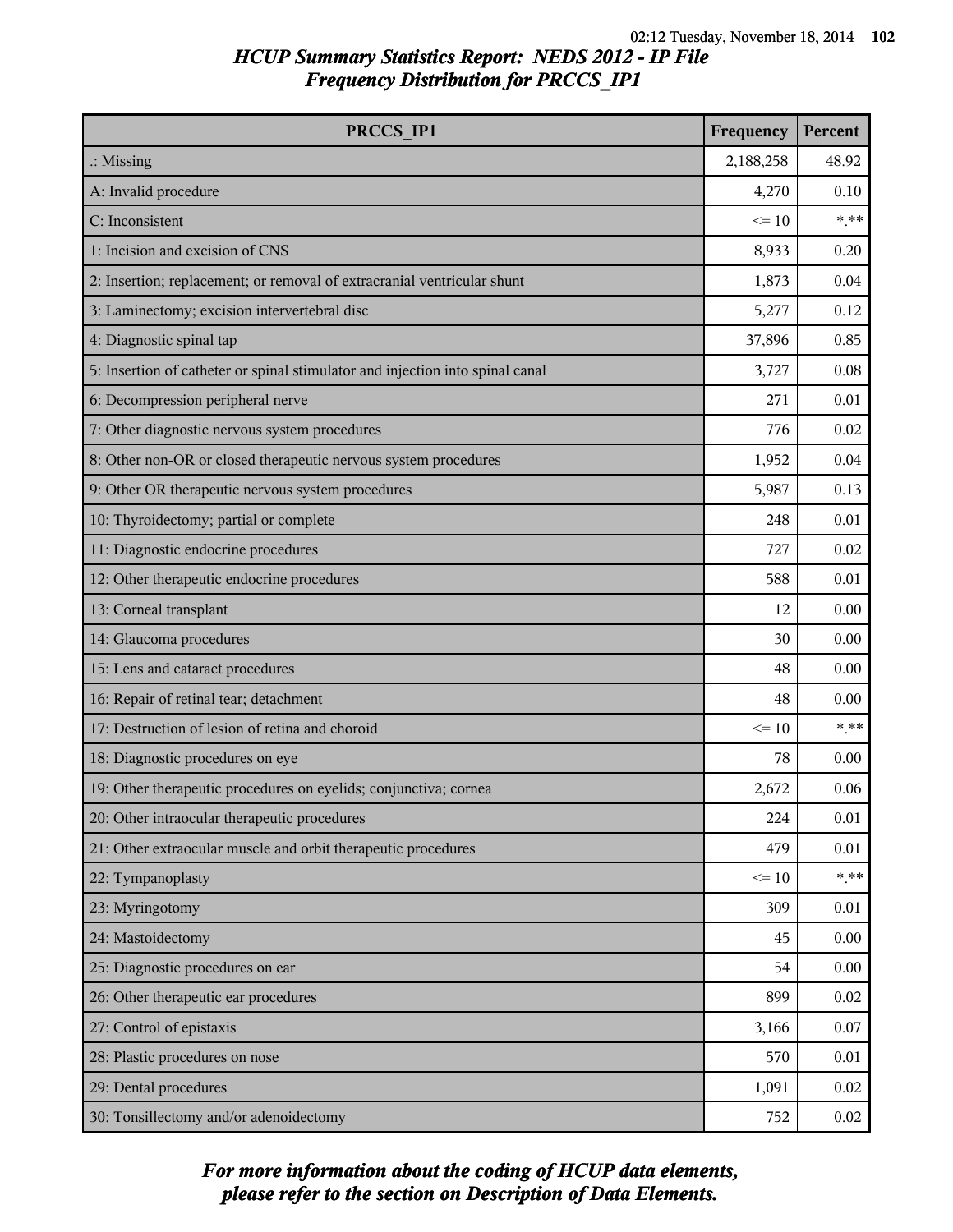| PRCCS IP1                                                                                            | Frequency | Percent |
|------------------------------------------------------------------------------------------------------|-----------|---------|
| 31: Diagnostic procedures on nose; mouth and pharynx                                                 | 1,326     | 0.03    |
| 32: Other non-OR therapeutic procedures on nose; mouth and pharynx                                   | 2,162     | 0.05    |
| 33: Other OR therapeutic procedures on nose; mouth and pharynx                                       | 4,425     | 0.10    |
| 34: Tracheostomy; temporary and permanent                                                            | 8,677     | 0.19    |
| 35: Tracheoscopy and laryngoscopy with biopsy                                                        | 3,230     | 0.07    |
| 36: Lobectomy or pneumonectomy                                                                       | 1,937     | 0.04    |
| 37: Diagnostic bronchoscopy and biopsy of bronchus                                                   | 24,832    | 0.56    |
| 38: Other diagnostic procedures on lung and bronchus                                                 | 418       | 0.01    |
| 39: Incision of pleura; thoracentesis; chest drainage                                                | 36,938    | 0.83    |
| 40: Other diagnostic procedures of respiratory tract and mediastinum                                 | 1,864     | 0.04    |
| 41: Other non-OR therapeutic procedures on respiratory system                                        | 2,538     | 0.06    |
| 42: Other OR Rx procedures on respiratory system and mediastinum                                     | 4,729     | 0.11    |
| 43: Heart valve procedures                                                                           | 3,020     | 0.07    |
| 44: Coronary artery bypass graft (CABG)                                                              | 8,882     | 0.20    |
| 45: Percutaneous transluminal coronary angioplasty (PTCA)                                            | 58,592    | 1.31    |
| 46: Coronary thrombolysis                                                                            | $\leq 10$ | $***$   |
| 47: Diagnostic cardiac catheterization; coronary arteriography                                       | 84,628    | 1.89    |
| 48: Insertion; revision; replacement; removal of cardiac pacemaker or cardioverter/defibrillator     | 29,488    | 0.66    |
| 49: Other OR heart procedures                                                                        | 9,197     | 0.21    |
| 50: Extracorporeal circulation auxiliary to open heart procedures                                    | 328       | 0.01    |
| 51: Endarterectomy; vessel of head and neck                                                          | 2,290     | 0.05    |
| 52: Aortic resection; replacement or anastomosis                                                     | 1,595     | 0.04    |
| 53: Varicose vein stripping; lower limb                                                              | 27        | 0.00    |
| 54: Other vascular catheterization; not heart                                                        | 107,243   | 2.40    |
| 55: Peripheral vascular bypass                                                                       | 1,946     | 0.04    |
| 56: Other vascular bypass and shunt; not heart                                                       | 574       | 0.01    |
| 57: Creation; revision and removal of arteriovenous fistula or vessel-to-vessel cannula for dialysis | 4,539     | 0.10    |
| 58: Hemodialysis                                                                                     | 74,037    | 1.66    |
| 59: Other OR procedures on vessels of head and neck                                                  | 2,595     | 0.06    |
| 60: Embolectomy and endarterectomy of lower limbs                                                    | 1,544     | 0.03    |
| 61: Other OR procedures on vessels other than head and neck                                          | 34,527    | 0.77    |
| 62: Other diagnostic cardiovascular procedures                                                       | 2,763     | 0.06    |
| 63: Other non-OR therapeutic cardiovascular procedures                                               | 16,287    | 0.36    |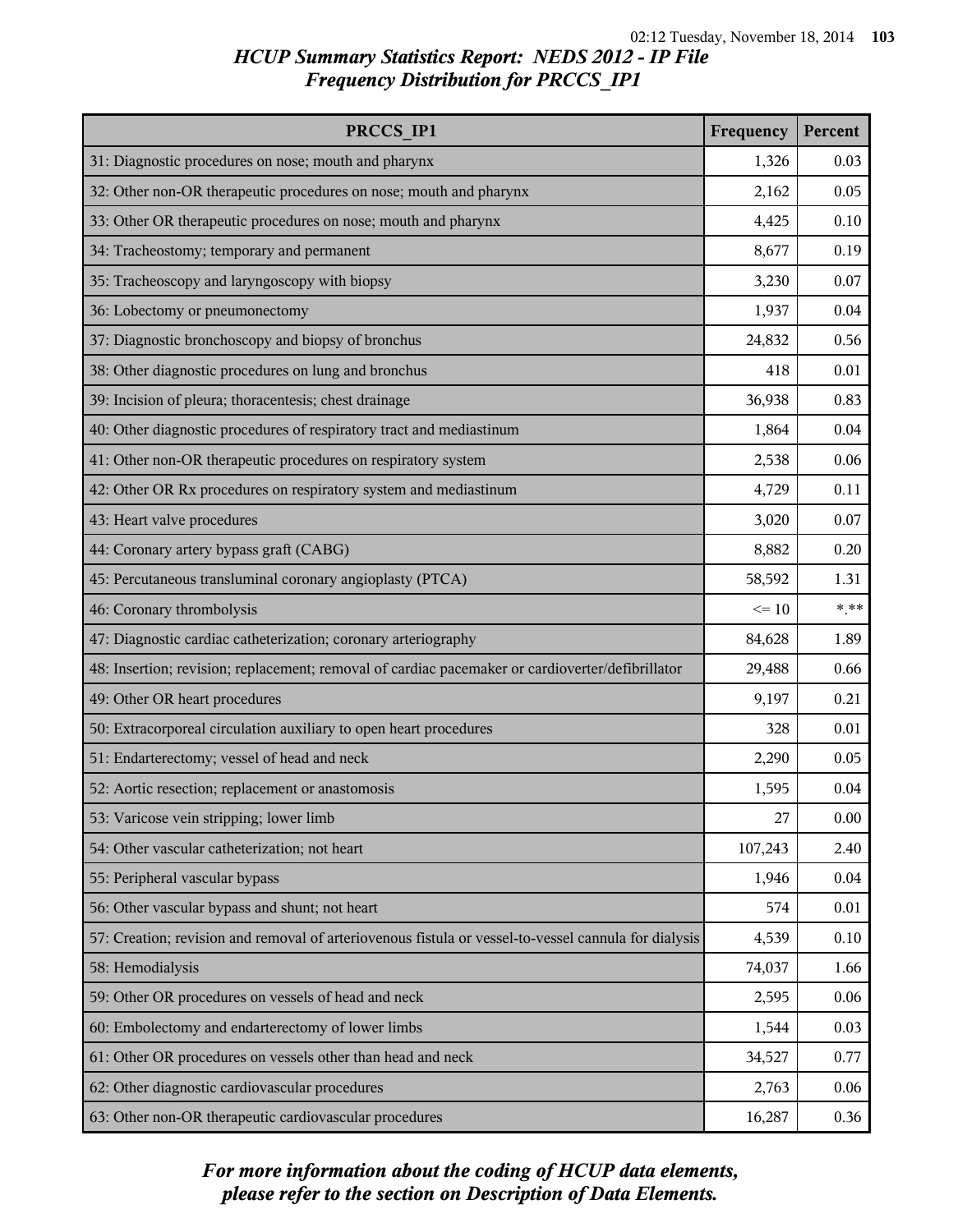| PRCCS IP1                                                     | Frequency | Percent |
|---------------------------------------------------------------|-----------|---------|
| 64: Bone marrow transplant                                    | 38        | 0.00    |
| 65: Bone marrow biopsy                                        | 5,177     | 0.12    |
| 66: Procedures on spleen                                      | 1,224     | 0.03    |
| 67: Other therapeutic procedures; hemic and lymphatic system  | 4,730     | 0.11    |
| 68: Injection or ligation of esophageal varices               | $\leq 10$ | $***$   |
| 69: Esophageal dilatation                                     | 2,873     | 0.06    |
| 70: Upper gastrointestinal endoscopy; biopsy                  | 119,254   | 2.67    |
| 71: Gastrostomy; temporary and permanent                      | 11,867    | 0.27    |
| 72: Colostomy; temporary and permanent                        | 1,329     | 0.03    |
| 73: Ileostomy and other enterostomy                           | 1,076     | 0.02    |
| 74: Gastrectomy; partial and total                            | 975       | 0.02    |
| 75: Small bowel resection                                     | 8,343     | 0.19    |
| 76: Colonoscopy and biopsy                                    | 39,926    | 0.89    |
| 77: Proctoscopy and anorectal biopsy                          | 3,005     | 0.07    |
| 78: Colorectal resection                                      | 17,126    | 0.38    |
| 79: Local excision of large intestine lesion (not endoscopic) | 56        | 0.00    |
| 80: Appendectomy                                              | 46,383    | 1.04    |
| 81: Hemorrhoid procedures                                     | 975       | 0.02    |
| 82: Endoscopic retrograde cannulation of pancreas (ERCP)      | 2,134     | 0.05    |
| 83: Biopsy of liver                                           | 4,324     | 0.10    |
| 84: Cholecystectomy and common duct exploration               | 60,200    | 1.35    |
| 85: Inguinal and femoral hernia repair                        | 4,228     | 0.09    |
| 86: Other hernia repair                                       | 7,671     | 0.17    |
| 87: Laparoscopy (GI only)                                     | 1,952     | 0.04    |
| 88: Abdominal paracentesis                                    | 27,064    | 0.60    |
| 89: Exploratory laparotomy                                    | 1,473     | 0.03    |
| 90: Excision; lysis peritoneal adhesions                      | 11,124    | 0.25    |
| 91: Peritoneal dialysis                                       | 3,303     | 0.07    |
| 92: Other bowel diagnostic procedures                         | 594       | 0.01    |
| 93: Other non-OR upper GI therapeutic procedures              | 18,768    | 0.42    |
| 94: Other OR upper GI therapeutic procedures                  | 6,299     | 0.14    |
| 95: Other non-OR lower GI therapeutic procedures              | 15,632    | 0.35    |
| 96: Other OR lower GI therapeutic procedures                  | 11,602    | 0.26    |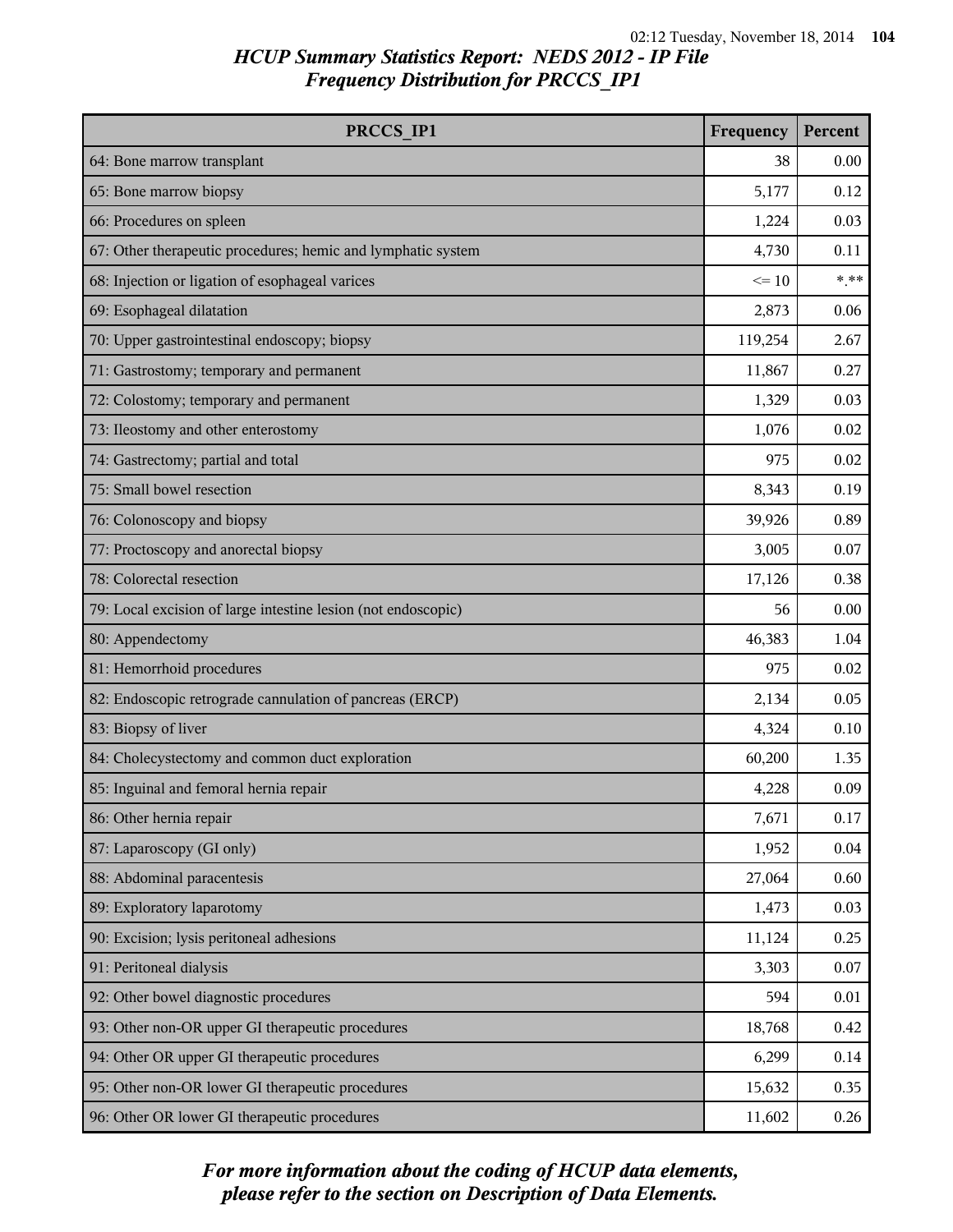| PRCCS IP1                                                                  | Frequency | Percent |
|----------------------------------------------------------------------------|-----------|---------|
| 97: Other gastrointestinal diagnostic procedures                           | 2,609     | 0.06    |
| 98: Other non-OR gastrointestinal therapeutic procedures                   | 16,961    | 0.38    |
| 99: Other OR gastrointestinal therapeutic procedures                       | 7,496     | 0.17    |
| 100: Endoscopy and endoscopic biopsy of the urinary tract                  | 3,995     | 0.09    |
| 101: Transurethral excision; drainage; or removal urinary obstruction      | 13,937    | 0.31    |
| 102: Ureteral catheterization                                              | 12,309    | 0.28    |
| 103: Nephrotomy and nephrostomy                                            | 4,217     | 0.09    |
| 104: Nephrectomy; partial or complete                                      | 566       | 0.01    |
| 105: Kidney transplant                                                     | 84        | 0.00    |
| 106: Genitourinary incontinence procedures                                 | 26        | 0.00    |
| 107: Extracorporeal lithotripsy; urinary                                   | 1,314     | 0.03    |
| 108: Indwelling catheter                                                   | 14,768    | 0.33    |
| 109: Procedures on the urethra                                             | 1,375     | 0.03    |
| 110: Other diagnostic procedures of urinary tract                          | 2,180     | 0.05    |
| 111: Other non-OR therapeutic procedures of urinary tract                  | 5,389     | 0.12    |
| 112: Other OR therapeutic procedures of urinary tract                      | 1,632     | 0.04    |
| 113: Transurethral resection of prostate (TURP)                            | 1,994     | 0.04    |
| 114: Open prostatectomy                                                    | 105       | 0.00    |
| 115: Circumcision                                                          | 295       | 0.01    |
| 116: Diagnostic procedures; male genital                                   | 230       | 0.01    |
| 117: Other non-OR therapeutic procedures; male genital                     | 1,469     | 0.03    |
| 118: Other OR therapeutic procedures; male genital                         | 2,008     | 0.04    |
| 119: Oophorectomy; unilateral and bilateral                                | 1,974     | 0.04    |
| 120: Other operations on ovary                                             | 1,485     | 0.03    |
| 121: Ligation or occlusion of fallopian tubes                              | 784       | 0.02    |
| 122: Removal of ectopic pregnancy                                          | 2,144     | 0.05    |
| 123: Other operations on fallopian tubes                                   | 539       | 0.01    |
| 124: Hysterectomy; abdominal and vaginal                                   | 1,768     | 0.04    |
| 125: Other excision of cervix and uterus                                   | 761       | 0.02    |
| 126: Abortion (termination of pregnancy)                                   | 73        | 0.00    |
| 127: Dilatation and curettage (D&C); aspiration after delivery or abortion | 2,156     | 0.05    |
| 128: Diagnostic dilatation and curettage (D&C)                             | 1,282     | 0.03    |
| 129: Repair of cystocele and rectocele; obliteration of vaginal vault      | 33        | 0.00    |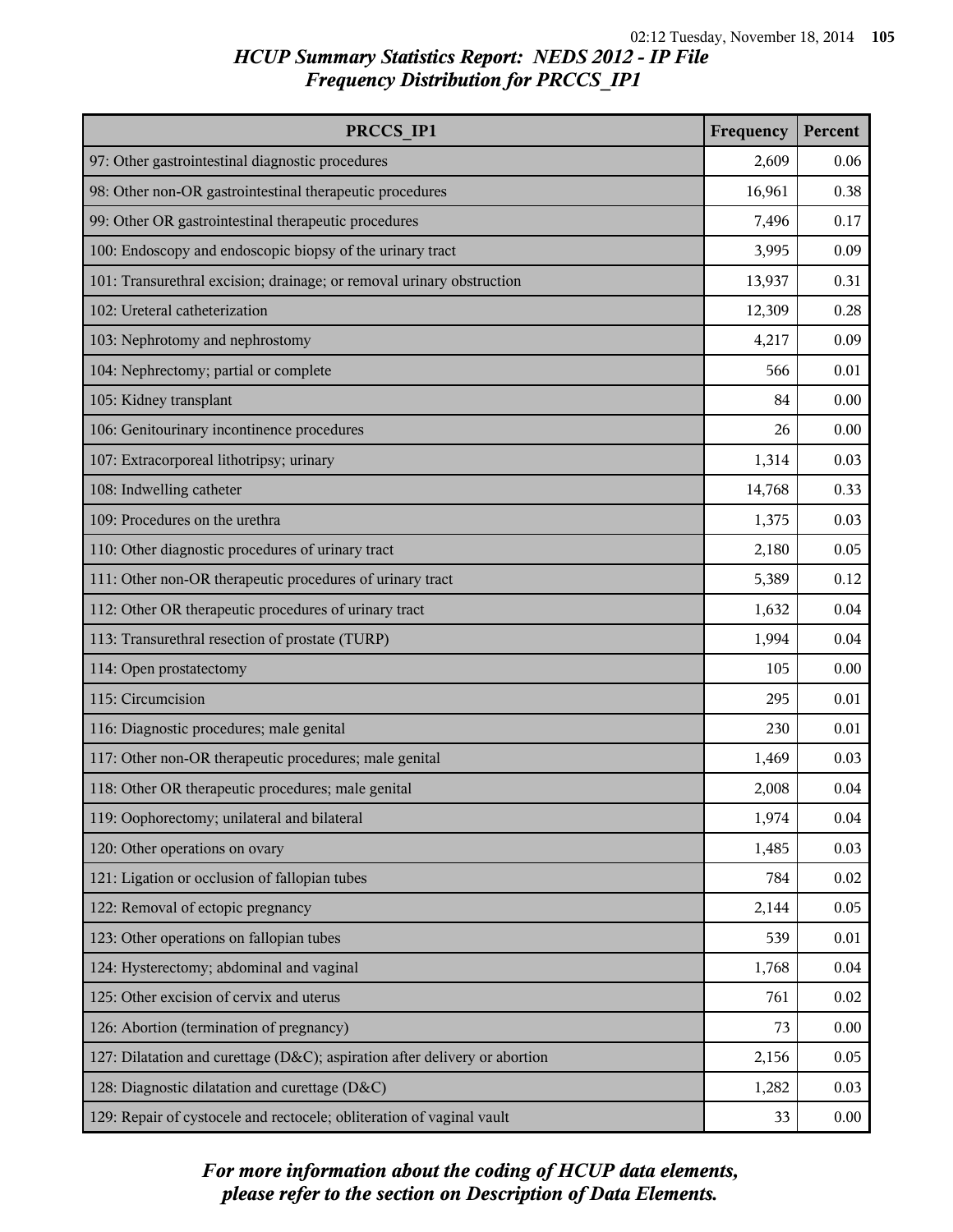| PRCCS IP1                                                                            | Frequency | Percent |
|--------------------------------------------------------------------------------------|-----------|---------|
| 130: Other diagnostic procedures; female organs                                      | 1,075     | 0.02    |
| 131: Other non-OR therapeutic procedures; female organs                              | 581       | 0.01    |
| 132: Other OR therapeutic procedures; female organs                                  | 2,191     | 0.05    |
| 133: Episiotomy                                                                      | 3,088     | 0.07    |
| 134: Cesarean section                                                                | 15,641    | 0.35    |
| 135: Forceps; vacuum; and breech delivery                                            | 1,716     | 0.04    |
| 136: Artificial rupture of membranes to assist delivery                              | 1,186     | 0.03    |
| 137: Other procedures to assist delivery                                             | 23,202    | 0.52    |
| 138: Diagnostic amniocentesis                                                        | 27        | 0.00    |
| 139: Fetal monitoring                                                                | 2,294     | 0.05    |
| 140: Repair of current obstetric laceration                                          | 13,589    | 0.30    |
| 141: Other therapeutic obstetrical procedures                                        | 315       | 0.01    |
| 142: Partial excision bone                                                           | 4,677     | 0.10    |
| 143: Bunionectomy or repair of toe deformities                                       | 31        | 0.00    |
| 144: Treatment; facial fracture or dislocation                                       | 3,635     | 0.08    |
| 145: Treatment; fracture or dislocation of radius and ulna                           | 8,509     | 0.19    |
| 146: Treatment; fracture or dislocation of hip and femur                             | 45,384    | 1.01    |
| 147: Treatment; fracture or dislocation of lower extremity (other than hip or femur) | 23,797    | 0.53    |
| 148: Other fracture and dislocation procedure                                        | 12,204    | 0.27    |
| 149: Arthroscopy                                                                     | 162       | 0.00    |
| 150: Division of joint capsule; ligament or cartilage                                | 70        | 0.00    |
| 151: Excision of semilunar cartilage of knee                                         | 238       | 0.01    |
| 152: Arthroplasty knee                                                               | 1,820     | 0.04    |
| 153: Hip replacement; total and partial                                              | 21,743    | 0.49    |
| 154: Arthroplasty other than hip or knee                                             | 1,298     | 0.03    |
| 155: Arthrocentesis                                                                  | 7,264     | 0.16    |
| 156: Injections and aspirations of muscles; tendons; bursa; joints and soft tissue   | 1,107     | 0.02    |
| 157: Amputation of lower extremity                                                   | 12,589    | 0.28    |
| 158: Spinal fusion                                                                   | 6,013     | 0.13    |
| 159: Other diagnostic procedures on musculoskeletal system                           | 6,042     | 0.14    |
| 160: Other therapeutic procedures on muscles and tendons                             | 15,982    | 0.36    |
| 161: Other OR therapeutic procedures on bone                                         | 6,465     | 0.14    |
| 162: Other OR therapeutic procedures on joints                                       | 5,673     | 0.13    |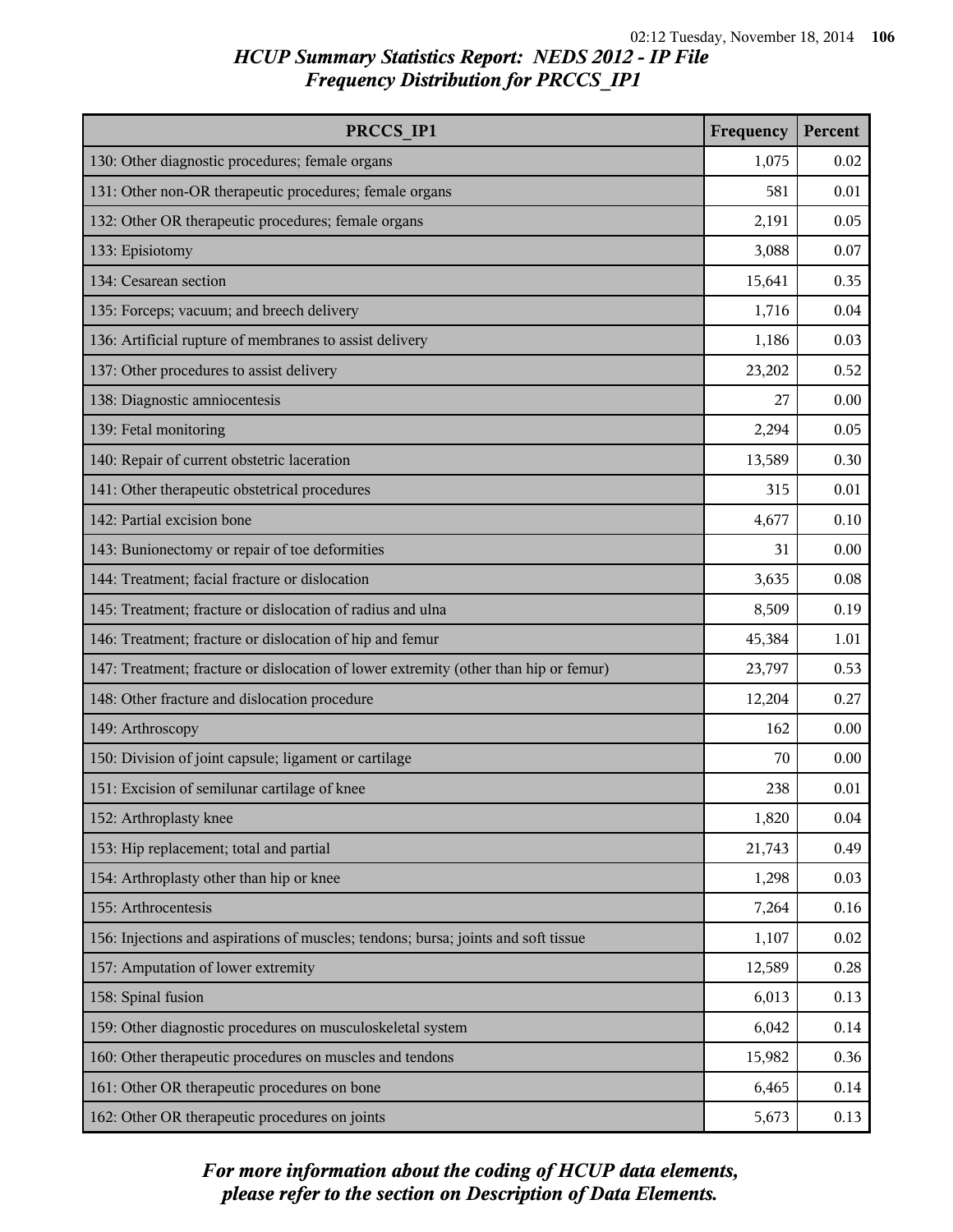| PRCCS IP1                                                          | Frequency | Percent |
|--------------------------------------------------------------------|-----------|---------|
| 163: Other non-OR therapeutic procedures on musculoskeletal system | 2,428     | 0.05    |
| 164: Other OR therapeutic procedures on musculoskeletal system     | 1,928     | 0.04    |
| 165: Breast biopsy and other diagnostic procedures on breast       | 649       | 0.01    |
| 166: Lumpectomy; quadrantectomy of breast                          | 404       | 0.01    |
| 167: Mastectomy                                                    | 146       | 0.00    |
| 168: Incision and drainage; skin and subcutaneous tissue           | 28,578    | 0.64    |
| 169: Debridement of wound; infection or burn                       | 22,093    | 0.49    |
| 170: Excision of skin lesion                                       | 1,351     | 0.03    |
| 171: Suture of skin and subcutaneous tissue                        | 17,522    | 0.39    |
| 172: Skin graft                                                    | 3,907     | 0.09    |
| 173: Other diagnostic procedures on skin and subcutaneous tissue   | 2,957     | 0.07    |
| 174: Other non-OR therapeutic procedures on skin and breast        | 13,971    | 0.31    |
| 175: Other OR therapeutic procedures on skin and breast            | 1,044     | 0.02    |
| 176: Other organ transplantation                                   | 170       | 0.00    |
| 177: Computerized axial tomography (CT) scan head                  | 18,152    | 0.41    |
| 178: CT scan chest                                                 | 9,300     | 0.21    |
| 179: CT scan abdomen                                               | 15,827    | 0.35    |
| 180: Other CT scan                                                 | 3,248     | 0.07    |
| 181: Myelogram                                                     | 405       | 0.01    |
| 182: Mammography                                                   | 27        | 0.00    |
| 183: Routine chest X-ray                                           | 431       | 0.01    |
| 184: Intraoperative cholangiogram                                  | 2,929     | 0.07    |
| 185: Upper gastrointestinal X-ray                                  | 300       | 0.01    |
| 186: Lower gastrointestinal X-ray                                  | 37        | 0.00    |
| 187: Intravenous pyelogram                                         | 137       | 0.00    |
| 188: Cerebral arteriogram                                          | 4,980     | 0.11    |
| 189: Contrast aortogram                                            | 1,129     | 0.03    |
| 190: Contrast arteriogram of femoral and lower extremity arteries  | 1,038     | 0.02    |
| 191: Arterio- or venogram (not heart and head)                     | 6,039     | 0.13    |
| 192: Diagnostic ultrasound of head and neck                        | 1,238     | 0.03    |
| 193: Diagnostic ultrasound of heart (echocardiogram)               | 56,630    | 1.27    |
| 194: Diagnostic ultrasound of gastrointestinal tract               | 424       | 0.01    |
| 195: Diagnostic ultrasound of urinary tract                        | 1,091     | 0.02    |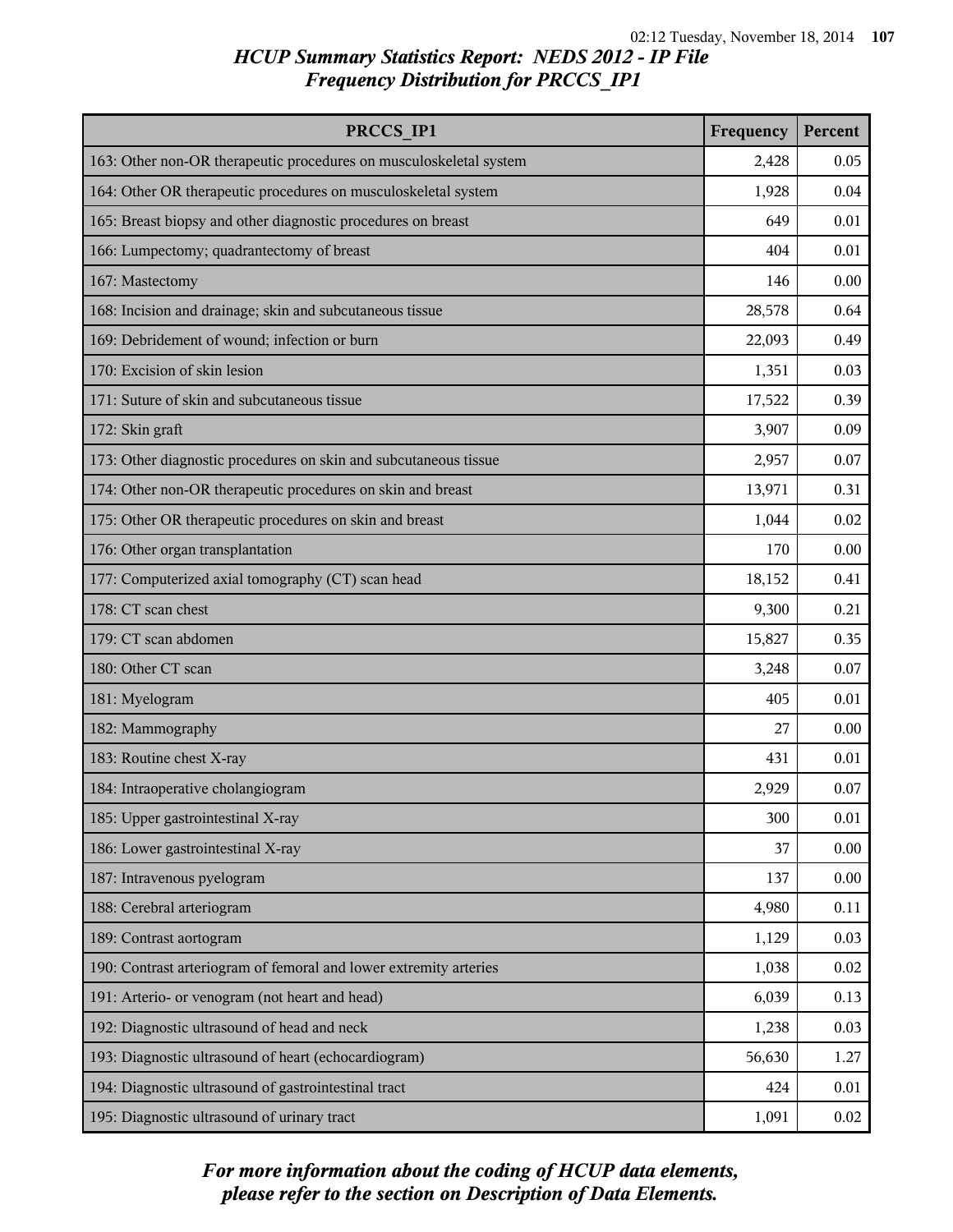| PRCCS IP1                                                              | Frequency | Percent |
|------------------------------------------------------------------------|-----------|---------|
| 196: Diagnostic ultrasound of abdomen or retroperitoneum               | 3,831     | 0.09    |
| 197: Other diagnostic ultrasound                                       | 4,391     | 0.10    |
| 198: Magnetic resonance imaging                                        | 16,670    | 0.37    |
| 199: Electroencephalogram (EEG)                                        | 5,360     | 0.12    |
| 200: Nonoperative urinary system measurements                          | 169       | 0.00    |
| 201: Cardiac stress tests                                              | 7,397     | 0.17    |
| 202: Electrocardiogram                                                 | 3,193     | 0.07    |
| 203: Electrographic cardiac monitoring                                 | 8,365     | 0.19    |
| 204: Swan-Ganz catheterization for monitoring                          | 271       | 0.01    |
| 205: Arterial blood gases                                              | 2,109     | 0.05    |
| 206: Microscopic examination (bacterial smear; culture; toxicology)    | 88        | 0.00    |
| 207: Radioisotope bone scan                                            | 246       | 0.01    |
| 208: Radioisotope pulmonary scan                                       | 1,374     | 0.03    |
| 209: Radioisotope scan and function studies                            | 3,415     | 0.08    |
| 210: Other radioisotope scan                                           | 138       | 0.00    |
| 211: Therapeutic radiology for cancer treatment                        | 3,690     | 0.08    |
| 212: Diagnostic physical therapy                                       | 824       | 0.02    |
| 213: Physical therapy exercises; manipulation; and other procedures    | 7,098     | 0.16    |
| 214: Traction; splints; and other wound care                           | 7,012     | 0.16    |
| 215: Other physical therapy and rehabilitation                         | 2,939     | 0.07    |
| 216: Respiratory intubation and mechanical ventilation                 | 160,659   | 3.59    |
| 217: Other respiratory therapy                                         | 16,601    | 0.37    |
| 218: Psychological and psychiatric evaluation and therapy              | 14,678    | 0.33    |
| 219: Alcohol and drug rehabilitation/detoxification                    | 44,489    | 0.99    |
| 220: Ophthalmologic and otologic diagnosis and treatment               | 128       | 0.00    |
| 221: Nasogastric tube                                                  | 10,097    | 0.23    |
| 222: Blood transfusion                                                 | 153,860   | 3.44    |
| 223: Enteral and parenteral nutrition                                  | 14,596    | 0.33    |
| 224: Cancer chemotherapy                                               | 3,298     | 0.07    |
| 225: Conversion of cardiac rhythm                                      | 13,018    | 0.29    |
| 226: Other diagnostic radiology and related techniques                 | 10,109    | 0.23    |
| 227: Other diagnostic procedures (interview; evaluation; consultation) | 19,811    | 0.44    |
| 228: Prophylactic vaccinations and inoculations                        | 21,871    | 0.49    |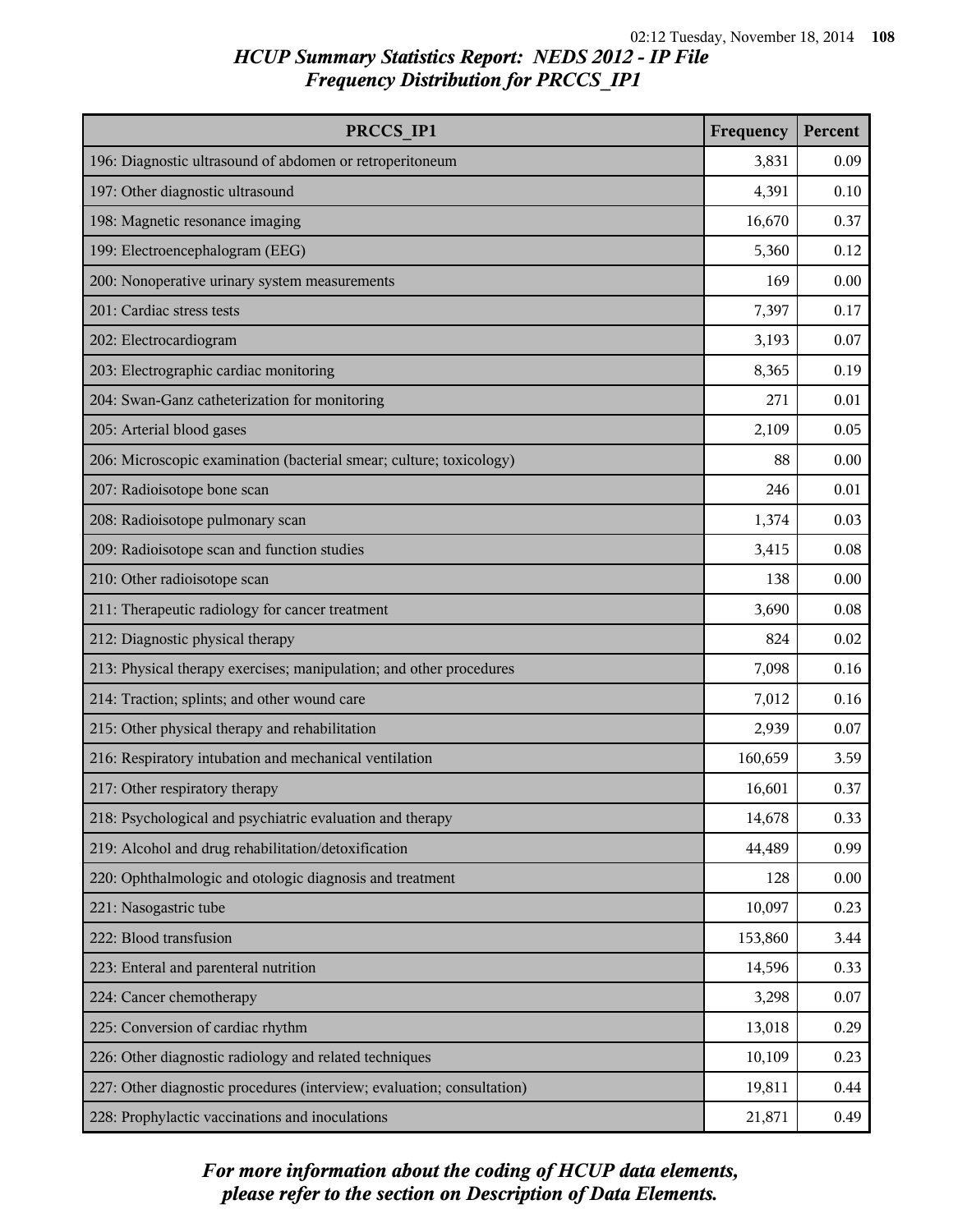## *HCUP Summary Statistics Report: NEDS 2012 - IP File Frequency Distribution for PRCCS\_IP1*

| PRCCS IP1                                         | <b>Frequency</b> | Percent |
|---------------------------------------------------|------------------|---------|
| 229: Nonoperative removal of foreign body         | 1.313            | 0.03    |
| 230: Extracorporeal shock wave other than urinary | $\leq$ 10        | * **    |
| 231: Other therapeutic procedures                 |                  | 1.86    |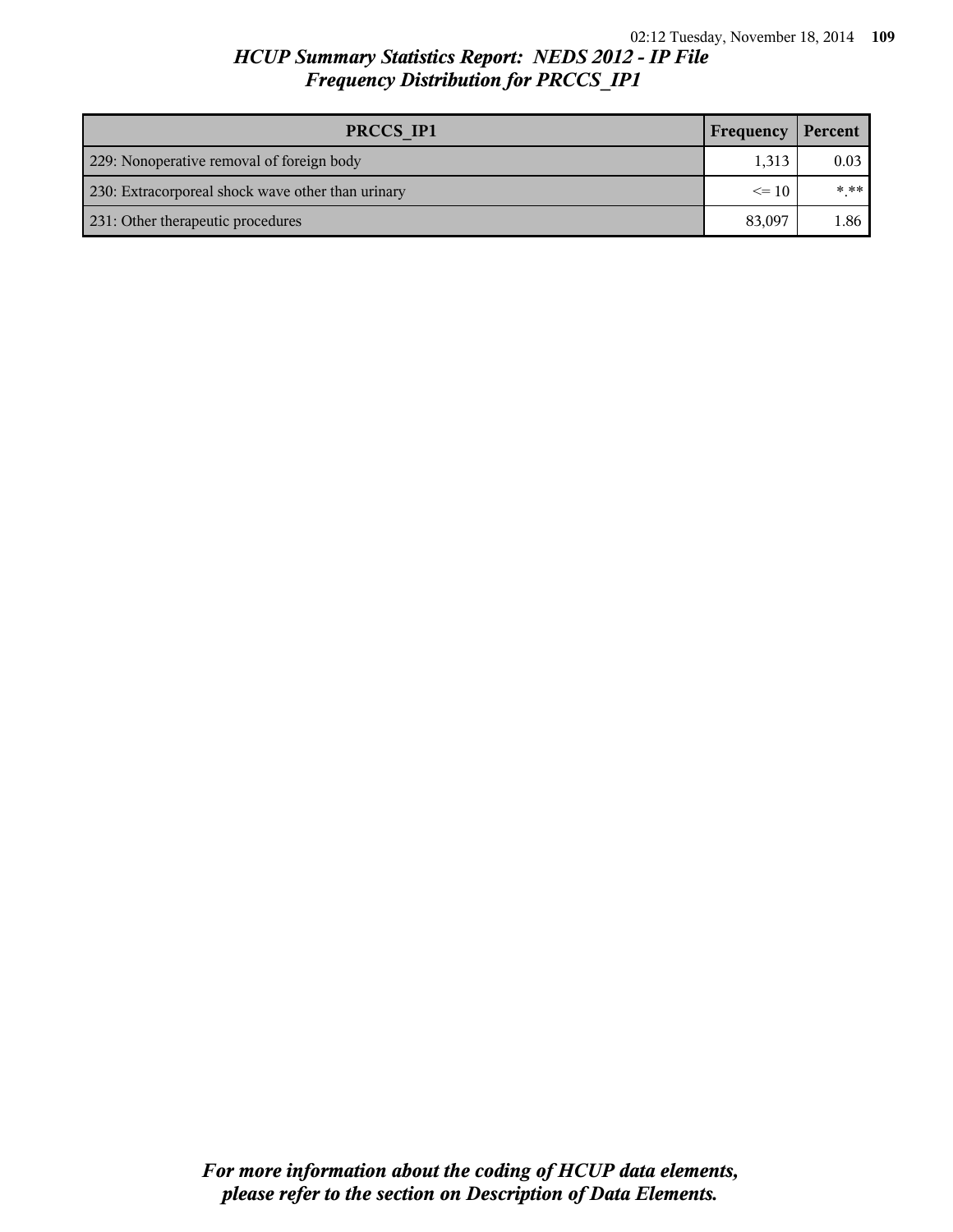| HCUP Summary Statistics Report: NEDS 2012 - IP File |  |  |
|-----------------------------------------------------|--|--|
| <b>Frequency Distribution for PR IP1</b>            |  |  |

| PR IP1                 | Frequency | Percent  |
|------------------------|-----------|----------|
| <b>Blank</b>           | 2,188,258 | 48.92    |
| Valid PR               | 2,280,946 | 50.99    |
| Inconsistent PR (incn) | $\leq 10$ | * **     |
| Invalid PR (invl)      | 4,270     | $0.10\,$ |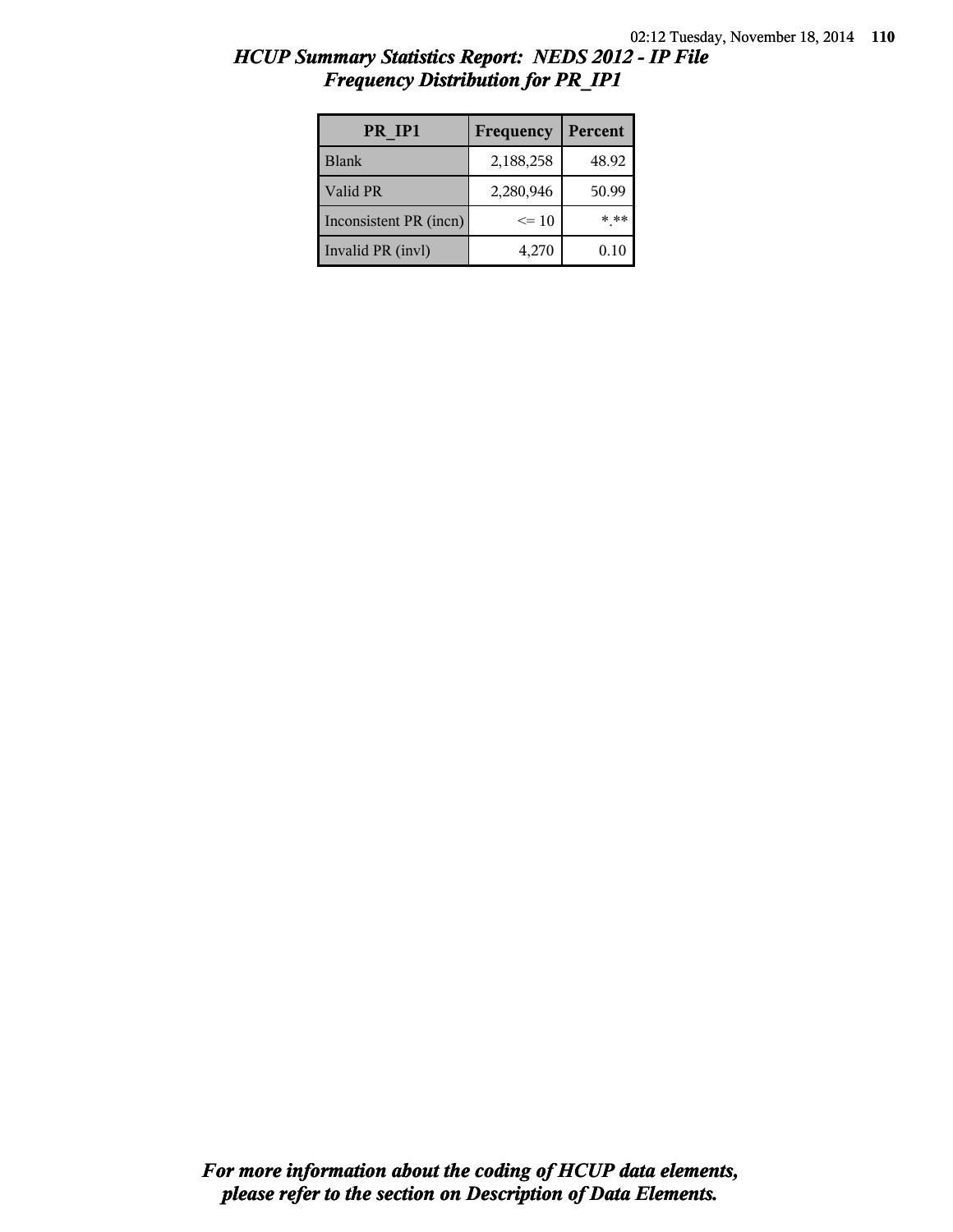| HCUP Summary Statistics Report: NEDS 2012 - IP File |  |
|-----------------------------------------------------|--|
| <b>Frequency Distribution for TOTCHG IP</b>         |  |

| <b>TOTCHG IP</b>      | Frequency | Percent |
|-----------------------|-----------|---------|
| $\therefore$ Missing  | 61,949    | 1.38    |
| .A: Invalid           | 39        | 0.00    |
| .C: Inconsistent      | 44        | 0.00    |
| $$100-$<br>\$1,000    | 422       | 0.01    |
| $$1,001-$<br>\$5,000  | 131,821   | 2.95    |
| \$5,001- \$10,000     | 587,003   | 13.12   |
| \$10,001- \$50,000    | 2,786,516 | 62.29   |
| \$50,001-\$100,000    | 597,651   | 13.36   |
| \$100,001-\$200,000   | 221,568   | 4.95    |
| \$200,001- \$300,000  | 48,778    | 1.09    |
| \$300,001-\$400,000   | 17,826    | 0.40    |
| \$400,001- \$500,000  | 7,978     | 0.18    |
| \$500,001-\$1,000,000 | 9,868     | 0.22    |
| Over \$1,000,000      | 2,016     | 0.05    |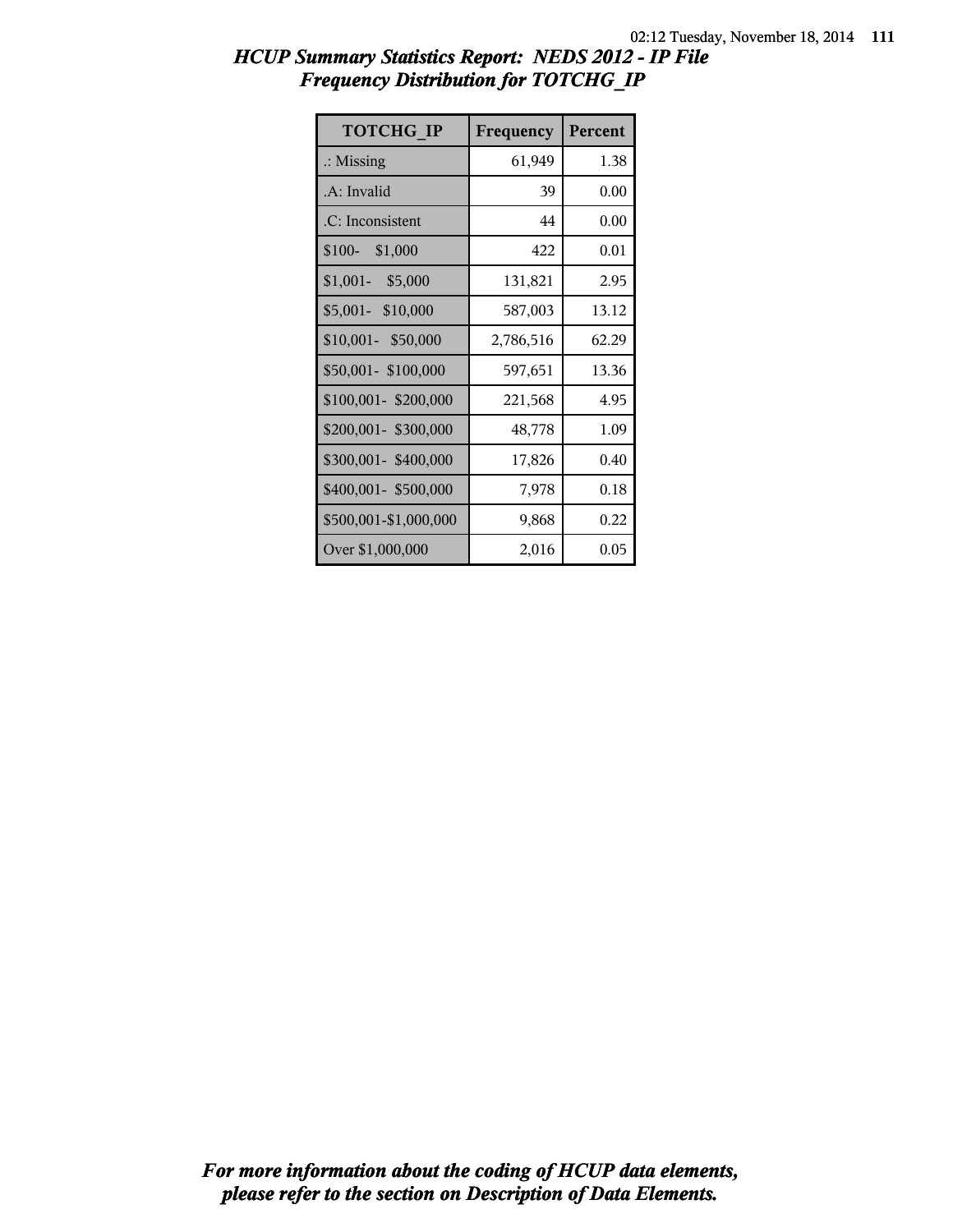| <b>Moments</b>         |            |                         |            |  |
|------------------------|------------|-------------------------|------------|--|
| N                      | 4473402    | <b>Sum Weights</b>      | 4473402    |  |
| Mean                   | 4.71291201 | <b>Sum Observations</b> | 21082750   |  |
| <b>Std Deviation</b>   | 5.91297818 | Variance                | 34.963311  |  |
| <b>Skewness</b>        | 9.61923283 | <b>Kurtosis</b>         | 244.106829 |  |
| <b>Uncorrected SS</b>  | 255766056  | <b>Corrected SS</b>     | 156404910  |  |
| <b>Coeff Variation</b> | 125.463369 | <b>Std Error Mean</b>   | 0.00279568 |  |

#### *Variable: LOS\_IP (Length of stay (cleaned) from IP)*

| <b>Basic Statistical Measures</b> |          |                            |           |
|-----------------------------------|----------|----------------------------|-----------|
| Location<br><b>Variability</b>    |          |                            |           |
| Mean                              | 4.712912 | <b>Std Deviation</b>       | 5.91298   |
| <b>Median</b>                     | 3.000000 | <b>Variance</b>            | 34.96331  |
| Mode                              | 2.000000 | Range                      | 363.00000 |
|                                   |          | <b>Interquartile Range</b> | 4.00000   |

| Tests for Location: Mu0=0 |                             |          |                |         |  |
|---------------------------|-----------------------------|----------|----------------|---------|--|
| Test                      | <b>Statistic</b><br>p Value |          |                |         |  |
| Student's t               | 1685.784                    |          | Pr >  t        | < 0.001 |  |
| <b>Sign</b>               | M                           | 2173989  | $Pr \ge =  M $ | < 0001  |  |
| <b>Signed Rank</b>        | S                           | 4.726E12 | $ Pr \geq  S $ | < 0.001 |  |

| <b>Quantiles (Definition 5)</b> |                 |  |  |
|---------------------------------|-----------------|--|--|
| Quantile                        | <b>Estimate</b> |  |  |
| 100% Max                        | 363             |  |  |
| 99%                             | 26              |  |  |
| 95%                             | 13              |  |  |
| 90%                             | 9               |  |  |
| 75% Q3                          | 6               |  |  |
| 50% Median                      | 3               |  |  |
| 25% Q1                          | 2               |  |  |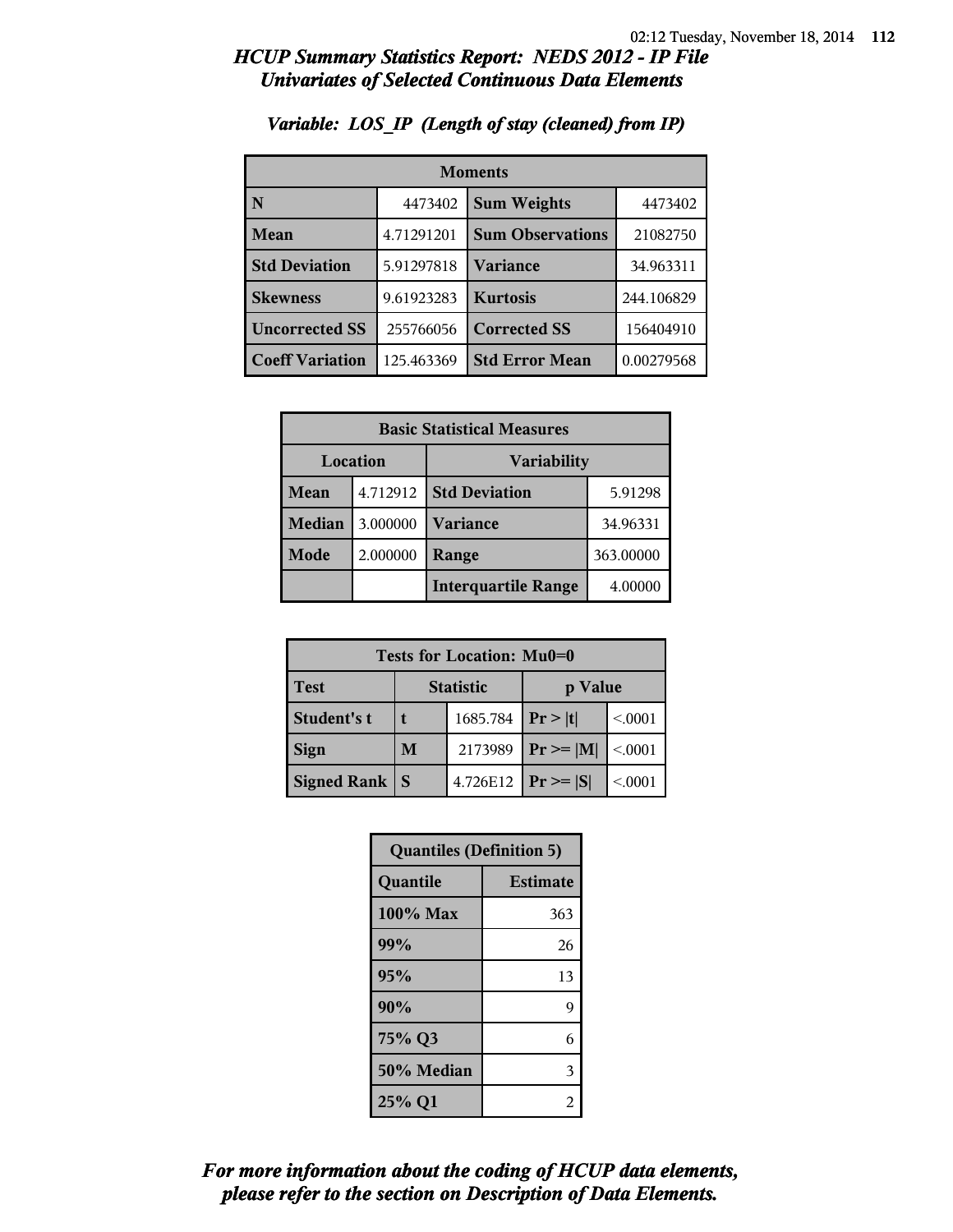| <b>Quantiles (Definition 5)</b> |   |  |
|---------------------------------|---|--|
| <b>Estimate</b><br>Quantile     |   |  |
| 10%                             |   |  |
| 5%                              |   |  |
| 1%                              | O |  |
| $0\%$ Min                       |   |  |

*Variable: LOS\_IP (Length of stay (cleaned) from IP)*

| <b>Missing Values</b>          |       |                                  |        |  |
|--------------------------------|-------|----------------------------------|--------|--|
|                                |       | <b>Percent Of</b>                |        |  |
| <b>Missing</b><br><b>Value</b> | Count | <b>Missing</b><br>All Obs<br>Obs |        |  |
|                                |       | 0.00                             | 1.30   |  |
| C                              | 76    | 0.00                             | 98.70  |  |
| Total                          | 77    | 0.00                             | 100.00 |  |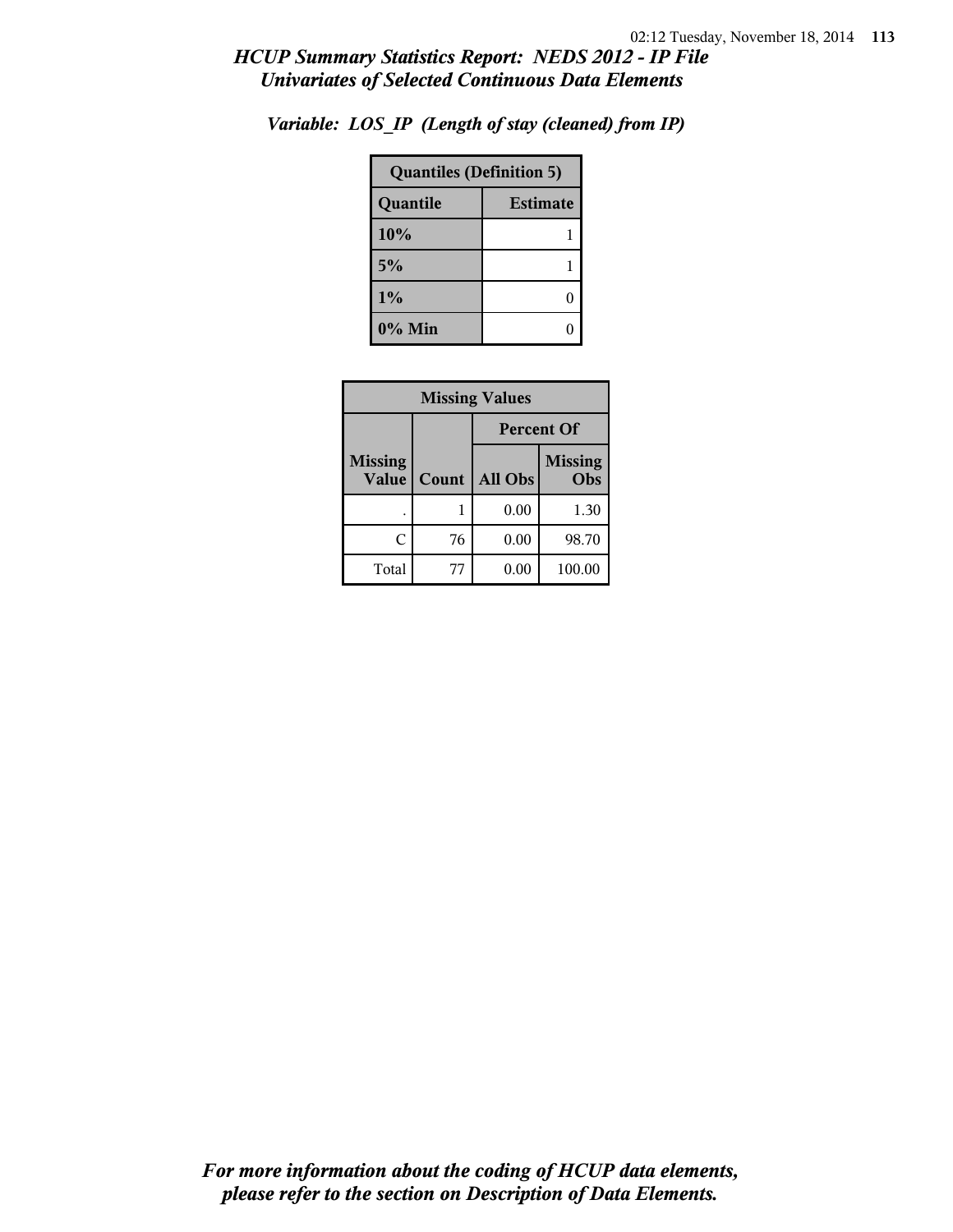| <b>Moments</b>         |            |                         |            |  |
|------------------------|------------|-------------------------|------------|--|
| N                      | 4411447    | <b>Sum Weights</b>      | 4411447    |  |
| Mean                   | 39535.9974 | <b>Sum Observations</b> | 1.74411E11 |  |
| <b>Std Deviation</b>   | 64703.0427 | Variance                | 4186483728 |  |
| <b>Skewness</b>        | 12.31676   | <b>Kurtosis</b>         | 371.025329 |  |
| <b>Uncorrected SS</b>  | 2.5364E16  | <b>Corrected SS</b>     | 1.84684E16 |  |
| <b>Coeff Variation</b> | 163.656027 | <b>Std Error Mean</b>   | 30.8059191 |  |

#### *Variable: TOTCHG\_IP (Total charge for ED and inpatient services)*

| <b>Basic Statistical Measures</b> |          |                            |            |  |  |  |
|-----------------------------------|----------|----------------------------|------------|--|--|--|
| Location                          |          | <b>Variability</b>         |            |  |  |  |
| Mean                              | 39536.00 | <b>Std Deviation</b>       | 64703      |  |  |  |
| <b>Median</b>                     | 22914.00 | <b>Variance</b>            | 4186483728 |  |  |  |
| Mode                              | 6192.00  | Range                      | 4951611    |  |  |  |
|                                   |          | <b>Interquartile Range</b> | 30288      |  |  |  |

| <b>Tests for Location: Mu0=0</b> |                  |          |                |         |  |  |  |
|----------------------------------|------------------|----------|----------------|---------|--|--|--|
| <b>Test</b>                      | <b>Statistic</b> |          | p Value        |         |  |  |  |
| Student's t                      |                  | 1283.39  | Pr >  t        | < .0001 |  |  |  |
| <b>Sign</b>                      | M                | 2205724  | $Pr \geq  M $  | < 0001  |  |  |  |
| <b>Signed Rank</b>               | S                | 4.865E12 | $ Pr \geq  S $ | < 0.001 |  |  |  |

| <b>Quantiles (Definition 5)</b> |                 |  |  |  |
|---------------------------------|-----------------|--|--|--|
| Quantile                        | <b>Estimate</b> |  |  |  |
| 100% Max                        | 4951712         |  |  |  |
| 99%                             | 278665          |  |  |  |
| 95%                             | 120995          |  |  |  |
| 90%                             | 80553           |  |  |  |
| 75% Q3                          | 43126           |  |  |  |
| 50% Median                      | 22914           |  |  |  |
| 25% Q1                          | 12838           |  |  |  |